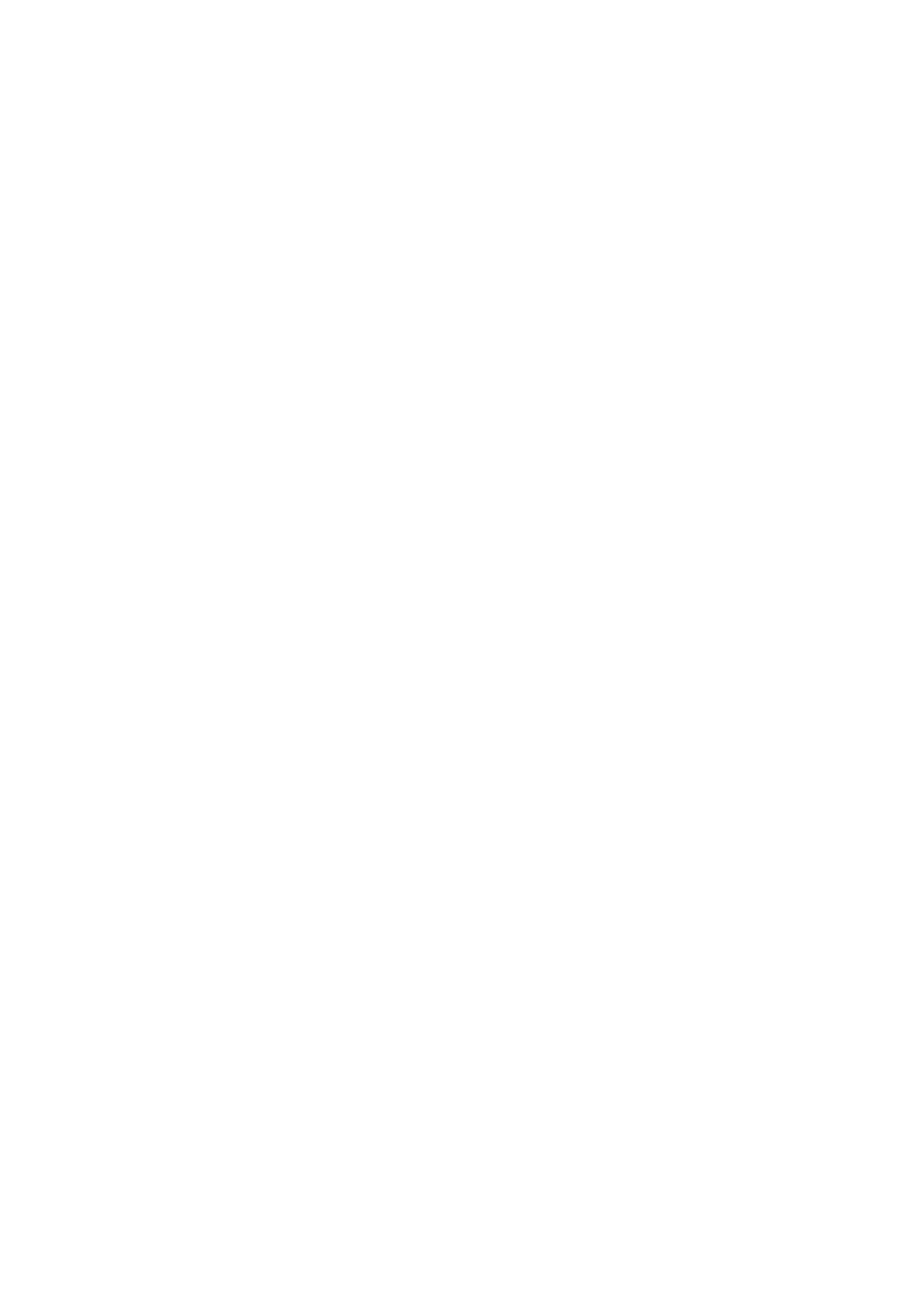# **Settlement Agents Act 1981**

## **Contents**

# **Part I — Preliminary**

|     | Short title                   |    |
|-----|-------------------------------|----|
| 2.  | Commencement                  |    |
| 3.  | Terms used                    |    |
| 4.  | Term used: settlement agent   | 6. |
| 22. | Powers of investigation       |    |
| 23. | Application for review by SAT |    |

# **Part III — Licensing**

| 24.   | Applications for licences                            | 10 |
|-------|------------------------------------------------------|----|
| 26.   | Settlement agents must be licensed                   | 10 |
| 26A.  | Licensed real estate agent may be exempted for       |    |
|       | certain settlements                                  | 11 |
| 26B.  | Licensed business agent may be exempted for          |    |
|       | certain settlements                                  | 13 |
| 27.   | Licensing of individuals                             | 15 |
| 28.   | Firms, licensing of                                  | 16 |
| 29.   | Bodies corporate, licensing of                       | 17 |
| 30.   | Licence, effect of                                   | 18 |
| 31.   | Licensee's triennial certificate: grant and renewal  | 19 |
| 32.   | Licensee's triennial certificate: late renewal       | 20 |
| 33.   | Licensee's triennial certificate: late renewal after |    |
|       | 12 months                                            | 20 |
| 34.   | Conditions on licences and triennial certificates    | 21 |
| 34AA. | Imposing special conditions on licences or triennial |    |
|       | certificates                                         | 22 |
| 34AB. | Removing special conditions on licences or           |    |
|       | triennial certificates                               | 23 |
|       |                                                      |    |
|       |                                                      |    |

As at 14 Apr 2022 Version 07-j0-01 page i Published on www.legislation.wa.gov.au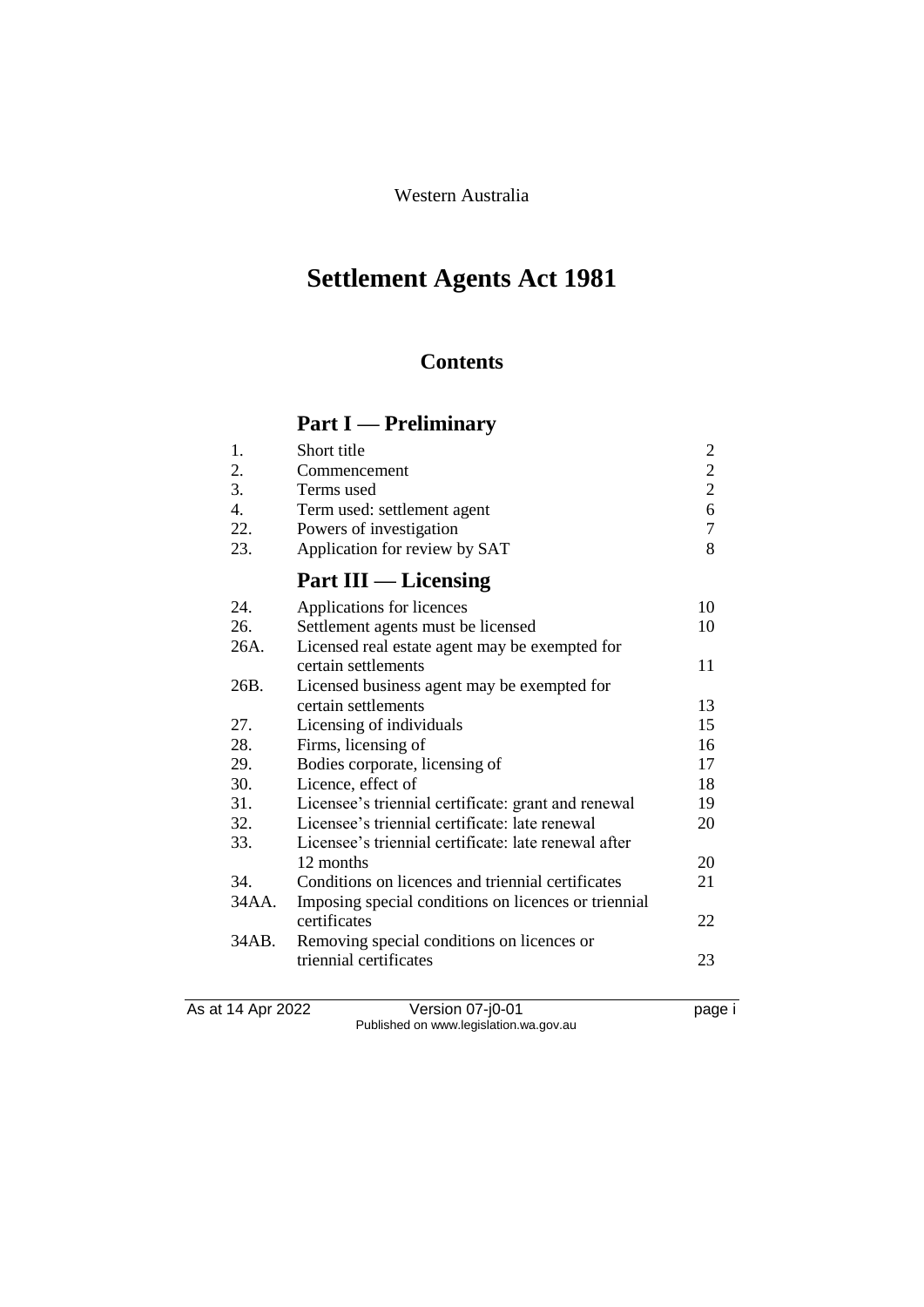#### **Contents**

| 34A. | Commissioner may grant licence or triennial                                                  |    |
|------|----------------------------------------------------------------------------------------------|----|
|      | certificate without notice to applicant                                                      | 24 |
| 34B. | SAT may suspend licence in some cases                                                        | 24 |
| 34C. | Licensee may surrender licence and triennial                                                 |    |
|      | certificate                                                                                  | 25 |
| 34D. | Firm or body corporate must surrender licence and                                            |    |
|      | triennial certificate in certain circumstances                                               | 25 |
| 35.  | Fidelity insurance and professional indemnity                                                |    |
|      | insurance for licensees                                                                      | 25 |
| 36.  | Licensees to notify Commissioner of certain                                                  |    |
|      | changes                                                                                      | 28 |
| 37.  | Registered office of licensee                                                                | 29 |
| 38.  | Branch office of licensee                                                                    | 29 |
| 39.  | Triennial certificates, contents of                                                          | 30 |
| 40.  | Licence and triennial certificate not transferable                                           |    |
|      | etc.                                                                                         | 30 |
| 41A. | Duplicate licence or triennial certificate                                                   | 31 |
| 41B. | Licensee to comply with prescribed educational                                               |    |
|      | requirements                                                                                 | 31 |
| 41.  | Use of business names by licensees                                                           | 31 |
| 42.  | Notices to be exhibited at offices; particulars to                                           |    |
|      | appear on documents                                                                          | 32 |
|      | <b>Part IV — Controls</b>                                                                    |    |
|      | Division 1 — General                                                                         |    |
|      |                                                                                              |    |
| 43.  |                                                                                              | 33 |
| 44.  | Remuneration of settlement agents<br>Maximum remuneration, disputes over                     |    |
|      | remuneration etc.                                                                            | 35 |
| 45.  |                                                                                              | 37 |
| 46.  | Records and premises, licensees' duties as to<br>Real estate settlement agents, functions of | 37 |
| 47.  | Business settlement agents, functions of                                                     | 40 |
|      | Division 2 — Trust accounts                                                                  |    |
| 48.  | Terms used                                                                                   | 41 |
| 49.  | Trust accounts etc. of licensees                                                             | 41 |
| 49A. |                                                                                              |    |
|      | Client may ask settlement agent for separate trust<br>account                                | 43 |
| 49B. | Interest on trust accounts                                                                   | 44 |
| 49C. |                                                                                              |    |
|      | Settlement agents to give Commissioner<br>information about trust accounts                   | 45 |
| 50.  | Receipts, accounts etc. by settlement agents                                                 | 46 |
|      |                                                                                              |    |

page ii Version 07-j0-01 As at 14 Apr 2022 Published on www.legislation.wa.gov.au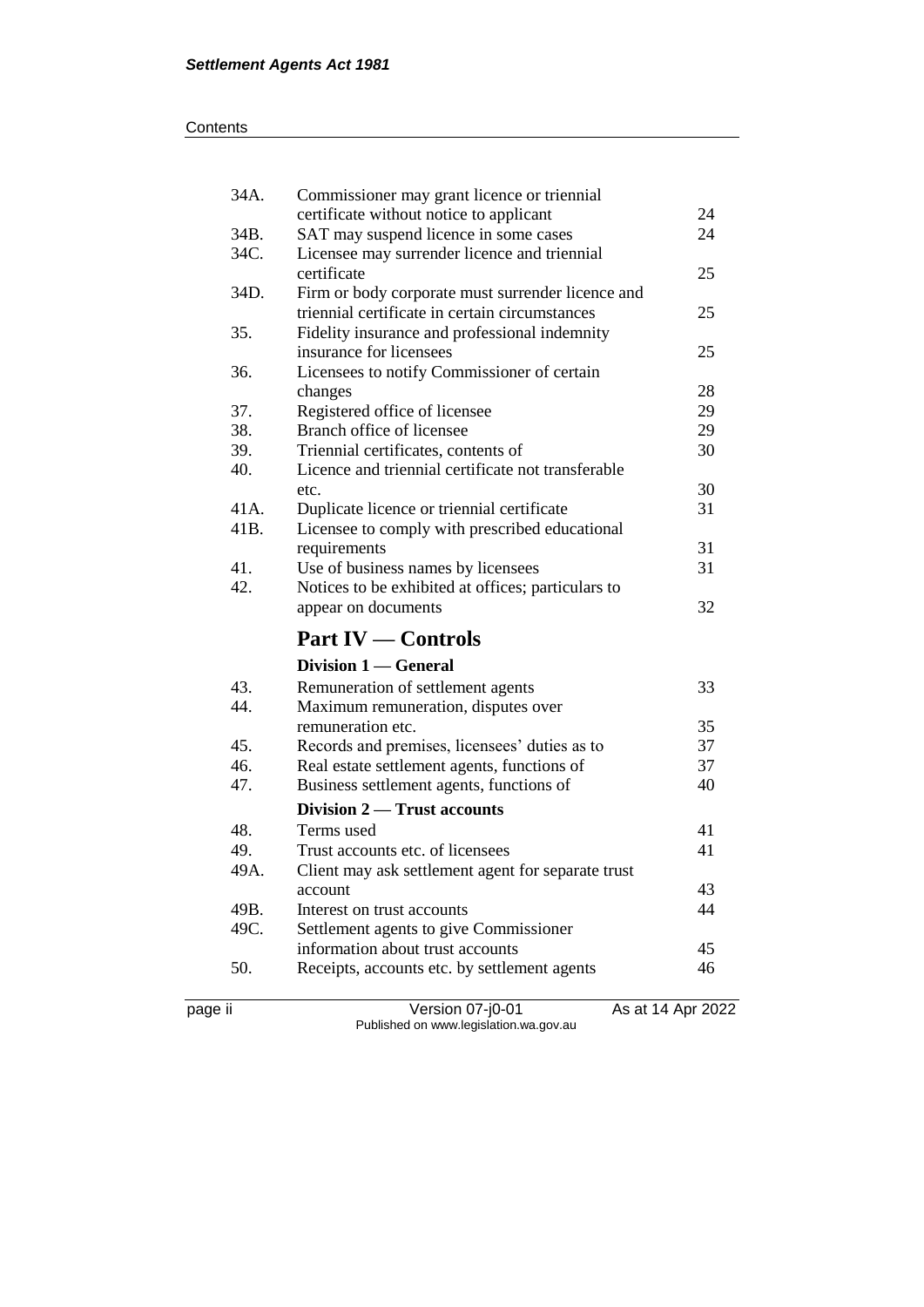| 51. | Audits of trust accounts                            | 46 |
|-----|-----------------------------------------------------|----|
| 52. | Date of audit, Commissioner may change              | 48 |
| 53. | Auditors, qualification and approval of             | 49 |
| 54. | Auditors, appointment of                            | 50 |
| 55. | Audit of business carried on at more than one       |    |
|     | place, directions as to                             | 50 |
| 56. | Approvals etc. under this Division,                 |    |
|     | Commissioner's power to cancel etc.                 | 51 |
| 58. | Audits, settlement agents' duties and auditors'     |    |
|     | powers as to                                        | 51 |
| 59. | Audits, bankers' duties as to                       | 51 |
| 60. | Auditors' reports, content of                       | 52 |
| 61. | Moneys etc. held on trust, statement of by          |    |
|     | settlement agents                                   | 52 |
| 62. | Auditor's report to report breaches of law etc.     | 53 |
| 63. | Auditors' duty of confidentiality                   | 54 |
| 64. | Right of some persons to information in auditors'   |    |
|     | reports                                             | 54 |
| 65. | Offences under this Division                        | 55 |
| 66. | Auditors' remuneration                              | 55 |
| 67. | Settlement agents with no accounts to audit         | 55 |
| 68. | Accounts of firm or body corporate or settlement    |    |
|     | agent with branch office, effect of audits as to    | 56 |
| 69. | Audit of trust account, Commissioner may do         | 56 |
| 70. | Settlement agent to allow Commissioner's auditor    |    |
|     | etc. to inspect accounts etc.                       | 57 |
| 71. | Cost of audit done under s. 69                      | 57 |
| 72. | Application of s. 63 to certain persons             | 57 |
| 73. | Restraining bank etc. from dealing with settlement  |    |
|     | agent's account, SAT's powers as to                 | 58 |
| 74. | Suspension of settlement agents, appointment of     |    |
|     | supervisors etc., SAT's powers as to                | 59 |
| 75. | Effect of s. 74 orders appointing supervisor        | 61 |
| 76. | Supervisors' duties                                 | 62 |
| 77. | Hindering etc. supervisors, offence                 | 63 |
| 78. | Discharge or variation of s. 73 or 74 order         | 64 |
| 79. | SAT's additional powers as to s. 73, 74 or 78       |    |
|     | orders                                              | 64 |
| 80. | Service of s. 73, 74, 78 and 79 orders; penalty for |    |
|     | breach of                                           | 65 |
|     |                                                     |    |

As at 14 Apr 2022 Version 07-j0-01 page iii Published on www.legislation.wa.gov.au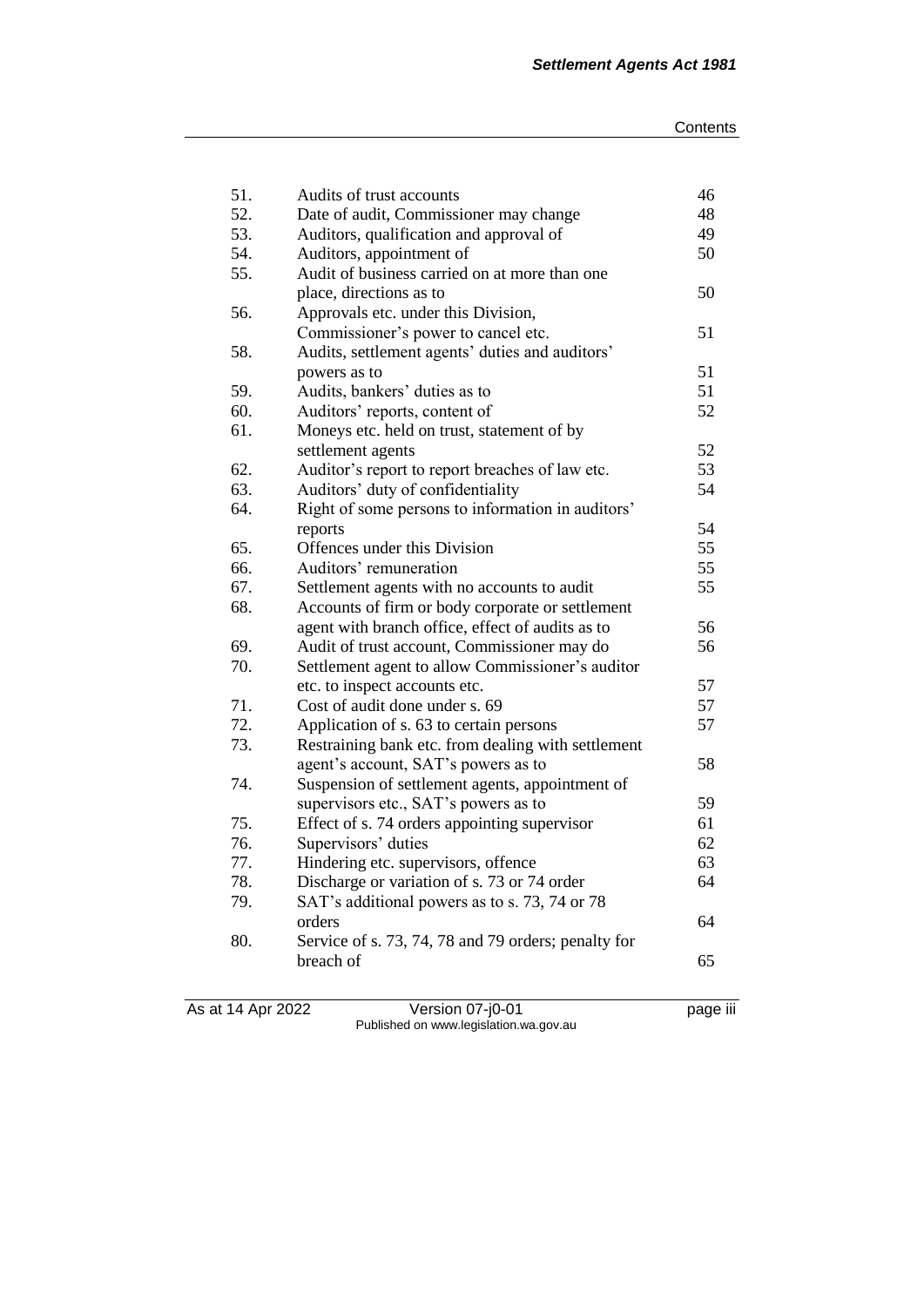| 81.    | Banks etc., duty to disclose certain accounts etc. if<br>required to by authorised person | 67 |
|--------|-------------------------------------------------------------------------------------------|----|
| 81A.   | Information about trust accounts, Commissioner's                                          |    |
|        | power to obtain                                                                           | 67 |
|        | Division $3$ — Discipline                                                                 |    |
| 82.    | Code of conduct for settlement agents                                                     | 69 |
| 83.    | Disciplinary action by SAT, alleging cause for                                            | 69 |
| 84.    | Disciplinary action, SAT's powers as to                                                   | 70 |
| 85.    | Offences that cause licence and triennial certificate                                     |    |
|        | to be cancelled                                                                           | 72 |
| 86.    | Persons with cancelled licences etc., offences by                                         |    |
|        | and in respect of                                                                         | 72 |
|        | <b>Part V — Fidelity Guarantee</b>                                                        |    |
|        | Account                                                                                   |    |
| 87.    | Account established; administration of Account                                            | 74 |
| 88.    | Moneys to be credited to Account                                                          | 74 |
| 89.    | Investment of moneys in Account                                                           | 75 |
| 90.    | <b>Expenditure from Account</b>                                                           | 75 |
| 92.    | Payments to Account by applicants for licences                                            |    |
|        | etc.                                                                                      | 76 |
| 93.    | Purpose of Account; making claims against                                                 |    |
|        | Account                                                                                   | 76 |
| 94.    | Levies for Account against certificate holders                                            | 77 |
| 95.    | Claims against Account; recovery from Account                                             | 78 |
| 96.    | Defences to claims against Account                                                        | 79 |
| 97.    | Subrogation of rights of claimant against Account                                         | 79 |
| 98.    | Insufficiency in Account                                                                  | 80 |
| 99.    | State may insure against claims                                                           | 81 |
| 100.   | Application of insurance money                                                            | 81 |
| 101.   | Advertising for claims in relation to defaulting                                          |    |
|        | licensee                                                                                  | 82 |
| 102.   | Documents etc. to support claims, CEO may                                                 |    |
|        | require                                                                                   | 82 |
| 102AA. | Commissioner may investigate claims against                                               |    |
|        | <b>Fidelity Account</b>                                                                   | 83 |

page iv Version 07-j0-01 As at 14 Apr 2022 Published on www.legislation.wa.gov.au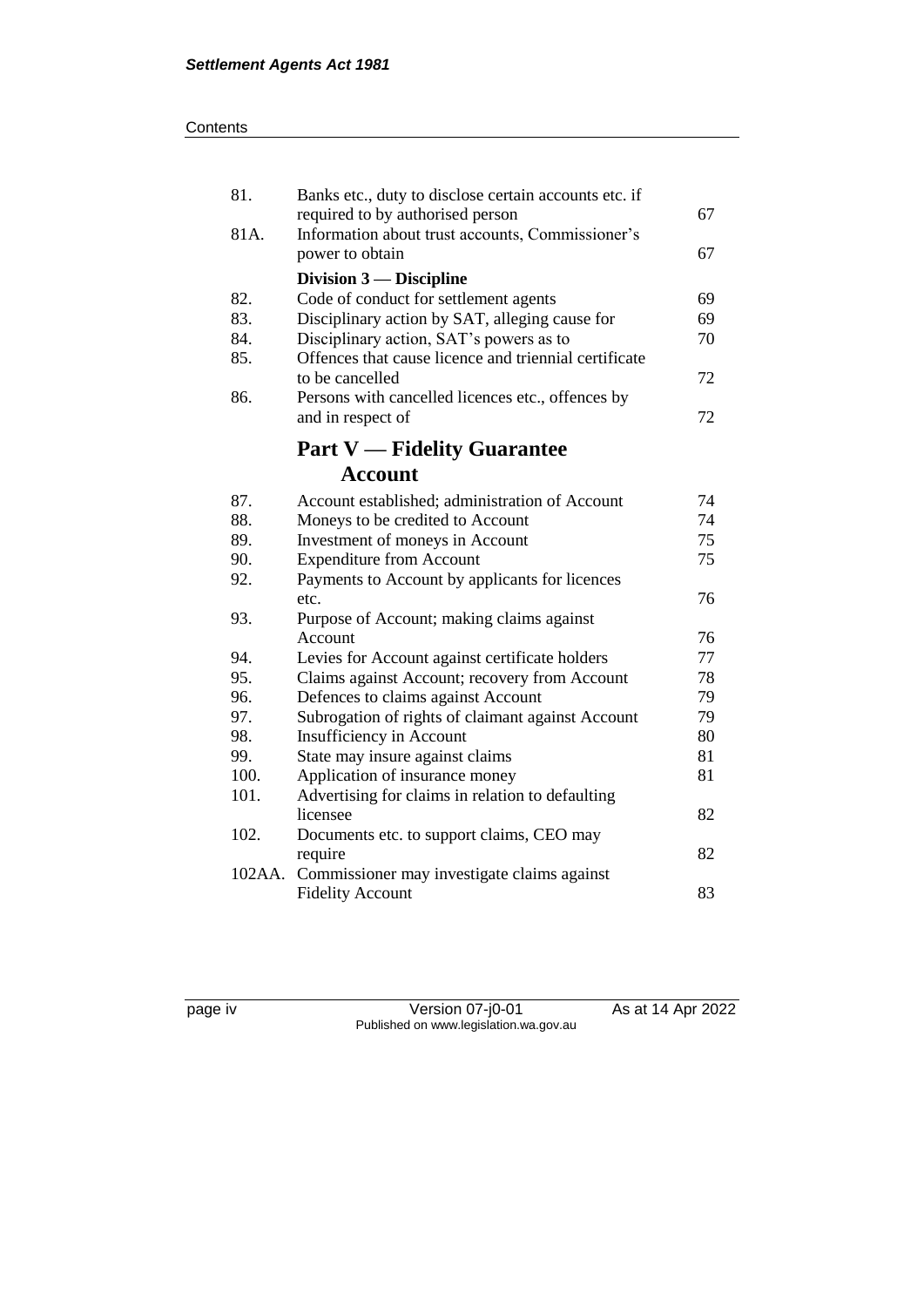## **Part VA — Education and General Purpose Account**

| 102A. | Account established; administration of account | 84. |
|-------|------------------------------------------------|-----|
| 102B. | Moneys to be credited to account               | 84  |
|       | 102C. Expenditure from account                 | 85. |
| 102D. | Investment of moneys in account                | 85. |

### **Part VI — Settlement Agents Interest Account**

| 103.  | Account established; administration of account | 87 |
|-------|------------------------------------------------|----|
| -104. | Moneys to be credited to account               | 87 |
| 105.  | Expenditure from account                       | 88 |
| 106.  | Investment of moneys in account                | 88 |

# **Part VII — Miscellaneous**

| 110.  | Registers of licensees etc., Commissioner to keep  |    |
|-------|----------------------------------------------------|----|
|       | etc.                                               | 89 |
| 111A. | Offence to give false or misleading information    | 89 |
| 111.  | Commissioner's certificate                         | 90 |
| 112.  | Annual report by department                        | 90 |
| 113.  | Reports by Commissioner to Minister                | 91 |
| 114.  | Refunds of fees, Commissioner's powers as to       | 91 |
| 115.  | Protection from personal liability                 | 92 |
| 116.  | Confidentiality of information officially obtained | 92 |
| 117.  | Liability of directors of body corporate for       |    |
|       | defalcations                                       | 92 |
| 118.  | Other rights and remedies not affected by this Act | 92 |
| 119.  | Rights conferred by Act cannot be waived           | 92 |
| 120.  | General penalty for offences                       | 92 |
| 121.  | Proceedings for offences                           | 93 |
| 122.  | Forms                                              | 93 |
| 123.  | Regulations                                        | 93 |
|       | <b>Part VIII — Savings and transitional</b>        |    |

| 124. | Terms used                             | 96 |
|------|----------------------------------------|----|
| 125. | Former Board abolished                 | 96 |
| 126. | References to former Board             | 96 |
| 127. | Immunity continues                     | 97 |
| 128. | Notices and rules made by former Board | 97 |

As at 14 Apr 2022 Version 07-j0-01 page v Published on www.legislation.wa.gov.au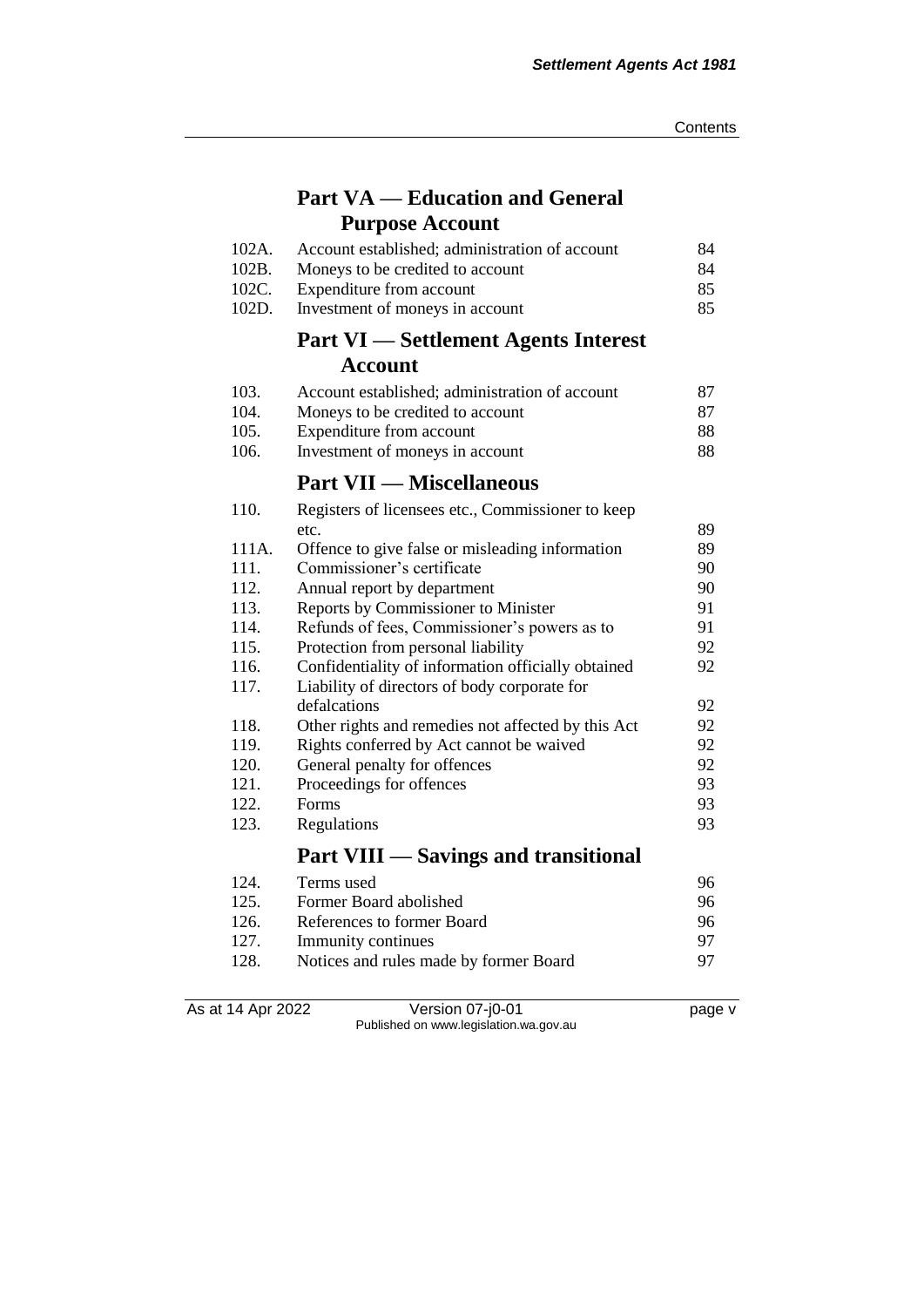| ∶ontents |
|----------|
|          |

| 129. | References to former Registrar                         | 97  |
|------|--------------------------------------------------------|-----|
| 130. | Unfinished investigations by former Board              | 98  |
| 131. | Unfinished proceedings by former Board                 | 98  |
| 132. | Winding-up former Board                                | 98  |
| 133. | Final report by former Board                           | 100 |
| 134. | <b>Staff of former Board</b>                           | 100 |
| 135. | <b>Transitional regulations</b>                        | 100 |
|      | Schedule 1 – Grant of licence                          |     |
|      | Division $1 -$ Qualifications                          |     |
| 1.   | Real estate settlement agent                           | 102 |
| 2.   | Business settlement agent                              | 103 |
| 3.   | Licence by reason of qualification under cl. $1(1)(c)$ |     |
|      | and $2(1)(c)$                                          | 104 |
| 4.   | Licence by reason of qualification under cl. $1(1)(d)$ |     |
|      | and $2(1)(d)$                                          | 104 |
| 5.   | Dead or incapacitated licensee, conduct of business    |     |
|      | $\sigma$ f                                             | 104 |
|      | Division $2$ — Disqualification                        |     |
| 6.   | Term used: business licence                            | 105 |
| 7.   | Natural persons, disqualification of                   | 105 |
| 8.   | Bodies corporate, disqualification of                  | 106 |
| 9.   | Firms, disqualification of                             | 106 |
|      | Division 3 — Temporary arrangements                    |     |
| 10.  | Death or withdrawal of partner in firm or director     |     |
|      | of body corporate, Commissioner to be notified         |     |
|      | etc.                                                   | 107 |
|      | Schedule 2 – Functions of a                            |     |
|      | settlement agent                                       |     |
| 1.   | Real estate settlement agent                           | 108 |
| 2.   | Business settlement agent                              | 110 |
|      | <b>Notes</b>                                           |     |
|      | Compilation table                                      | 112 |
|      | Uncommenced provisions table                           | 116 |
|      | Other notes                                            | 116 |
|      |                                                        |     |

page vi Version 07-j0-01 As at 14 Apr 2022 Published on www.legislation.wa.gov.au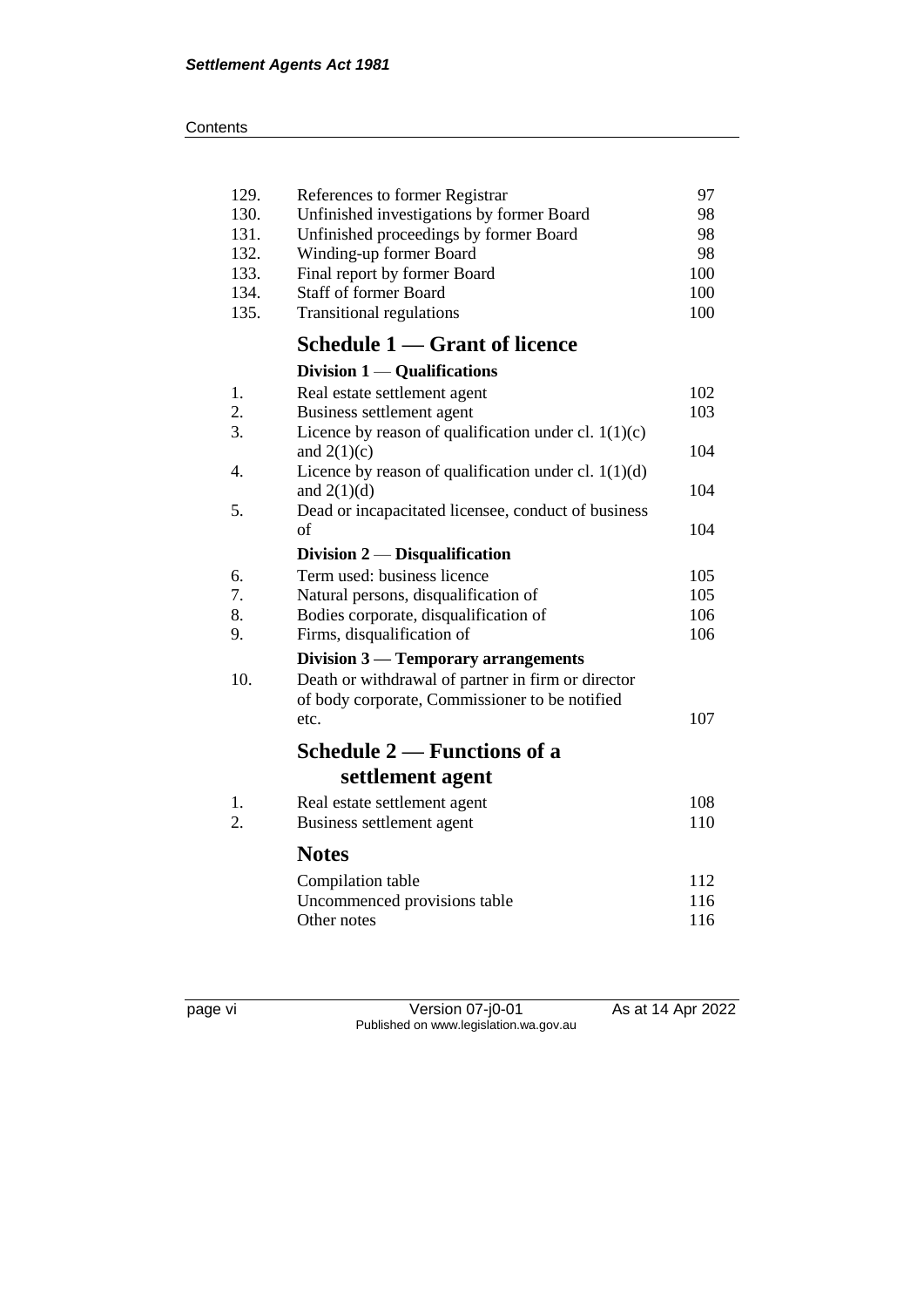**Contents** 

**Defined terms**

As at 14 Apr 2022 Version 07-j0-01 page vii Published on www.legislation.wa.gov.au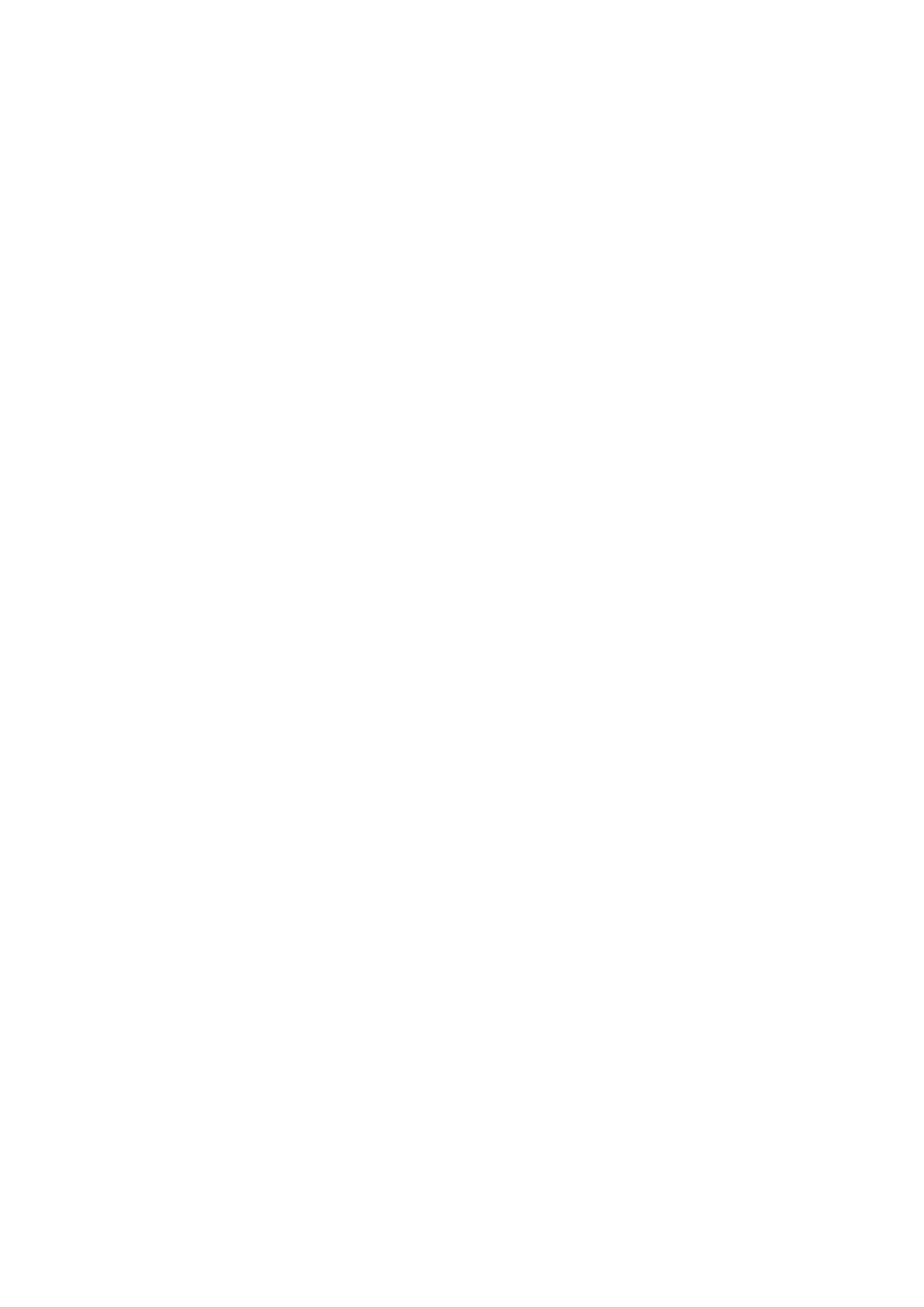Western Australia

# **Settlement Agents Act 1981**

**An Act to make provision with respect to the licensing, regulation, and supervision of settlement agents, and for related purposes.**

As at 14 Apr 2022 Version 07-j0-01 page 1 Published on www.legislation.wa.gov.au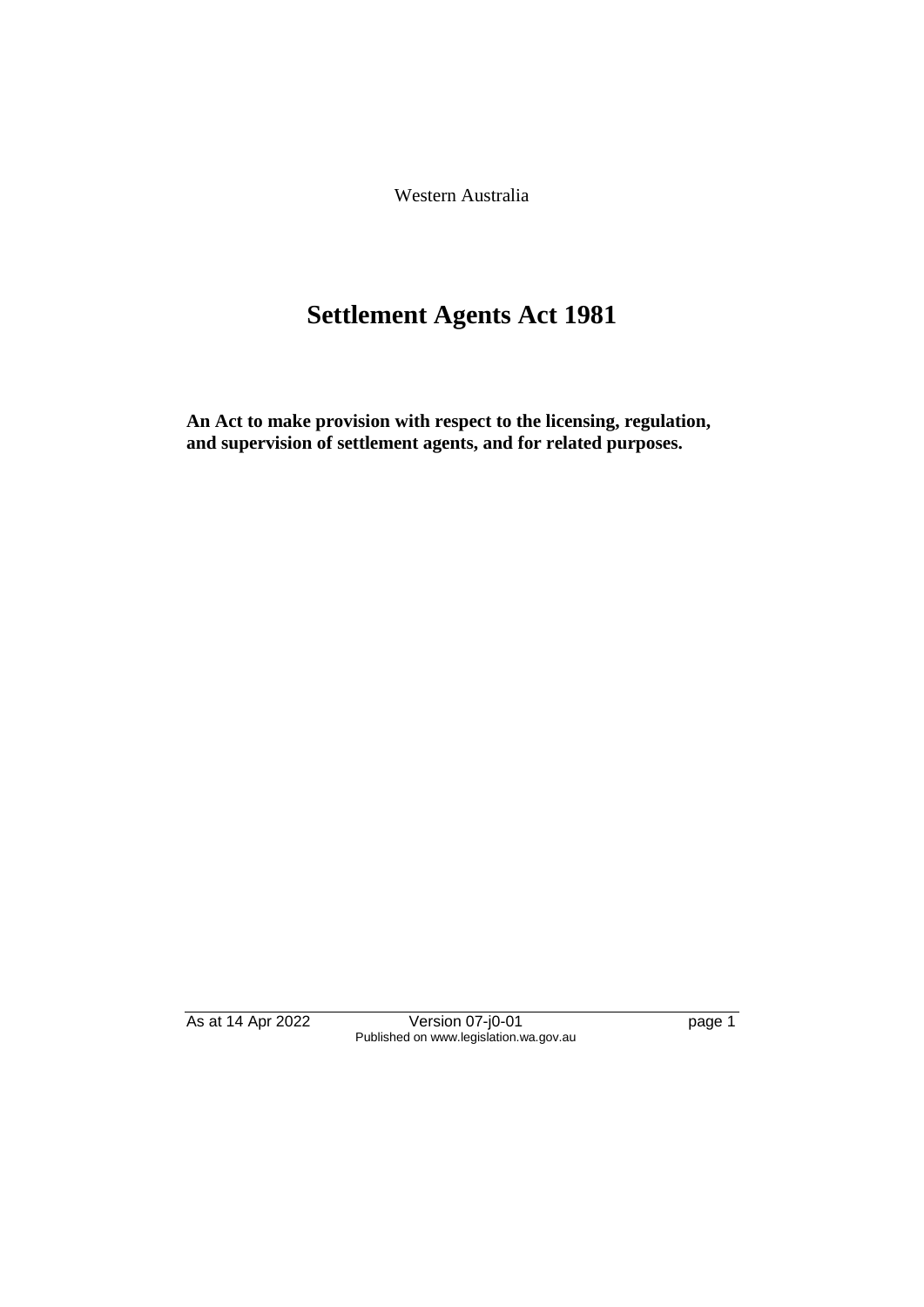### **Part I — Preliminary**

#### **1. Short title**

This Act may be cited as the *Settlement Agents Act 1981*.

#### **2. Commencement**

The provisions of this Act shall come into operation on such day or days as is or are, respectively, fixed by proclamation.

#### **3. Terms used**

(1) In this Act unless the context otherwise requires —

*appointed day* <sup>1</sup> means the day fixed by the Minister pursuant to section 26(2):

*approved* means approved by the Commissioner;

*auditor* means a person appointed under this Act to audit the trust accounts of a settlement agent;

*bank* means —

- (a) an ADI (authorised deposit-taking institution) as defined in section 5 of the *Banking Act 1959* of the Commonwealth; or
- (b) a bank constituted by a law of a State, a Territory or the Commonwealth;

*business* means —

- (a) subject to paragraph (b), the business of a settlement agent; and
- (b) in the definition of *business transaction* and in section 45(a), any commercial undertaking or enterprise in respect of any profession, trade, employment, vocation or calling within the State;

*business settlement agent* means any person who arranges or effects a settlement of a business transaction for reward or who, whether for reward or otherwise, carries on business arranging or effecting settlements of business transactions and whether or

page 2 Version 07-j0-01 As at 14 Apr 2022 Published on www.legislation.wa.gov.au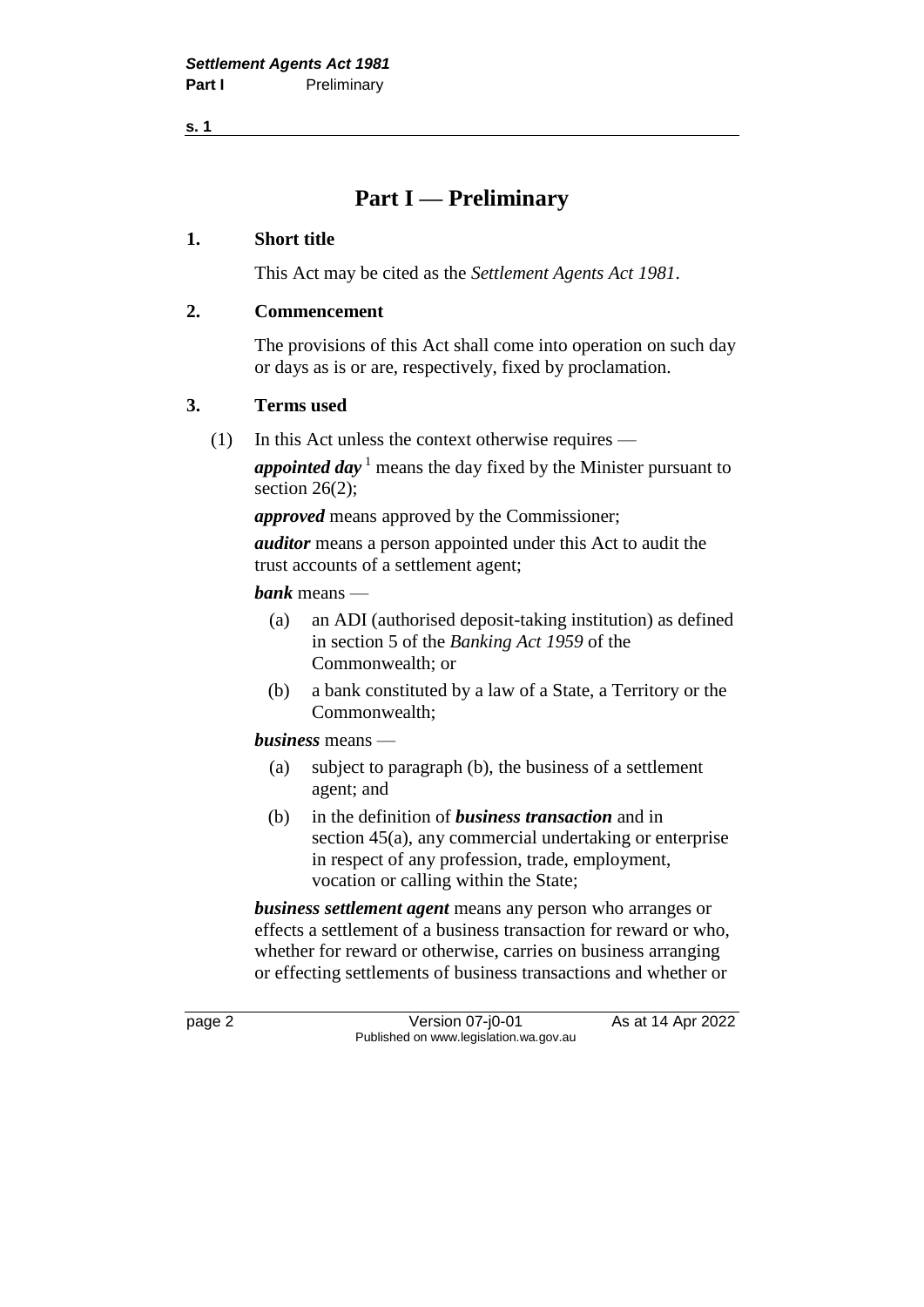not that business is carried on in conjunction with or as part of or associated with any other profession, trade, occupation or employment, but does not include the exceptions specified in section  $4(1)$ ;

#### *business transaction* —

- (a) means the disposal by sale or exchange, and the acquisition by purchase or exchange of a business and any share or interest in a business or the goodwill thereof within the State; and
- (b) includes any disposal by sale or exchange, and any acquisition by purchase or exchange of goods, chattels, or other property within the State relating to a business transaction of the kind specified in paragraph (a),

but does not include —

(c) the sale, exchange, or other disposal or a purchase, exchange, or other acquisition of a share in the capital of a body corporate or an option in respect thereof;

*Commissioner* has the meaning given in the *Fair Trading Act 2010* section 6;

*defalcation by a licensee* includes criminal or fraudulent conduct —

- (a) of a licensee; or
- (b) of any one or more of the servants or agents of the licensee; or
- (c) of a person who is a partner in the business of the licensee; or
- (d) where the licensee is a firm and a body corporate is a partner in the firm or where the licensee is a body corporate, of any one or more of the directors, officers, servants, or agents of the body corporate,

in the course of the business of the licensee and from which arises pecuniary loss or loss of property to any other person;

As at 14 Apr 2022 Version 07-j0-01 page 3 Published on www.legislation.wa.gov.au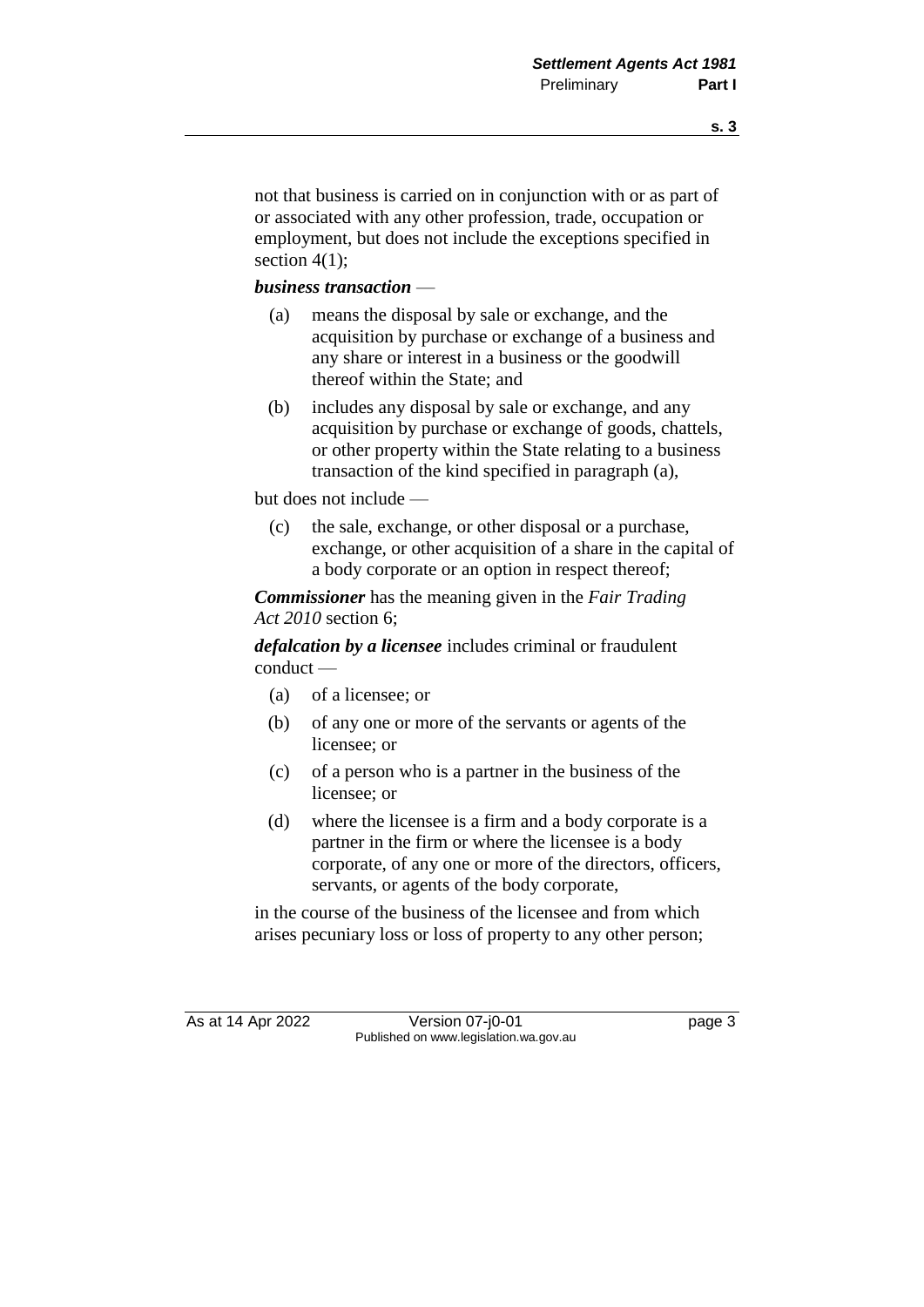*department* means the department of the Public Service principally assisting the Minister in the administration of this Act;

*Fidelity Guarantee Account* or *Account* means the account established under section 87;

*fidelity guarantee fee* means the fee prescribed pursuant to section  $92(1)$ ;

*General Purpose Account* means the Education and General Purpose Account established under section 102A;

*Interest Account* means the Settlement Agents Interest Account established under section 103(1);

*legal practitioner* means an Australian legal practitioner within the meaning of that term in the *Legal Profession Act 2008* section 3;

*licence* means the licence of a real estate settlement agent or of a business settlement agent under this Act;

*licensed* means licensed as a settlement agent under this Act;

*licensee* means a person licensed under this Act;

*real estate* or *land* means land within the State and includes buildings or parts of buildings within the State;

*real estate settlement agent* means any person who arranges or effects the settlement of a real estate transaction for reward or who, whether for reward or otherwise, carries on business arranging or effecting settlements of real estate transactions and whether or not that business is carried on in conjunction with or as part of or associated with any other profession, trade, occupation or employment, but does not include the exceptions specified in section 4(1);

#### *real estate transaction* —

(a) means the disposal by sale or exchange, and the acquisition by purchase or exchange of real estate; and

page 4 Version 07-j0-01 As at 14 Apr 2022 Published on www.legislation.wa.gov.au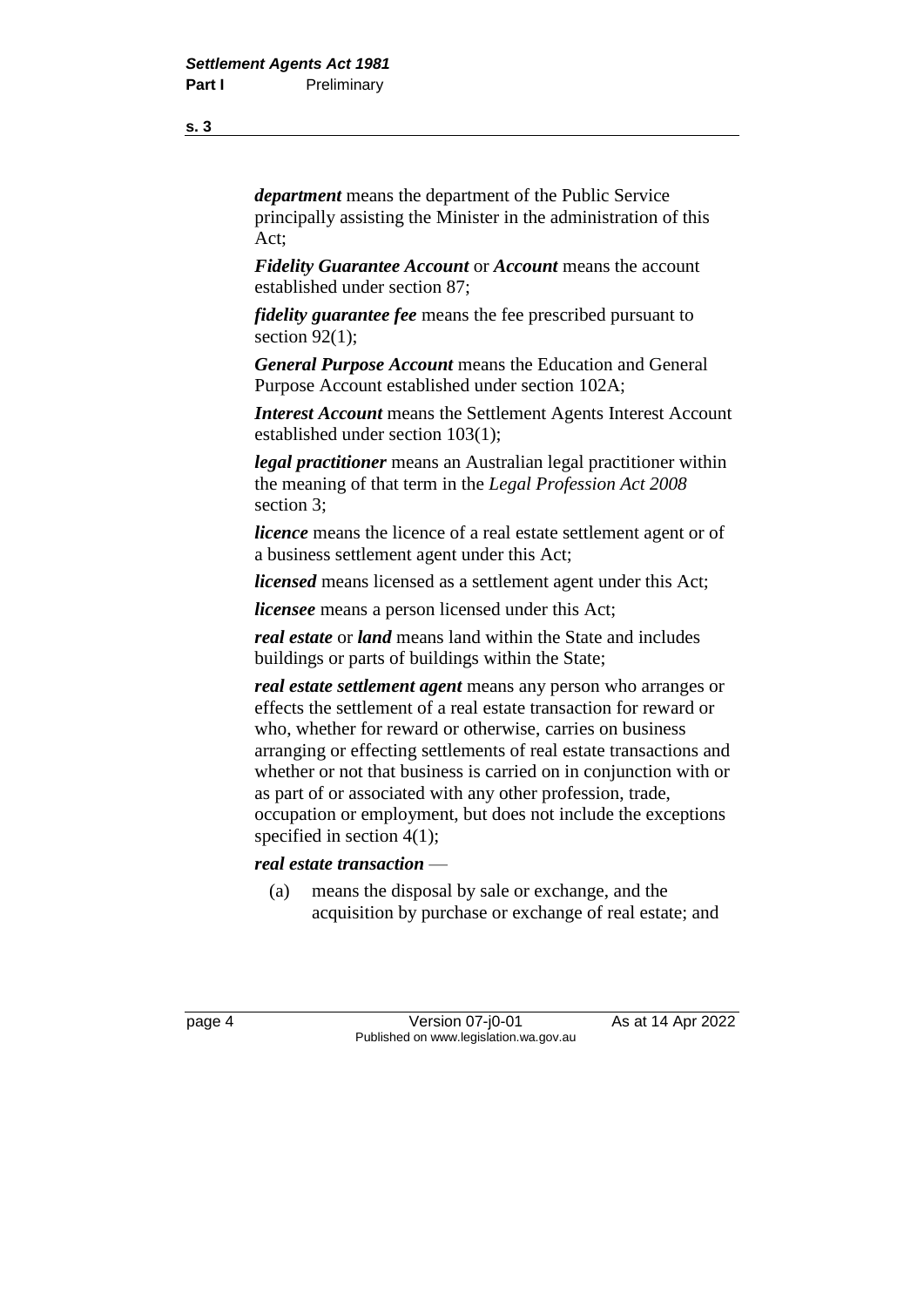- **s. 3**
- (b) includes any disposal by sale or exchange, or any acquisition by purchase or exchange of goods, chattels or other property relating to a real estate transaction of a kind specified in paragraph (a);

*renewal* means renewal of a triennial certificate;

*reward* means any valuable consideration in money or moneys worth paid or received as commission or remuneration —

- (a) whether payable in cash or kind; and
- (b) whether paid or received directly or indirectly; and
- (c) whether paid or received separately or as a component of a composite price or fee paid or received in respect of any transaction or service;

*settlement* means the completion of a real estate transaction or a business transaction (as the case may be) by payment of the balance of purchase price in respect to such real estate transaction or business transaction;

*settlement agent* means a person who is a real estate settlement agent or a business settlement agent or both a real estate settlement agent and a business settlement agent but does not include the exceptions specified in section 4(1);

*settlement agents' code of conduct* or *code of conduct* means the code prescribed under section 82;

*supervisor* means a person appointed by the Commissioner as supervisor of the business of a settlement agent;

*transaction* means a real estate transaction or a business transaction or both a real estate transaction and a business transaction;

*Treasurer* means the Treasurer of the State;

*Treasury* means the State Treasury;

*triennial certificate* means a certificate granted under this Act to a licensee to carry on business as a settlement agent;

*trustee company* means a body corporate authorised by the law of any State or Territory of the Commonwealth to apply for and

As at 14 Apr 2022 Version 07-j0-01 Page 5 Published on www.legislation.wa.gov.au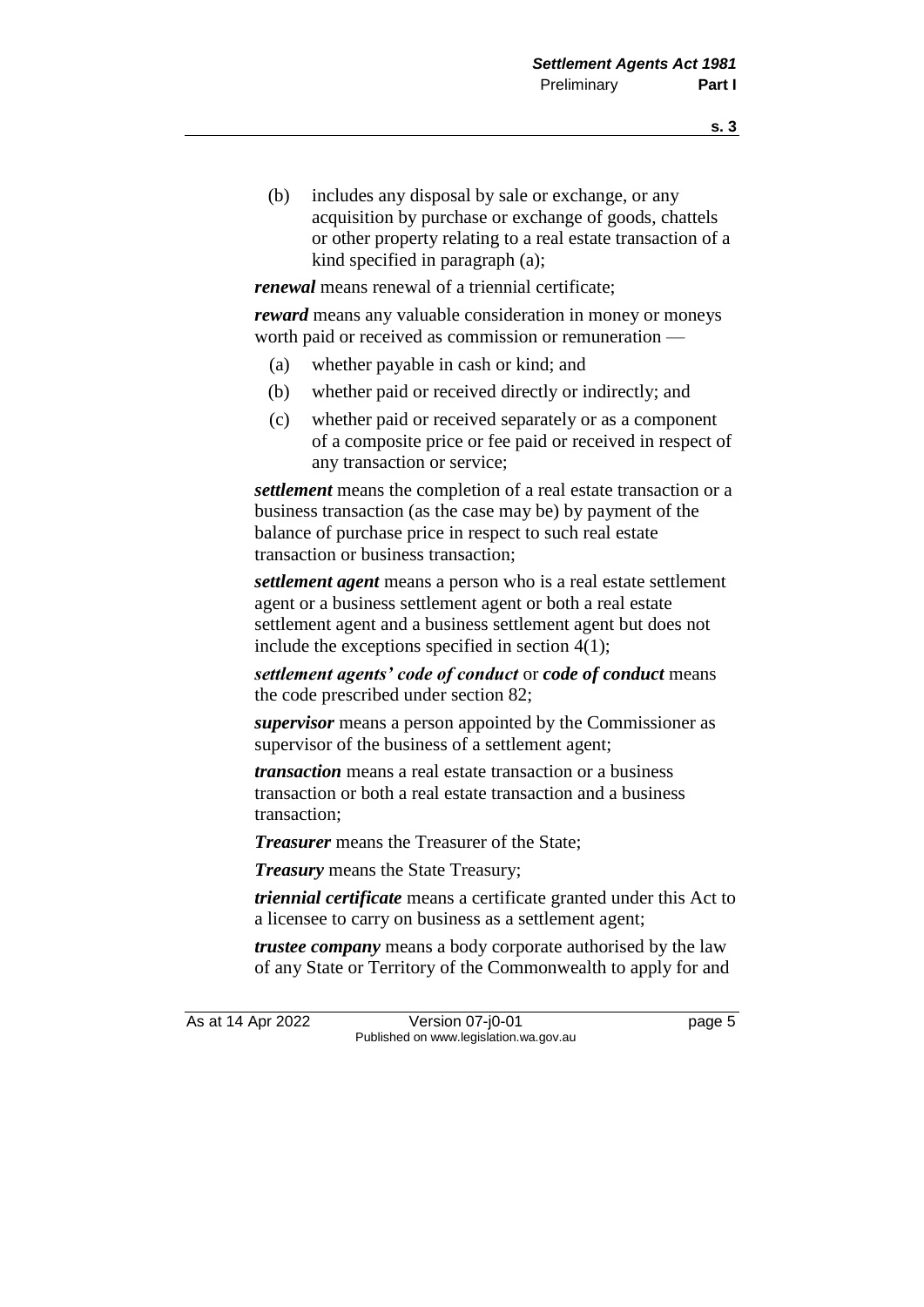obtain, in its own name, a grant of probate or of letters of administration of the estate of a deceased person.

- (2) Where a reward is paid or received by a person by reason of, or in contemplation of, some other person arranging or effecting a settlement that reward shall, for the purposes of this Act, be deemed to be paid to or received by the person arranging or effecting the settlement.
- (3) Where 2 or more persons do acts which together constitute a settlement then each of those persons shall be deemed to have effected a settlement notwithstanding that the acts performed by any one of those persons do not constitute a settlement.
- (4) The fact that a payment, or a component of a price or fee, was not expressed, or was not acknowledged, to have been paid or received as commission or remuneration for any particular service, or was neither so expressed nor so acknowledged, shall not prevent that payment, or component of a price or fee, from being construed for the purposes of this Act as having been paid or received in respect of that service.

*[Section 3 amended: No. 98 of 1985 s. 3; No. 59 of 1995 s. 58; No. 26 of 1999 s. 102(2); No. 65 of 2003 s. 66(2); No. 55 of 2004 s. 1081; No. 77 of 2006 Sch. 1 cl. 156(1); No. 21 of 2008 s. 704(2); No. 8 of 2009 s. 117; No. 46 of 2009 s. 15(2); No. 58 of 2010 s. 136 and 176.]*

#### **4. Term used: settlement agent**

- (1) Exceptions to the meaning of *settlement agent* in and for the purposes of this Act are as follows —
	- (a) legal practitioners, when acting in the course of the practice of their profession as such; and
	- (aa) real estate agents and business agents, as defined in the *Real Estate and Business Agents Act 1978*, who are currently carrying on business as such in accordance with that Act, when arranging or effecting settlements to

page 6 **Version 07-j0-01** As at 14 Apr 2022 Published on www.legislation.wa.gov.au

**s. 4**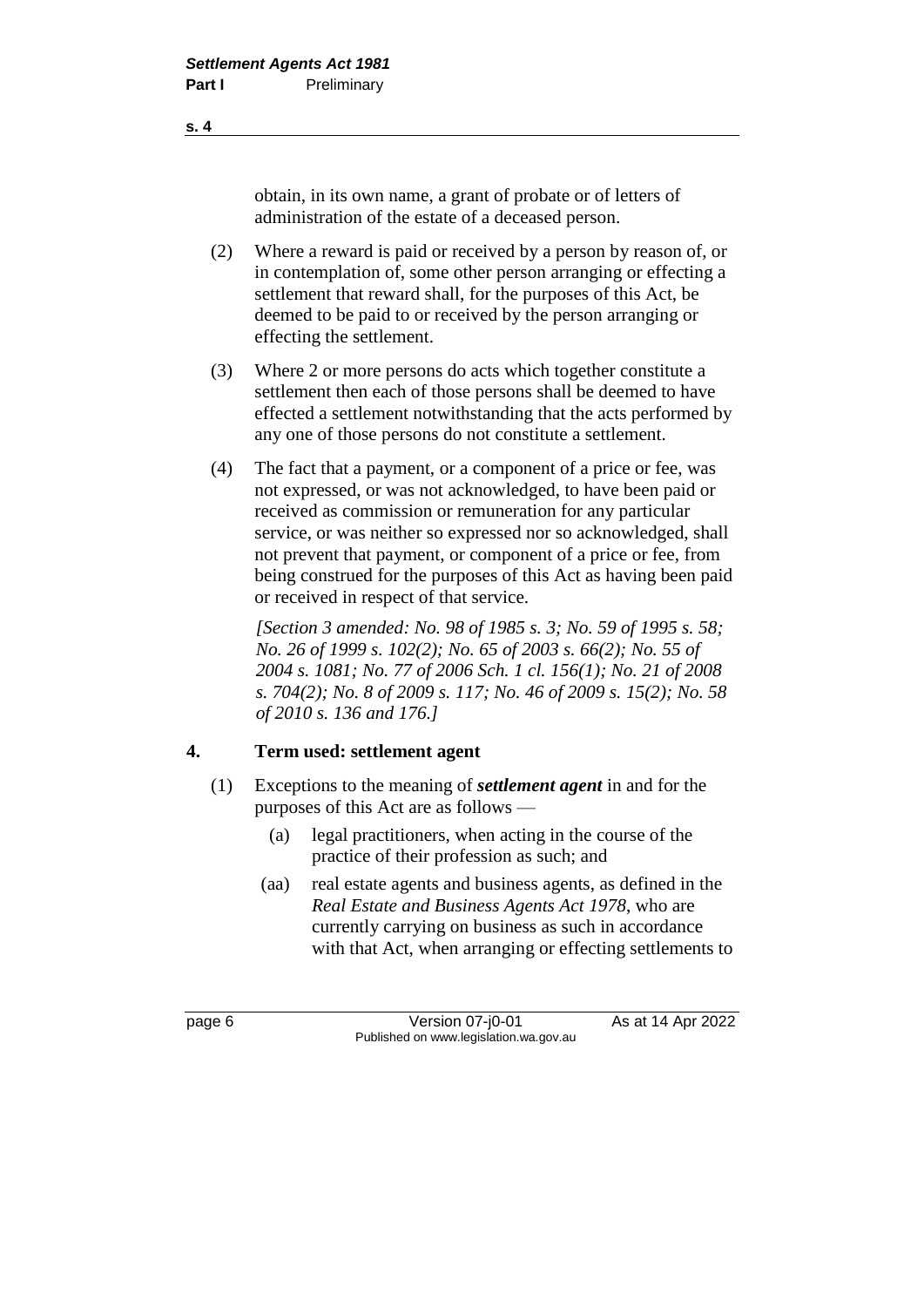which a current exemption under section 26A or 26B, as the case may be, applies; and

- (b) financial services licensees (within the meaning of the *Corporations Act 2001* of the Commonwealth), when dealing in securities (within the meaning of section 92 of that Act) that he or she is authorised to deal in by that licence; and
- (c) regulated principals (within the meaning of section 1430 of the *Corporations Act 2001* of the Commonwealth), when dealing in securities that he or she is authorised to deal in by Part 10.2 Division 1 Subdivision D of that Act.
- (2) The provisions of section  $29(1)(c)$ , section 34AA(3), section 35, Division 2 of Part IV, and Part V shall not apply to a bank in its capacity as a settlement agent, or to a trustee company.

*[Section 4 amended: No. 10 of 1982 s. 28; No. 64 of 1982 s. 2; No. 59 of 1995 s. 59; No. 26 of 1999 s. 102(3); No. 10 of 2001 s. 222; No. 21 of 2003 s. 22; No. 25 of 2019 s. 73.]*

*[Part II heading deleted: No. 58 of 2010 s. 137(1).]*

*[Division 1 (s. 5-12C) deleted: No. 58 of 2010 s. 137(2).]*

*[Division 1A (s. 12D and 12E) deleted: No. 58 of 2010 s. 137(2).]*

*[Division 2 (s. 13-18) deleted: No. 58 of 2010 s. 137(2).]*

*[Division 3 heading deleted: No. 58 of 2010 s. 137(3).]*

*[19-21. Deleted: No. 58 of 2010 s. 138.]*

#### **22. Powers of investigation**

The *Fair Trading Act 2010* section 61 and Part 6 of that Act apply to this Act.

*[Section 22 inserted: No. 58 of 2010 s. 139.]*

As at 14 Apr 2022 Version 07-j0-01 page 7 Published on www.legislation.wa.gov.au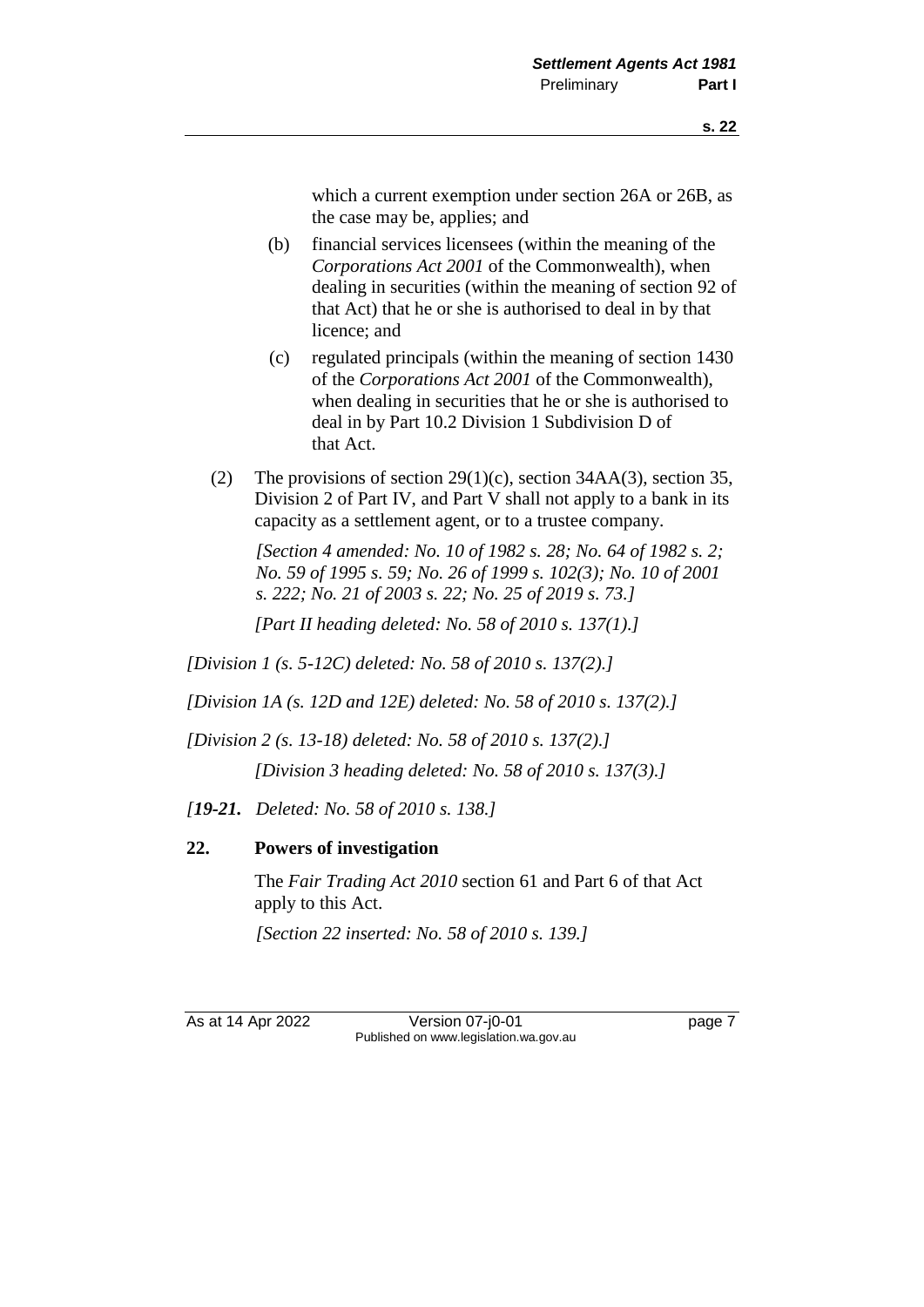#### **23. Application for review by SAT**

- (1) Any person aggrieved by a reviewable decision may apply to the State Administrative Tribunal for a review of the decision.
- (2) In subsection  $(1)$  —

#### *person aggrieved* means —

- (a) a person whose licence or triennial certificate is affected by a reviewable decision or who, under Part III, applies for the grant of a licence or applies for the renewal of a triennial certificate;
- (b) a person affected by a decision of the Commissioner under Part IV Division 2;
- (c) a person claiming against, or seeking the leave of the chief executive officer to commence an action in relation to, the Fidelity Guarantee Account;

#### *reviewable decision* means —

- (a) a decision of the Commissioner under Part III other  $than$ —
	- (i) a decision under section 35; or
	- (ii) a determination of the form in which an application is made;
- (b) a decision of the Commissioner under Part IV Division 2;
- (c) a decision of the chief executive officer under section 93 or 95.
- (3) If a decision under section 93 or 95 has not been made before the commencement of the *Consumer Protection Legislation Amendment Act 2014* section 98 in respect of a claim made before 1 July 2011, the decision —
	- (a) may be made on or after that commencement by the Commissioner; and
	- (b) is taken to be a reviewable decision for the purposes of this section.

page 8 Version 07-j0-01 As at 14 Apr 2022 Published on www.legislation.wa.gov.au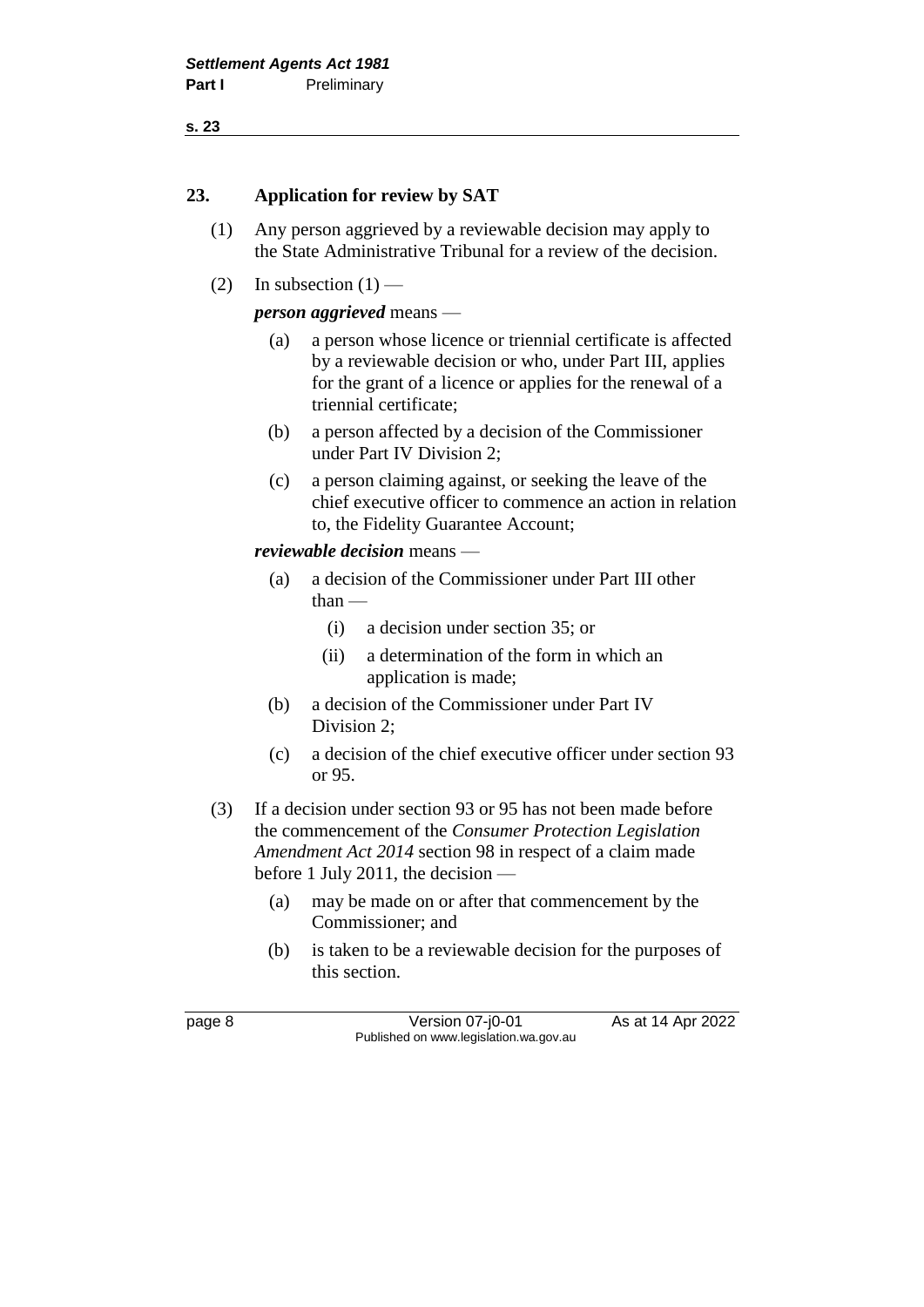- (4) A decision under section 93 or 95 made by the chief executive officer before the commencement of the *Consumer Protection Legislation Amendment Act 2014* section 98 is taken to be a reviewable decision made immediately after that commencement for the purposes of this section.
- (5) The amendments made to this section by the *Consumer Protection Legislation Amendment Act 2014* section 98 do not affect the review of a reviewable decision by the State Administrative Tribunal that began, but was not completed, before the commencement of that section.

*[Section 23 inserted: No. 55 of 2004 s. 1084; amended: No. 77 of 2006 Sch. 1 cl. 156(2); No. 58 of 2010 s. 140 and 176; No. 23 of 2014 s. 98.]*

As at 14 Apr 2022 Version 07-j0-01 page 9 Published on www.legislation.wa.gov.au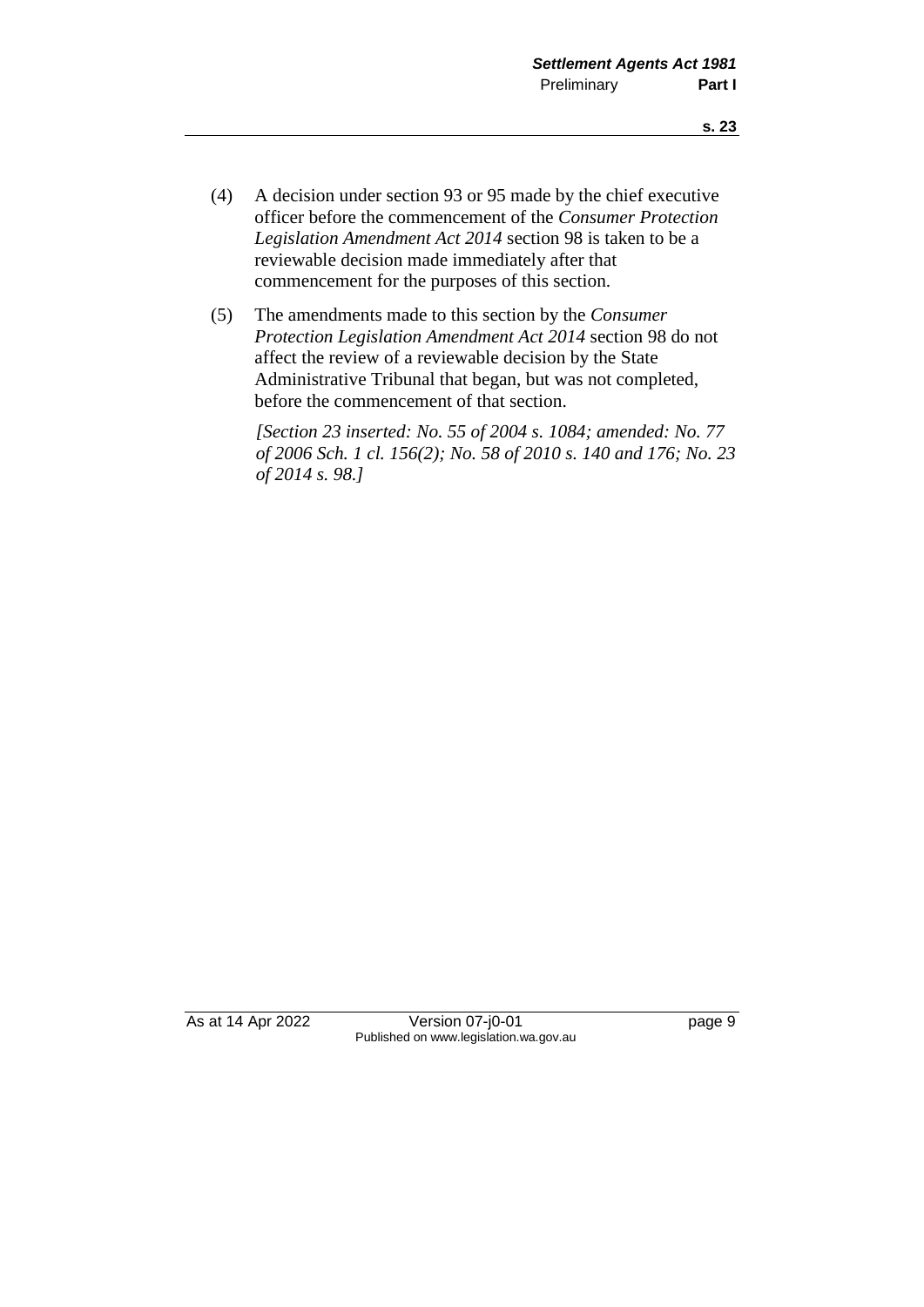## **Part III — Licensing**

#### **24. Applications for licences**

- (1) An application for a licence shall be made in writing and in a manner and form determined by the Commissioner in respect of such an application and shall contain such information as is required by the Commissioner in respect of such an application.
- *[(2), (3) deleted]*
	- (4) In respect of any particular application the applicant shall furnish the Commissioner with such further information as the Commissioner determines.
	- (5) If the Commissioner is considering making an adverse decision in relation to the application, the Commissioner must give the applicant the opportunity to give additional information in relation to that application.

*[Section 24 amended: No. 58 of 2010 s. 141 and 176; No. 23 of 2014 s. 99; No. 44 of 2016 s. 37.]*

*[25. Deleted: No. 23 of 2014 s. 100.]*

#### **26. Settlement agents must be licensed**

(1) On and after the appointed day a person shall not carry on business, or by any means hold himself or itself out, as a real estate settlement agent, or a business settlement agent, or both a real estate settlement agent and a business settlement agent, unless he or it is licensed as such under this Act and holds a current triennial certificate in respect of the licence.

Penalty for this subsection: a fine of \$100 000.

(2) In subsection (1) *appointed day* means such day as is fixed by the Minister by notice published in the *Government Gazette* to be the appointed day  $1$  for the purposes of that subsection.

page 10 **Version 07-j0-01** As at 14 Apr 2022 Published on www.legislation.wa.gov.au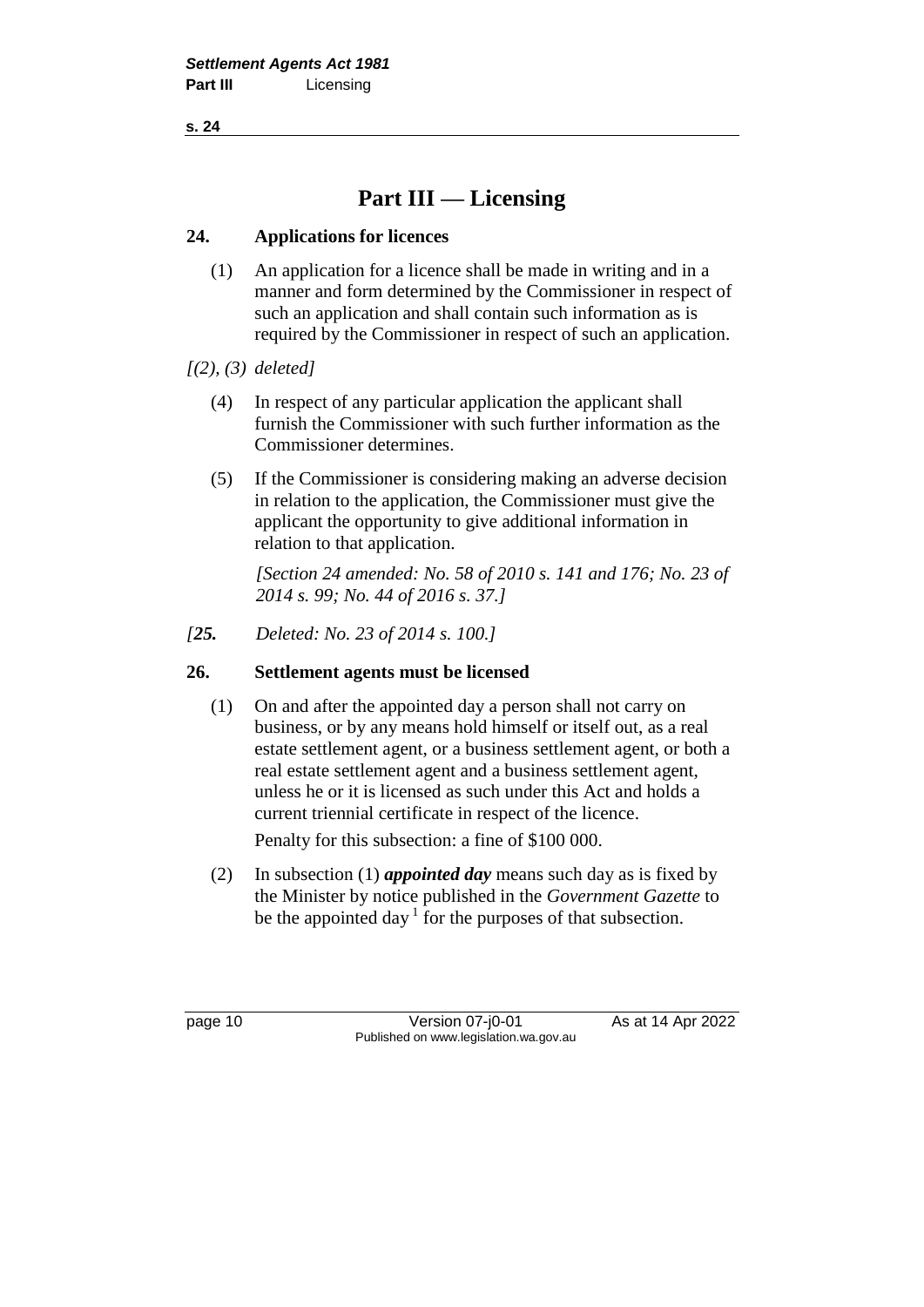(3) For subsection (1), a person is taken not to be licensed or holding a current triennial certificate in respect of the licence if the person is required to surrender a licence and triennial certificate under section 34D(2) and (3).

*[Section 26 amended: No. 59 of 1995 s. 85; No. 25 of 2019 s. 74 and 88.]*

#### **26A. Licensed real estate agent may be exempted for certain settlements**

- (1) Application may be made by a real estate agent licensed and carrying on business as such under the *Real Estate and Business Agents Act 1978* for an exemption under this section.
- (2) An application under subsection (1) shall be made in writing and in a manner and form determined by the Commissioner in respect of such an application and shall contain such information as is required by the Commissioner in respect of such an application.
- *[(3) deleted]*
- (4) In respect of any particular application the applicant shall furnish the Commissioner with such further information as the Commissioner determines.
- (5) Subject to subsection (6), the Commissioner may grant an application under subsection (1) if —
	- (a) where the applicant is a person not being a body corporate, the Commissioner is satisfied that, if the application were for a real estate settlement agent's licence, the requirements of section  $27(1)(a)$ , (b), and (d) would be fulfilled; or
	- (b) where the applicants constitute a firm, the Commissioner is satisfied that —
		- (i) if the application were for a real estate settlement agent's licence, the requirements of section 28(1)(a) would be fulfilled; and

As at 14 Apr 2022 Version 07-j0-01 page 11 Published on www.legislation.wa.gov.au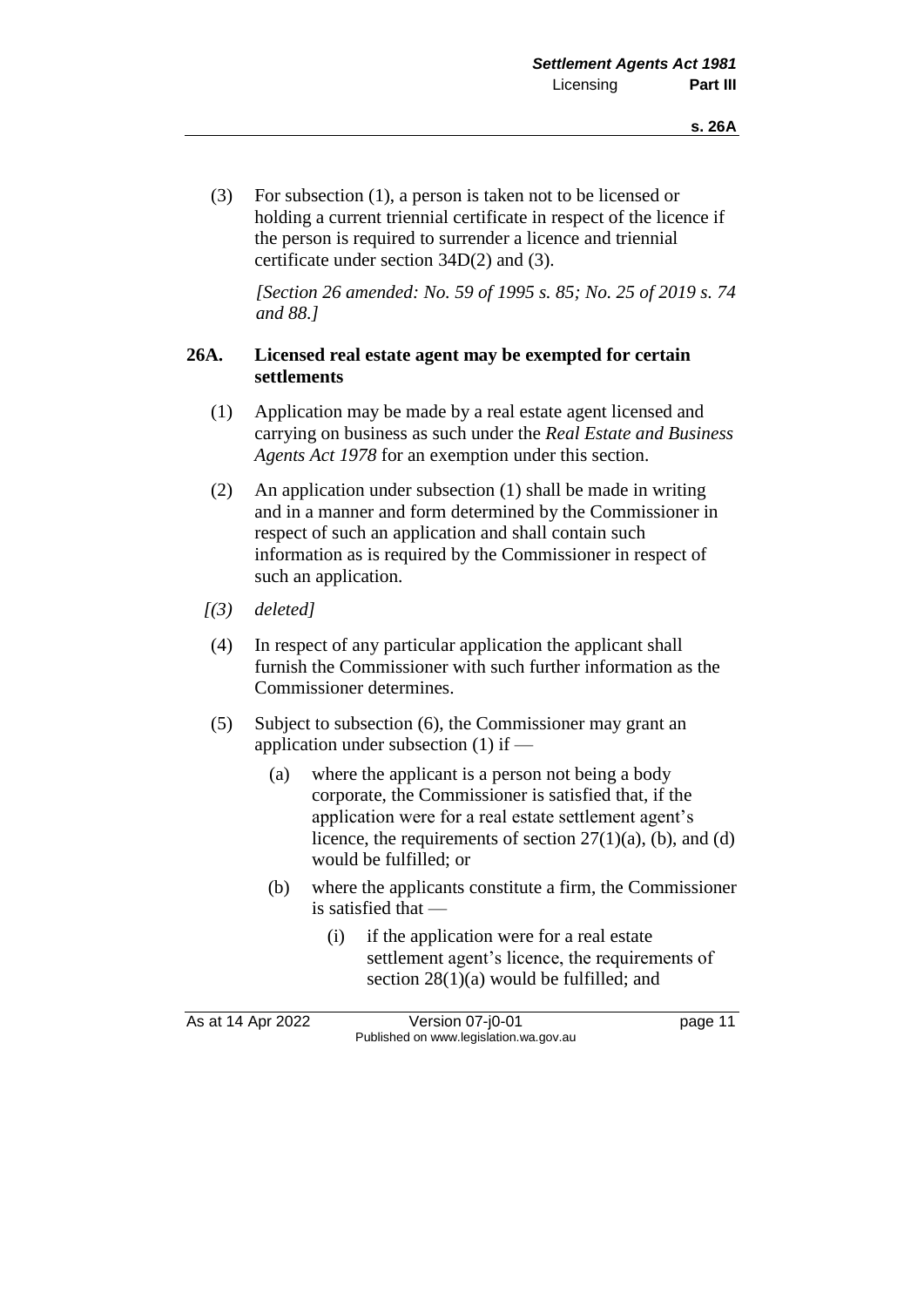- (ii) where the firm is constituted by not more than 3 persons at least one of them is currently exempted under this section or where the firm is constituted by more than 3 persons at least 2 of them are currently exempted under this section; and
- (iii) the person in bona fide control of the business is ordinarily resident in the State and is currently exempted under this section;
- or
- (c) where the applicant is a body corporate, the Commissioner is satisfied that —
	- (i) if the application were for a real estate settlement agent's licence, the requirements of section 29(1)(a) would be fulfilled; and
	- (ii) unless for good cause shown by the applicant the Commissioner otherwise determines, where there are not more than 3 directors of the body corporate at least one of them is currently exempted under this section or where there are more than 3 directors of the body corporate at least 2 of them are currently exempted under this section; and
	- (iii) the person in bona fide control of the business is ordinarily resident in the State and is currently exempted under this section.
- (6) A person shall not at the same time be currently exempted under this section and licensed as a real estate settlement agent.
- (7) A current exemption under this section applies to a settlement arranged or effected by the person to whom the exemption was granted, but only if —
	- (a) the settlement is of a real estate transaction in respect of which the person acted in the course of business as a real estate agent; and

page 12 **Version 07-j0-01** As at 14 Apr 2022 Published on www.legislation.wa.gov.au

**s. 26A**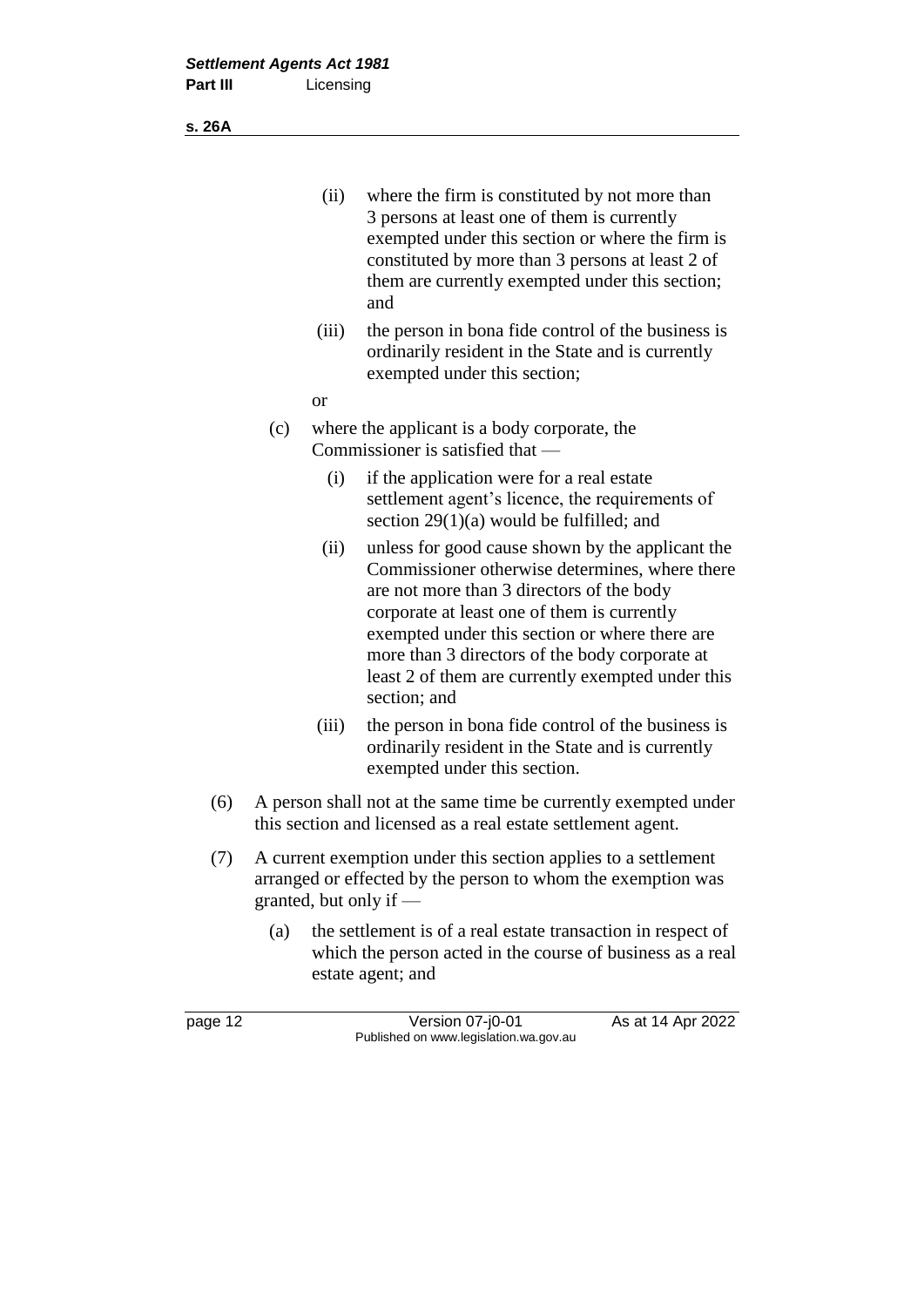- (b) the settlement is not arranged or effected for reward; and
- (c) before arranging or effecting the settlement the person gives to the person or, if there be more than one, to each person, for whom the settlement is to be arranged or effected, a notice in the prescribed form warning that, if settlement is so arranged or effected, no protection will be afforded by this Act.
- (8) An exemption under this section is current until
	- (a) by notice in writing given to the Commissioner, it is surrendered by the person to whom it was granted; or
	- (b) by notice in writing given to the person to whom it was granted, it is revoked by the Commissioner.

*[Section 26A inserted: No. 64 of 1982 s. 3; amended: No. 58 of 2010 s. 176; No. 44 of 2016 s. 38.]*

#### **26B. Licensed business agent may be exempted for certain settlements**

- (1) Application may be made by a business agent licensed and carrying on business as such under the *Real Estate and Business Agents Act 1978* for an exemption under this section.
- (2) An application under subsection (1) shall be made in writing and in a manner and form determined by the Commissioner in respect of such an application and shall contain such information as is required by the Commissioner in respect of such an application.
- *[(3) deleted]*
- (4) In respect of any particular application the applicant shall furnish the Commissioner with such further information as the Commissioner determines.

As at 14 Apr 2022 Version 07-j0-01 Page 13 Published on www.legislation.wa.gov.au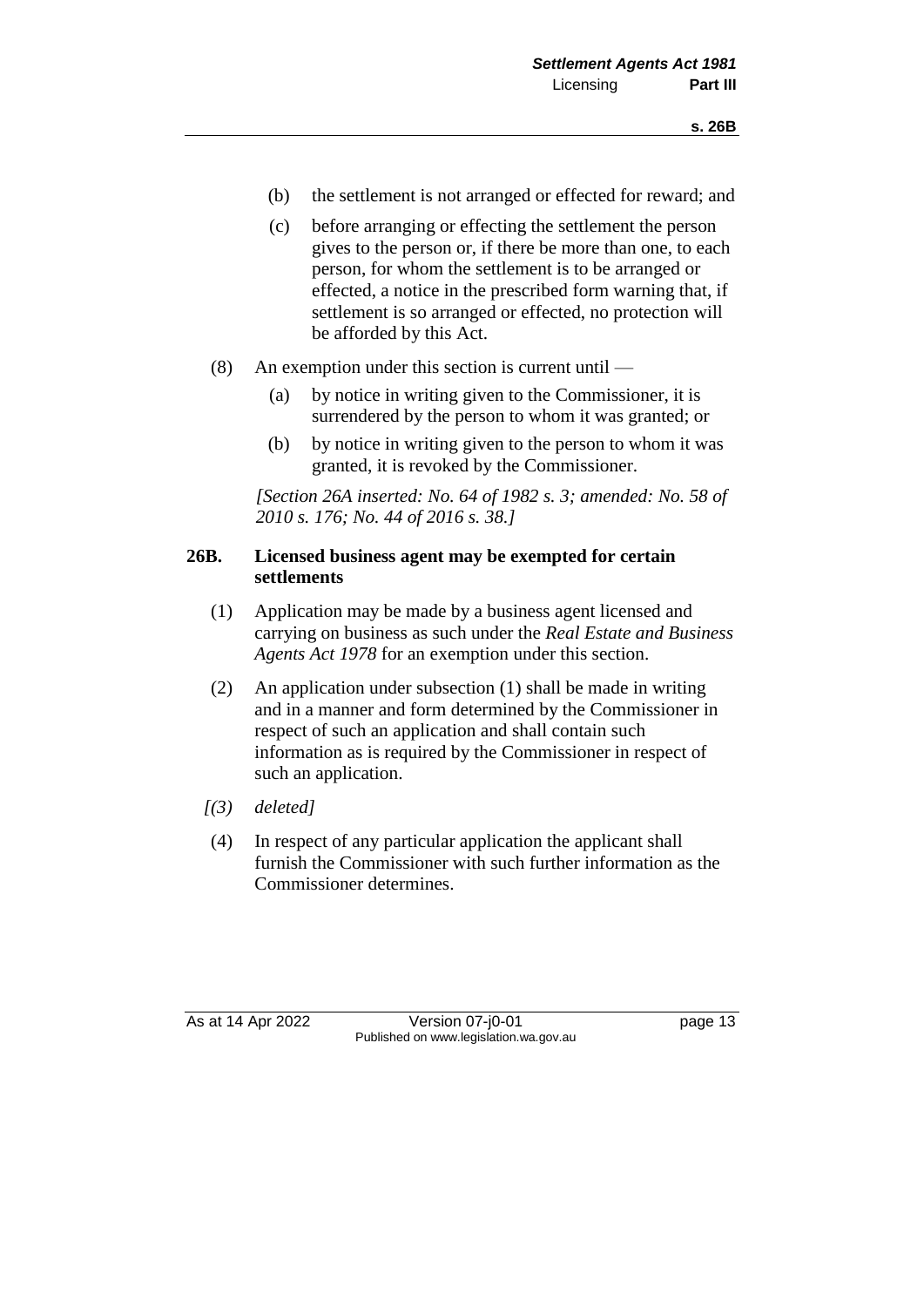- (5) Subject to subsection (6), the Commissioner may grant an application under subsection (1) if —
	- (a) where the applicant is a person not being a body corporate, the Commissioner is satisfied that, if the application were for a business settlement agent's licence, the requirements of section  $27(1)(a)$ , (b), and (d) would be fulfilled; or
	- (b) where the applicants constitute a firm, the Commissioner is satisfied that —
		- (i) if the application were for a business settlement agent's licence, the requirements of section 28(1)(a) would be fulfilled; and
		- (ii) where the firm is constituted by not more than 3 persons at least one of them is currently exempted under this section or where the firm is constituted by more than 3 persons at least 2 of them are currently exempted under this section; and
		- (iii) the person in bona fide control of the business is ordinarily resident in the State and is currently exempted under this section;
		- or
	- (c) where the applicant is a body corporate, the Commissioner is satisfied that —
		- (i) if the application were for a business settlement agent's licence, the requirements of section 29(1)(a) would be fulfilled; and
		- (ii) unless for good cause shown by the applicant the Commissioner otherwise determines, where there are not more than 3 directors of the body corporate at least one of them is currently exempted under this section or where there are more than 3 directors of the body corporate at least 2 of them are currently exempted under this section; and

page 14 Version 07-j0-01 As at 14 Apr 2022 Published on www.legislation.wa.gov.au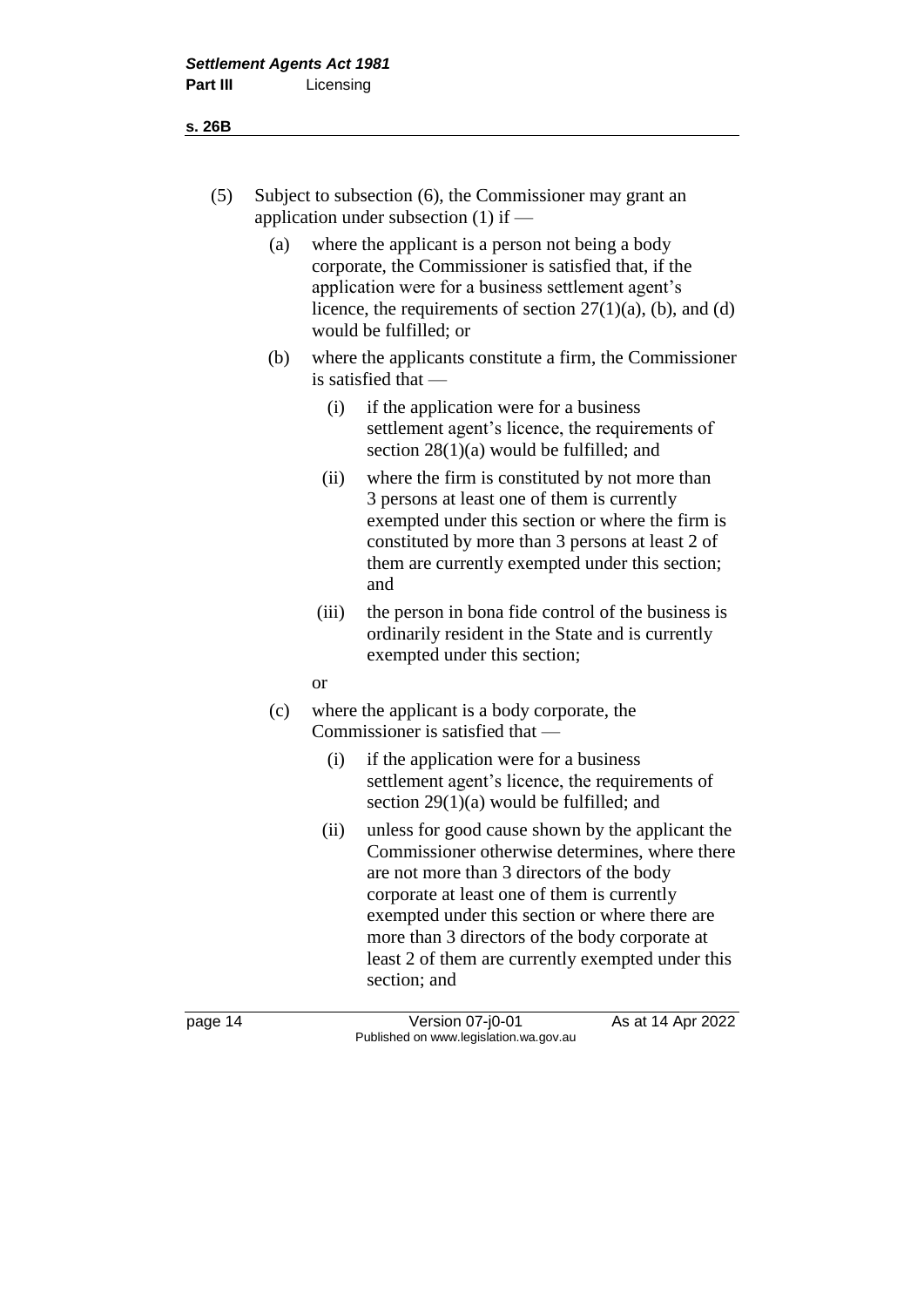- (iii) the person in bona fide control of the business is ordinarily resident in the State and is currently exempted under this section.
- (6) A person shall not at the same time be currently exempted under this section and licensed as a business settlement agent.
- (7) A current exemption under this section applies to a settlement arranged or effected by the person to whom the exemption was granted, but only if —
	- (a) the settlement is of a business transaction in respect of which the person acted in the course of business as a business agent; and
	- (b) the settlement is not arranged or effected for reward; and
	- (c) before arranging or effecting the settlement the person gives to the person or, if there be more than one, to each person, for whom the settlement is to be arranged or effected, a notice in the prescribed form warning that, if settlement is so arranged or effected, no protection will be afforded by this Act.
- (8) An exemption under this section is current until
	- (a) by notice in writing given to the Commissioner, it is surrendered by the person to whom it was granted; or
	- (b) by notice in writing given to the person to whom it was granted, it is revoked by the Commissioner.

*[Section 26B inserted: No. 64 of 1982 s. 3; amended: No. 58 of 2010 s. 176; No. 44 of 2016 s. 39.]*

#### **27. Licensing of individuals**

(1) Subject to this Act, an individual who applies to the Commissioner for a real estate settlement agent's licence or a business settlement agent's licence, or both, and pays to the Commissioner the prescribed fee for the licence shall be granted and may hold a licence if the Commissioner is satisfied that the individual —

As at 14 Apr 2022 Version 07-j0-01 Page 15 Published on www.legislation.wa.gov.au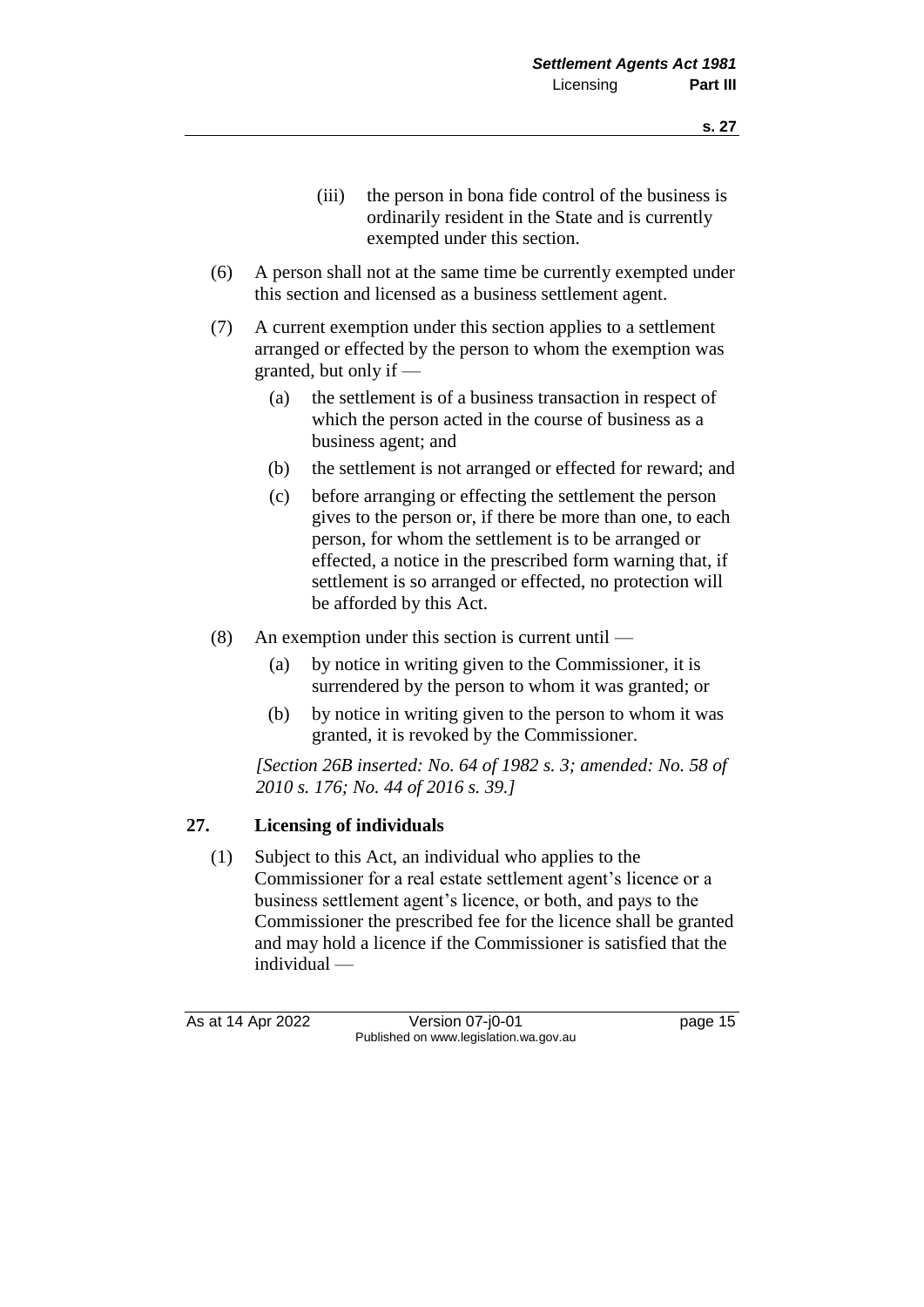- (a) is of or over the age of 18 years; and
- (b) is a person of good character and repute and a fit and proper person to hold a licence; and
- (c) has sufficient material and financial resources available to enable them to comply with the requirements of this Act; and
- (d) is ordinarily resident in the State; and
- (e) understands fully the duties and obligations imposed by this Act on settlement agents.
- (2) In subsection (1)(b) *fit and proper* includes being qualified in accordance with Schedule 1 subject to the savings and exceptions provided therein and elsewhere in this Act, but nothing in that Schedule shall derogate from the discretion conferred on the Commissioner by subsection (1) in the granting of a licence.

*[Section 27 amended: No. 58 of 2010 s. 176; No. 25 of 2019 s. 75.]*

#### **28. Firms, licensing of**

- (1) Subject to this Act, 2 or more persons constituting a firm who apply to the Commissioner for a real estate settlement agent's licence or a business settlement agent's licence, or both, and pay to the Commissioner the prescribed fee for the licence shall be granted and may hold a licence if the Commissioner is satisfied that —
	- (a) all of the natural persons, if any, by whom the firm is constituted and all of the directors of, and all of the persons concerned in the management or control of, any body corporate by which the firm is constituted are persons of good character and repute and are persons fit to be concerned as directors of, or in the management and control of, a settlement agent's business; and
	- (b) the persons by whom or by which the firm is constituted have sufficient material and financial resources available

page 16 **Version 07-j0-01** As at 14 Apr 2022 Published on www.legislation.wa.gov.au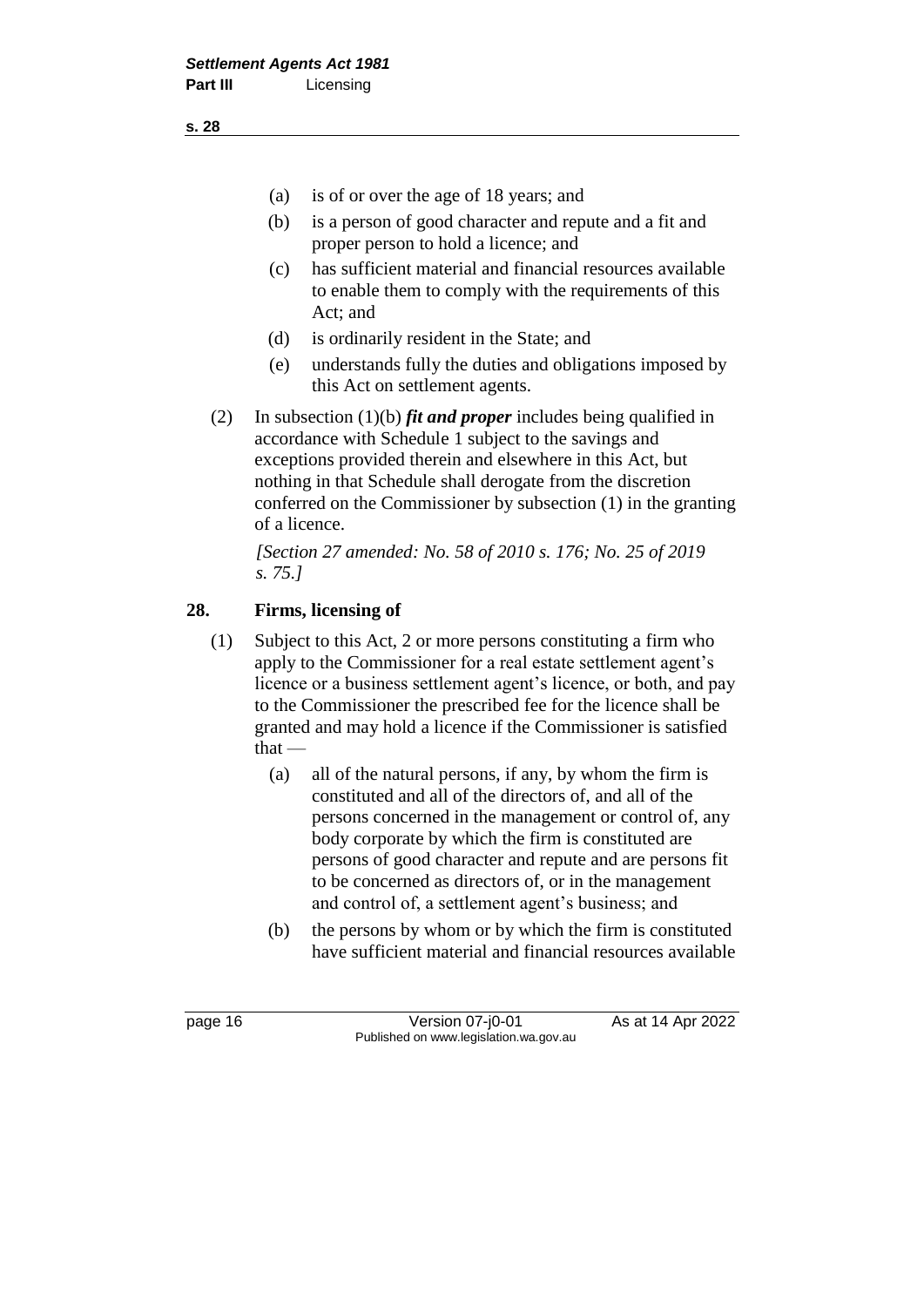to them to enable them to comply with the requirements of this Act; and

- (c) where the firm is constituted by not more than 3 persons, at least one of them is licensed or where the firm is constituted by more than 3 persons at least 2 of them are licensed; and
- (d) the person in bona fide control of the business operated under the licence is —
	- (i) in the case of an application for a real estate settlement agent's licence, licensed as a real estate settlement agent and holds a current triennial certificate; and
	- (ii) in the case of an application for a business settlement agent's licence, licensed as a business settlement agent and holds a current triennial certificate; and
	- (iii) ordinarily resident in the State.
- (2) The provisions of clause 10 of Schedule 1 apply to a licence granted under this section.

*[Section 28 amended: No. 58 of 2010 s. 176.]*

#### **29. Bodies corporate, licensing of**

- (1) Subject to this Act, a body corporate which applies to the Commissioner for a real estate settlement agent's licence or a business settlement agent's licence, or both, and pays to the Commissioner the prescribed fee for the licence shall be granted and may hold a licence if the Commissioner is satisfied that —
	- (a) all of the directors of the body corporate, and all of the persons concerned in the management or conduct of the body corporate, are persons of good character and repute and are persons fit to be concerned as directors of, or in the management and control of, a settlement agent's business; and

As at 14 Apr 2022 Version 07-j0-01 Page 17 Published on www.legislation.wa.gov.au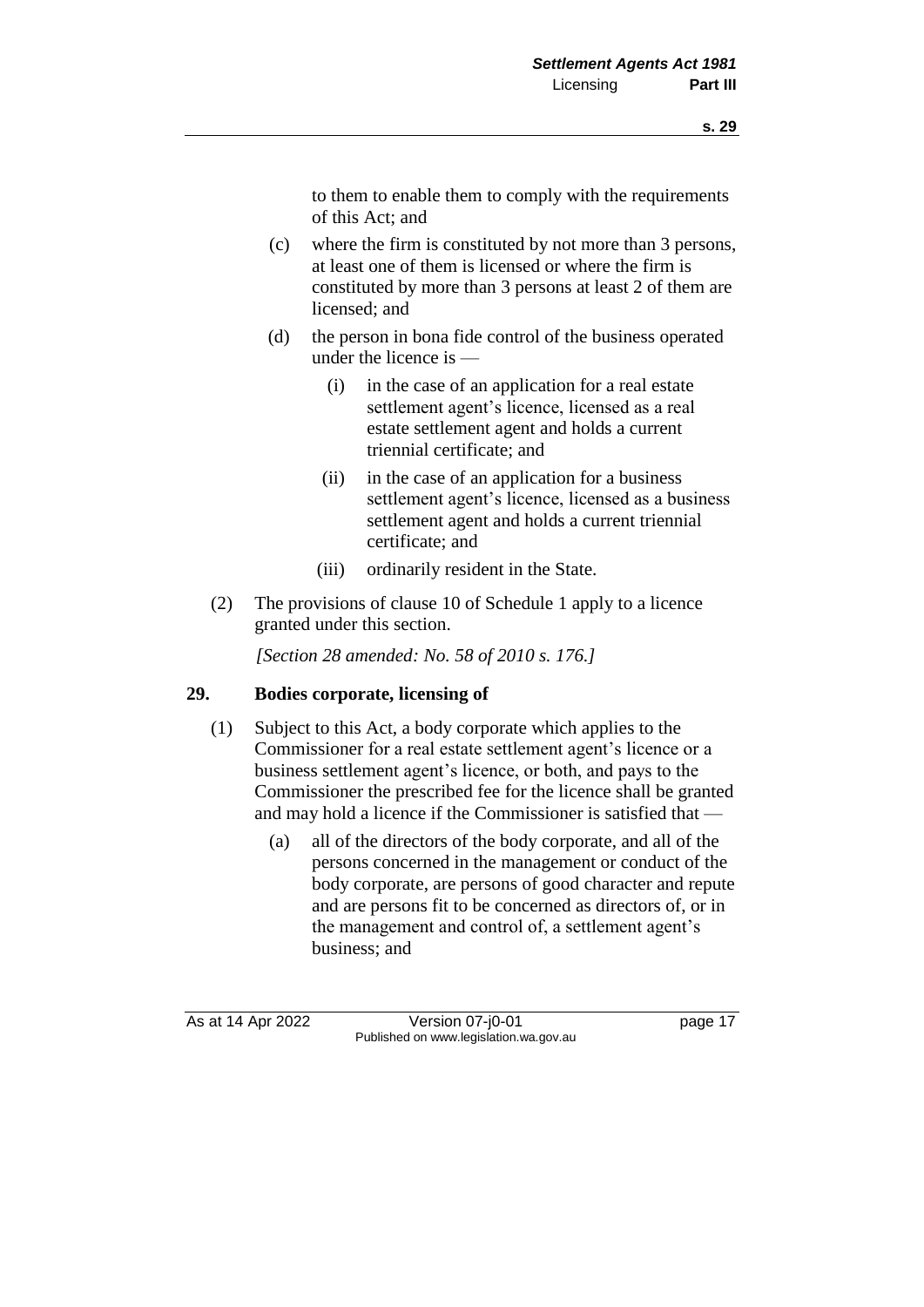- (b) it has sufficient material and financial resources available to it to comply with the requirements of this Act; and
- (c) unless for good cause shown by the applicant the Commissioner otherwise determines, where there are not more than 3 directors of the body corporate at least one of them is licensed where there are more than 3 directors of the body corporate at least 2 of them are licensed; and
- (d) the person in bona fide control of the business operated under the licence is —
	- (i) in the case of an application for a real estate settlement agent's licence, licensed as a real estate settlement agent and holds a current triennial certificate; and
	- (ii) in the case of an application for a business settlement agent's licence, licensed as a business settlement agent and holds a current triennial certificate; and
	- (iii) ordinarily resident in the State.
- (2) The provisions of clause 10 of Schedule 1 apply to a licence granted under this section.

*[Section 29 amended: No. 58 of 2010 s. 176.]*

#### **30. Licence, effect of**

- (1) Subject to this Act, a licence is continuous.
- (2) A licence as a real estate settlement agent does not confer on a licensee the right to carry on business as a real estate settlement agent unless he holds a current triennial certificate in respect of the licence.
- (3) A licence as a business settlement agent does not confer on the licensee the right to carry on business as a business settlement agent unless he holds a current triennial certificate in respect of the licence.

page 18 **Version 07-j0-01** As at 14 Apr 2022 Published on www.legislation.wa.gov.au

**s. 30**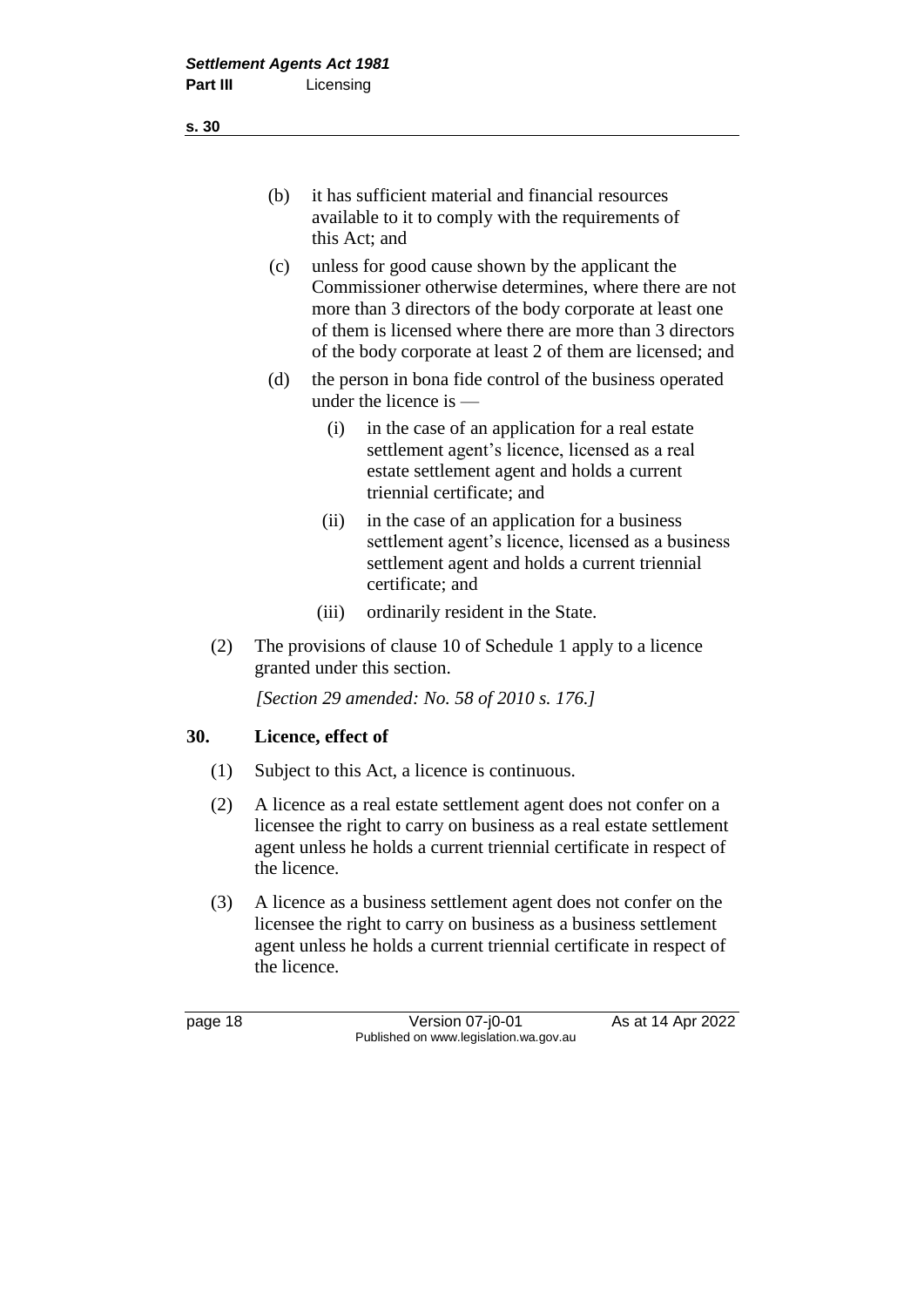- (3a) A licensee ceases to be licensed if the licensee
	- (a) does not hold a current triennial certificate in respect of the licence; and
	- (b) does not pay to the Commissioner in accordance with the regulations the fee prescribed for the purposes of this subsection.

#### *[(4),(5) deleted]*

*[Section 30 amended: No. 56 of 1995 s. 50; No. 55 of 2004 s. 1085; No. 58 of 2010 s. 176; No. 25 of 2019 s. 76.]*

#### **31. Licensee's triennial certificate: grant and renewal**

- (1) Subject to this Act, the Commissioner shall on the grant of
	- (a) a real estate settlement agent's licence, grant the licensee a certificate which confers on the licensee the right to carry on business as a real estate settlement agent; or
	- (b) a business settlement agent's licence, grant the licensee a certificate which confers on the licensee the right to carry on business as a business settlement agent,

for the period of 3 years commencing on the date on which it is granted.

- (2) Subject to this Act, a triennial certificate may be renewed for subsequent periods of 3 years each by payment of the prescribed fee, and delivery to the Commissioner of an application signed —
	- (a) by the licensee, if the licensee is an individual; or
	- (b) by the person in bona fide control of the business of the licensee, if the licensee is a firm or body corporate.
- (2A) The Commissioner must not renew a licensee's triennial certificate unless the Commissioner is satisfied of the matters  $in -$ 
	- (a) for an individual section  $27(1)(b)$ , (c), (d) and (e); or
	- (b) for a firm section  $28(1)(a)$ , (b), (c) and (d); or

As at 14 Apr 2022 Version 07-j0-01 page 19 Published on www.legislation.wa.gov.au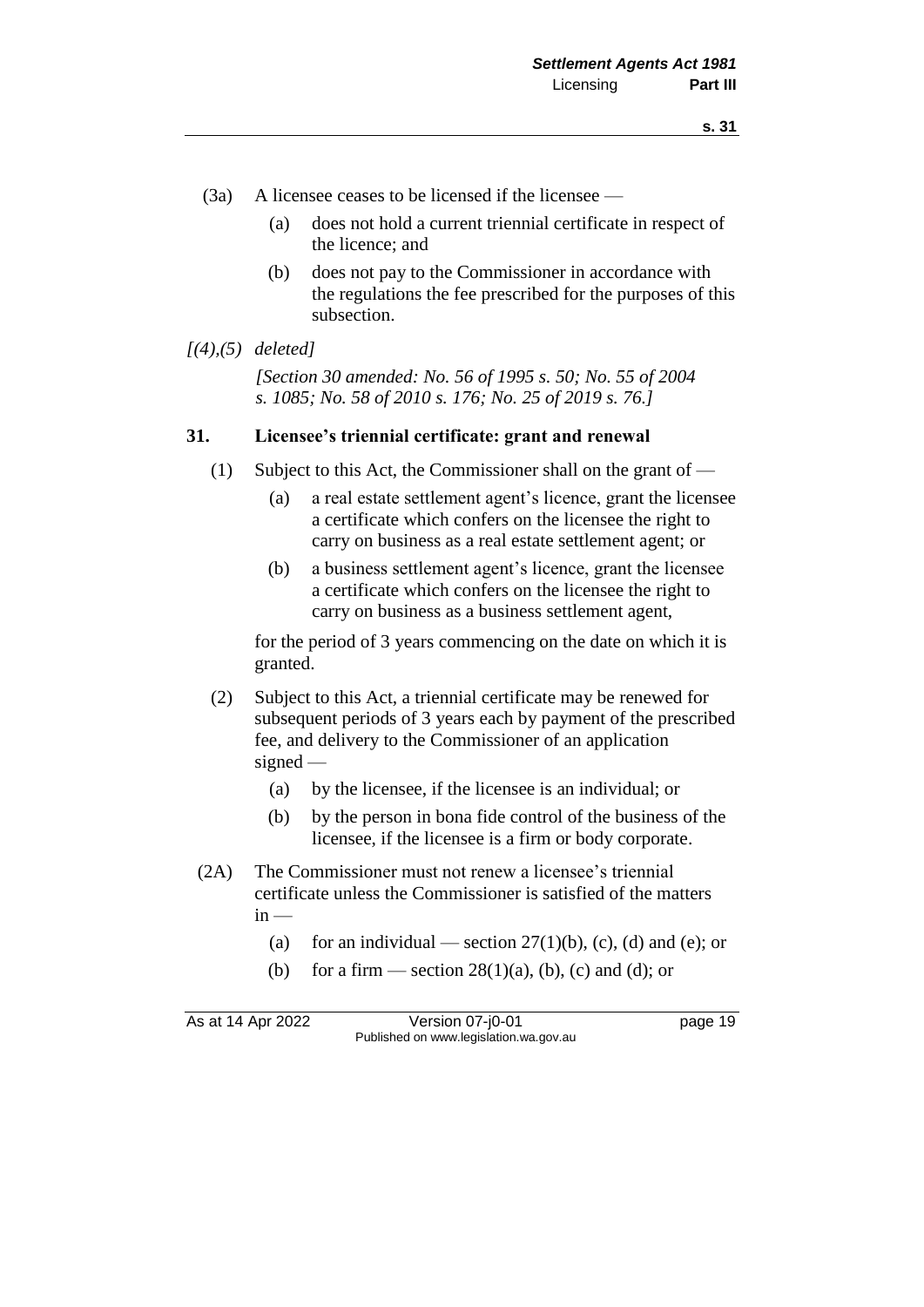- **s. 32**
- (c) for a body corporate section  $29(1)(a)$ , (b), (c) and (d).
- (3) At all times during the currency of the triennial certificate
	- (a) if the licensee is an individual, the individual; or
	- (b) if the licensee is a firm or body corporate, the person in bona fide control of the business of the licensee,

shall remain ordinarily resident in the State.

*[Section 31 amended: No. 62 of 1996 s. 4; No. 58 of 2010 s. 176; No. 23 of 2014 s. 101; No. 25 of 2019 s. 77.]*

#### **32. Licensee's triennial certificate: late renewal**

- (1) If a licensee's triennial certificate is renewed within the period of one month immediately succeeding the day on which the triennial certificate expired or was surrendered, the renewal takes effect on and from the day next succeeding the day on which the triennial certificate expired or was surrendered.
- (2) If a licensee's triennial certificate is renewed more than 1 month but not more than 12 months after the day on which the triennial certificate expired or was surrendered, the renewal takes effect —
	- (a) if the Commissioner is satisfied that there is reasonable cause for the renewal to take effect on and from the day after the day on which the triennial certificate expired or was surrendered — on that day; or
	- (b) otherwise on the day the renewal is granted.

*[Section 32 amended: No. 58 of 2010 s. 176; No. 25 of 2019 s. 78.]*

#### **33. Licensee's triennial certificate: late renewal after 12 months**

- (1) This section applies if
	- (a) a licensee's triennial certificate expires or was surrendered; and

page 20 Version 07-j0-01 As at 14 Apr 2022 Published on www.legislation.wa.gov.au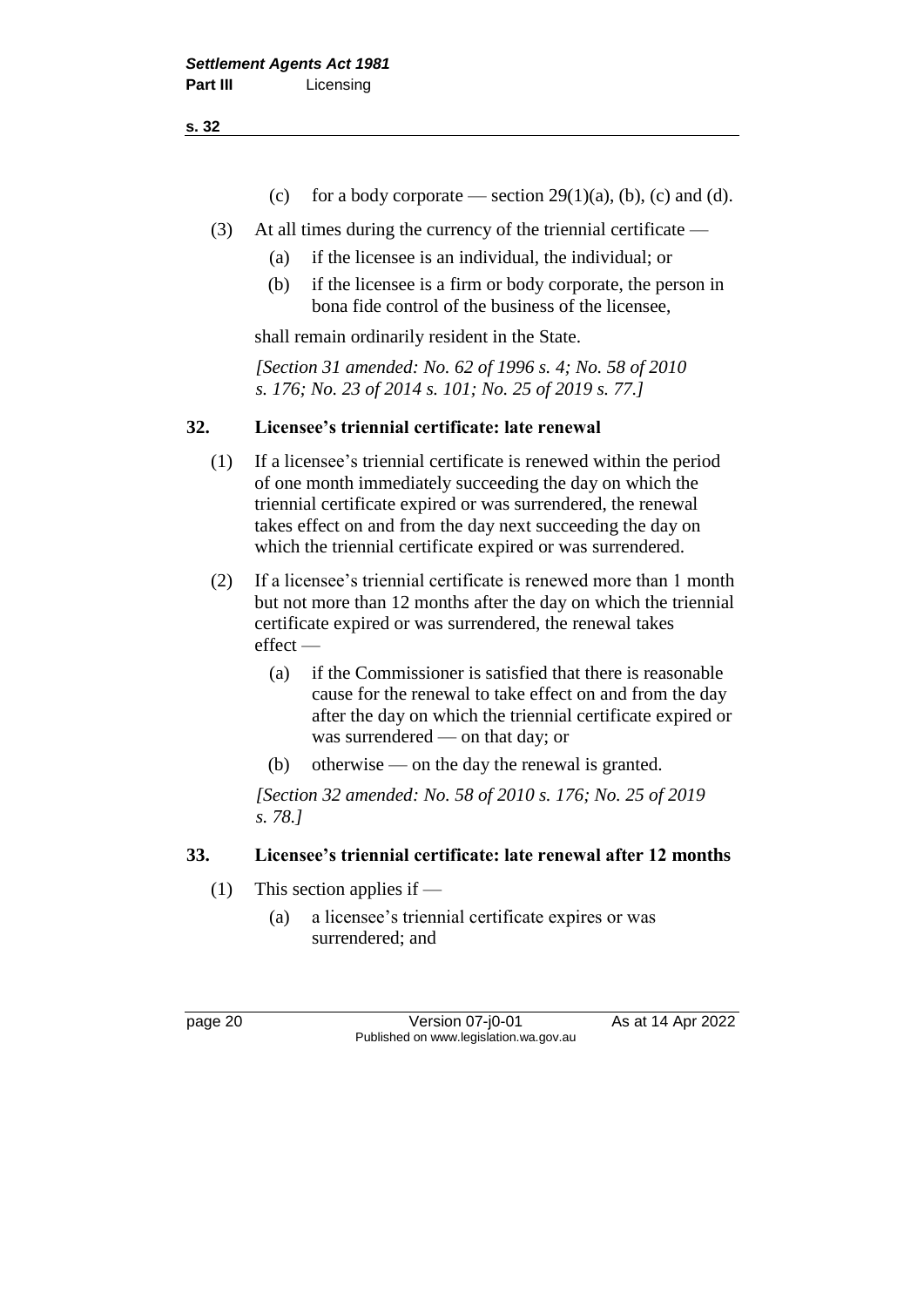- (b) the licensee applies to renew the certificate more than 12 months after the day on which the triennial certificate expired or was surrendered.
- (2) The application for renewal must be made in writing and in a manner and form determined by the Commissioner in respect of such an application and shall contain such information as is required by the Commissioner in respect of such an application.
- *[(3) deleted]*
- (4) In respect of any particular application the licensee must furnish the Commissioner with such further information as the Commissioner determines.
- (5) If the Commissioner is considering making an adverse decision in relation to the application, the Commissioner must give the licensee the opportunity to give additional information in relation to that application.
- (6) If the triennial certificate is renewed, the renewal takes effect on the day the renewal is granted.

*[Section 33 amended: No. 58 of 2010 s. 143 and 176; No. 44 of 2016 s. 40; No. 25 of 2019 s. 79.]*

#### **34. Conditions on licences and triennial certificates**

- (1) It is a condition of every licence that the licensee must comply with the provisions of this Act and the settlement agents' code of conduct.
- (2) It is a condition of every licence that the licensee must comply with any special condition to which the licensee's licence or triennial certificate is subject under section 34AA.

*[Section 34 inserted: No. 25 of 2019 s. 80.]*

As at 14 Apr 2022 Version 07-j0-01 Page 21 Published on www.legislation.wa.gov.au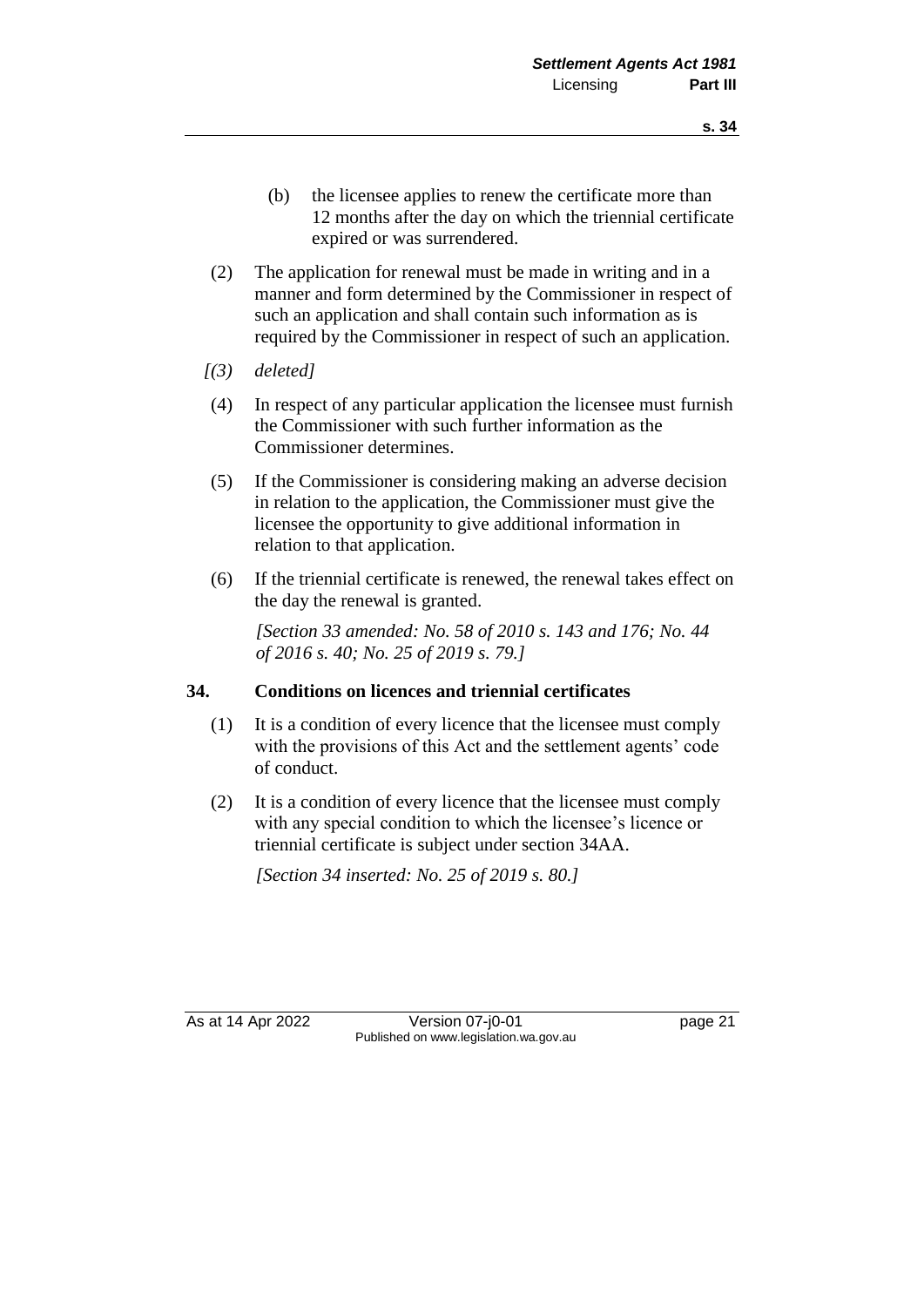**s. 34AA**

#### **34AA. Imposing special conditions on licences or triennial certificates**

 $(1)$  In this section —

*licensee* includes an applicant for a licence.

- (2) The Commissioner may, at any time, impose a special condition on a licence or triennial certificate.
- (3) Without limiting subsection (2), the Commissioner may impose a condition that relates to —
	- (a) the holding of a policy of indemnity insurance or fidelity insurance in a specified amount; or
	- (b) the payment of fees under this Act or to contributions to the Account and may vary such prescribed fees or contributions.
- (4) Before imposing a special condition on a licence or triennial certificate, the Commissioner must —
	- (a) give a licensee notice in writing setting out
		- (i) that the Commissioner proposes to impose the special condition; and
		- (ii) the reasons for the proposed decision; and
		- (iii) that the licensee may make submissions to the Commissioner in relation to the proposed decision within the time specified in the notice;
		- and
	- (b) consider any submissions received under paragraph (a)(iii).
- (5) After making a decision under subsection (2), the Commissioner must —
	- (a) notify the licensee of the Commissioner's decision; and
	- (b) if the decision is to impose the special condition, give the licensee notice in writing setting out —
		- (i) the reasons for the decision; and

page 22 **Version 07-j0-01** As at 14 Apr 2022 Published on www.legislation.wa.gov.au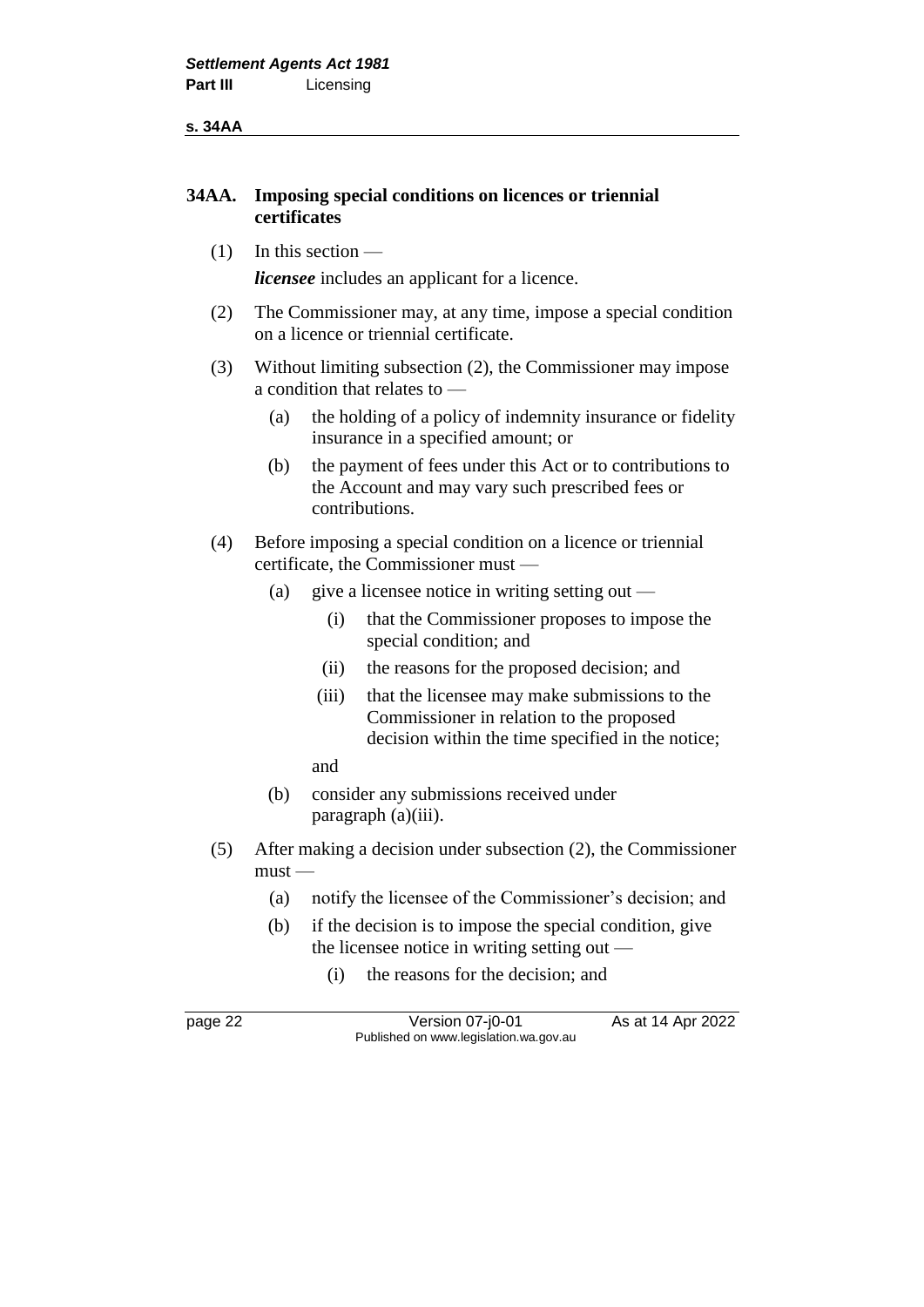(ii) that a person aggrieved by the Commissioner's decision may apply to the State Administrative Tribunal for a review of the decision under section 23.

*[Section 34AA inserted: No. 25 of 2019 s. 80.]*

#### **34AB. Removing special conditions on licences or triennial certificates**

- (1) The Commissioner may remove a special condition imposed on a licensee's licence or triennial certificate —
	- (a) at any time; or
	- (b) on application by the licensee.
- (2) If the licensee applies under subsection  $(1)(b)$ , the Commissioner must, before deciding not to remove the special condition on the licensee's licence or triennial certificate —
	- (a) give the licensee notice in writing setting out
		- (i) that the Commissioner proposes to make a decision not to remove the special condition; and
		- (ii) the reasons for the proposed decision; and
		- (iii) that the licensee may make submissions to the Commissioner in relation to the proposed decision within the time specified in the notice;

and

- (b) consider any submissions received under paragraph (a)(iii).
- (3) After making a decision on an application by a licensee, the Commissioner must —
	- (a) notify the licensee of the Commissioner's decision; and
	- (b) if the decision is to not remove the special condition, give the licensee notice in writing setting out —
		- (i) the reasons for the decision; and

As at 14 Apr 2022 Version 07-j0-01 page 23 Published on www.legislation.wa.gov.au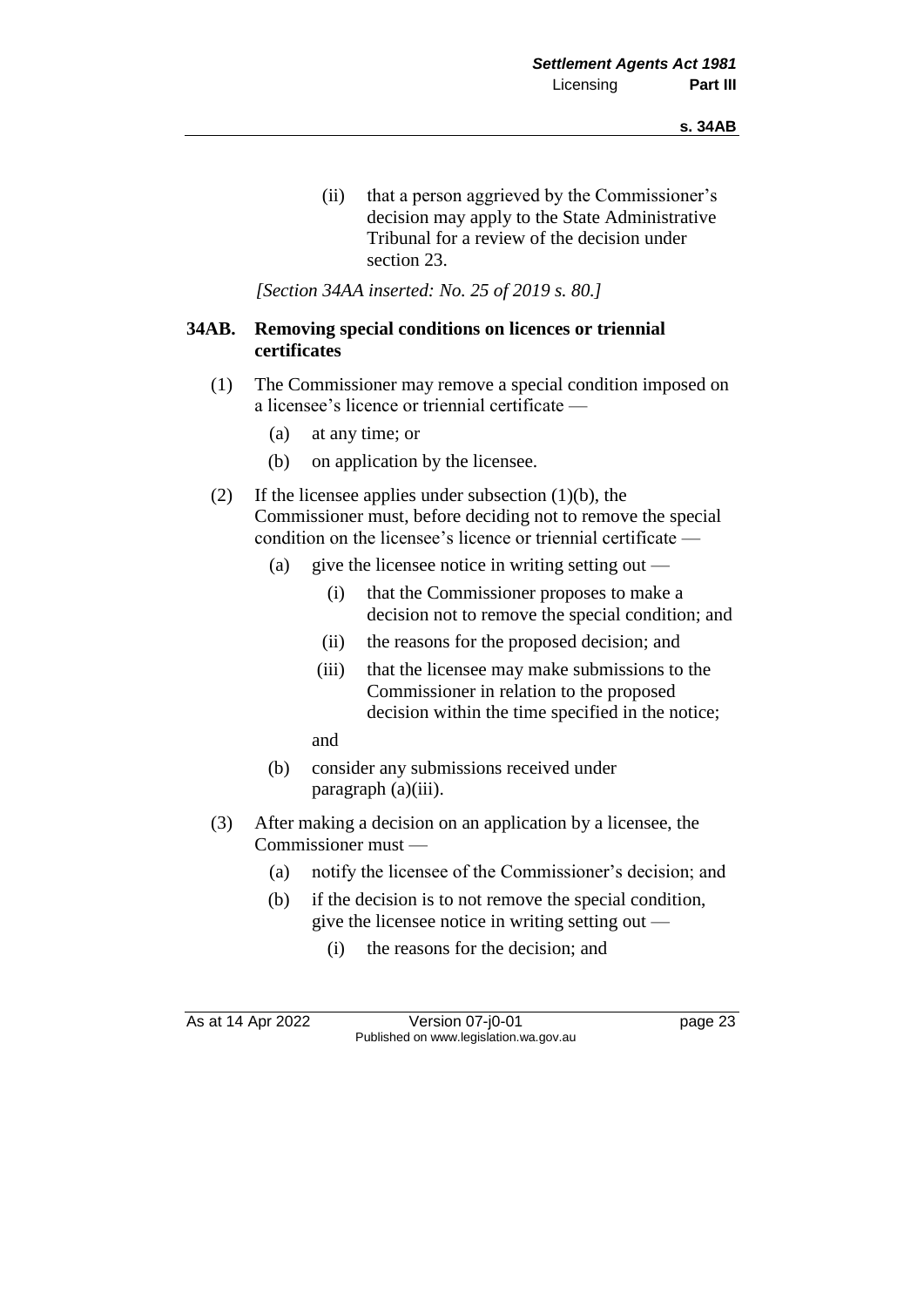**s. 34A**

(ii) that a person aggrieved by the Commissioner's decision may apply to the State Administrative Tribunal for a review of the decision under section 23.

*[Section 34AB inserted: No. 25 of 2019 s. 80.]*

#### **34A. Commissioner may grant licence or triennial certificate without notice to applicant**

- (1) Subject to this Part, a licence may be granted and a triennial certificate may be granted or renewed (as long as special conditions are not imposed or changed) by the Commissioner without notice to the applicant.
- (2) Where the Commissioner performs a function under subsection (1), the Commissioner shall forthwith deliver the licence or triennial certificate or the renewed triennial certificate, as the case may be, to the applicant.

*[Section 34A inserted: No. 55 of 2004 s. 1087; amended: No. 58 of 2010 s. 144 and 176; No. 23 of 2014 s. 102.]*

#### **34B. SAT may suspend licence in some cases**

- (1) Where the State Administrative Tribunal makes an order against a licensee and payment is not made in accordance with the order or the order is otherwise not complied with or is breached, the State Administrative Tribunal may suspend the licence until the payment is made, or for such period or upon such event occurring as the State Administrative Tribunal thinks fit.
- (2) The power conferred on the State Administrative Tribunal by subsection (1) is in addition to, and does not derogate from, the powers conferred on it by Part IV Division 3 or by the *State Administrative Tribunal Act 2004*. *[Section 34B inserted: No. 55 of 2004 s. 1087.]*

page 24 Version 07-j0-01 As at 14 Apr 2022 Published on www.legislation.wa.gov.au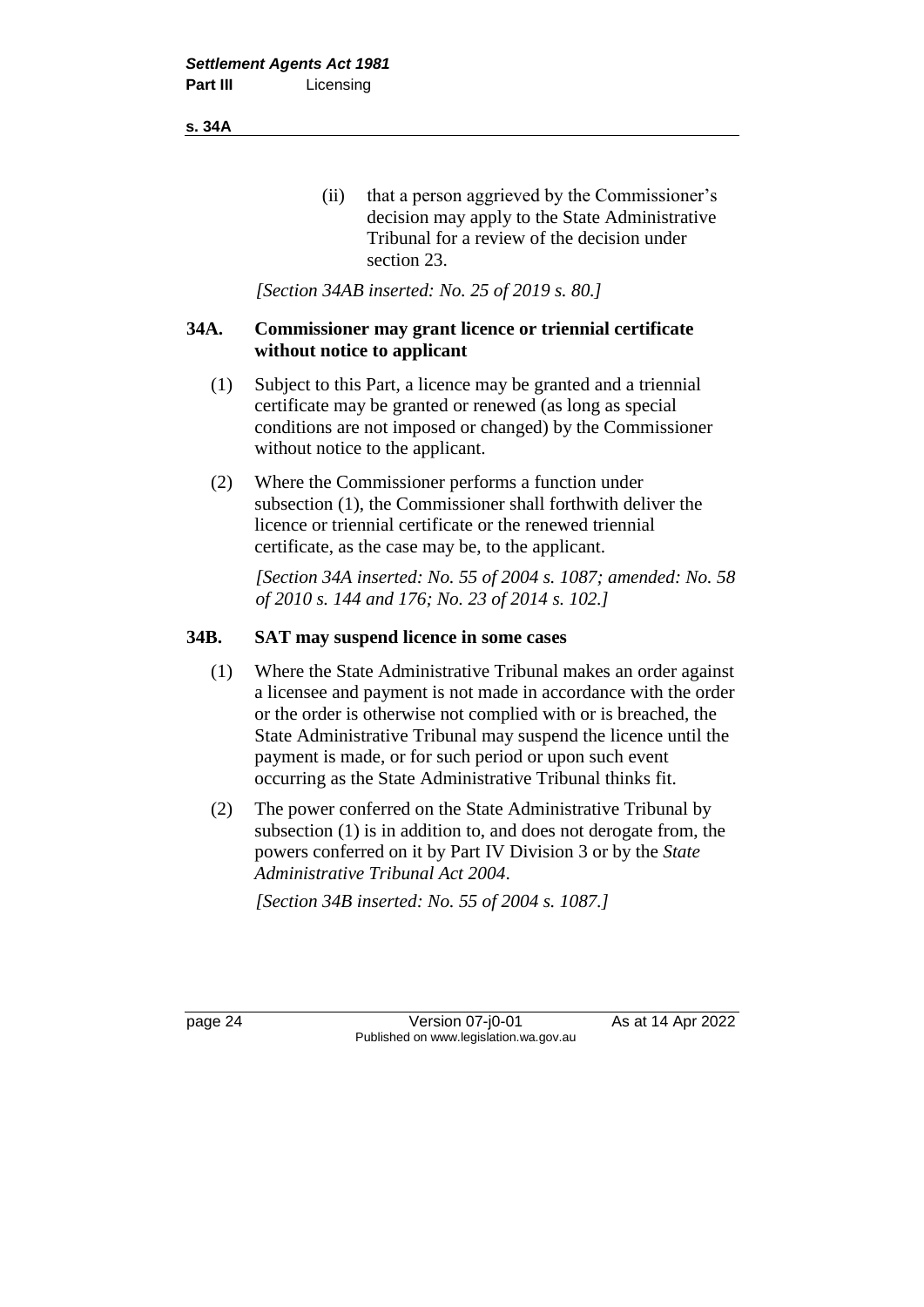#### **34C. Licensee may surrender licence and triennial certificate**

A licensee may surrender the licensee's triennial certificate, or licence and triennial certificate held in respect of the licence, at any time.

*[Section 34C inserted: No. 25 of 2019 s. 81.]*

#### **34D. Firm or body corporate must surrender licence and triennial certificate in certain circumstances**

- (1) This section applies to a licensee that is a firm or body corporate if paragraph (c) or (d) of section  $28(1)$  or  $29(1)$  (as is relevant) ceases to apply in relation to the licensee.
- (2) The licensee must, within 5 days after the day on which the paragraph ceased to apply to the licensee, surrender the licensee's licence and triennial certificate held in respect of the licence, unless the licensee is carrying on business under Schedule 1 clause 10.
- (3) If a licensee carries on business under Schedule 1 clause 10 then, at the end of the period referred to in that clause, the licensee must immediately surrender the licensee's licence and triennial certificate unless the licensee satisfies section 28(1)(c) and (d) or section  $29(1)(c)$  and (d) (as is relevant).

*[Section 34D inserted: No. 25 of 2019 s. 81.]*

#### **35. Fidelity insurance and professional indemnity insurance for licensees**

(1) The Commissioner may, from time to time, make arrangements for or in respect of the provision to licensees of fidelity insurance and professional indemnity insurance on such terms and conditions as the Commissioner thinks fit and, for that purpose, may, from time to time, enter into a Master Policy Agreement with an insurer appointed by the Commissioner and do all such acts or things that the Commissioner deems necessary or expedient for giving effect thereto.

As at 14 Apr 2022 Version 07-j0-01 page 25 Published on www.legislation.wa.gov.au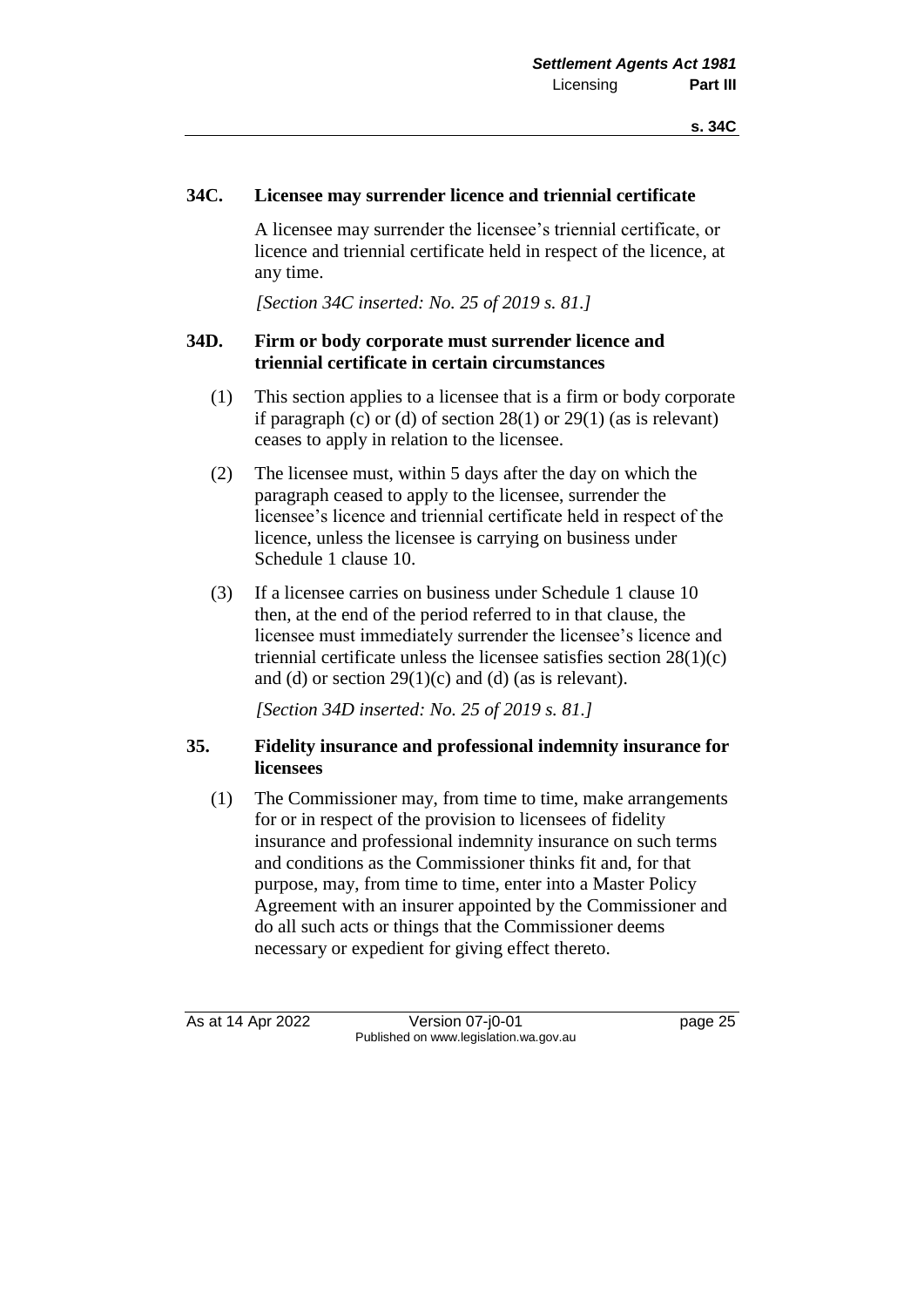(2) An arrangement in terms of subsection (1) may include provision with respect to any one or more of the following matters —

- (a) the terms and conditions of the fidelity insurance and professional indemnity insurance; and
- (b) subject to subsection (3), the amount or amounts of insurance cover to be provided; and
- (c) the amount or amounts payable by way of premiums; and
- (d) the period during which the insurance is to be provided; and
- (e) the issue of certificates of insurance to licensees and the form of those certificates; and
- (f) any other matters in connection with the fidelity insurance and professional indemnity insurance.
- (3) The minimum insurance cover for each agent under a policy effected in accordance with subsection (1) for fidelity insurance and professional indemnity insurance shall be the sum of \$250 000 for each claim.
- (4) The Commissioner may, from time to time, negotiate such rescission or variation of the arrangement referred to in subsection (1) as the Commissioner considers necessary or expedient.
- (5) Where the Commissioner has entered into a Master Policy Agreement in accordance with subsection (1) the Commissioner shall, by notice published in the *Government Gazette*, advertise the fact that a policy has been effected under this section and of the details of the policy and thereupon the provisions of this section apply for so long as that Agreement remains in force.
- (6) Where the provisions of this section apply
	- (a) the Commissioner shall not grant or renew a triennial certificate unless the applicant is insured in accordance with this section; and

page 26 **Version 07-j0-01** As at 14 Apr 2022 Published on www.legislation.wa.gov.au

**s. 35**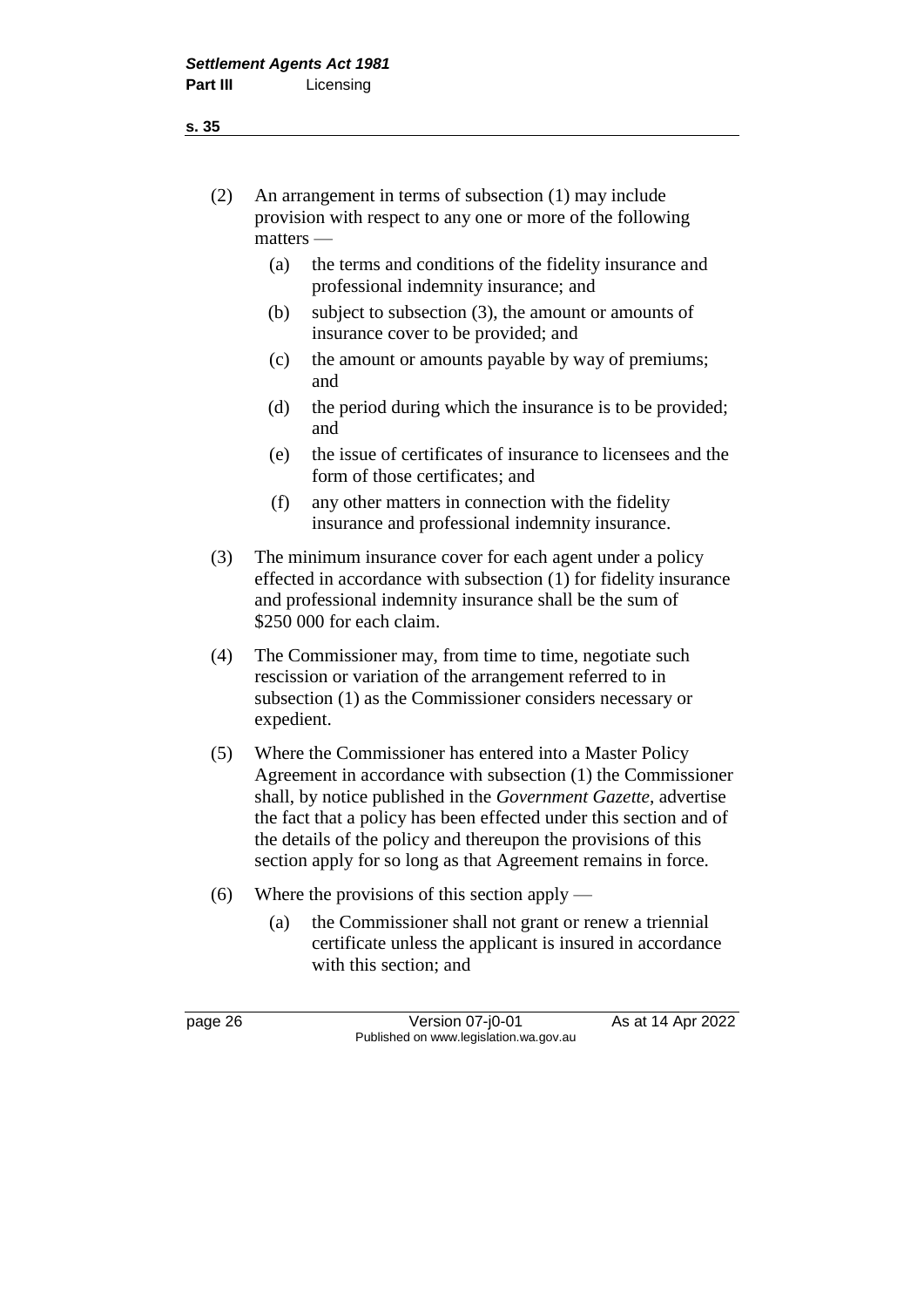- (b) each licensee who is the holder of a triennial certificate shall —
	- (i) at all times remain insured under the Master Policy Agreement; and
	- (ii) hold a current certificate of insurance; and
	- (iii) pay all premiums payable by him under the Master Policy Agreement and certificate of insurance; and
	- (iv) comply with such of the provisions of the Master Policy Agreement and certificate of insurance as apply to him;

and

- (c) the Commissioner shall not grant or renew a triennial certificate unless the licensee has complied in all respects with the terms and conditions of this section and first produces to the Commissioner a valid certificate of insurance for the period to which the triennial certificate or the renewal relates; and
- (d) where, at any time during the currency of a triennial certificate, the certificate of insurance in respect of it ceases to be of full force and effect, the licensee is deemed not to be the holder of a triennial certificate until another valid certificate of insurance is produced by him to the Commissioner.
- *[(7) deleted]*
- (8) Where the provisions of this section apply notwithstanding anything contained in this section, a condition imposed on a licence or the grant or renewal of a triennial certificate under section 34 may —
	- (a) relate to the holding of a policy of indemnity insurance or fidelity insurance for an amount which is greater or less than the amount specified in subsection (3); or
	- (b) waive the requirement of a particular licensee to hold a policy of indemnity insurance or fidelity insurance.

As at 14 Apr 2022 Version 07-j0-01 page 27 Published on www.legislation.wa.gov.au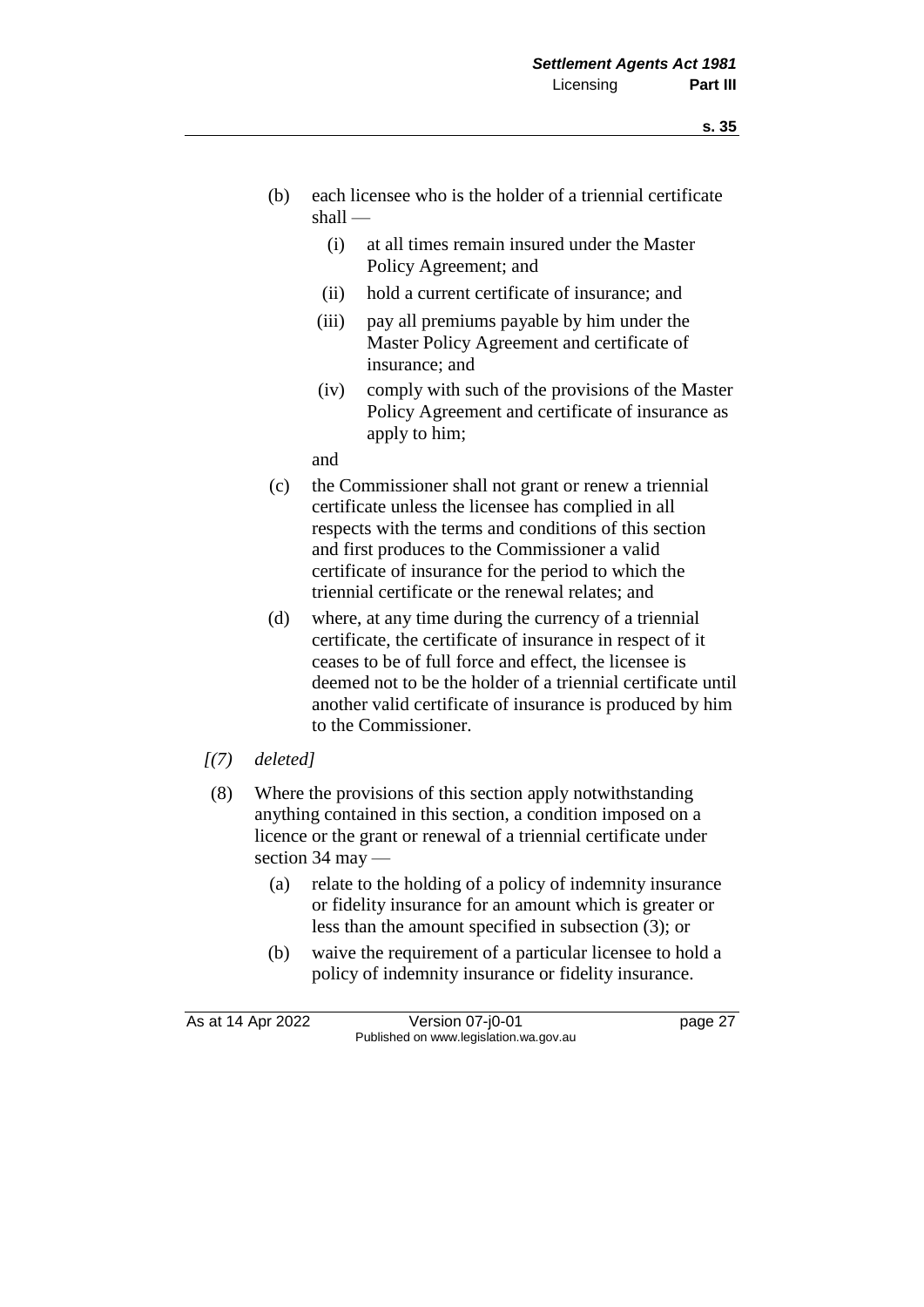(9) Nothing in this section affects the right of a settlement agent to take out additional fidelity insurance or professional indemnity insurance.

*[Section 35 amended: No. 51 of 1986 s. 46; No. 58 of 2010 s. 176.]*

# **36. Licensees to notify Commissioner of certain changes**

- (1) A licensee shall, within 14 days after commencing or ceasing to carry on business as a settlement agent, give to the Commissioner notice in writing of that fact.
- (2) A licensee shall give to the Commissioner notice in writing
	- (a) where the licensee is a body corporate, of any change in the directors or shareholding of the body corporate;
	- (ba) where the licensee is a firm, of any change in the persons by whom or by which it is constituted;
	- (b) where the licensee is a firm and any of the persons by whom or by which it is constituted is a body corporate, of any change in the directors or shareholding of any such body corporate;
	- (c) where the licensee is a firm or body corporate, of any change in the person in bona fide control of the business operated under the licence held by the licensee,

within 14 days of the change.

- (3) In subsection (2)(a) and (b) *body corporate* does not include
	- (a) a corporation, shares in which are quoted on a prescribed financial market in Australia; or
	- (b) a bank; or
	- *[(c) deleted]*
	- (d) a trustee company.

page 28 Version 07-j0-01 As at 14 Apr 2022 Published on www.legislation.wa.gov.au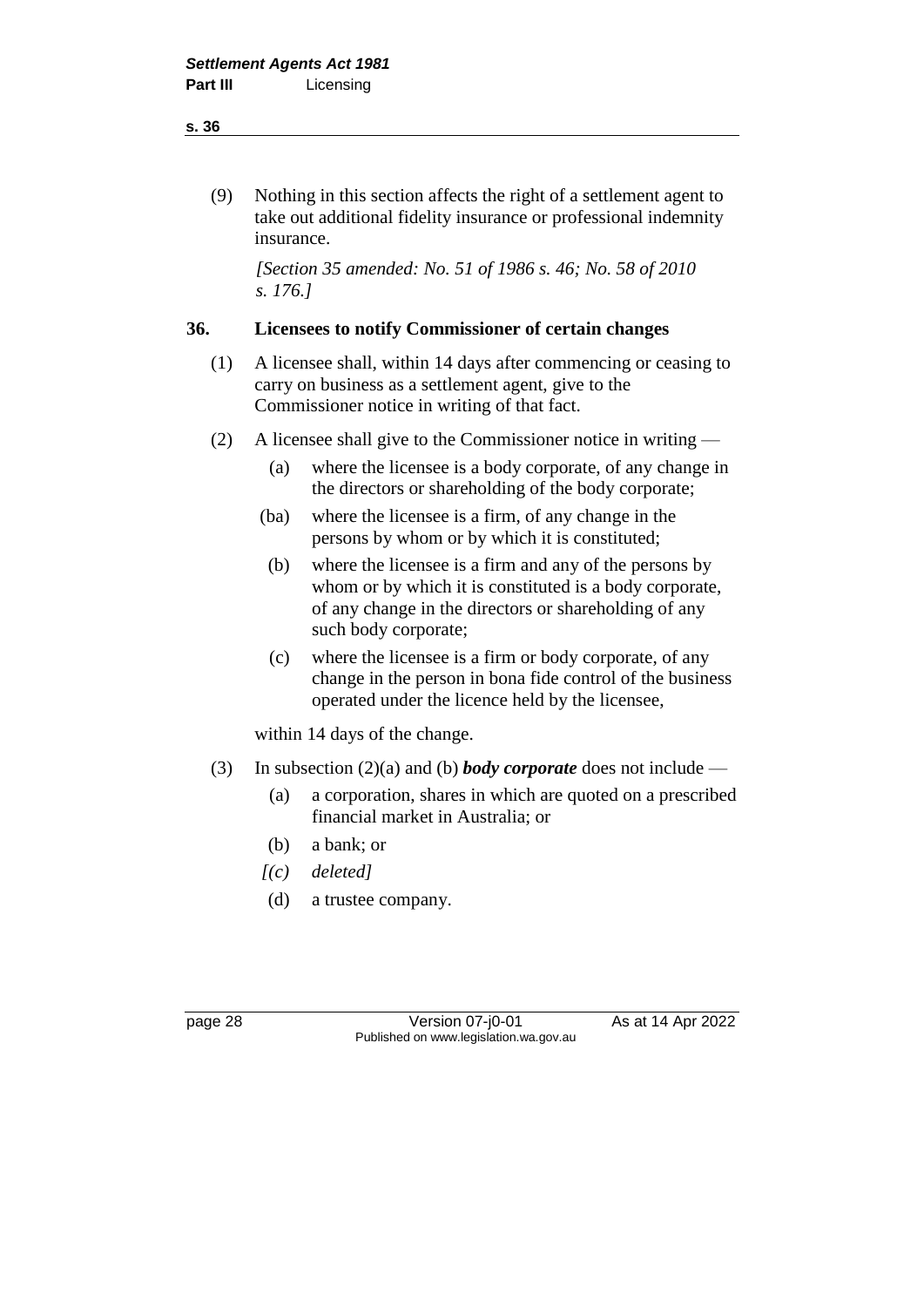(4) In this section —

*prescribed financial market* has the meaning given by section 9 of the *Corporations Act 2001* of the Commonwealth.

*[Section 36 amended: No. 26 of 1999 s. 102(4); No. 21 of 2003 s. 23; No. 58 of 2010 s. 176; No. 23 of 2014 s. 103.]*

# **37. Registered office of licensee**

(1) A licensee shall, on and after the day on which he commences to carry on business as a settlement agent, and for so long as he carries on that business, have a registered office in the State which shall be the place of business of the licensee in the State, or if he has more than one, then the principal place of business of the licensee in the State.

Penalty: \$1 000.

- (2) Any summons, notice, order, or other document to be served on a licensee pursuant to this Act, may be served by leaving it at his registered office or by sending it by registered post addressed to the licensee at that office.
- (3) An office may be registered by giving written notice of the situation of the office to the Commissioner and a registration may be transferred from one office to the other by written notice given to the Commissioner.

*[Section 37 amended: No. 59 of 1995 s. 85; No. 58 of 2010 s. 176.]*

# **38. Branch office of licensee**

(1) A licensee shall register any branch office of his business by giving written notice of the situation of the office to the Commissioner on or before the day on which he commences to carry on business at that branch office.

Penalty: \$1 000.

As at 14 Apr 2022 Version 07-j0-01 Page 29 Published on www.legislation.wa.gov.au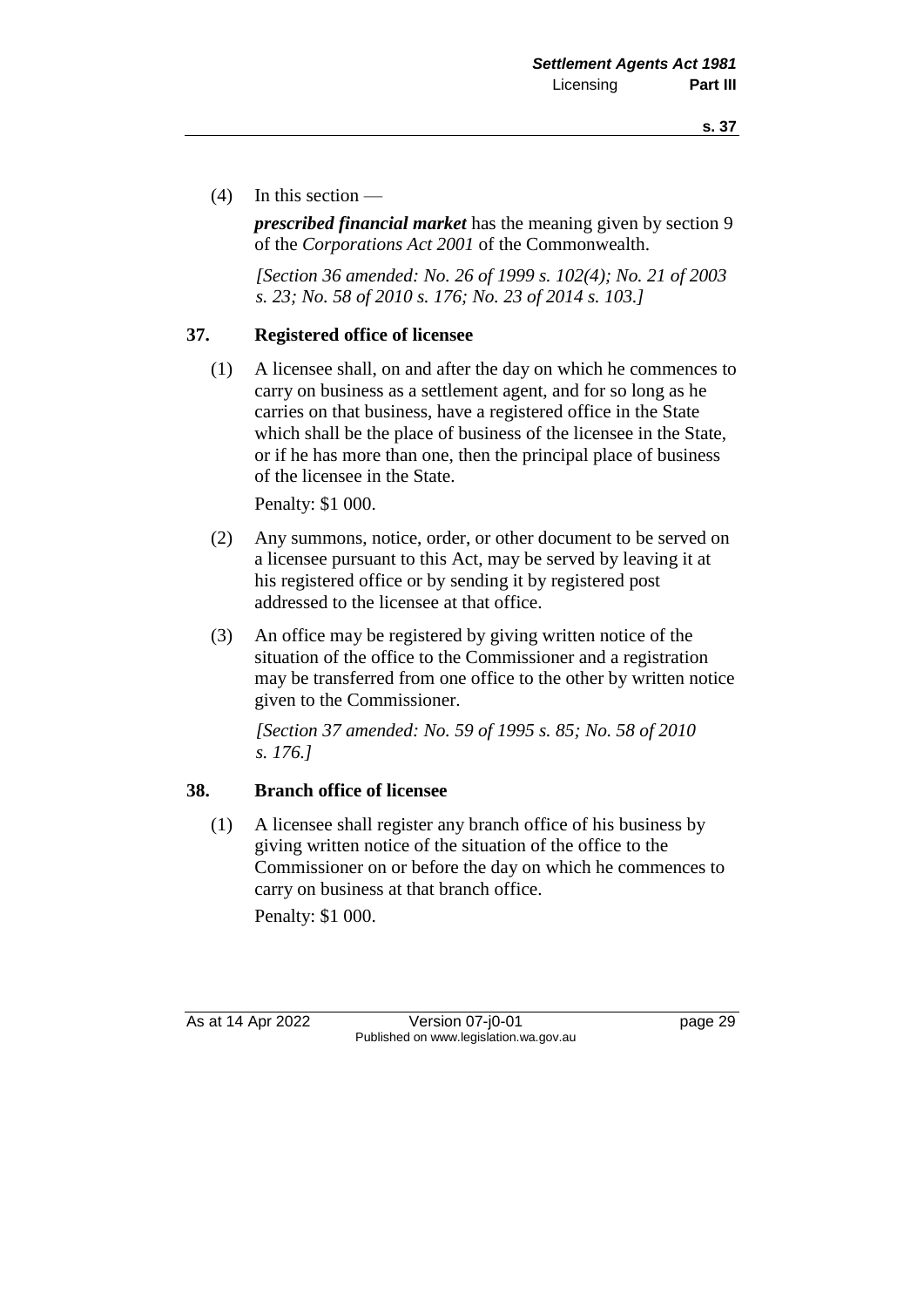- **s. 39**
	- (2) A licensee shall nominate, and have at all times in his service at a registered branch office, as manager of that office, another licensee who is the holder of a current triennial certificate. Penalty: \$1 000.
	- (3) The manager shall not be a licensee nominated as manager by any other licensee or in respect of any other office, and shall not carry on business as a settlement agent on his own account.

*[Section 38 amended: No. 59 of 1995 s. 85; No. 58 of 2010 s. 176.]*

# **39. Triennial certificates, contents of**

- (1) Each place of business of a licensee and the name of the other licensee who is manager of that place and any changes thereto shall be endorsed on the triennial certificate of the first-mentioned licensee.
- (2) The place of business of a branch office shall be endorsed on the triennial certificate of the licensee who is manager of that office.

## **40. Licence and triennial certificate not transferable etc.**

- $(1)$  A person shall not
	- (a) hold more than one real estate settlement agent's licence or more than one triennial certificate relating thereto and shall not carry on more than one business as a real estate settlement agent under that certificate; or
	- (b) hold more than one business settlement agent's licence or more than one triennial certificate relating thereto and shall not carry on more than one business as a business settlement agent under that certificate.
- (2) A licence or a triennial certificate is not transferable.

page 30 **Version 07-j0-01** As at 14 Apr 2022 Published on www.legislation.wa.gov.au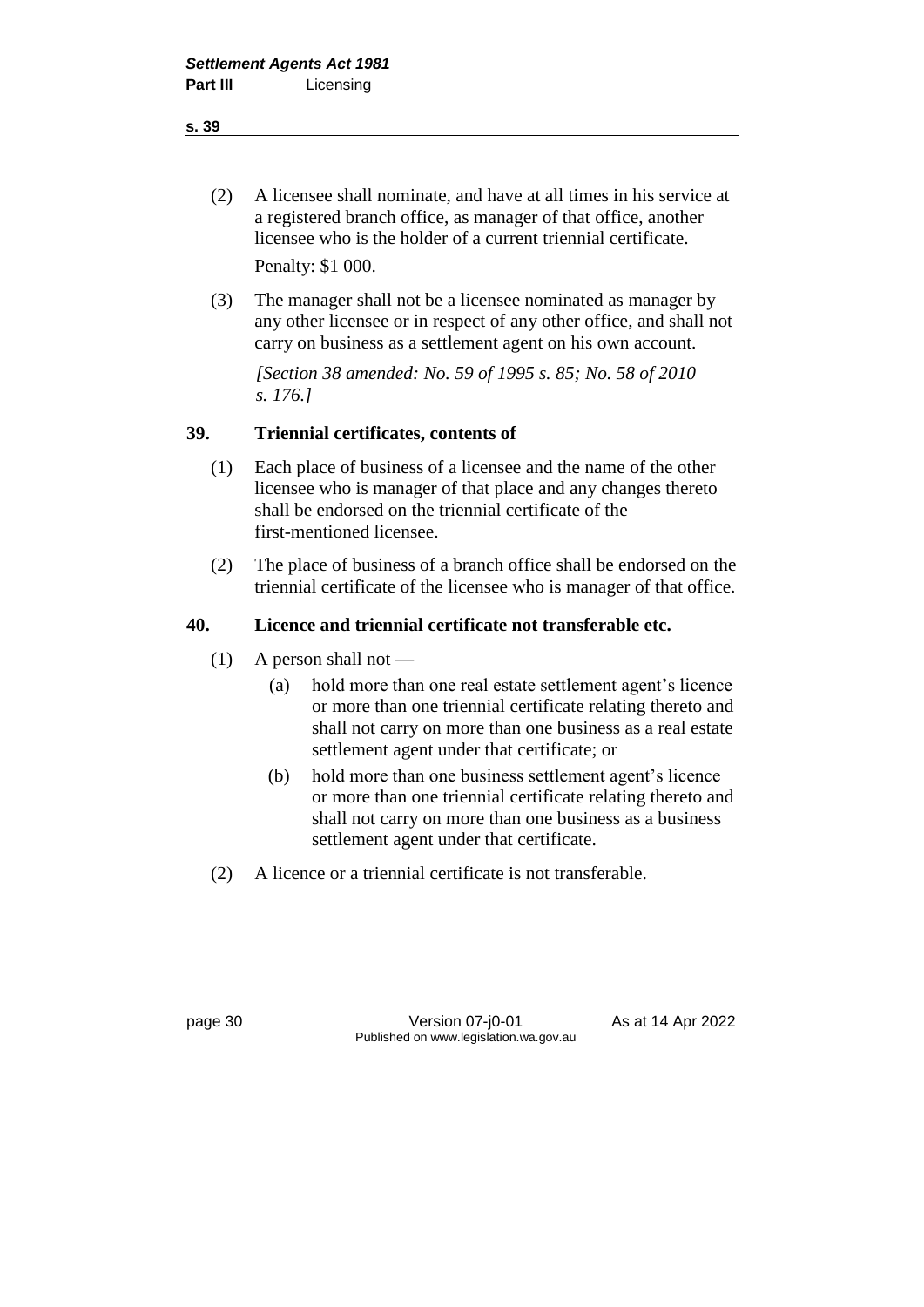(3) A licensee shall not in any way permit, or hold himself out as being willing to permit, another person to use the licence or a triennial certificate of the licensee.

Penalty for this subsection: a fine of \$100 000.

*[Section 40 amended: No. 59 of 1995 s. 85; No. 25 of 2019 s. 88.]*

## **41A. Duplicate licence or triennial certificate**

If a licence or triennial certificate has been lost or destroyed, the Commissioner may issue a duplicate licence or duplicate triennial certificate on payment by the holder of the prescribed fee.

*[Section 41A inserted: No. 23 of 2014 s. 104.]*

## **41B. Licensee to comply with prescribed educational requirements**

A licensee must comply with the educational requirements prescribed by the regulations.

Penalty: a fine of \$5 000.

*[Section 41B inserted: No. 25 of 2019 s. 82.]*

#### **41. Use of business names by licensees**

- (1) The use of a business name by a licensee is not subject to the approval of the Commissioner but —
	- (a) a licensee may carry on business as a settlement agent under only one business name which shall be endorsed on his triennial certificate; and
	- (b) a licensee carrying on the business of a settlement agent under a business name shall, on all correspondence from him in that business, identify the person or persons constituting the licensee.

As at 14 Apr 2022 Version 07-j0-01 page 31 Published on www.legislation.wa.gov.au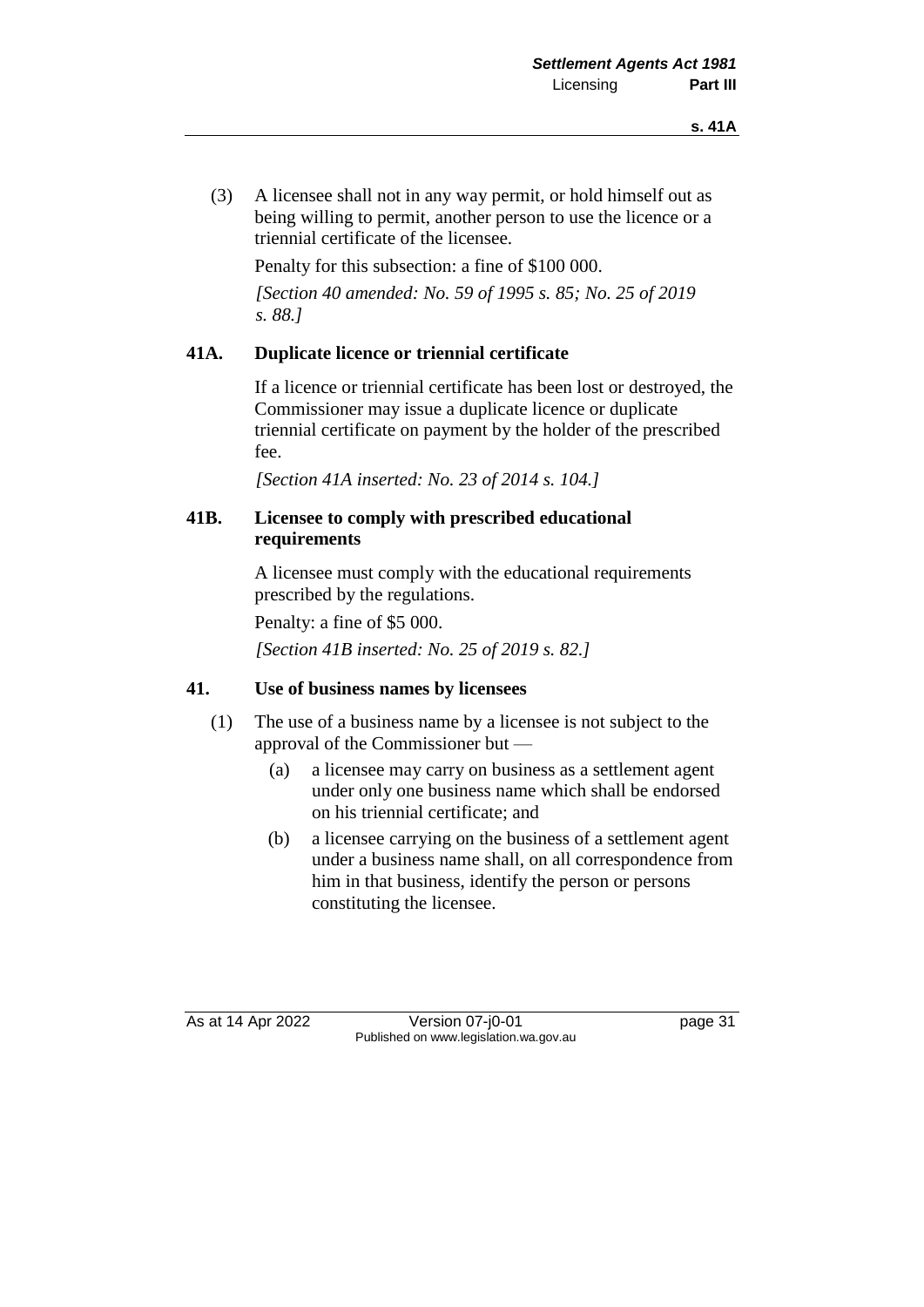(2) A licensee who alters the name, style, title or designation under which he carries on business as a settlement agent shall within 14 days after the day on which he first uses that altered name, style, title, or designation in connection with that business give notice in writing to the Commissioner of the altered name, style, title, or designation.

Penalty: \$1 000.

*[Section 41 amended: No. 59 of 1995 s. 85; No. 58 of 2010 s. 176.]*

## **42. Notices to be exhibited at offices; particulars to appear on documents**

- (1) A licensee shall exhibit, and keep exhibited, in a prominent place at his registered office, and at every branch office of his business, so as to be easily read by persons entering therein —
	- (a) a notice of his name, and of the fact that he is a licensed real estate settlement agent or business settlement agent, or both, together with the name, style, title, or designation under which he carries on business as a settlement agent, if that business is not carried on in his own name; and
	- (b) in the case of a branch office, a notice of the name of the manager and the address of the registered office of the licensee.
- (2) On all correspondence, and on the outside or all documents prepared, in the course of business of a licensee at his registered office and every branch office —
	- (a) the licensee shall be identified as a real estate settlement agent or a business settlement agent, or both, and the registered office of his business shall be shown; and
	- (b) in the case of a branch office, the manager shall also be identified as a settlement agent and the address of the branch office shall also be shown.

page 32 Version 07-j0-01 As at 14 Apr 2022 Published on www.legislation.wa.gov.au

**s. 42**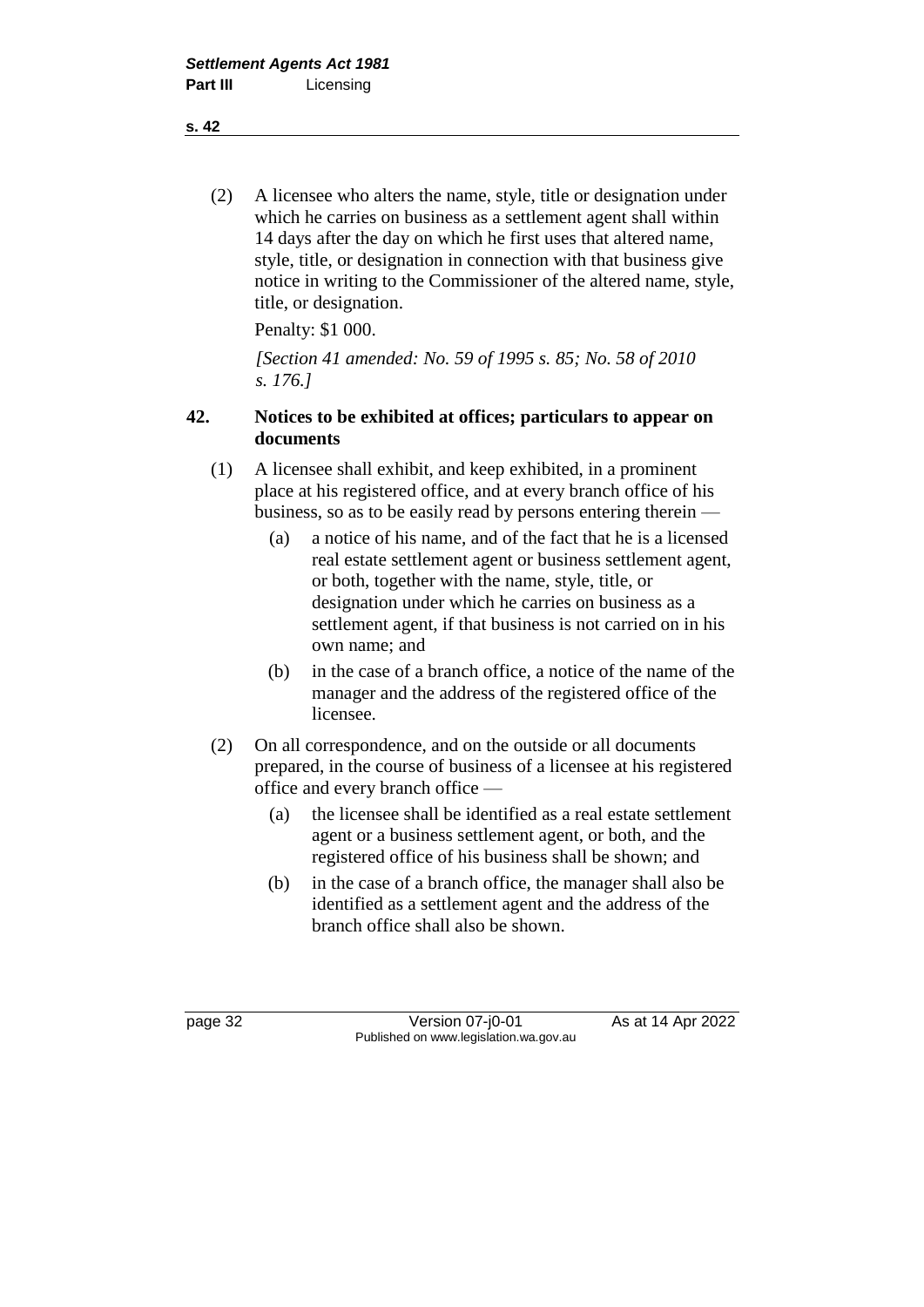# **Part IV — Controls**

# **Division 1 — General**

# **43. Remuneration of settlement agents**

- (1) A settlement agent is not entitled to receive any reward in respect of his services in that capacity unless he has a valid appointment to act in that capacity which is in writing signed, before the services are rendered, by the party to the transaction for whom the services are to be rendered or by some other person lawfully authorised to sign on behalf of the person for whom the services are to be rendered, who is not a real estate agent or other commission agent or a servant or agent thereof, acting for a party in the transaction and —
	- (a) where the service is rendered in relation to a real estate transaction, he is licensed as a real estate settlement agent and he holds a current triennial certificate in respect of his licence when he renders the services;
	- (b) where the service is rendered in relation to a business transaction, he is licensed as a business settlement agent and he holds a current triennial certificate in respect of his licence when he renders the services.
- (2) An appointment to act as a settlement agent is not valid unless —
	- (a) it is contained in a document which
		- (i) clearly identifies the real estate transaction or the business transaction, as the case may be; and
		- (ii) contains such other information, if any, as is prescribed;

and

(b) if it is contained in an offer to purchase or in a contract for sale, it is separately and distinctly signed; and

As at 14 Apr 2022 Version 07-j0-01 page 33 Published on www.legislation.wa.gov.au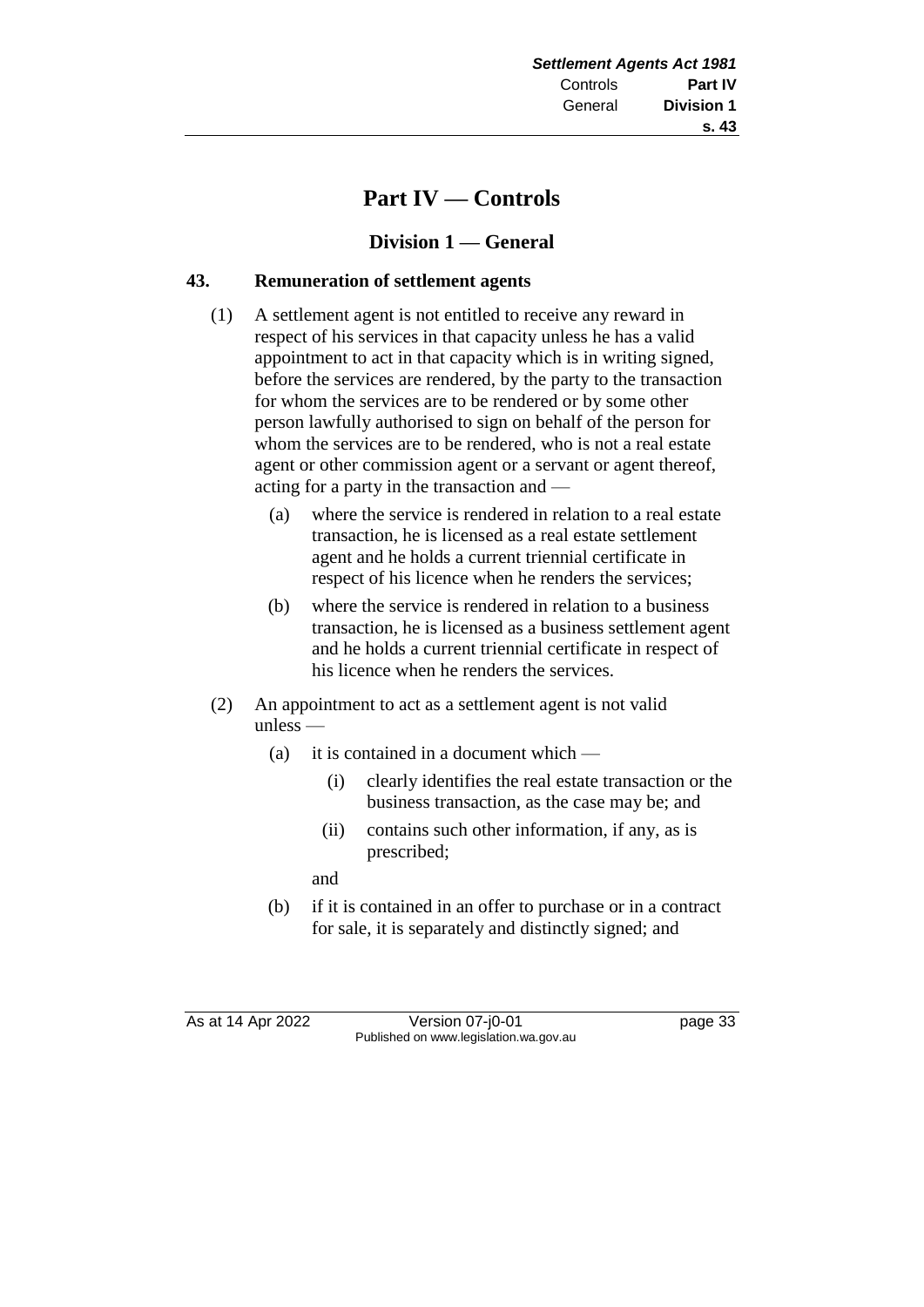- (c) the person obtaining the signature to the document gives a true copy thereof to the signatory immediately after the signing thereof (the onus of proof of which is upon the person obtaining the signature).
- (3) A settlement agent shall supply to a person for whom he is acting or who may wish to engage him to act, upon request by that person, a true copy of the scale of remuneration fixed under section 44 and a bona fide estimate of the cost of the services of the settlement agent in respect of the particular settlement to which the request relates.
- (4) A person may recover remuneration for services rendered as a settlement agent notwithstanding his failure to comply with subsection  $(1)(a)$  or  $(b)$  if subject to the provisions of Division 2 of Part IV, the person suing is the personal representative of a deceased or mentally incapable settlement agent or the trustee in bankruptcy or liquidator of a settlement agent.
- (5) A person may recover remuneration for services rendered as a settlement agent notwithstanding that he has no valid appointment as required by subsection (1) if —
	- (a) the party to the transaction for whom the services were rendered has certified that he is aware of the provisions of subsections  $(1)$ ,  $(2)$  and  $(3)$  and has ratified in writing the appointment of the settlement agent; or
	- (b) a court before which the claim for remuneration is heard is satisfied that in all the circumstances it would be unjust to deprive the settlement agent of all or a part of the remuneration.
- (6) Where an appointment of a settlement agent is terminated prior to settlement the settlement agent shall be entitled to recover such proportion of the prescribed remuneration as is reasonable in the circumstances.
- (7) A settlement agent is not entitled to claim a possessory or other lien over documents for his fees or otherwise.

page 34 Version 07-j0-01 As at 14 Apr 2022 Published on www.legislation.wa.gov.au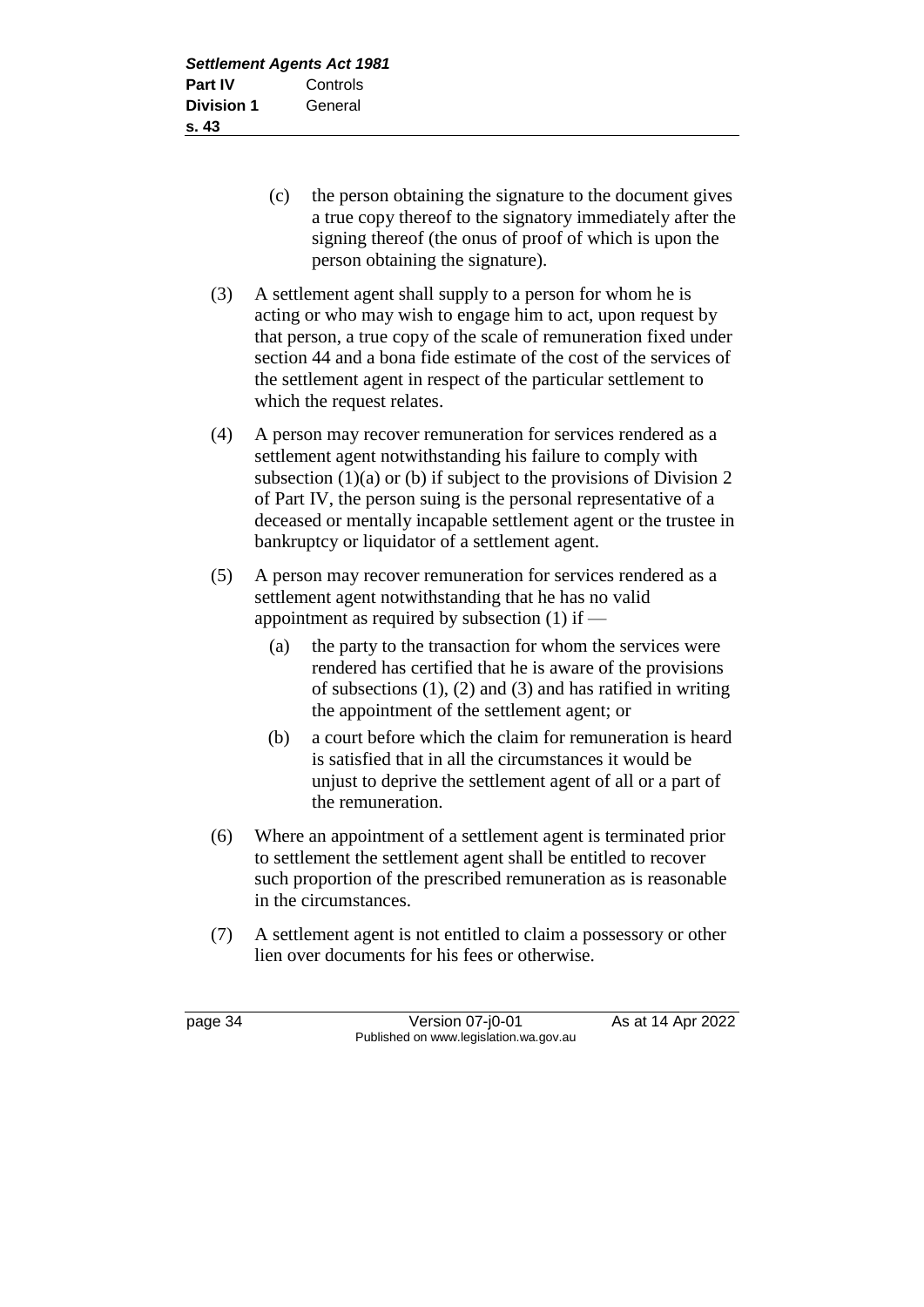- (8) A person shall not, whether directly or indirectly, demand, receive, or hold, any reward in contravention of this section.
	- Penalty: \$5 000 and in the case of conviction for a second or other subsequent offence the convicting court or tribunal may call upon the settlement agent to show cause why his licence should not be cancelled or suspended.
- (9) Any reward received or held in contravention of this section may be recovered as a civil debt recoverable summarily in any court of competent jurisdiction.

*[Section 43 amended: No. 59 of 1995 s. 64 and 85; No. 58 of 2010 s. 145.]*

# **44. Maximum remuneration, disputes over remuneration etc.**

- (1) The Commissioner may, with the approval of the Minister, by notice published in the *Government Gazette* fix the maximum amount of remuneration that a licensee is to receive for a service rendered by the licensee in performing the functions referred to in sections 46 and 47.
- (2) The Commissioner may, with the approval of the Minister, by further notice published in the *Government Gazette*, amend or revoke a notice under subsection (1).
- (3) An amount fixed under subsection (1) takes effect on the date on which the notice fixing the amount is published in the *Government Gazette* or on such subsequent date as is specified in the notice.
- (3a) If an amount is fixed under subsection (1) in respect of a service rendered by a licensee, the licensee is not entitled to receive for that service, in the licensee's capacity as a settlement agent, any reward which exceeds that amount in value.
- (4) A licensee shall not, whether directly or indirectly demand, receive, or hold any reward in contravention of this section.

As at 14 Apr 2022 Version 07-j0-01 page 35 Published on www.legislation.wa.gov.au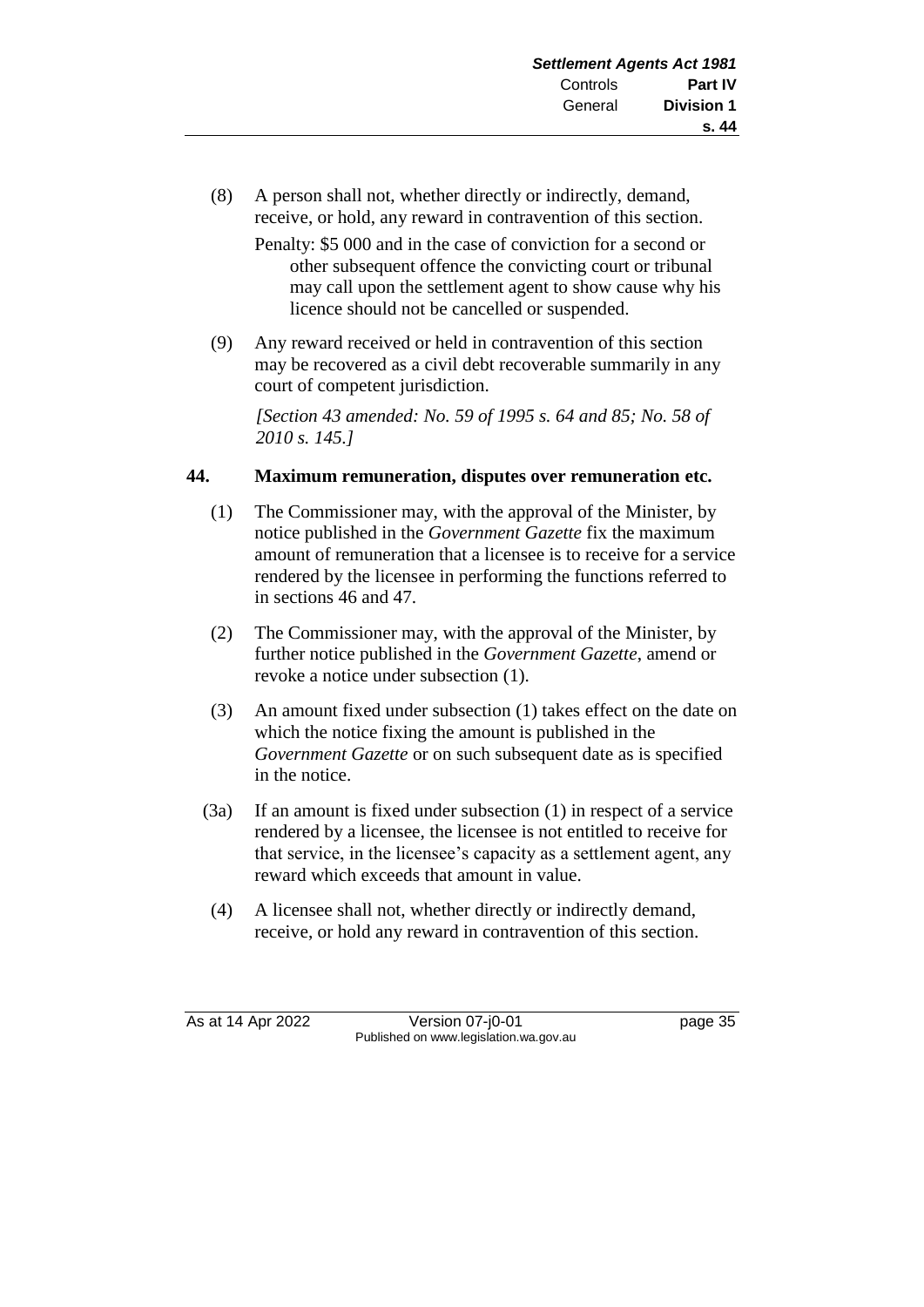- (5) A person dissatisfied with the amount of any demand for remuneration rendered to him by a settlement agent may refer the matter to the Commissioner who, with the consent in writing of both the settlement agent and the dissatisfied person, may appoint a suitable person to determine the matter finally in summary manner; but nothing herein affects the right of a person to allege in other proceedings that work has not been properly performed or remuneration has not been duly and lawfully earned.
- (6) Any reward received or held in contravention of this section may be recovered as a civil debt recoverable summarily in any court of competent jurisdiction.
- (7) A person shall not, whether directly or indirectly, demand, receive or hold any reward for referring to a licensee any business involving the performance of the functions of a settlement agent.
- (8) A licensee shall not, whether directly or indirectly, pay or give any reward to any person referring to the licensee any business involving the performance of the functions of a settlement agent.
- (9) Upon conviction for an offence against this section a settlement agent and any other person directly concerned in the commission of the offence or who is liable to conviction pursuant to Chapter II of *The Criminal Code* is liable to —
	- (a) in the case of an offence against subsection (4), a penalty not exceeding \$5 000; and
	- (b) in any other case, a penalty not exceeding \$20 000.
- (10) Upon the conviction of a settlement agent for a second or subsequent offence under this section the convicting court or tribunal may also call upon him to show cause why his licence should not be cancelled or suspended.

*[Section 44 amended: No. 59 of 1995 s. 65; No. 58 of 2010 s. 146 and 176.]*

page 36 **Version 07-j0-01** As at 14 Apr 2022 Published on www.legislation.wa.gov.au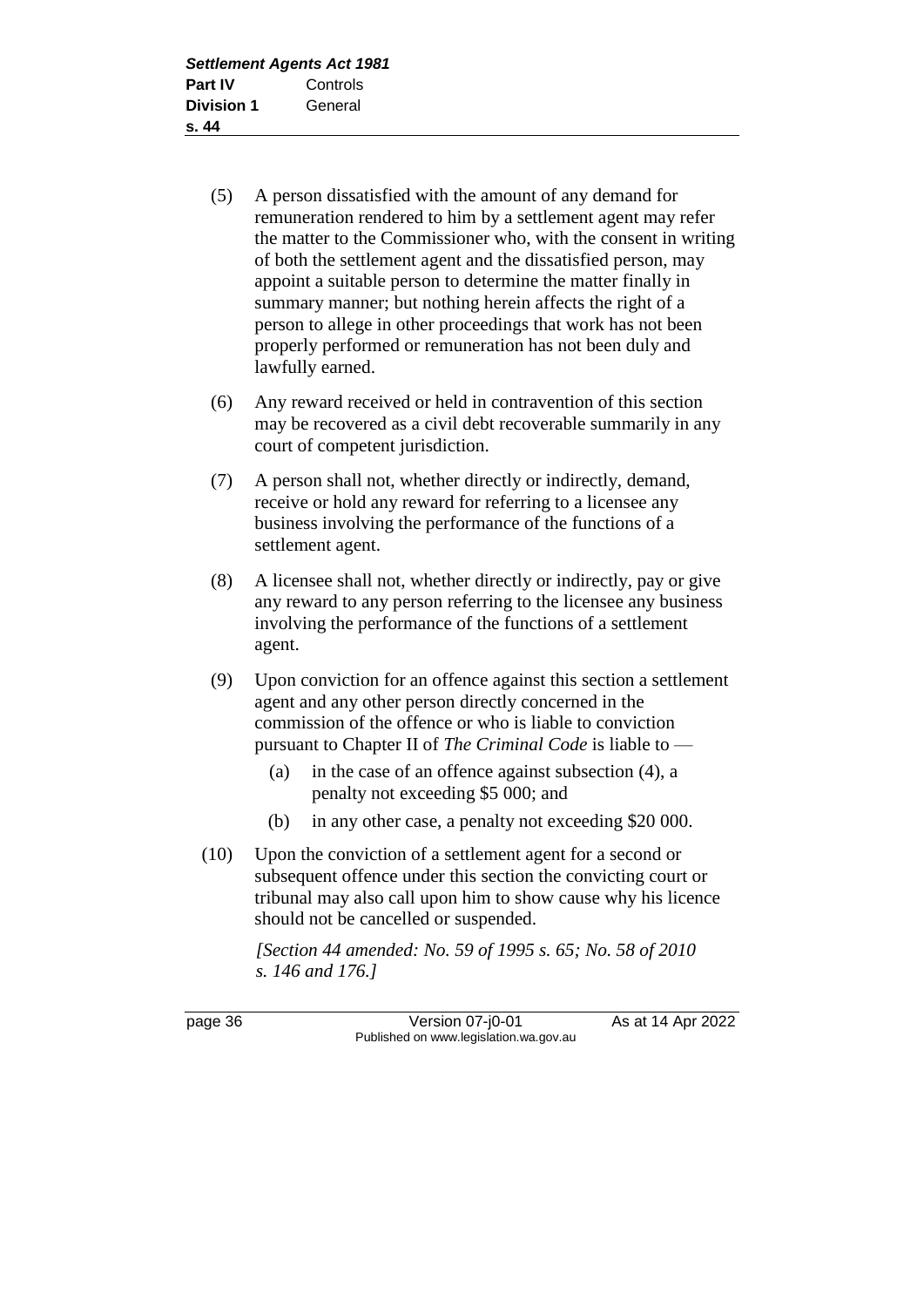## **45. Records and premises, licensees' duties as to**

A licensee shall —

- (a) keep records separate from the records of any other business; and
- (b) carry on business in proper and adequate premises.

Penalty: \$5 000.

*[Section 45 amended: No. 59 of 1995 s. 85.]*

#### **46. Real estate settlement agents, functions of**

- (1) Subject to subsection (2), a licensee who holds a real estate settlement agent's licence and a current triennial certificate may arrange or effect a settlement of any real estate transaction that is in respect of land under the *Transfer of Land Act 1893* or the *Land Administration Act 1997*.
- (2) Notwithstanding any other provision of this section a licensee shall not arrange or effect a settlement of any real estate transaction if the land the subject of that real estate transaction —
	- (a) is not a lot or lots within the meaning of the *Planning and Development Act 2005* or the *Community Titles Act 2018* or the *Strata Titles Act 1985*; or
	- (b) is leasehold (other than land the subject of a strata lease as defined in the *Strata Titles Act 1985* section 3(1) or land under the *Land Administration Act 1997*); or
	- (c) is comprised in whole or in part of a business other than a business which is wholly that of farming (whether or not the land is conveyed separately); or
	- (d) comprises any mining tenement or mining licence.
- (3) A licensee who holds a current triennial certificate may act for either the vendor, the purchaser, or the mortgagee, in a settlement referred to in subsection (1) but may not act for more

As at 14 Apr 2022 Version 07-j0-01 page 37 Published on www.legislation.wa.gov.au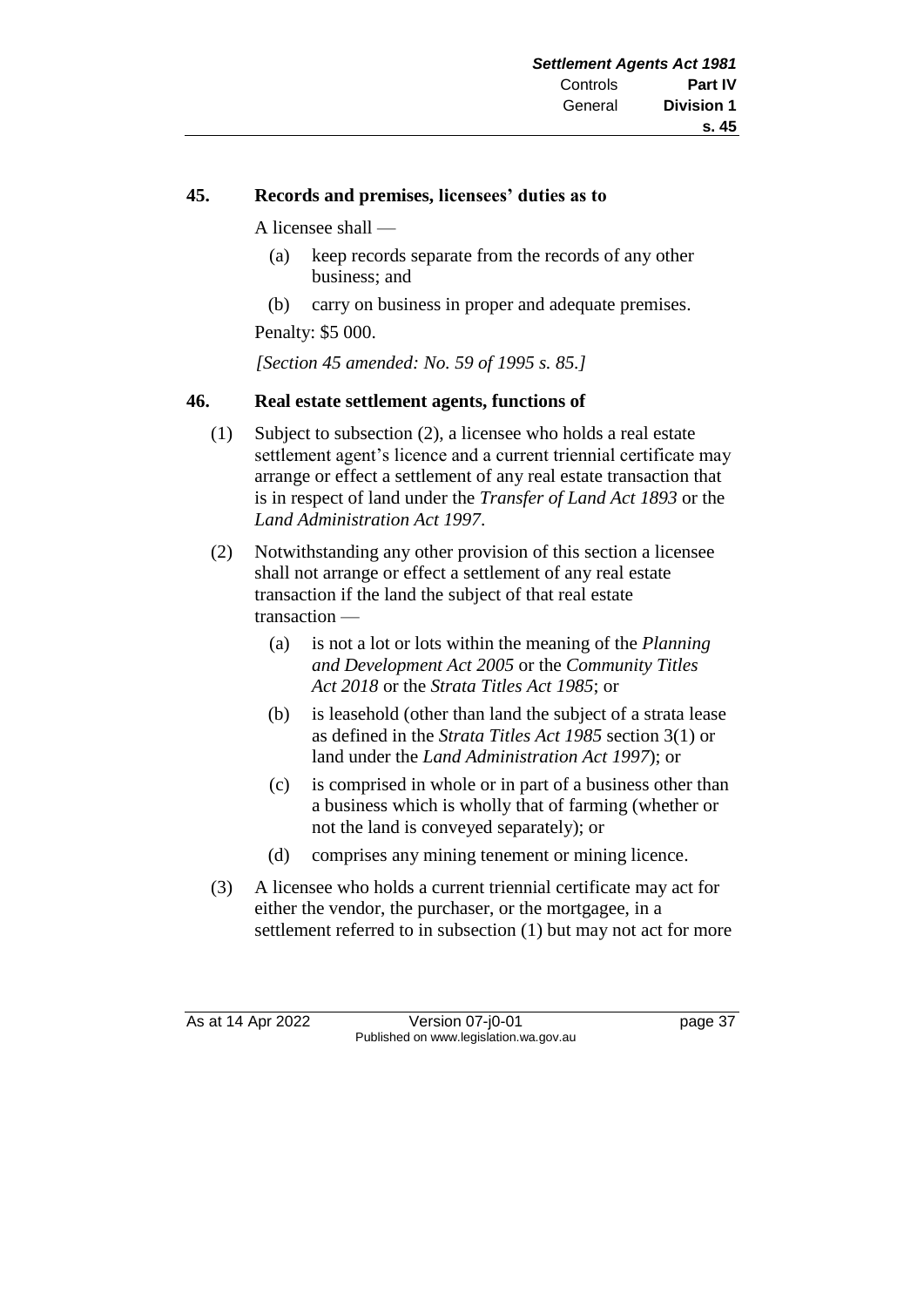than one party to the real estate transaction in that settlement unless each of the parties for whom he is to act, in writing —

- (a) acknowledges that he is aware that the licensee proposes to so act; and
- (b) gives his prior consent to the licensee so acting.
- (4) In arranging or effecting a settlement referred to in subsection (1) a licensee may perform the functions set forth in Schedule 2 clause 1(1) or (2A), but in performing any or all of those functions a licensee shall not give or attempt to give advice on a matter of law.
- (5) Notwithstanding the *Legal Profession Act 2008*, a licensee may draw or prepare the documents set forth in clause 1(2) of Schedule 2.
- (6) A licensee may receive a mortgage or discharge of mortgage prepared by or on behalf of another person and arrange for its execution and stamping, and arrange and attend on settlement on behalf of that person and receive and disburse moneys in respect thereof.
- (7) In subsection  $(6)$  —

*discharge of mortgage* includes a withdrawal of a caveat which notifies or protects an unregistered, equitable, or statutory mortgage or charge.

- (8) For the purposes of effecting a settlement referred to in subsection (1) that is being or is to be completed (wholly or in part) electronically under the *Electronic Conveyancing Act 2014* —
	- (a) if a licensee who is a natural person holds a real estate settlement agent's licence and a current triennial certificate and is a subscriber (as defined in section 3(1) of that Act), that licensee may authorise any employee of the licensee to digitally sign documents and provide certifications on that licensee's behalf; and

page 38 Version 07-j0-01 As at 14 Apr 2022 Published on www.legislation.wa.gov.au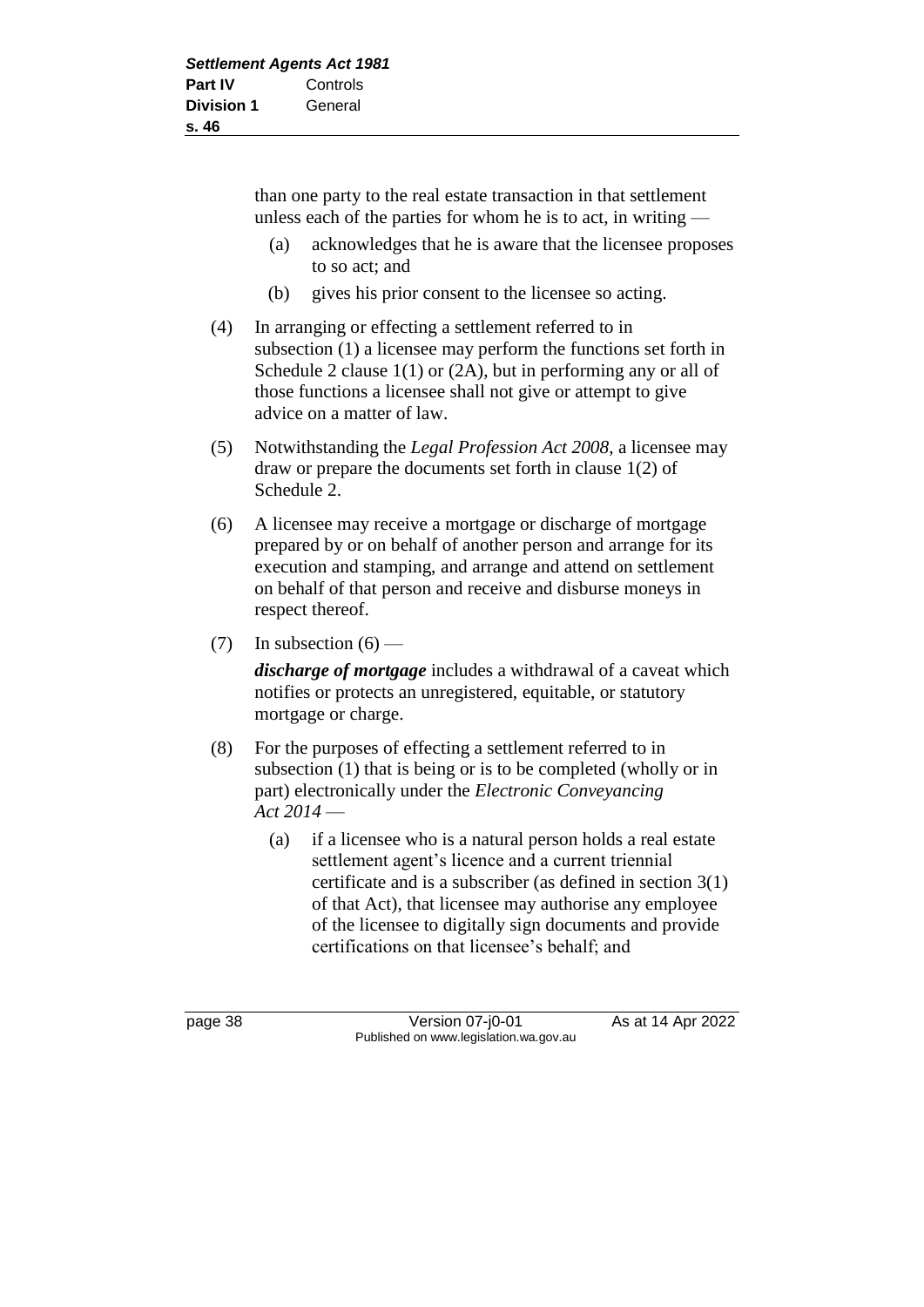- (b) if a licensee that is a firm holds a real estate settlement agent's licence and a current triennial certificate and is a subscriber (as so defined), the person in bona fide control of the business operated under the licence may authorise any employee of the licensee to digitally sign documents and provide certifications on that licensee's behalf; and
- (c) if a licensee that is a body corporate holds a real estate settlement agent's licence and a current triennial certificate and is a subscriber (as so defined), the person in bona fide control of the business operated under the licence may authorise any employee of the licensee to digitally sign documents and provide certifications on that licensee's behalf; and
- (d) subject to any participation rules determined under section 23 of that Act, a person authorised under paragraph (a) or (b) or (c) may digitally sign documents and provide certifications in accordance with that authorisation.
- (9) An authorisation given under subsection  $(8)(a)$  or  $(b)$  or  $(c)$  to an employee of a licensee —
	- (a) unless sooner revoked, continues for as long as the person remains an employee of the licensee; and
	- (b) may be revoked by
		- (i) the licensee; or
		- (ii) any person who, under subsection (8), is entitled to give authorisations to employees of the licensee, whether or not the person who originally gave the authorisation.

*[Section 46 amended: No. 31 of 1997 s. 141; No. 65 of 2003 s. 66(3); No. 38 of 2005 s. 15; No. 21 of 2008 s. 704(3); No. 19 of 2010 s. 51; No. 2 of 2014 s. 57; No. 30 of 2018 s. 188; No. 32 of 2018 s. 248.]*

As at 14 Apr 2022 Version 07-j0-01 page 39 Published on www.legislation.wa.gov.au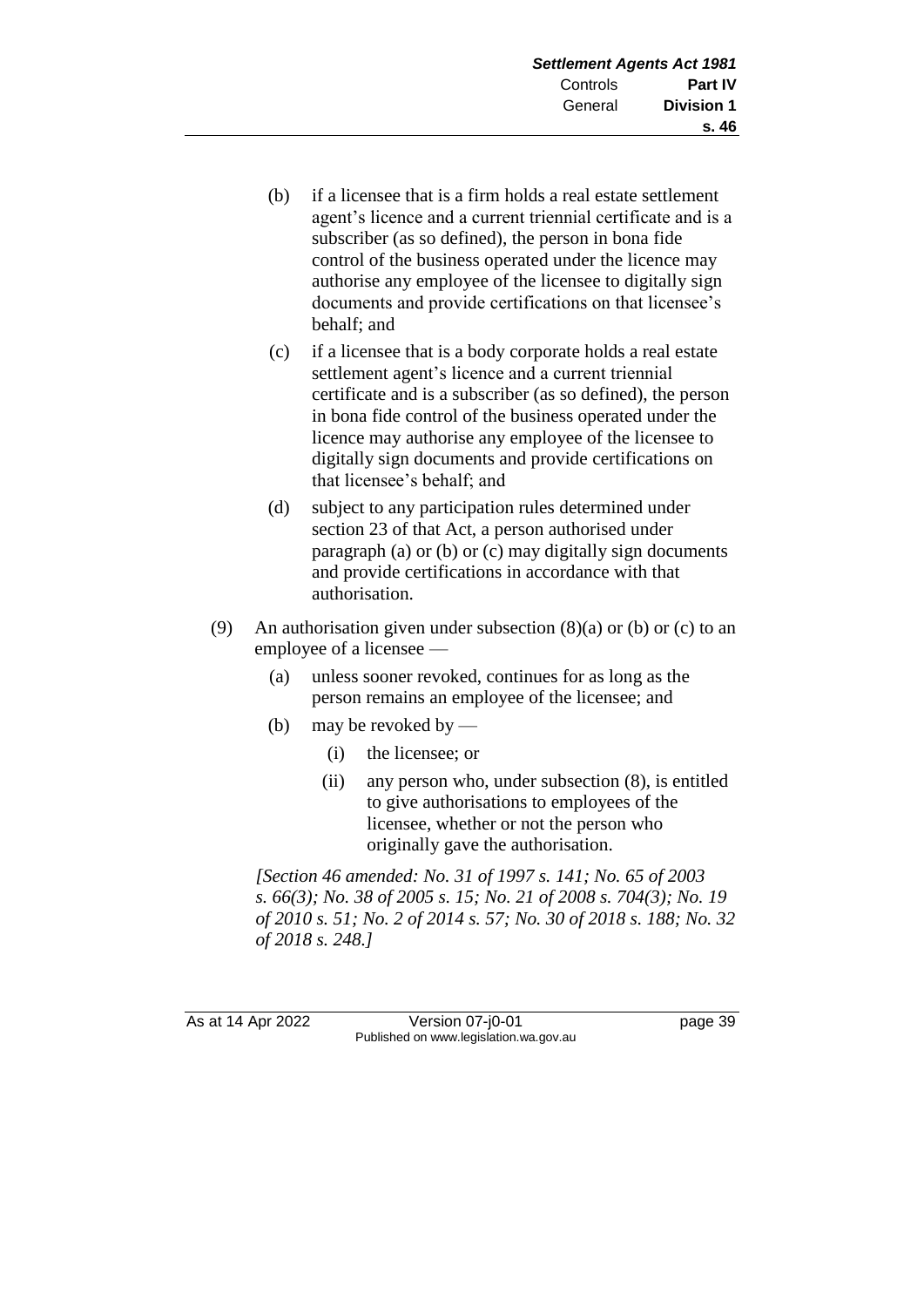#### **47. Business settlement agents, functions of**

- (1) Subject to subsection (2), a licensee who holds a business settlement agent's licence and a current triennial certificate may arrange or effect a settlement of a business transaction.
- (2) Notwithstanding any other provision of this section a licensee shall not arrange or effect a settlement of any business transaction if the business the subject of that business transaction —
	- (a) is comprised in whole or in part of real estate not being an interest in leasehold (except a strata lease as defined in the *Strata Titles Act 1985* section 3(1) or an interest in leasehold held from the Crown) whether or not the business is conveyed separately; or
	- (b) comprises any mining tenement or mining licence.
- (3) A licensee who holds a current triennial certificate may act for either the vendor or the purchaser in a settlement referred to in subsection (1) but may not act for more than one party to the business transaction in that settlement unless each of the parties for whom he is to act, in writing —
	- (a) acknowledges that he is aware that the licensee proposes to so act; and
	- (b) gives his prior consent to the licensee so acting.
- (4) In arranging or effecting a settlement referred to in subsection (1) the licensee may perform the functions set forth in clause 2 of Schedule 2 but in performing any or all of those functions a licensee shall not give, or attempt to give, advice on a matter of law.

*[Section 47 amended: No. 30 of 2018 s. 189.]*

page 40 Version 07-j0-01 As at 14 Apr 2022 Published on www.legislation.wa.gov.au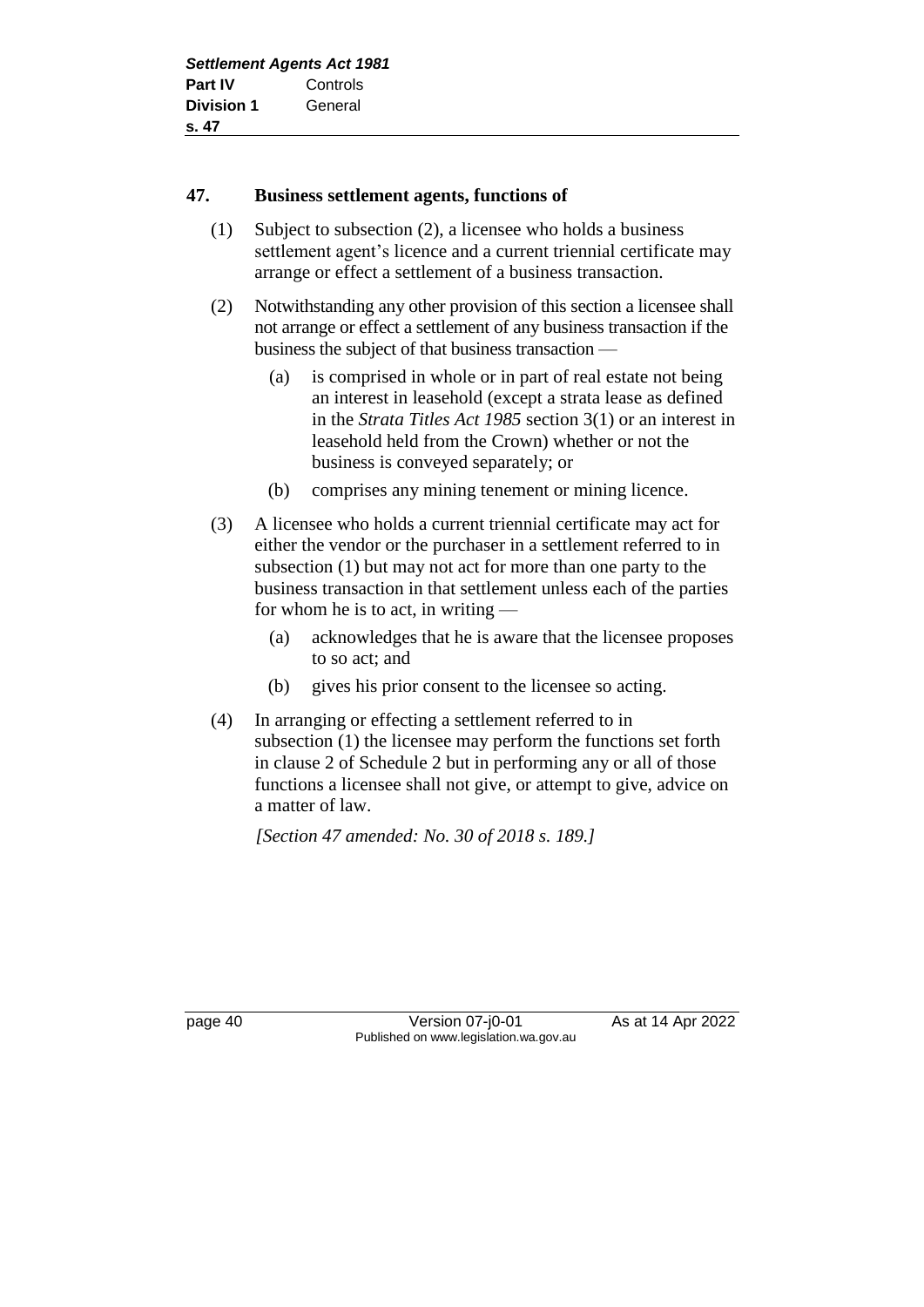# **Division 2 — Trust accounts**

#### **48. Terms used**

In this Division, unless the context otherwise requires —

*authorised financial institution* means a bank or other body that is prescribed or belongs to a class of bodies that is prescribed;

*bank account* means an account kept with a bank or other similar body;

**banker** means the manager, or other officer for the time being in charge of the office of a bank or other body in which any account of a settlement agent is kept;

*business day* means a day other than Saturday, Sunday or a public holiday;

*separate account* means a trust account referred to in section  $49A(1)$ ;

*trust accounts* means accounts relating to moneys received or held by a settlement agent for or on behalf of any other person in respect of settlements to be arranged or effected, or arranged or effected, by the settlement agent;

*year* means a period of 12 months ending on 30 June, subject however to the provisions of section 52.

*[Section 48 amended: No. 59 of 1995 s. 66; No. 26 of 1999 s. 102(5).]*

#### **49. Trust accounts etc. of licensees**

(1) Every licensee who holds a current triennial certificate shall maintain one or more trust accounts, designated or evidenced as such in the prescribed manner and maintained exclusively for the purposes of this Act, with an authorised financial institution and shall, as soon as practicable, pay to the credit of that account or those accounts all moneys received by him for or on behalf of any other person in respect of settlements to be

As at 14 Apr 2022 Version 07-j0-01 page 41 Published on www.legislation.wa.gov.au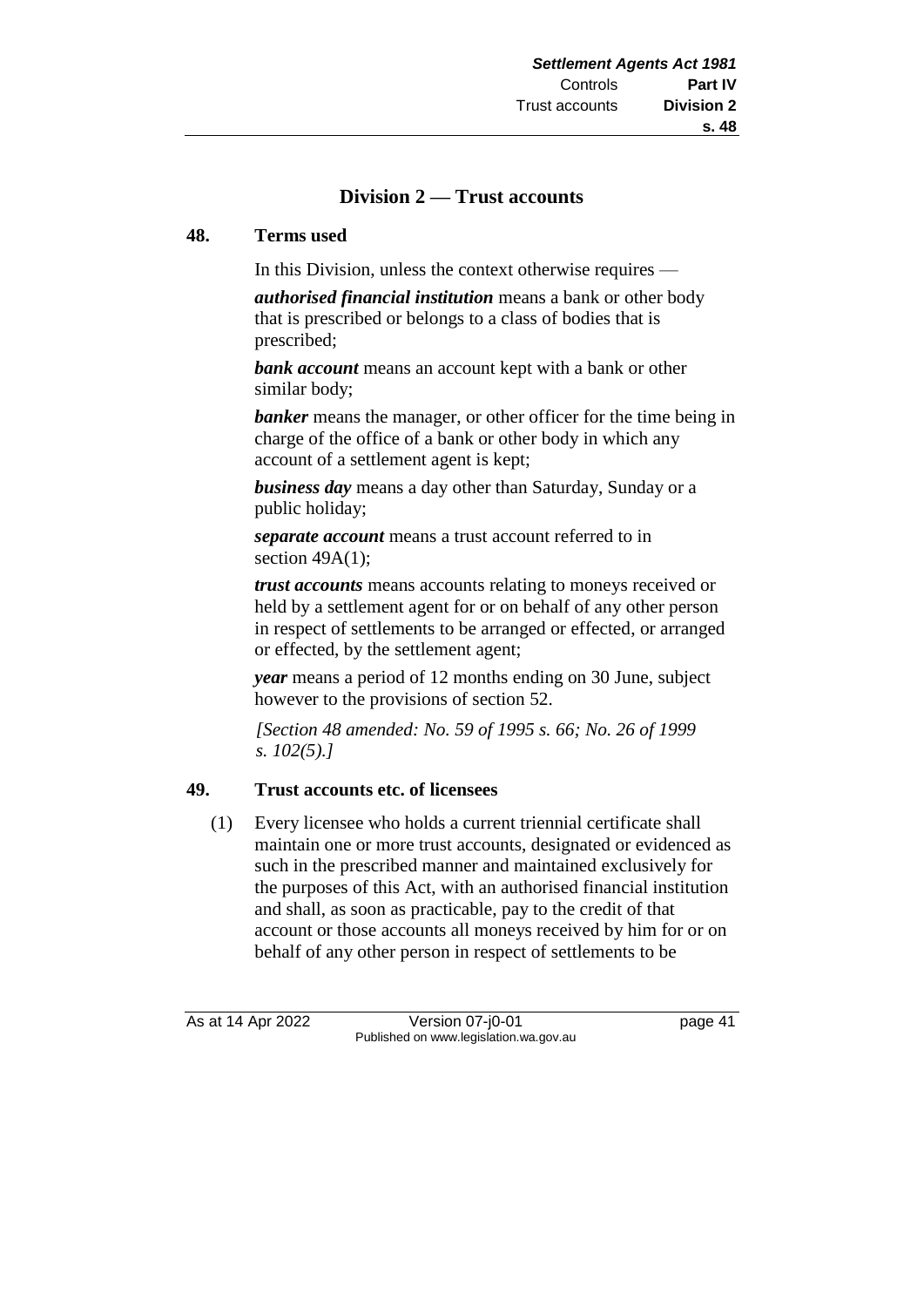arranged or effected, or arranged or effected, by the settlement agent.

- (2) Moneys so paid into any such trust account shall not be available for the payment of the debt of any other creditor of the settlement agent, or be liable to be attached or taken in execution under the order or process of any court at the instance of any such creditors.
- (3) A settlement agent may pay out of a trust account such of the proper charges relating to settlements as are payable by the persons on whose behalf the moneys are received but may do so only when those charges lawfully fall due.
- (4) Settlement moneys received by a settlement agent in the course of arranging or effecting a settlement shall not be withdrawn from a trust account except for the purpose of completing the settlement, or in accordance with the contract entered into between the parties to the transaction, or as otherwise authorised by this Act, or by the prior written consent of all parties to the transaction involved.
- (5) A settlement agent shall pay moneys withdrawn from a trust account to the person or persons lawfully entitled or authorised to receive them.
- $(5a)$  If
	- (a) a settlement of a real estate transaction or a business transaction is completed; and
	- (b) the settlement agent who arranged or effected the settlement received moneys in respect of the real estate transaction or business transaction in the course of arranging or effecting the settlement; and
	- (c) the settlement agent is authorised in writing by the vendor to make a payment from those moneys to an agent as payment of the whole or part of the commission, reward or remuneration to which the agent

page 42 Version 07-j0-01 As at 14 Apr 2022 Published on www.legislation.wa.gov.au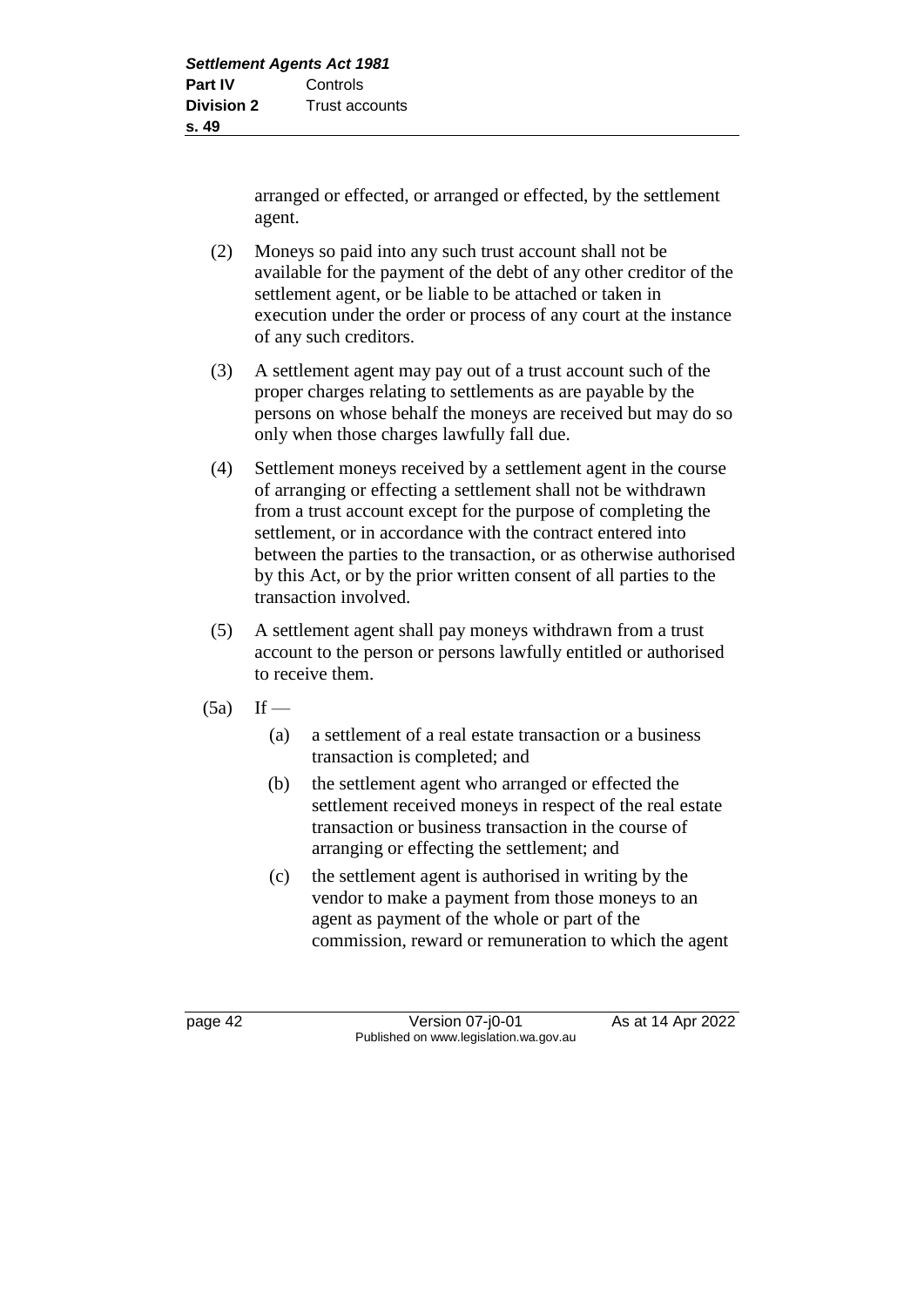is entitled for arranging the real estate transaction or business transaction to which the settlement relates,

the settlement agent may, despite subsections (4) and (5), pay to the agent from those moneys such sum as the settlement agent is so authorised to pay.

(5b) In subsection  $(5a)$  —

*agent* means an agent as defined in section 4(1) of the *Real Estate and Business Agents Act 1978* who is entitled to a commission, reward or remuneration for arranging the real estate transaction or business transaction to which a settlement relates;

*vendor* means the person or persons lawfully entitled to receive the purchase price in respect of a real estate transaction or business transaction.

- (6) A settlement agent shall
	- (a) keep full and accurate accounts of all money received or held by him on account of any other person and of all payments made by him of that money; and
	- (b) before the end of the next business day after the day on which the money is received or paid, enter in the accounts particulars of the amount so received or paid and the person from whom it was so received or to whom it was so paid; and
	- (c) keep the accounts in such manner that they can be conveniently and properly audited; and
	- (d) correctly balance the accounts at the end of each month and certify in records that this has been done.

*[Section 49 amended: No. 59 of 1995 s. 67; No. 69 of 2006 s. 36.]*

# **49A. Client may ask settlement agent for separate trust account**

(1) A person may request that moneys paid by that person to a settlement agent in respect of a transaction be deposited to the

As at 14 Apr 2022 Version 07-j0-01 page 43

Published on www.legislation.wa.gov.au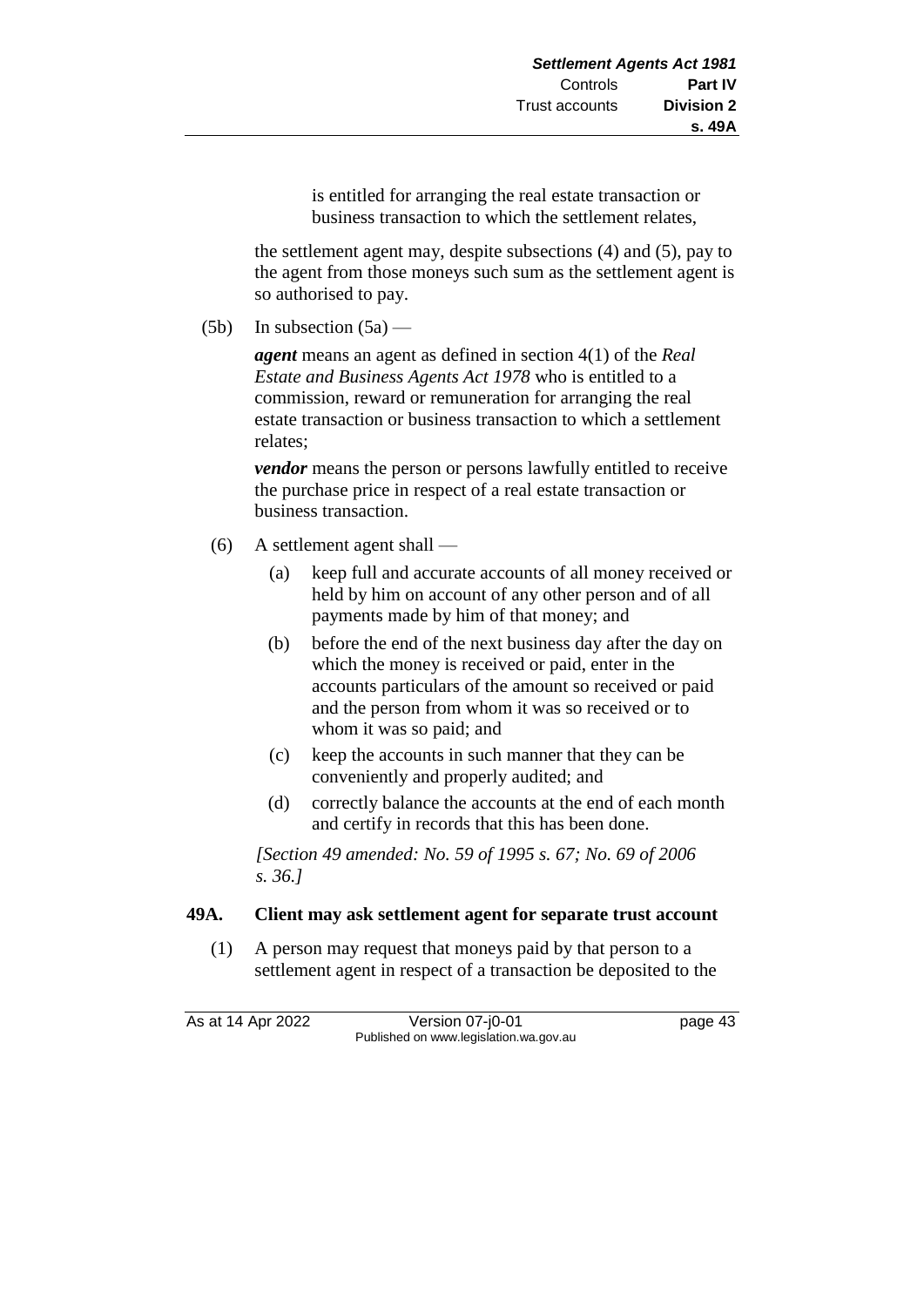credit of a separate interest bearing trust account maintained in accordance with section 49.

- (2) A request shall be in writing.
- (3) A settlement agent shall, subject to subsection (4), comply with a request.
- (4) Where requirements are prescribed under subsection (6), a settlement agent shall only comply with a request if satisfied that those requirements have been met.
- (5) A settlement agent shall ensure that all interest credited to a separate account is paid to the person who requested the deposit of moneys in that account.
- (6) Regulations made under section 123 may prescribe requirements to be met before a request can be complied with and, without limiting this subsection, those requirements may relate to —
	- (a) the amount of moneys paid to the settlement agent; or
	- (b) the type of transaction in respect of which the moneys are paid; or
	- (c) the length of time for which the moneys are to be deposited.
- (7) In this section —

*request* means a request under subsection (1).

*[Section 49A inserted: No. 59 of 1995 s. 68.]*

#### **49B. Interest on trust accounts**

- (1) Every authorised financial institution with which a trust account is maintained shall pay to the credit of the Interest Account interest on the balance of the trust account at the prescribed rate at such times as are prescribed.
- (2) Subsection (1) does not apply to a separate account.

page 44 Version 07-j0-01 As at 14 Apr 2022 Published on www.legislation.wa.gov.au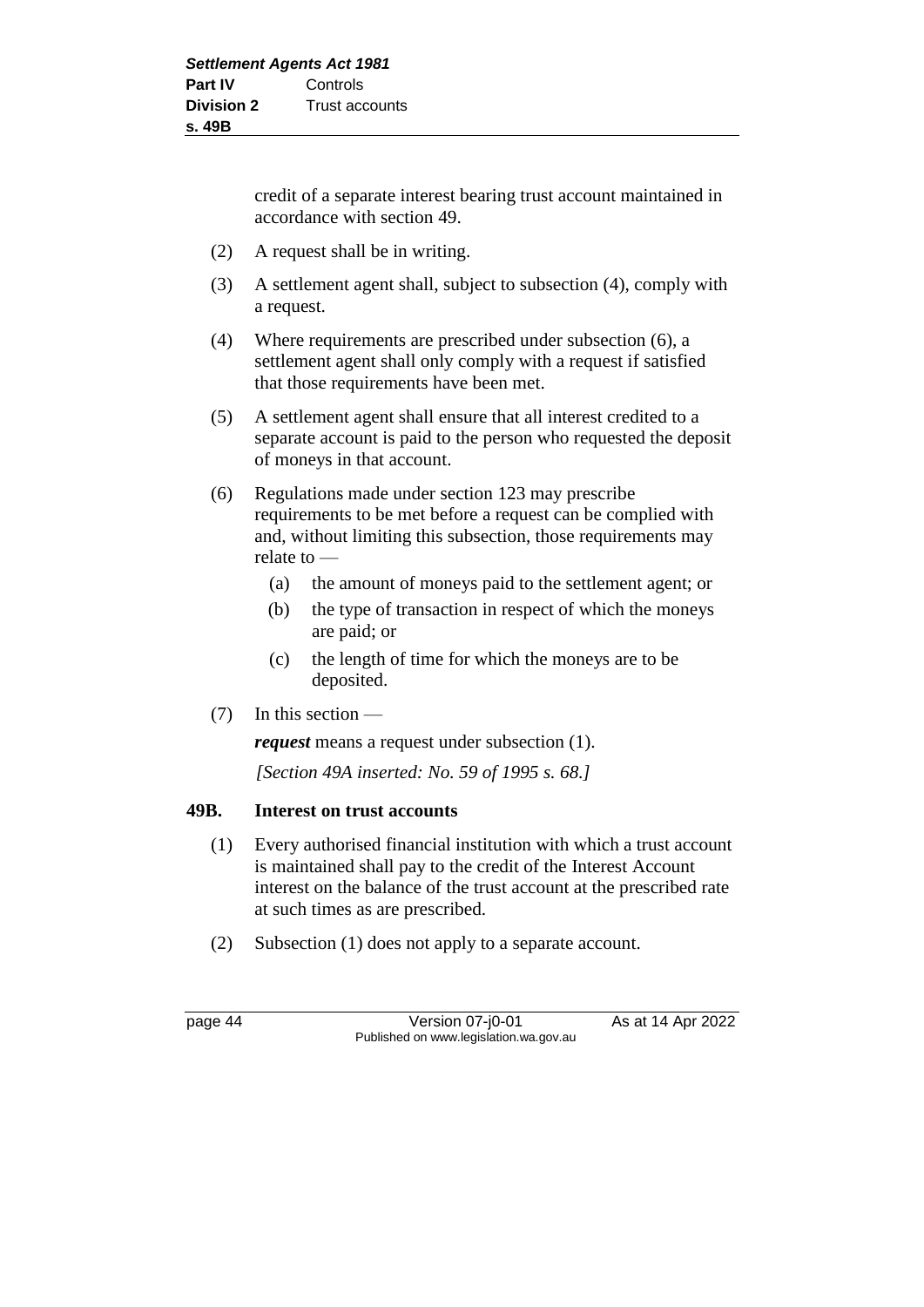- (3) Where a court convicts an authorised financial institution of an offence under subsection (1) and interest required to be paid under that subsection remains outstanding, the court may, in addition to imposing a penalty, order the institution to pay to the credit of the Interest Account an amount equal to the amount of that interest, and any such order may be enforced as if it were a judgment of the court.
- (4) In regulations made under section 123 the prescribed rate referred to in subsection (1) may be prescribed by reference to a market rate indicator specified in the regulations.

*[Section 49B inserted: No. 59 of 1995 s. 68; amended: No. 46 of 2009 s. 15(3).]*

## **49C. Settlement agents to give Commissioner information about trust accounts**

- (1) When a settlement agent opens or closes a trust account, the settlement agent shall, as soon as is practicable, inform the Commissioner in writing of the opening or closure of the trust account and, in doing so, shall specify —
	- (a) the name and number of the trust account; and
	- (b) the name and address of the authorised financial institution with which the trust account is or was maintained.
- (2) Subsection (1) does not apply to a separate account.
- (3) If a settlement agent's trust account is overdrawn, both the settlement agent and the authorised financial institution with which the trust account is maintained shall, as soon as is practicable, inform the Commissioner in writing of —
	- (a) the name and number of the trust account; and
	- (b) the amount by which the trust account is overdrawn.

*[Section 49C inserted: No. 59 of 1995 s. 68; amended: No. 58 of 2010 s. 176.]*

As at 14 Apr 2022 Version 07-j0-01 page 45 Published on www.legislation.wa.gov.au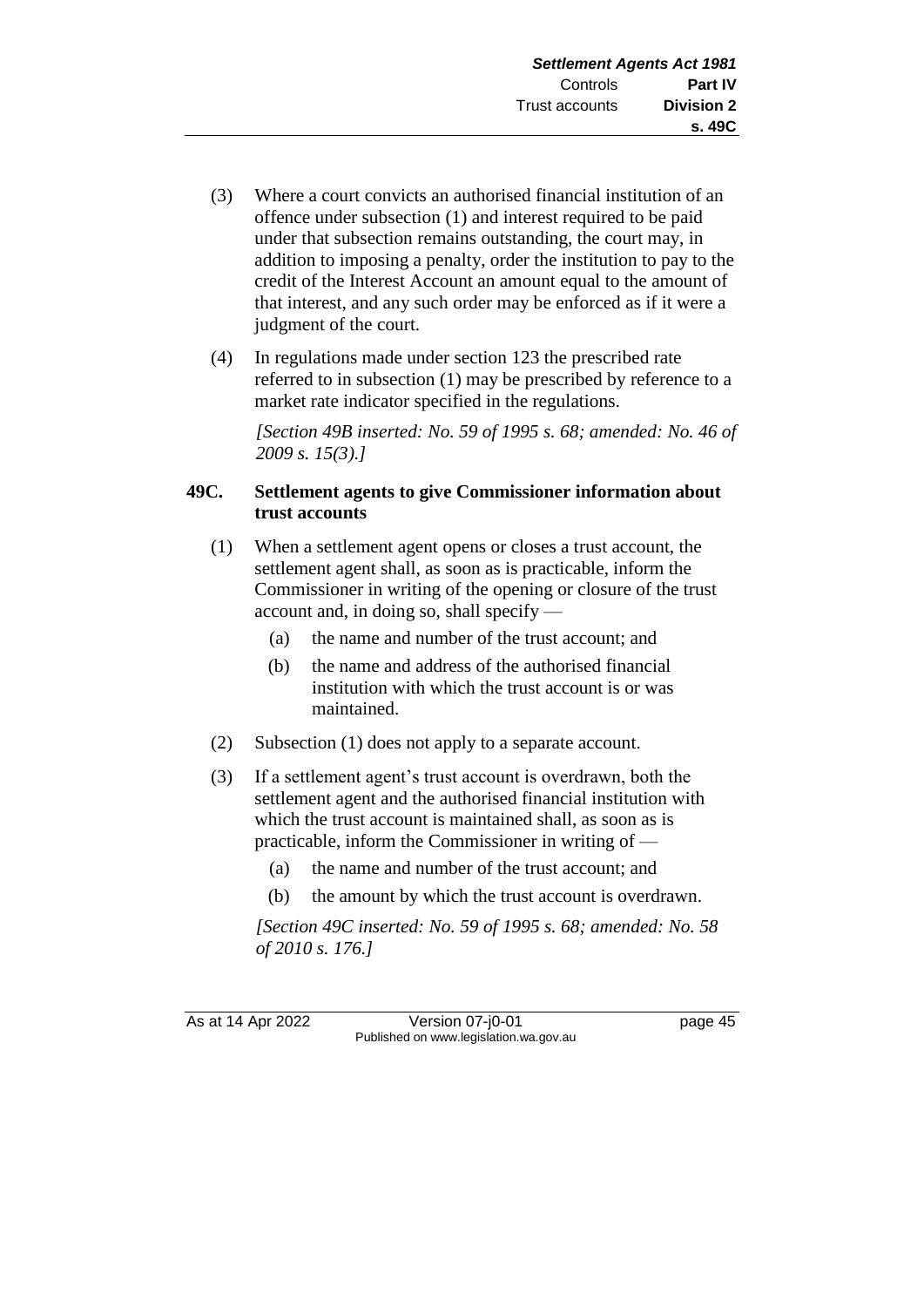## **50. Receipts, accounts etc. by settlement agents**

- (1) When a settlement agent receives money for or on behalf of any other person, the agent shall —
	- (a) unless the money is received by electronic transfer, immediately give to the person paying the money a receipt containing such information as is prescribed; and
	- (b) keep a record of the money received.
- (2) A record under subsection (1)(b) shall be kept in the prescribed manner and contain such information as is prescribed.
- (3) The settlement agent shall produce records kept under subsection (1)(b) to the auditor at every audit, and at such other times as the auditor may reasonably require.
- *[(4) deleted]*
- (5) Subsection (3) does not apply in the case of a settlement agent if the settlement agent's auditor certifies to the Commissioner that he is satisfied with the system employed by the settlement agent and that the records of moneys received are so kept and entered up as to enable the accounts to be properly and conveniently audited, and the Commissioner approves of the system employed by the settlement agent of recording the receipt of moneys.
- (6) On receipt of any moneys by a settlement agent in respect of a settlement, he shall render to the person on whose behalf the money is received an account in writing of all such moneys and of the application thereof.

*[Section 50 amended: No. 59 of 1995 s. 69; No. 58 of 2010 s. 176.]*

# **51. Audits of trust accounts**

(1) Every person who carries on business as a settlement agent during the whole or any part of a year shall cause his trust accounts for that year, or part of a year, as the case may be, to

page 46 Version 07-j0-01 As at 14 Apr 2022 Published on www.legislation.wa.gov.au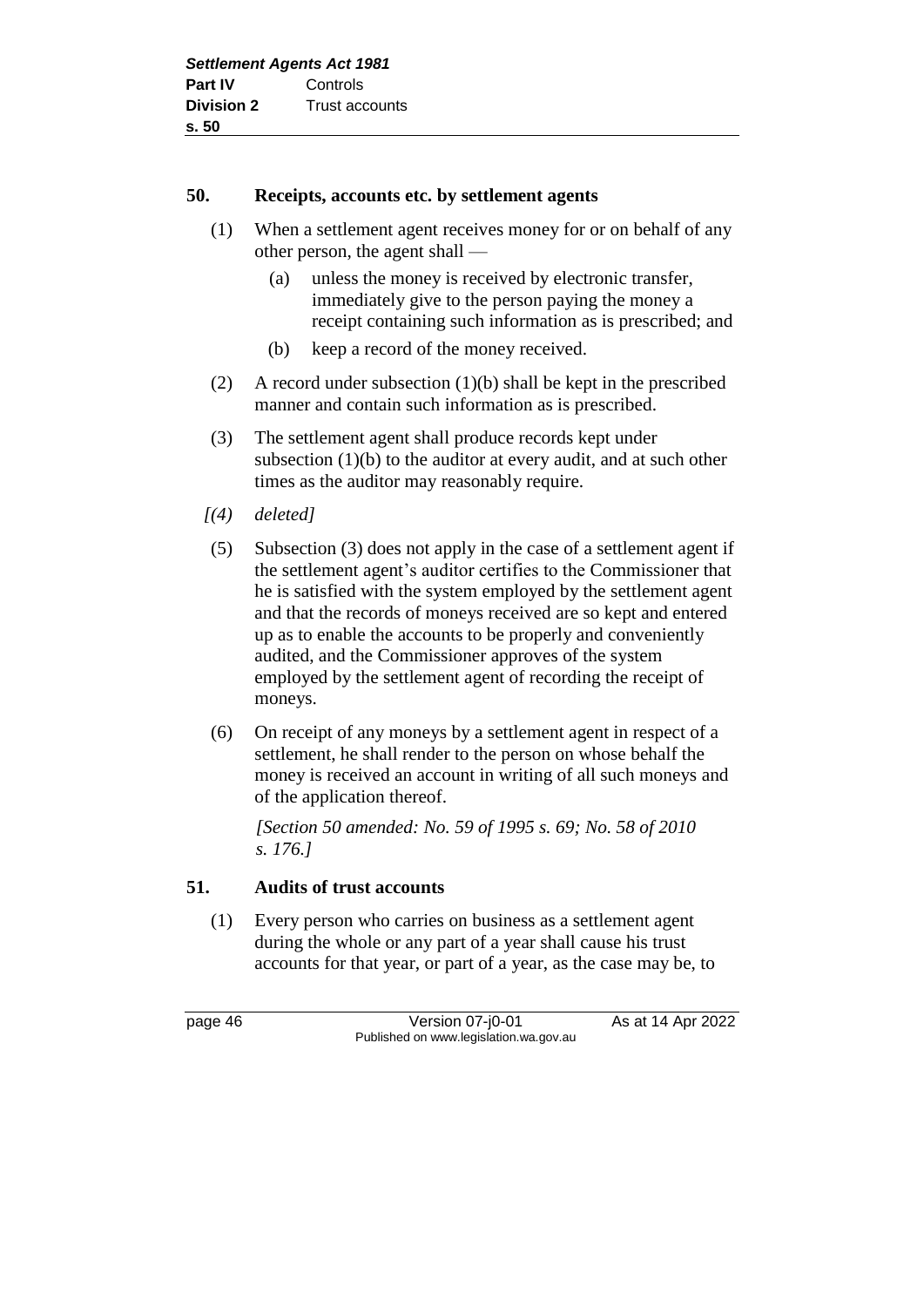be audited by an auditor duly qualified or approved under this Division.

- (2) The auditor shall conduct the audit in accordance with accepted auditing practice, including selective testing when the auditor considers it appropriate and in accordance with such other requirements as are determined by the Commissioner.
- (3) The auditor shall within 3 months after the end of each year
	- (a) deliver to the Commissioner a report of the result of the audit, verified by statutory declaration of the auditor, in an approved form; and
	- (b) deliver a copy of the report so verified to the settlement agent.
- (4) The settlement agent shall retain the copy of the report and produce it on demand pursuant to section 61(3).
- (5) The Commissioner may, in circumstances he or she considers appropriate, extend the time limit for lodging reports.
- (6) The auditor shall deliver an interim report to the Commissioner if at any time he discovers any irregularity in the trust accounts of the settlement agent or discovers any other matter in respect of those accounts which the auditor considers should be reported to the Commissioner and he shall verify the interim report by statutory declaration and deliver a copy of the report so verified to the settlement agent.
- (7) The Commissioner may require the auditor to furnish further information or carry out a further audit at any time, and the auditor shall comply with that requirement, and the cost of so doing shall be paid by the settlement agent if the Commissioner so directs but otherwise shall be paid by the Commissioner.
- (8) Apart from the annual audit and any interim audit provided for in this section, there shall be —
	- (a) a quarterly audit in respect of the trust accounts of a settlement agent for the first 3 months during which he carries on business as such after the appointed day, and

As at 14 Apr 2022 Version 07-j0-01 page 47 Published on www.legislation.wa.gov.au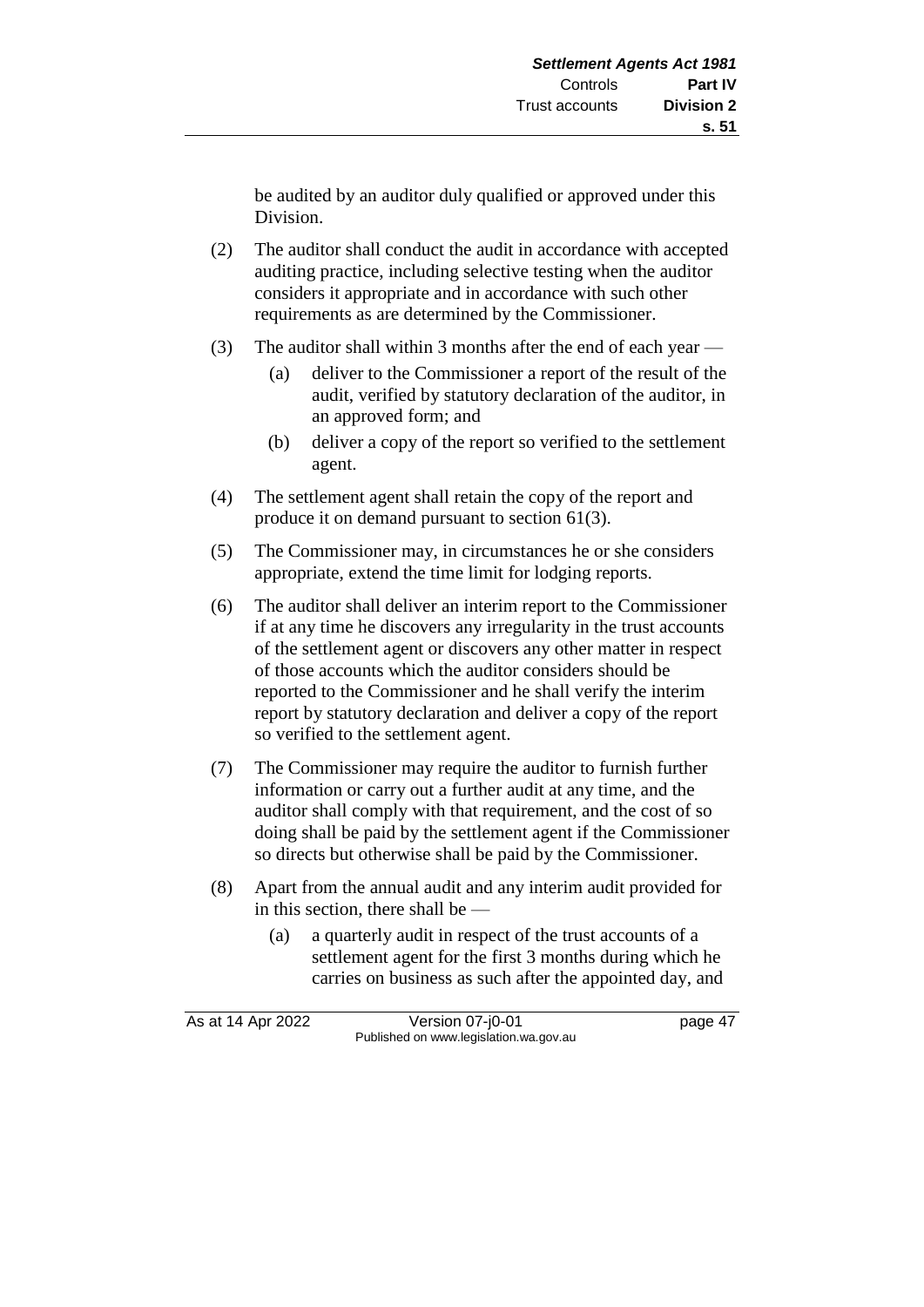such quarterly audit shall be conducted in accordance with such provisions of this Division in respect of the annual audit as are capable of being applied to the quarterly audit, and the auditor shall within 2 months after the end of the first 3 months deliver to the Commissioner a report of the result of such quarterly audit; and

- (b) where for any reason the triennial certificate of an agent ceases to have effect under this Act, within the period of 3 months thereafter, a termination audit of the settlement agent's trust account, and the termination audit shall be arranged and conducted in accordance with such provisions of this Division in respect of the annual audit as are capable of being applied to the termination audit, and the auditor shall within 2 months after the end of that 3 month period deliver to the Commissioner a report of such termination audit.
- (9) The Commissioner may, if the Commissioner thinks fit, waive in respect of a settlement agent's trust accounts the requirement of a quarterly audit mentioned in subsection (8).

*[Section 51 amended: No. 58 of 2010 s. 147 and 176.]*

# **52. Date of audit, Commissioner may change**

- (1) Notwithstanding anything else in this Division a settlement agent may apply in writing to the Commissioner to fix some date other than 30 June, as the date up to which his trust accounts are to be audited, and the Commissioner may, in its discretion, permit the settlement agent to substitute such other date for 30 June.
- (2) The Commissioner may, upon giving not less than one year's notice to the settlement agent affected, revoke any permission granted under this section.

page 48 Version 07-j0-01 As at 14 Apr 2022 Published on www.legislation.wa.gov.au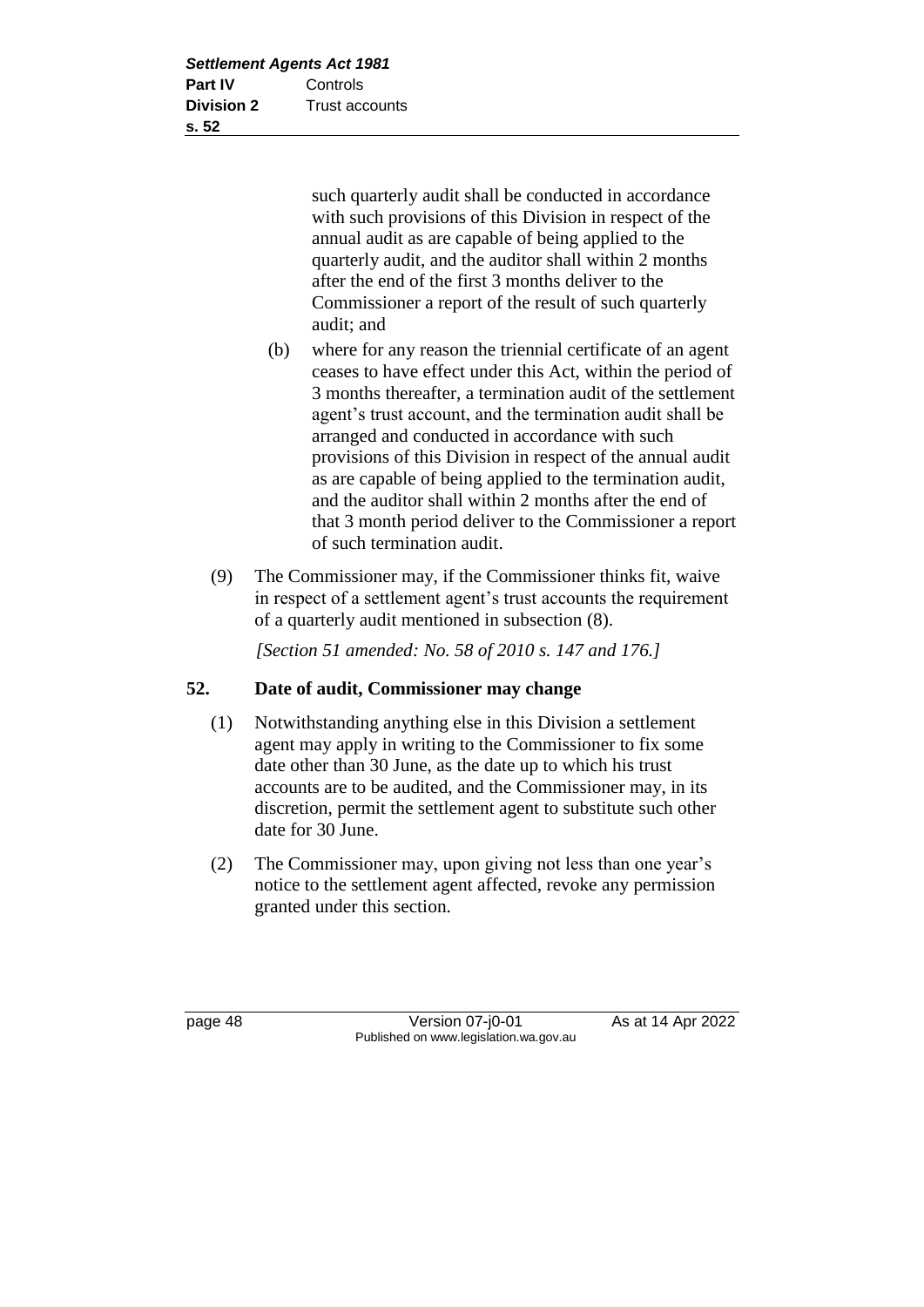- (3) When permission is granted under this section the Commissioner shall fix the period in respect of which the first audit shall be made, and the permission may be given upon such conditions, with respect to the time within which the first or any subsequent audit shall be made or otherwise, as the Commissioner may think fit.
- (4) So long as the permission remains in force, and subject to any conditions which may be imposed, section 51 shall, in relation to the settlement agent concerned, be read as if such other date was substituted for 30 June.
- (5) When any date has been substituted for 30 June under this section, the date so substituted shall not be further changed except by permission of the Commissioner granted in accordance with this section.

*[Section 52 amended: No. 58 of 2010 s. 176.]*

# **53. Auditors, qualification and approval of**

- (1) Subject to subsection (2), no person is qualified to act as an auditor under this Division unless he is a person registered as an auditor, or taken to be registered as an auditor, under Part 9.2 of the *Corporations Act 2001* of the Commonwealth.
- (2) In districts in respect of which the Commissioner is satisfied that no person registered as an auditor, or taken to be registered as an auditor, under Part 9.2 of the *Corporations Act 2001* of the Commonwealth is available, such other persons with such other qualifications as are approved by the Commissioner may act as auditors under this Division.
- (3) An auditor shall disclose to the Commissioner any de facto relationship or any close relationship by blood or marriage he has with a settlement agent whose trust accounts he has been appointed to audit or any business dealings he has with or through such settlement agent at any time during his appointment as auditor, and the Commissioner may, if the

As at 14 Apr 2022 Version 07-j0-01 page 49 Published on www.legislation.wa.gov.au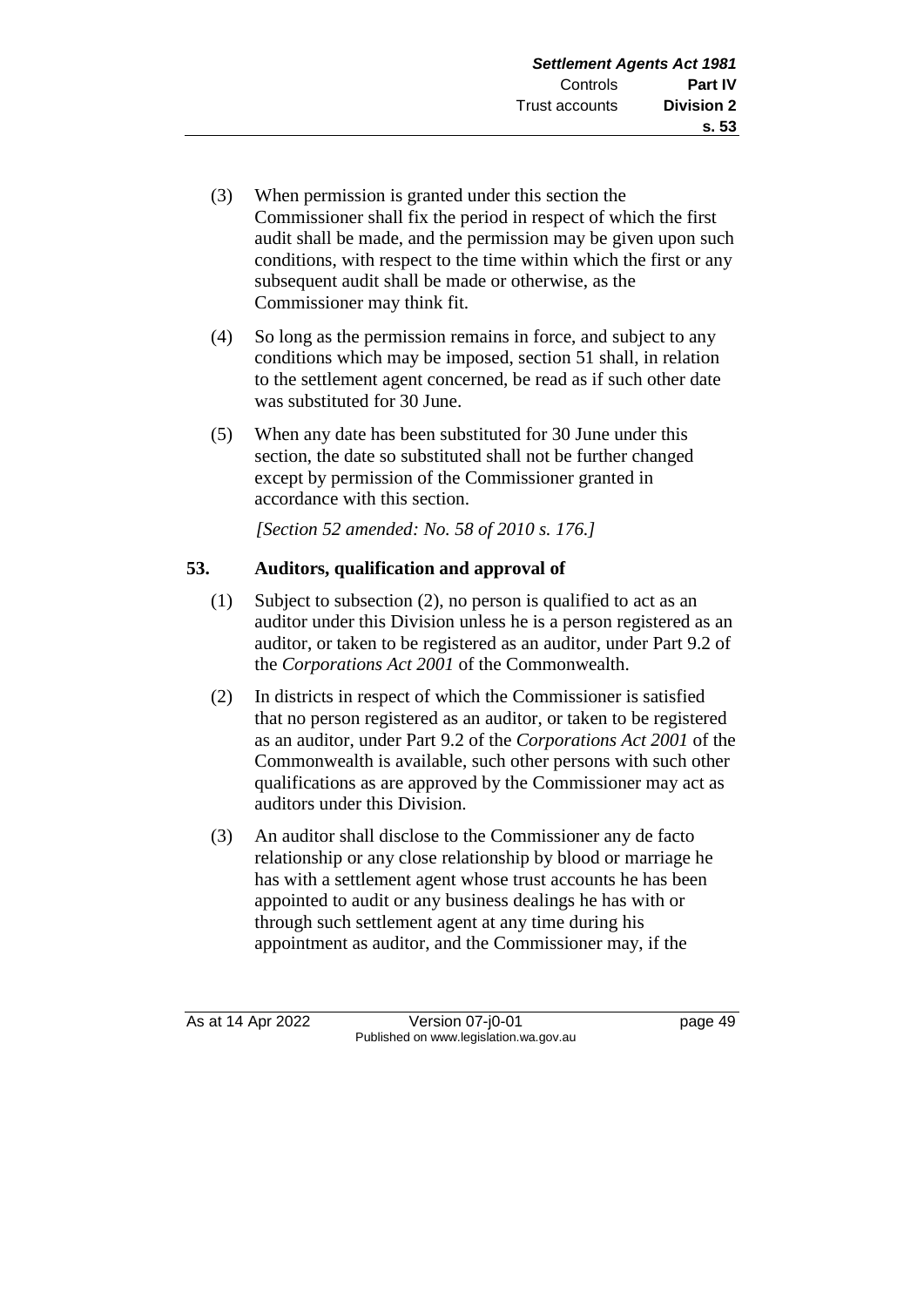Commissioner thinks fit, disqualify that auditor from acting in that particular case.

*[Section 53 amended: No. 10 of 1982 s. 28; No. 59 of 1995 s. 70; No. 10 of 2001 s. 220; No. 28 of 2003 s. 181; No. 58 of 2010 s. 176.]*

## **54. Auditors, appointment of**

- (1) Subject to the provisions of this Division the auditor by whom the audit of, and reports on, a settlement agent's trust accounts are to be made shall be appointed and employed for that purpose by that settlement agent.
- (2) A settlement agent shall appoint his auditor at the time of applying for his licence.
- (3) Subject to this Act, an auditor's appointment under this section is continuous unless the Commissioner approves a subsequent change in the appointment.

*[Section 54 amended: No. 58 of 2010 s. 176.]*

## **55. Audit of business carried on at more than one place, directions as to**

In the event of a settlement agent carrying on business at more than one place the Commissioner may from time to time give such directions as the Commissioner thinks fit for separate audits of the trust accounts in respect of the business carried on at each place, or for the acceptance by the auditor of the certificates of some person or persons approved by the Commissioner with respect to the examination of the trust accounts kept at any branch office of the business.

*[Section 55 amended: No. 58 of 2010 s. 176.]*

page 50 Version 07-j0-01 As at 14 Apr 2022 Published on www.legislation.wa.gov.au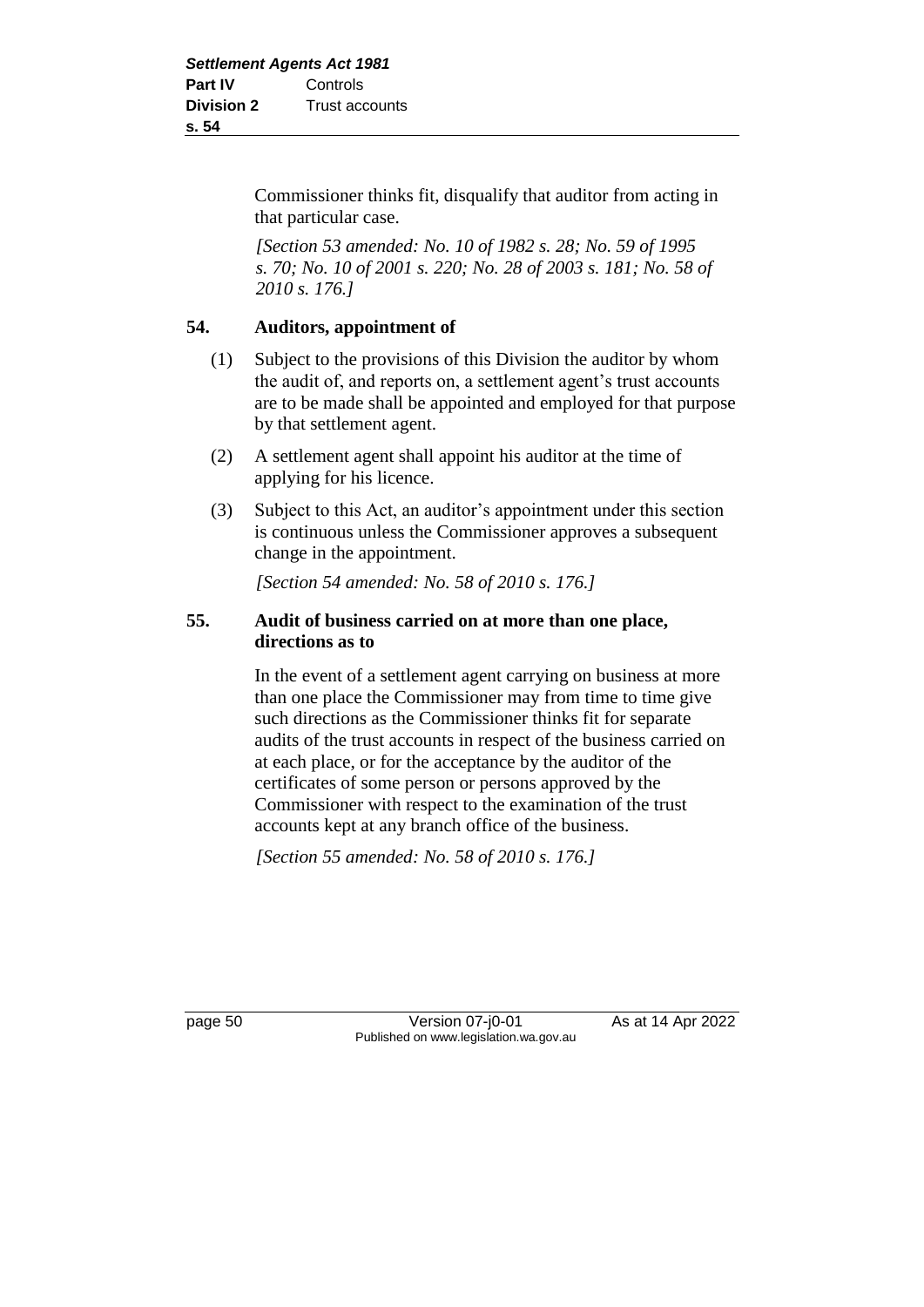## **56. Approvals etc. under this Division, Commissioner's power to cancel etc.**

The Commissioner may, if in the Commissioner's opinion just cause exists for doing so —

- (a) cancel or suspend the right of any person to act as auditor under this Division; or
- (b) vary or revoke any other approval, direction, permission, or authority granted or given by the Commissioner under this Division.

*[Section 56 amended: No. 58 of 2010 s. 176.]*

*[57. Deleted: No. 55 of 2004 s. 1088.]*

## **58. Audits, settlement agents' duties and auditors' powers as to**

- (1) For the purposes of an audit or report under this Division every settlement agent shall, as and when the auditor requires, produce to the auditor his books and all papers, accounts, documents, and securities in his possession, custody, or power in any way relating to any moneys received by the settlement agent for or on behalf of any other person and shall furnish the auditor with all such information and particulars as he reasonably requires.
- (2) The auditor may examine such books, papers, accounts, documents, and securities at any time, either during, or after the end of, the period in respect of which the audit is made.

#### **59. Audits, bankers' duties as to**

Every banker of a settlement agent shall, on request of any auditor engaged in the audit of that settlement agent's trust accounts under this Division, produce to that auditor for inspection all such books, papers, accounts, documents and securities as may be considered by the auditor to be reasonably necessary for the purposes of the audit.

As at 14 Apr 2022 Version 07-j0-01 page 51 Published on www.legislation.wa.gov.au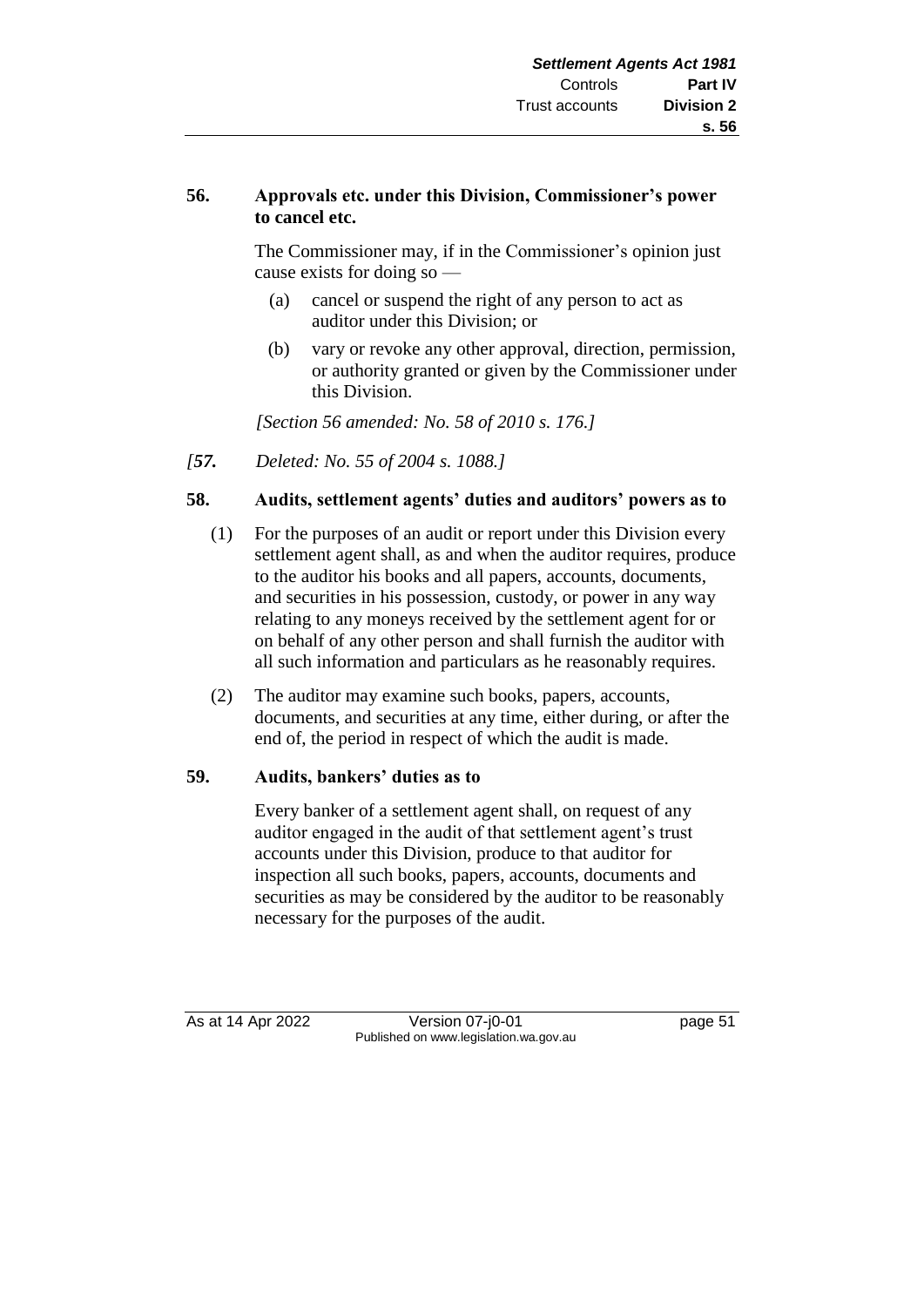#### **60. Auditors' reports, content of**

Every auditor of a settlement agent's trust accounts shall include in his report furnished pursuant to section 51 a statement as to the following matters —

- (a) whether the trust accounts of such settlement agent have in the opinion of the auditor been kept regularly and properly written up; and
- (b) whether the trust accounts of such settlement agent have been ready for examination at the periods appointed by the auditor; and
- (c) whether such settlement agent has complied with the auditor's requirements; and
- (d) whether in the opinion of the auditor such settlement agent's trust accounts are, and have been during the period of the audit, in order or otherwise; and
- *[(e) deleted]*
- (f) any matter or thing in relation to such trust accounts which should in the opinion of the auditor be communicated to the Commissioner.

*[Section 60 amended: No. 64 of 1982 s. 4; No. 59 of 1995 s. 71; No. 58 of 2010 s. 176.]*

#### **61. Moneys etc. held on trust, statement of by settlement agents**

- (1) Every settlement agent who holds a current triennial certificate shall prepare and certify under his hand and produce to the auditor who audits his trust accounts a statement setting forth in detail particulars of —
	- (a) moneys held, on the last day of the period to which the audit relates, by the settlement agent for or on behalf of any other person; and
	- (b) negotiable or bearer securities or deposit receipts in the name of the settlement agent which represent moneys drawn from the settlement agent's trust accounts and which are held by the settlement agent on that day.

page 52 Version 07-j0-01 As at 14 Apr 2022 Published on www.legislation.wa.gov.au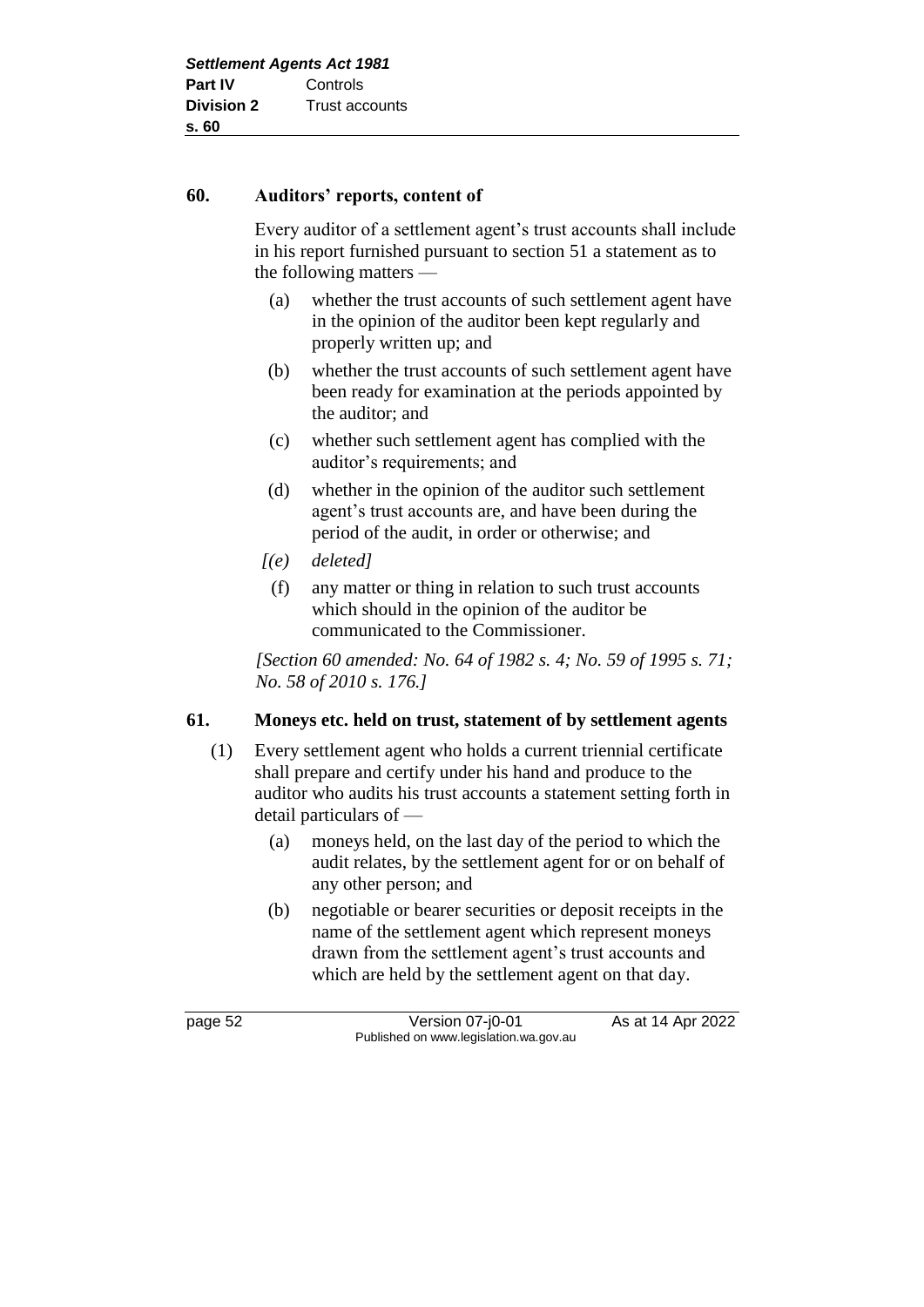- (2) The auditor shall examine the statement and endorse on it a certificate as to whether or not it is correct, and deliver it to the settlement agent.
- (3) The statement so delivered shall be retained by the settlement agent and be produced on demand to the auditor making the next succeeding audit of the settlement agent's trust accounts together with a copy of the report of the last preceding audit of those accounts verified by statutory declaration of the then auditor.
- (4) Where a settlement agent's accounts are being audited for the first time or, where for any other reason, no statement containing the particulars set out in subsection (1) and relating to the previous period of audit is available for the purpose of audit the settlement agent shall in lieu thereof make out and produce to the auditor before the making of his report, a statement containing the like particulars as to moneys and negotiable securities held on the first day of the period to which the audit relates.
- (5) Every statement made under this section shall be verified by the statutory declaration of the settlement agent, or, in the case of a firm, by the statutory declaration of one of the partners, or, in the case of a body corporate, by the person in bona fide control of the settlement agent's business.

# **62. Auditor's report to report breaches of law etc.**

If an auditor in the course of auditing a settlement agent's trust accounts discovers that the accounts are not kept in such a manner as to enable them to be properly audited, or discovers any matter which appears to him to involve dishonesty or a breach of the law on the part of the settlement agent, or discovers loss or deficiency of trust moneys, or failure to pay or account for any such moneys, or to comply with the provisions of this Act, he shall fully set out the facts so discovered by him in the report to be delivered to the Commissioner.

*[Section 62 amended: No. 58 of 2010 s. 176.]*

As at 14 Apr 2022 Version 07-j0-01 page 53 Published on www.legislation.wa.gov.au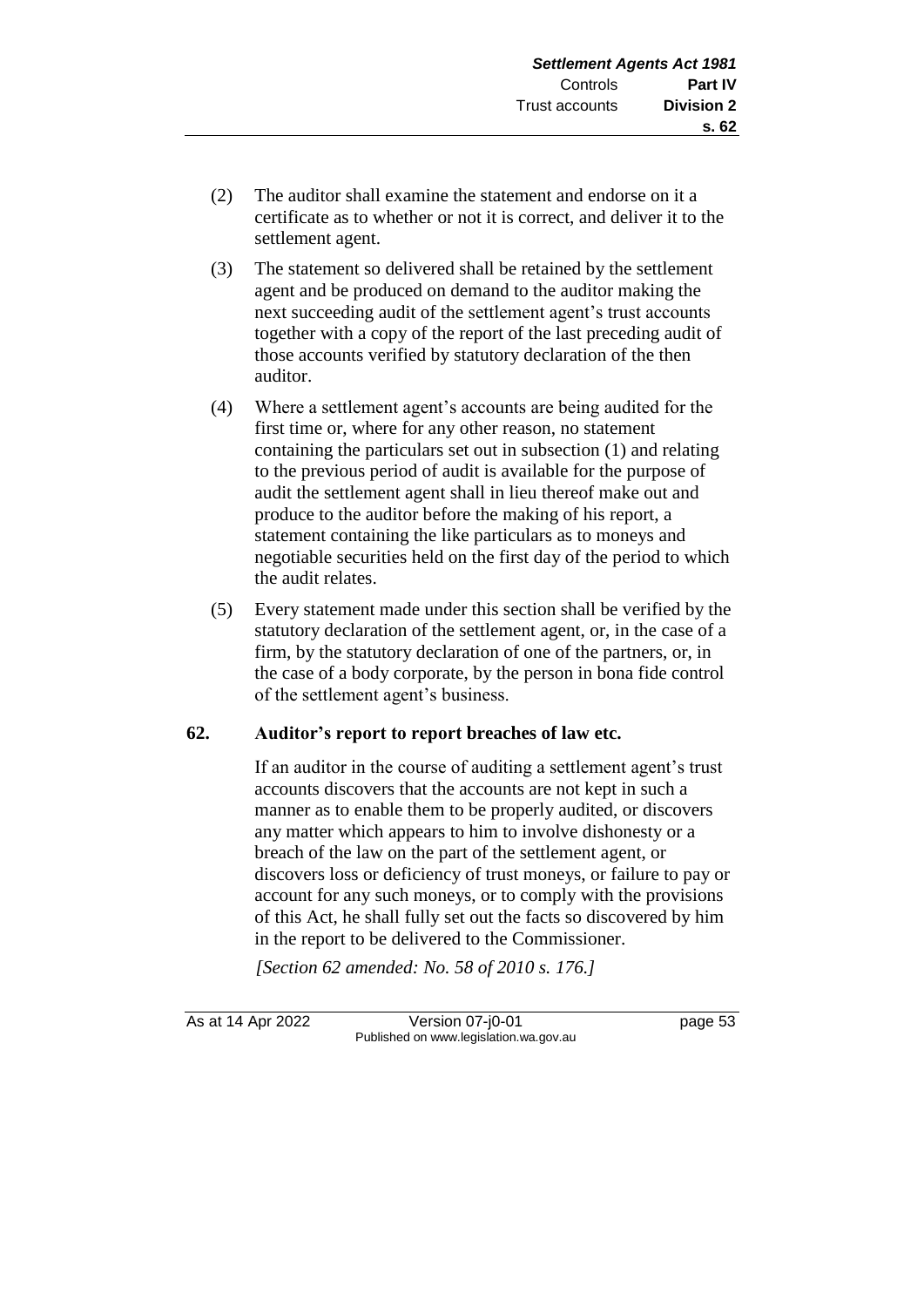## **63. Auditors' duty of confidentiality**

- (1) Except where this Division provides otherwise an auditor shall not divulge to any person, or in any proceeding, any information which he has obtained in the course of conducting any audit under this Division.
- (2) An auditor is not guilty of a breach of subsection (1) by disclosing information —
	- (a) by means of or in a report made pursuant to this Division; or
	- (b) in or for the purpose of any legal proceedings arising out of any such report or instituted in connection with the trust accounts of the settlement agent to whom the information relates.

## **64. Right of some persons to information in auditors' reports**

- (1) On request by any person interested in any moneys or securities held or which ought to be held or which have been received by a settlement agent, the Commissioner may disclose to such person or his solicitor such portion of any report of an auditor, or of any statutory declaration, statement, or other document delivered to the Commissioner under this Division as affects or may affect such person.
- (2) A report of an auditor under this Division or a statutory declaration, statement, or other document delivered to the Commissioner under this Division shall be available under the supervision of the Commissioner for inspection by any other auditor appointed to audit the accounts of the same settlement agent for the next succeeding year.

*[Section 64 amended: No. 58 of 2010 s. 148 and 176.]*

page 54 Version 07-j0-01 As at 14 Apr 2022 Published on www.legislation.wa.gov.au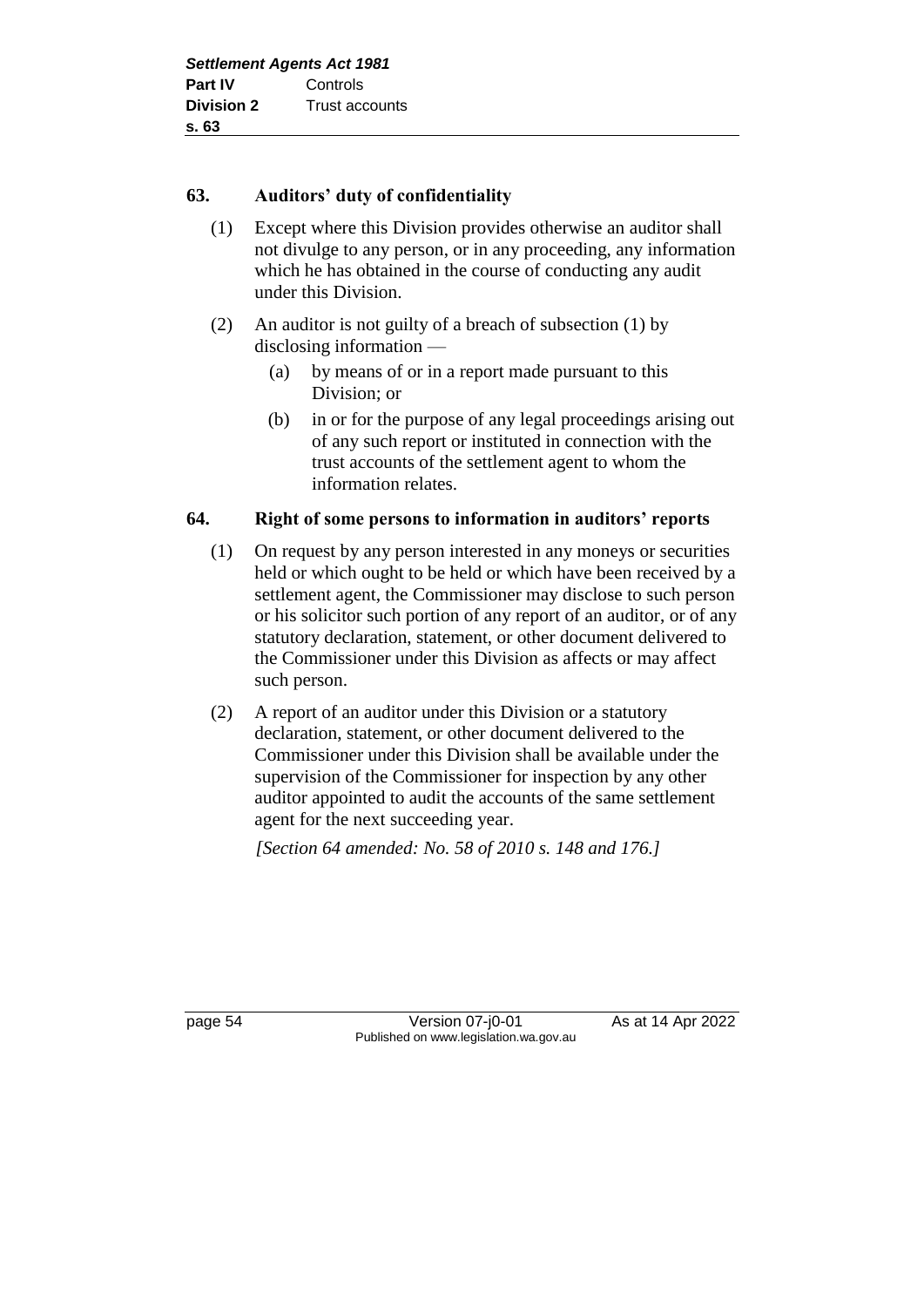#### **65. Offences under this Division**

(1) A person who contravenes or does not observe any of the foregoing provisions of this Division commits an offence.

Penalty for this subsection:

- (a) in the case of an offence against section 49(4) or (5), a fine of \$25 000, or 2 years' imprisonment;
- (b) in the case of an offence against section 49B(1), a fine of \$50 000;
- (c) in any other case, a fine of \$25 000.
- (2) If an offence against those provisions is committed by a body corporate the body corporate itself and every director, manager, secretary or other officer of the body corporate who commits, authorises or permits the act or omission constituting the offence, commits the offence.

*[Section 65 amended: No. 59 of 1995 s. 72; No. 25 of 2019 s. 83.]*

#### **66. Auditors' remuneration**

Subject to the other provisions of this Division, the reasonable fees and expenses of an auditor for an audit under this Division shall be payable by the settlement agent.

#### **67. Settlement agents with no accounts to audit**

A settlement agent who holds a current triennial certificate but who, in the course of his business has in any year neither received nor held any money for or on behalf of any other person shall be deemed to have complied with this Division if within the period of 3 months after the end of that year he makes a statutory declaration to that effect and delivers it to the Commissioner.

*[Section 67 amended: No. 58 of 2010 s. 176.]*

As at 14 Apr 2022 Version 07-j0-01 Page 55 Published on www.legislation.wa.gov.au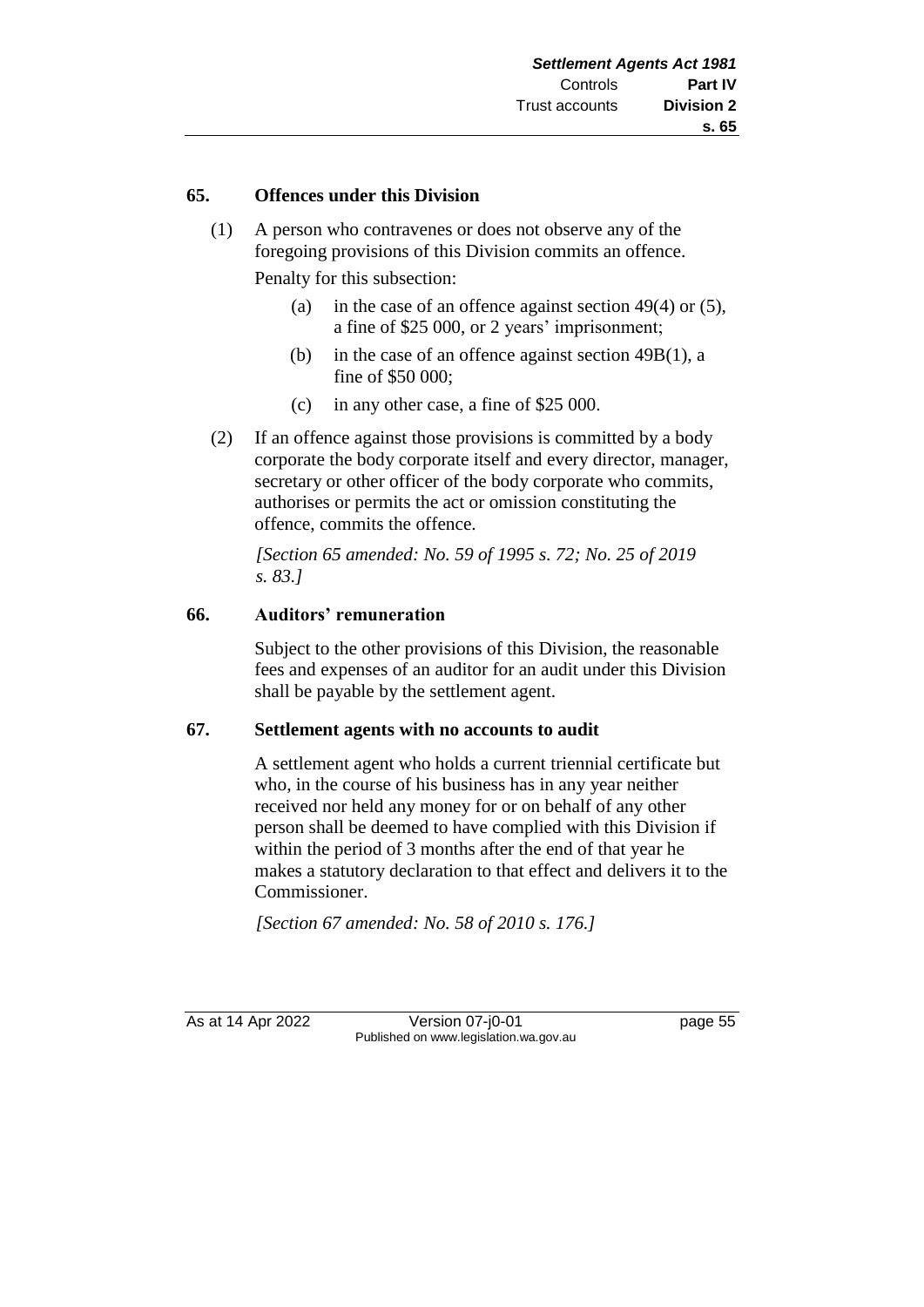# **68. Accounts of firm or body corporate or settlement agent with branch office, effect of audits as to**

- (1) Where trust accounts are kept by a firm of settlement agents an audit of those accounts under this Division and the certificates and report of the auditor thereof operate as regards those trust accounts as an audit certificate and report in relation to each settlement agent who is a member of such firm and in relation to the settlement agent who is in bona fide control of the settlement agent's business of the firm.
- (2) Where trust accounts are kept by a body corporate an audit of those accounts under this Division and the certificates and report of the auditor thereof operate as regards those trust accounts as an audit certificate and report in relation to a settlement agent who is a director of that body corporate and in relation to the settlement agent who is in bona fide control of the settlement agent's business of the body corporate.
- (3) Where trust accounts are kept by a settlement agent who or which has a branch office an audit of those accounts, including the accounts of the branch office, under this Division and the certificates and reports of the auditor thereof operate as regards those trust accounts as an audit certificate and report in relation to a settlement agent who is the manager of the branch office.

# **69. Audit of trust account, Commissioner may do**

Without prejudice to the operation of the foregoing provisions of this Division, where the Commissioner is of opinion that it is in the public interest to do so, the Commissioner may, at any time, cause the trust accounts of a settlement agent to be audited by an auditor nominated in writing by the Commissioner for that purpose.

*[Section 69 amended: No. 58 of 2010 s. 176.]*

page 56 Version 07-j0-01 As at 14 Apr 2022 Published on www.legislation.wa.gov.au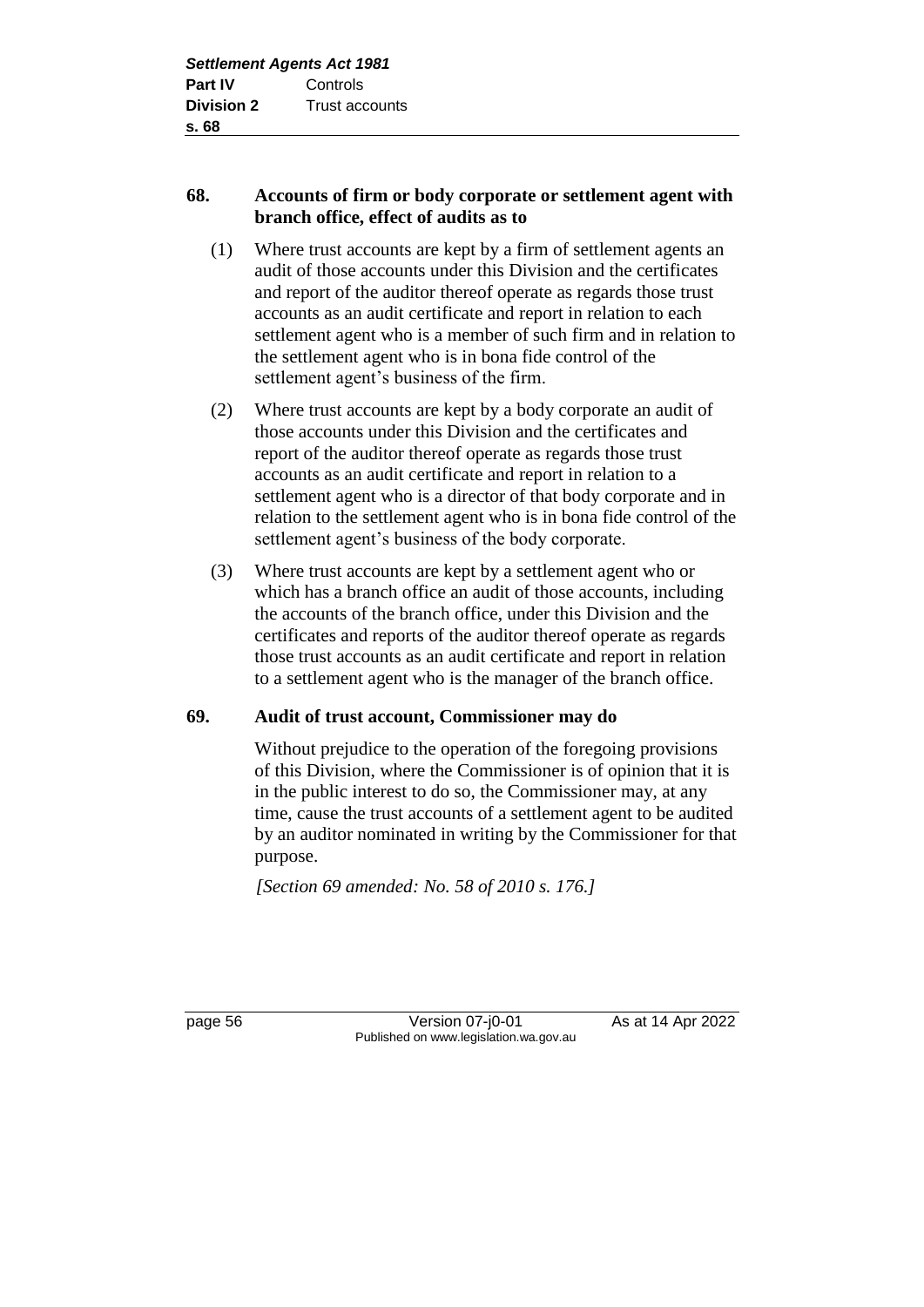## **70. Settlement agent to allow Commissioner's auditor etc. to inspect accounts etc.**

Every settlement agent shall, at all reasonable times at each place of business at which he carries on business as a settlement agent, keep open for inspection —

- (a) by the auditor nominated by the Commissioner; or
- (b) by any other person authorised in writing in that behalf by that auditor,

all of his trust accounts that relate to the business carried on by him at that place of business and all other books, accounts and records relating to that business that are required by the auditor for the purpose of carrying out an effective audit of the trust accounts of the licensee.

*[Section 70 amended: No. 58 of 2010 s. 176.]*

# **71. Cost of audit done under s. 69**

- (1) The cost of an audit carried out pursuant to section 69 shall be as agreed between the Commissioner and the auditor and paid as the Commissioner in writing directs, either by the Commissioner or by the settlement agent whose trust accounts have been the subject of the audit.
- (2) All moneys paid by the Commissioner under subsection (1) shall be repaid to the Commissioner from moneys standing to the credit of the Fidelity Guarantee Account.

*[Section 71 amended: No. 59 of 1995 s. 86; No. 77 of 2006 Sch. 1 cl. 156(2); No. 58 of 2010 s. 176.]*

# **72. Application of s. 63 to certain persons**

The provisions of section 63 apply to an auditor nominated by the Commissioner under section 69 or any person authorised by him under section 70 with such modifications as circumstances require.

*[Section 72 amended: No. 58 of 2010 s. 176.]*

As at 14 Apr 2022 Version 07-j0-01 page 57 Published on www.legislation.wa.gov.au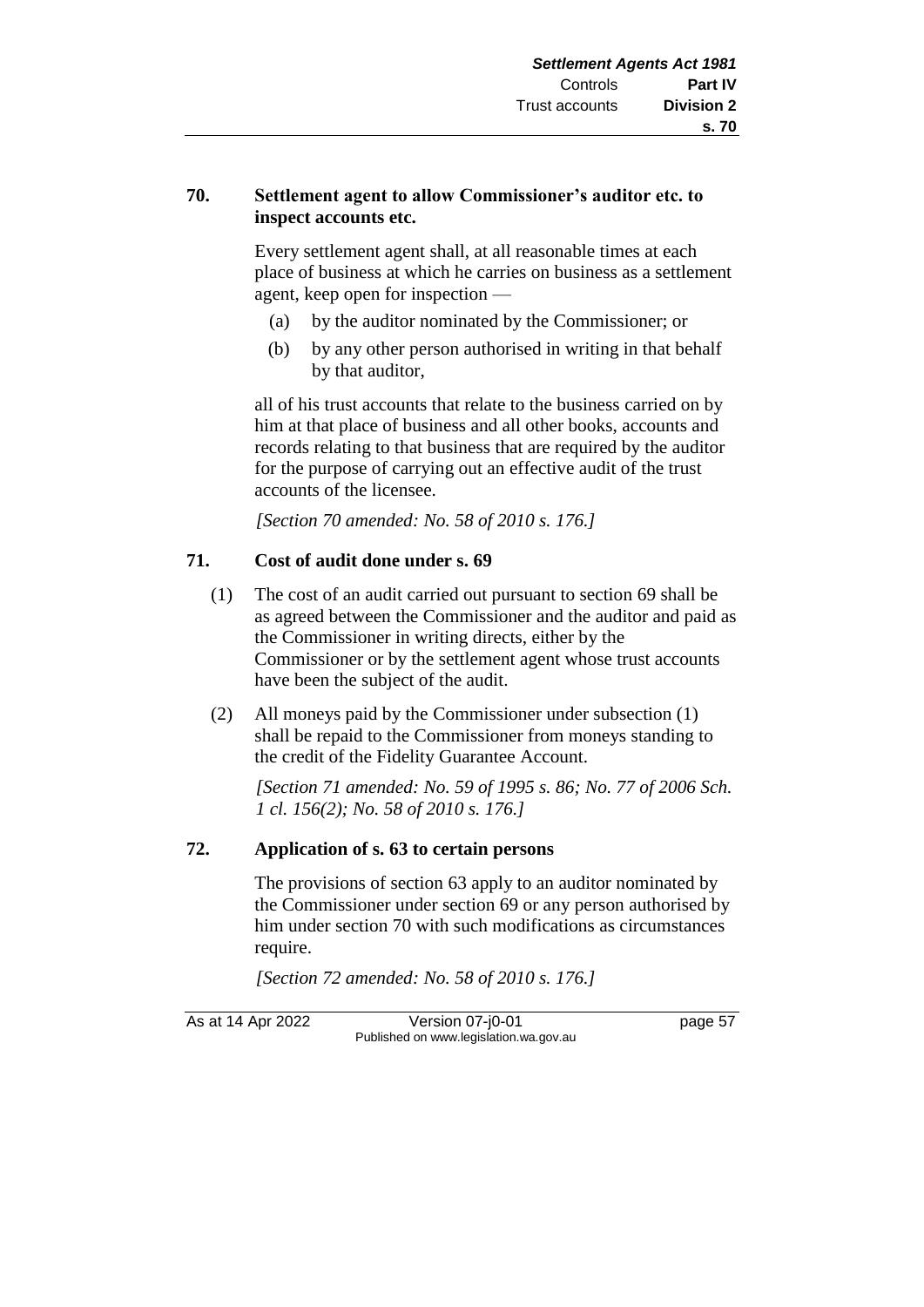# **73. Restraining bank etc. from dealing with settlement agent's account, SAT's powers as to**

- (1) Where the Commissioner, on an application made by the Commissioner to the State Administrative Tribunal, shows by evidence on affidavit to the satisfaction of the State Administrative Tribunal that —
	- (a) there are reasonable grounds for believing that there is a deficiency in the trust account of any settlement agent; or
	- (b) there has been undue or unreasonable refusal, neglect, or delay on the part of any settlement agent in paying moneys,
		- (i) which are, or may be, or have been payable out of the trust account of the settlement agent; or
		- (ii) which were required to be paid into the trust account by the settlement agent under the provisions of this Division, to a person who is entitled thereto or is authorised to receive the moneys,

the State Administrative Tribunal may, if it thinks fit, make an order that the manager or other officer for the time being in charge of the bank or other body in which the trust account or any other account in the name of the settlement agent is kept be restrained, until the order is made absolute or discharged, from paying out, transferring or otherwise dealing with any moneys standing to the credit of the trust account or any other account kept at the bank or other body in the name of the settlement agent.

(2) An order made under the provisions of this section may contain such terms and conditions as the State Administrative Tribunal in the circumstances thinks fit and the order may relate to all or any one or more of the trust or other accounts, as the State Administrative Tribunal determines.

page 58 Version 07-j0-01 As at 14 Apr 2022 Published on www.legislation.wa.gov.au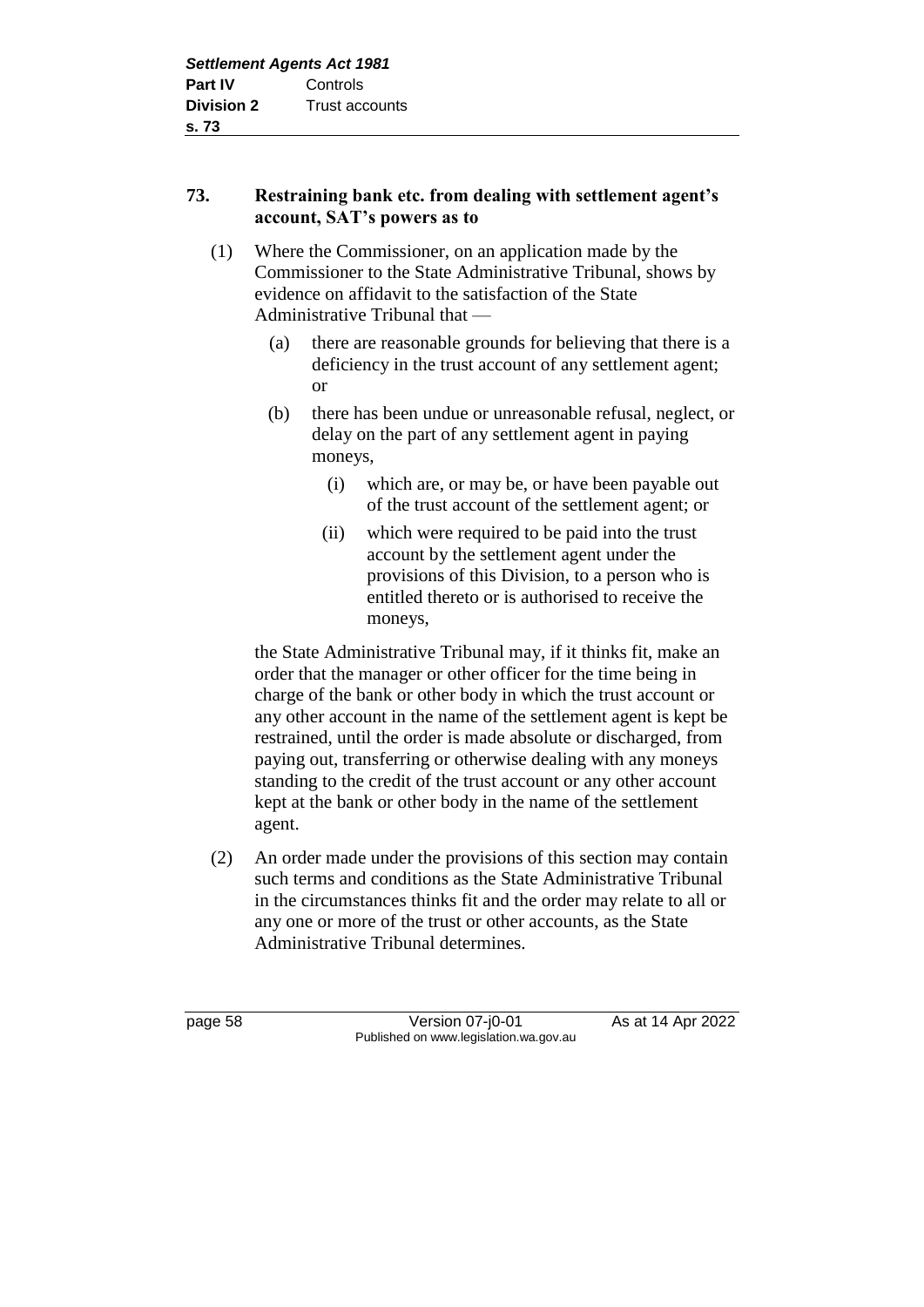- (3) The order shall be made in the first instance ex parte, without any notice to the settlement agent, and is an order to show cause only.
- (4) Unless the settlement agent referred to in the order shows to the State Administrative Tribunal within the time specified in the order sufficient cause to the contrary, the order, after proof of service as required by section 80, shall be made absolute.
- (5) In this section and in such provisions of other following sections of this Division as relate to this section or an order made under  $it -$ 
	- (a) *trust account* includes a bank account, whether a general or a separate account into which account, moneys received or held by a settlement agent for or on behalf of any other person are or were required to be paid under this Division; and
	- (b) *settlement agent* includes a person who has carried on business as a settlement agent at any time within a period of 12 months prior to the date of the making of the application under subsection (1).

*[Section 73 amended: No. 59 of 1995 s. 84; No. 26 of 1999 s. 102(6); No. 55 of 2004 s. 1094; No. 58 of 2010 s. 176.]*

# **74. Suspension of settlement agents, appointment of supervisors etc., SAT's powers as to**

- (1) Where the State Administrative Tribunal, on the application of the Commissioner, notice whereof shall be given to the settlement agent, is satisfied that there are reasonable grounds for believing that a settlement agent is, for any reason incapable of properly conducting his business or is not conducting it in accordance with this Act, the State Administrative Tribunal  $m$ ay —
	- (a) suspend the settlement agent from carrying on his business for such period as may be specified in the order; and

As at 14 Apr 2022 Version 07-j0-01 page 59 Published on www.legislation.wa.gov.au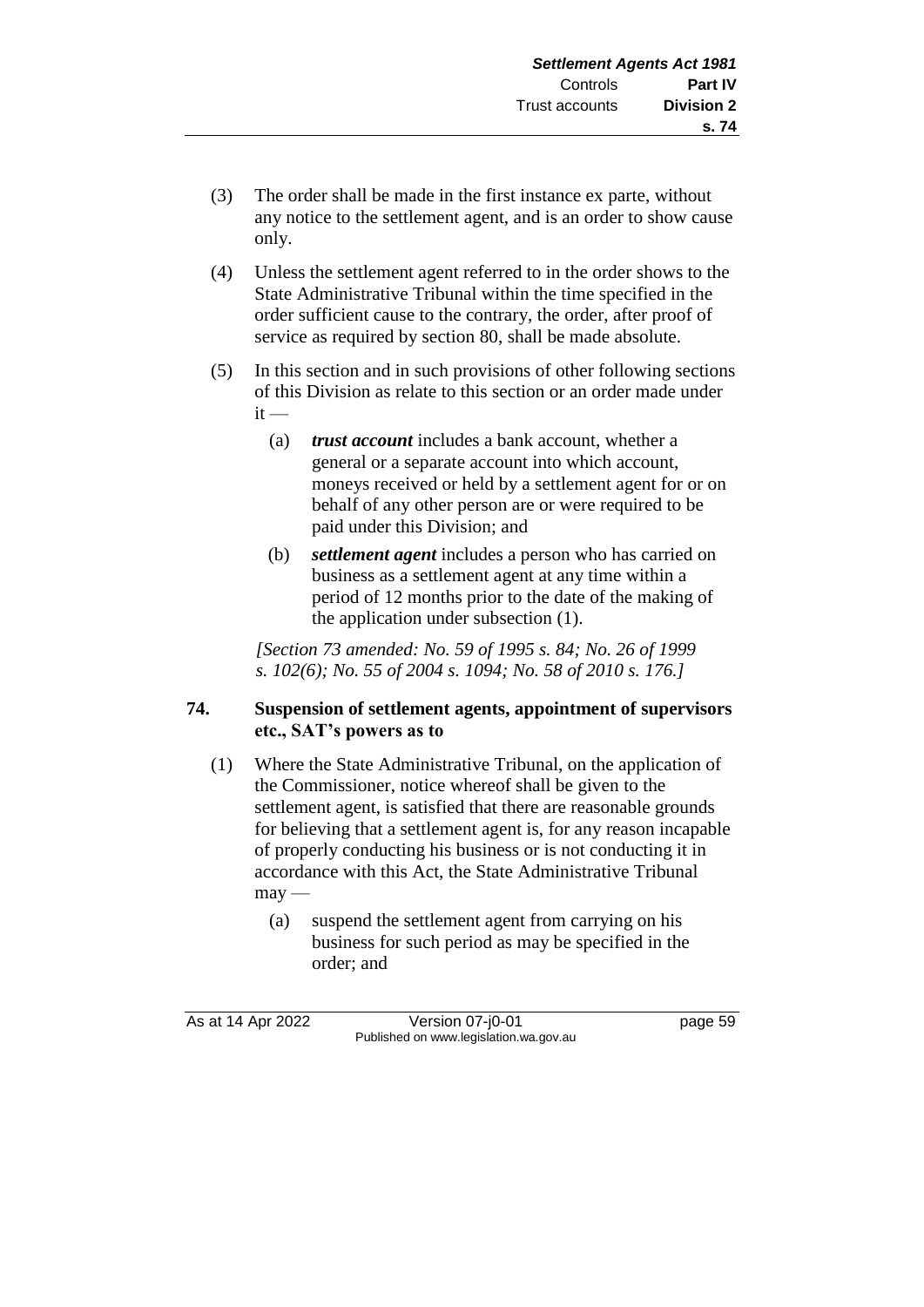| (b) | restrain the settlement agent and his bankers and their   |
|-----|-----------------------------------------------------------|
|     | respective servants and agents from dealing in all or any |
|     | of the bank accounts of the settlement agent, subject to  |
|     | such terms and conditions as the State Administrative     |
|     | Tribunal thinks fit; and                                  |

- (c) authorise the Commissioner to appoint a supervisor of the business of the settlement agent; and
- (d) authorise the Commissioner to suspend the settlement agent from carrying on his business until further notice; and
- (e) make such other and further orders as the State Administrative Tribunal thinks fit.
- (2) Where the State Administrative Tribunal is satisfied, on the application of the Commissioner, that a sole settlement agent has died, the State Administrative Tribunal may —
	- (a) restrain the personal representative, and the former servants, agents, and bankers, of the deceased settlement agent, and the servants and agents of those former bankers from dealing in all or any of the bank accounts of the deceased settlement agent, subject to such terms and conditions as the State Administrative Tribunal thinks fit; and
	- (b) authorise the Commissioner to appoint a supervisor of the business of the settlement agent.
- (3) Where the State Administrative Tribunal authorises the Commissioner to appoint a supervisor pursuant to the power conferred by subsection (1) or (2) the State Administrative Tribunal —
	- (a) may order that the supervisor be empowered to withdraw moneys from any bank account of the settlement agent or deceased settlement agent; and
	- (b) may order that the Commissioner
		- (i) take possession of the moneys constituting the trust account of the settlement agent or deceased

page 60 **Version 07-j0-01** As at 14 Apr 2022 Published on www.legislation.wa.gov.au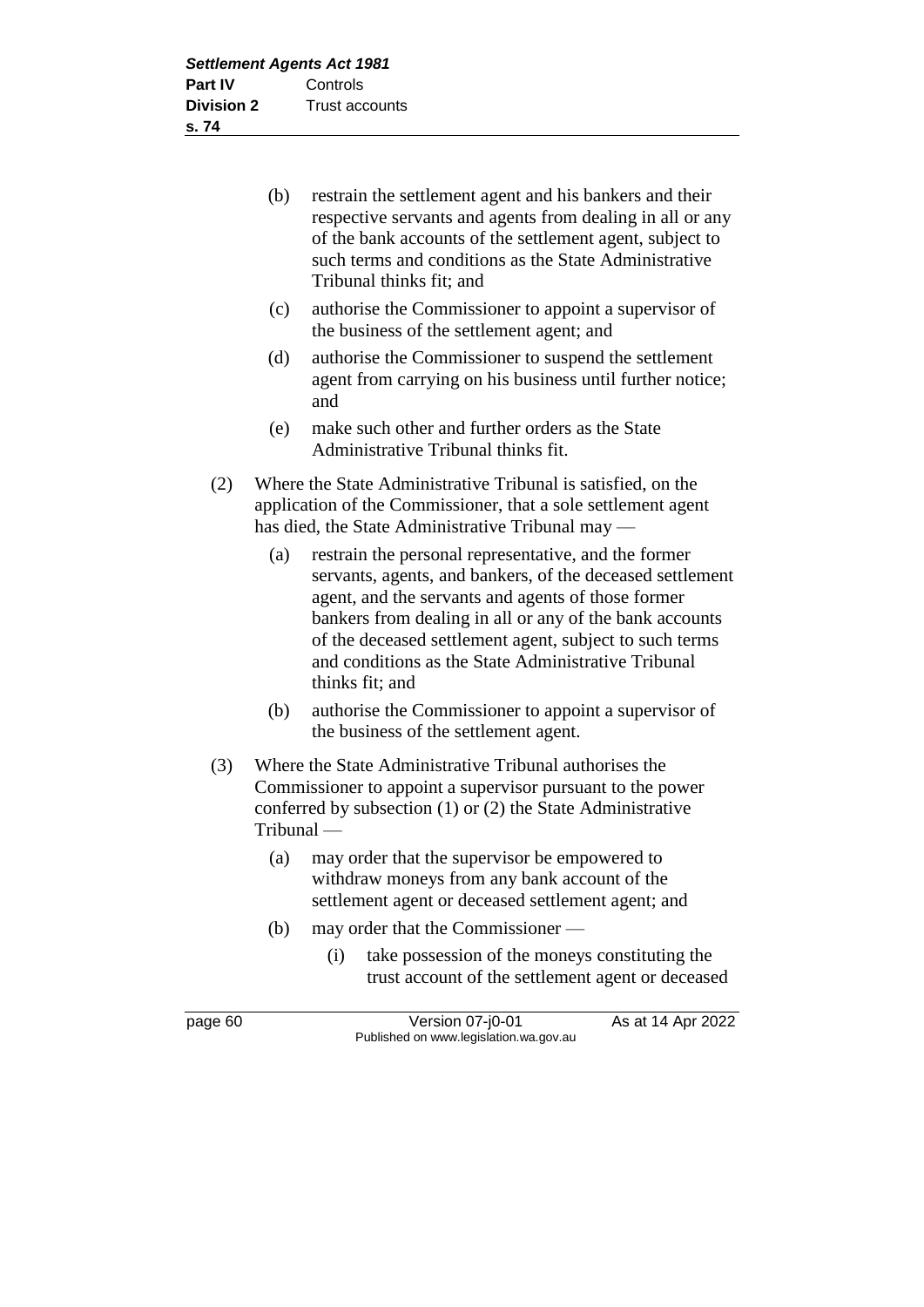settlement agent or, where the case requires, the balance of such moneys; and

- (ii) credit such moneys, or such balance, to a separate agency special purpose account established for the Commissioner under section 16 of the *Financial Management Act 2006*; and
- (iii) deal with those moneys according to law.
- (4) If an order is made under subsection  $(3)(b)$ 
	- (a) the Commissioner may, on the certificate of the supervisor, pay to him or as he directs in the certificate, out of the moneys credited to the separate agency special purpose account under the order, such amount or amounts as is or are specified in the certificate, without enquiring as to, or being liable in respect of, the correctness of the certificate or the application of any money paid on the certificate; and
	- (b) the State Administrative Tribunal may, on the application of the Commissioner, or any person interested, give such directions as the State Administrative Tribunal thinks fit for the payment by the Commissioner of any part of the moneys credited to the separate agency special purpose account under the order.

*[Section 74 amended: No. 59 of 1995 s. 86; No. 55 of 2004 s. 1094; No. 77 of 2006 Sch. 1 cl. 156(4) and (5); No. 58 of 2010 s. 176).]*

# **75. Effect of s. 74 orders appointing supervisor**

- (1) Where an order made under section 74 authorises the Commissioner to appoint a supervisor, the Commissioner during the currency of the order —
	- (a) may, on such terms and conditions as to remuneration and indemnity as the Commissioner thinks fit appoint a person, licensed or unlicensed, as supervisor of the

As at 14 Apr 2022 Version 07-j0-01 page 61 Published on www.legislation.wa.gov.au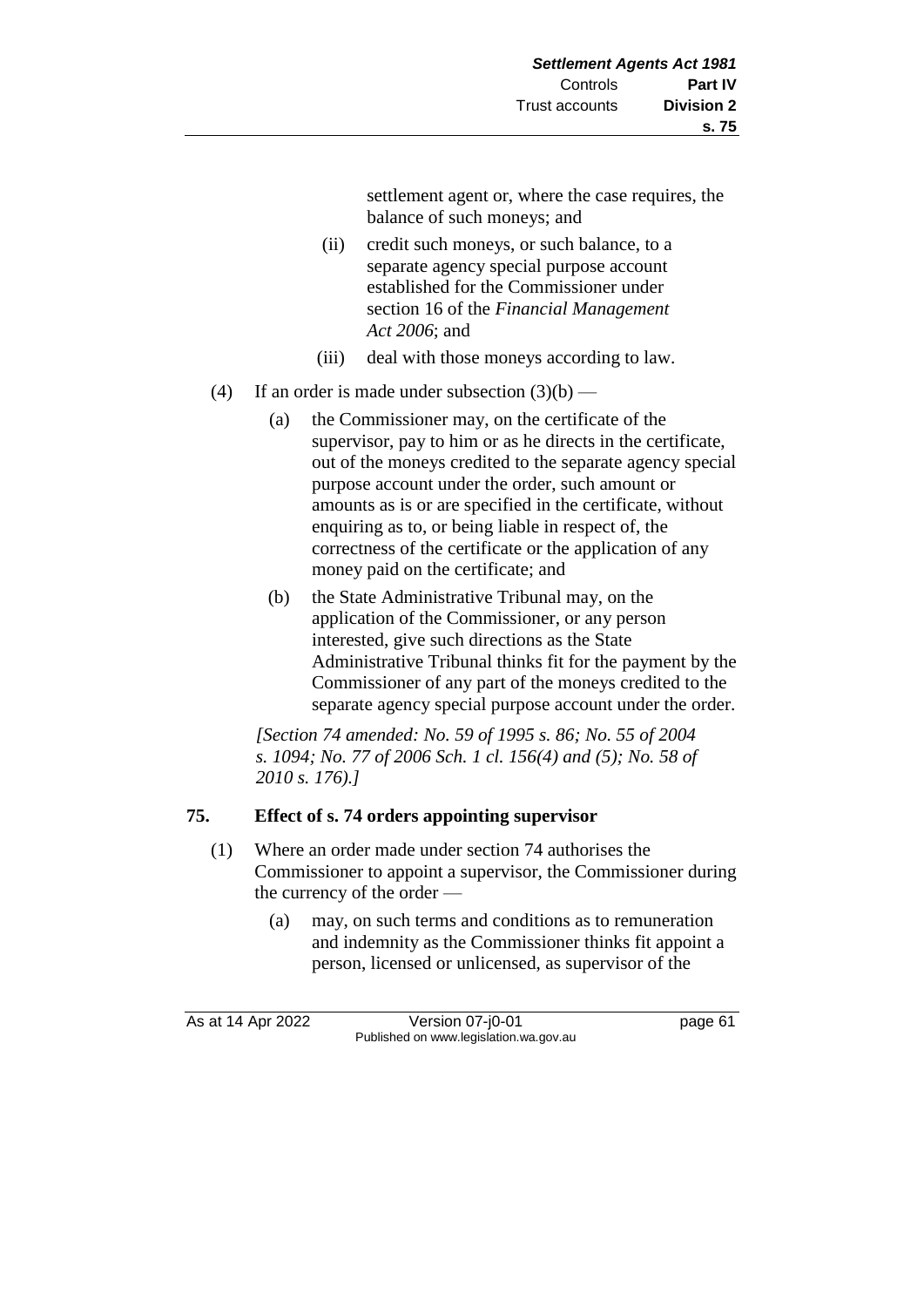business of the settlement agent or deceased settlement agent referred to in the order; and

- (b) may authorise the supervisor to obtain an advance from the Treasurer on such terms and conditions as the Treasurer thinks fit, for the purpose of carrying on the business of the settlement agent or deceased settlement agent; and
- (c) may determine what, if any, proportion of remuneration or other proper charges recovered on account of the settlement agent or deceased settlement agent, shall be paid to the settlement agent or the personal representative of the deceased settlement agent and what proportion shall be paid to the Commissioner towards the expenses and remuneration of the supervisor and for reimbursement of advances made under paragraph (b).
- (2) An appointment of a supervisor shall be in writing.

*[Section 75 amended: No. 98 of 1985 s. 3; No. 58 of 2010 s. 149 and 176.]*

# **76. Supervisors' duties**

- (1) The supervisor shall carry on the business for the purpose of concluding or disposing of matters commenced but not concluded on behalf of clients of the business and, where necessary, for the purpose of disposing of, or dealing with, documents relevant to those matters, and in the case of the business of a deceased settlement agent, shall carry on the business until it can otherwise be dealt with according to law.
- (2) The supervisor may, on production of his instrument of appointment —
	- $(a)$  require
		- (i) the settlement agent to whom the appointment relates, or any of his clerks, servants, or agents, or in the case of a deceased settlement agent, his personal representative or any of the former

page 62 Version 07-j0-01 As at 14 Apr 2022 Published on www.legislation.wa.gov.au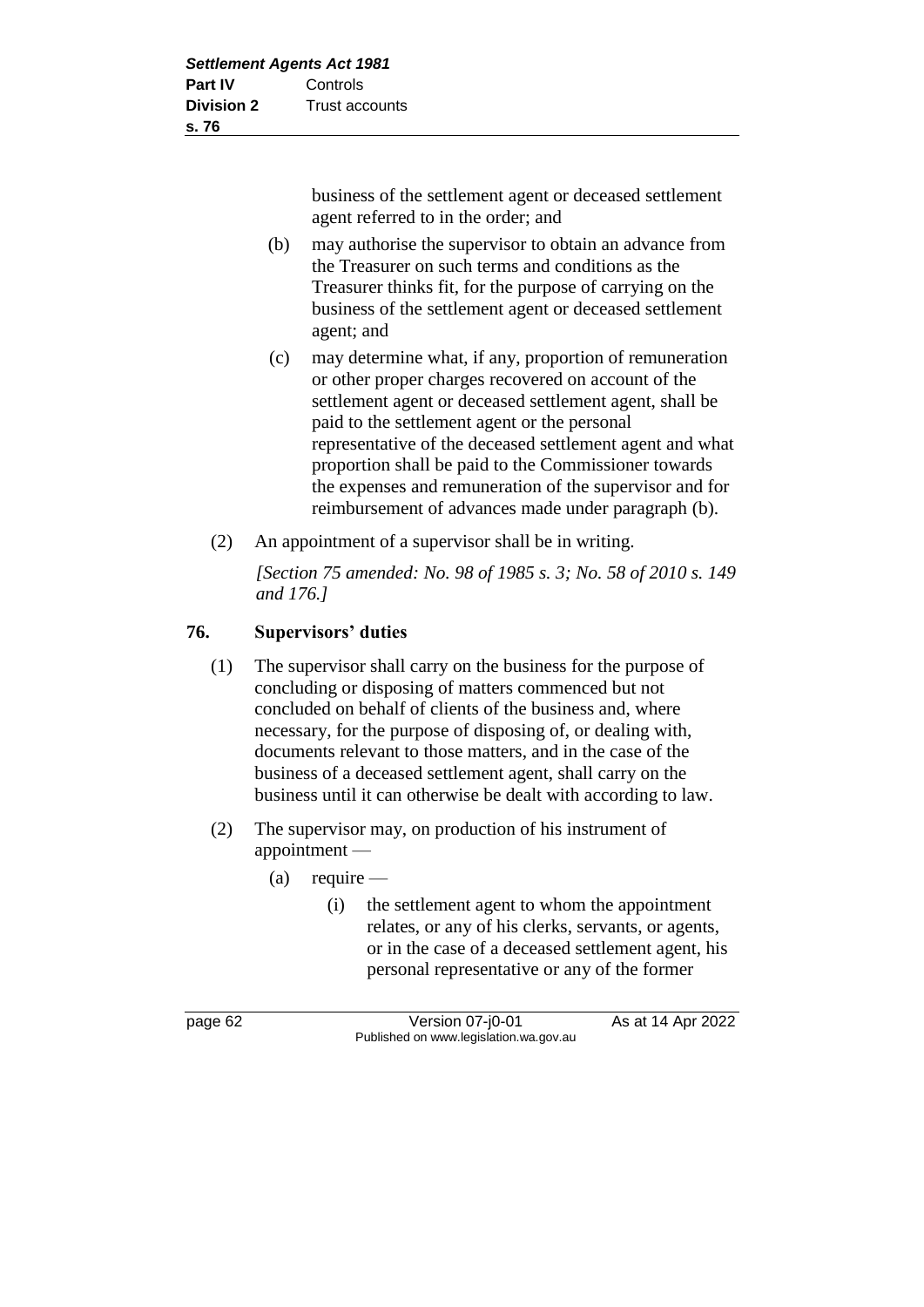clerks, servants, or agents of the deceased settlement agent to produce to the supervisor any books, files, papers, or documents relating to the practice that, in the opinion of the supervisor, may be reasonably necessary for the purposes of carrying on the business; and

- (ii) the manager or principal officer of a bank or other body in which the settlement agent or deceased settlement agent to whom the appointment relates has or had deposited money, notwithstanding any law, or rule of law, or contractual obligation, to the contrary, to disclose every account of that settlement agent or deceased settlement agent that, in the opinion of the supervisor, may be relevant to the carrying on of the business and to permit the making of a copy or extracts of any such account;
- and
- (b) enter upon any premises of the settlement agent to whom the appointment relates, or, in the case of a deceased settlement agent, his former premises, and take possession of all books, files, papers, documents, and other things relating to the business, and that, in the opinion of the supervisor, may be relevant to or necessary for the carrying on of the business.

*[Section 76 amended: No. 59 of 1995 s. 84; No. 26 of 1999 s. 102(7).]*

# **77. Hindering etc. supervisors, offence**

A person who, being required to do anything by a supervisor pursuant to the powers conferred on the supervisor by this Act, without lawful excuse of which the proof lies on him, refuses or fails to do the thing required or who hinders or obstructs the supervisor in the exercise of his powers or hinders or obstructs

As at 14 Apr 2022 Version 07-j0-01 Page 63 Published on www.legislation.wa.gov.au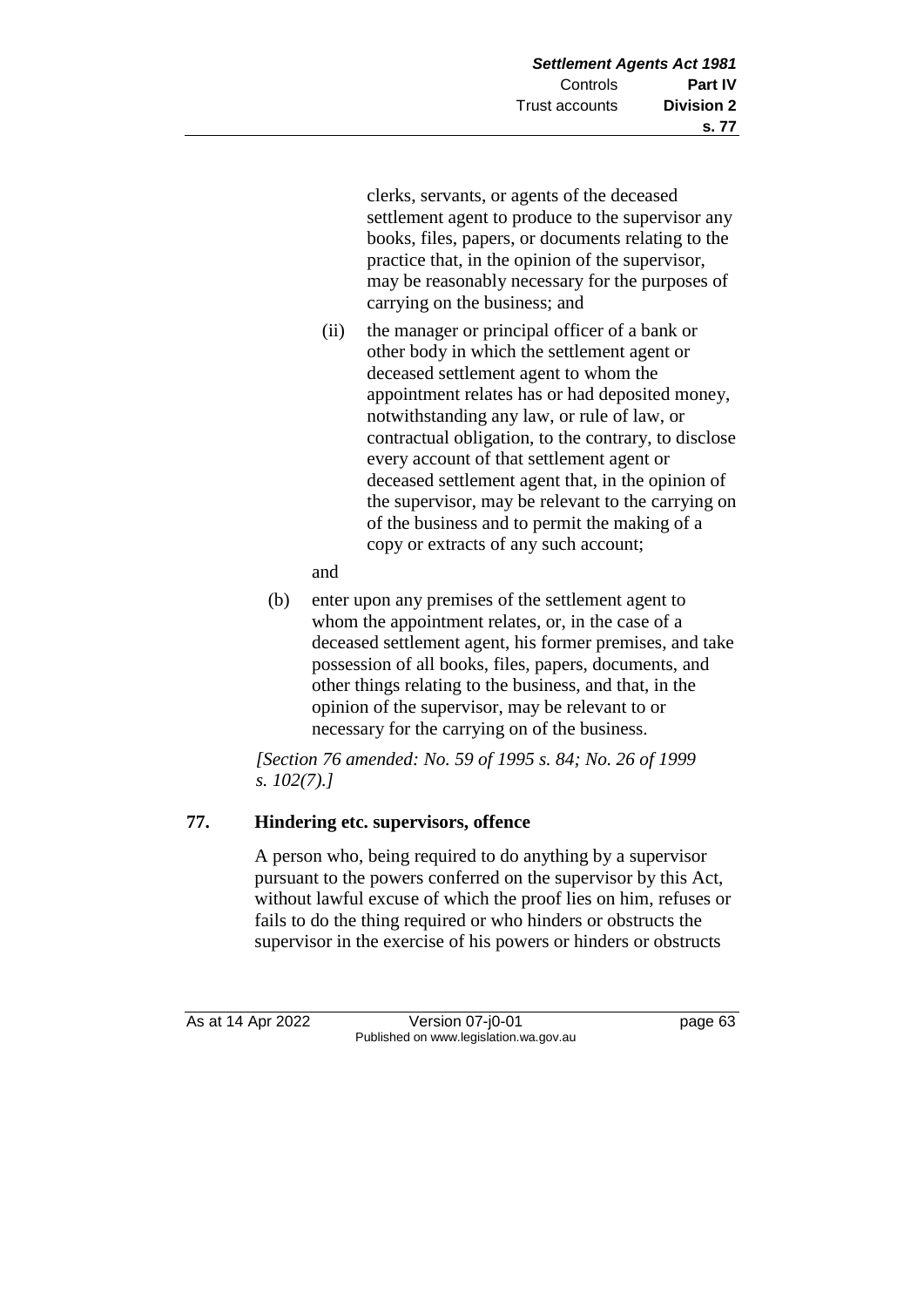the supervisor, or any person employed by him, in the performance of his duties commits an offence. Penalty: \$4 000.

*[Section 77 amended: No. 59 of 1995 s. 85.]*

### **78. Discharge or variation of s. 73 or 74 order**

A settlement agent or the personal representative of a deceased settlement agent, whose account is the subject of an order made under the provisions of section 73 or 74 may apply to the State Administrative Tribunal to discharge or vary the order and to award such costs upon the application as it thinks fit and the State Administrative Tribunal is hereby empowered to discharge or vary the order and to make such further order as it thinks fit.

*[Section 78 amended: No. 55 of 2004 s. 1094.]*

## **79. SAT's additional powers as to s. 73, 74 or 78 orders**

- (1) The State Administrative Tribunal may, on the application, of the Commissioner, the Treasurer, or the settlement agent, or the personal representative of a deceased settlement agent, referred to in an order made under the provisions of section 73, 74 or 78, make further orders —
	- (a) discharging or varying any order so made; and
	- (b) directing that any moneys in any account affected by an order so made shall be paid to the Treasurer by the bank or other body on such terms and conditions as the State Administrative Tribunal thinks fit.
- (2) The Treasurer, on receiving moneys paid pursuant to an order made under subsection  $(1)(b)$  —
	- (a) shall cause the moneys to be credited to a separate Treasurer's special purpose account established under section 10 of the *Financial Management Act 2006*; and
	- (b) may prepare a scheme for distributing the moneys as compensation to each person who claims compensation at any time within 6 months after the Treasurer receives

page 64 Version 07-j0-01 As at 14 Apr 2022 Published on www.legislation.wa.gov.au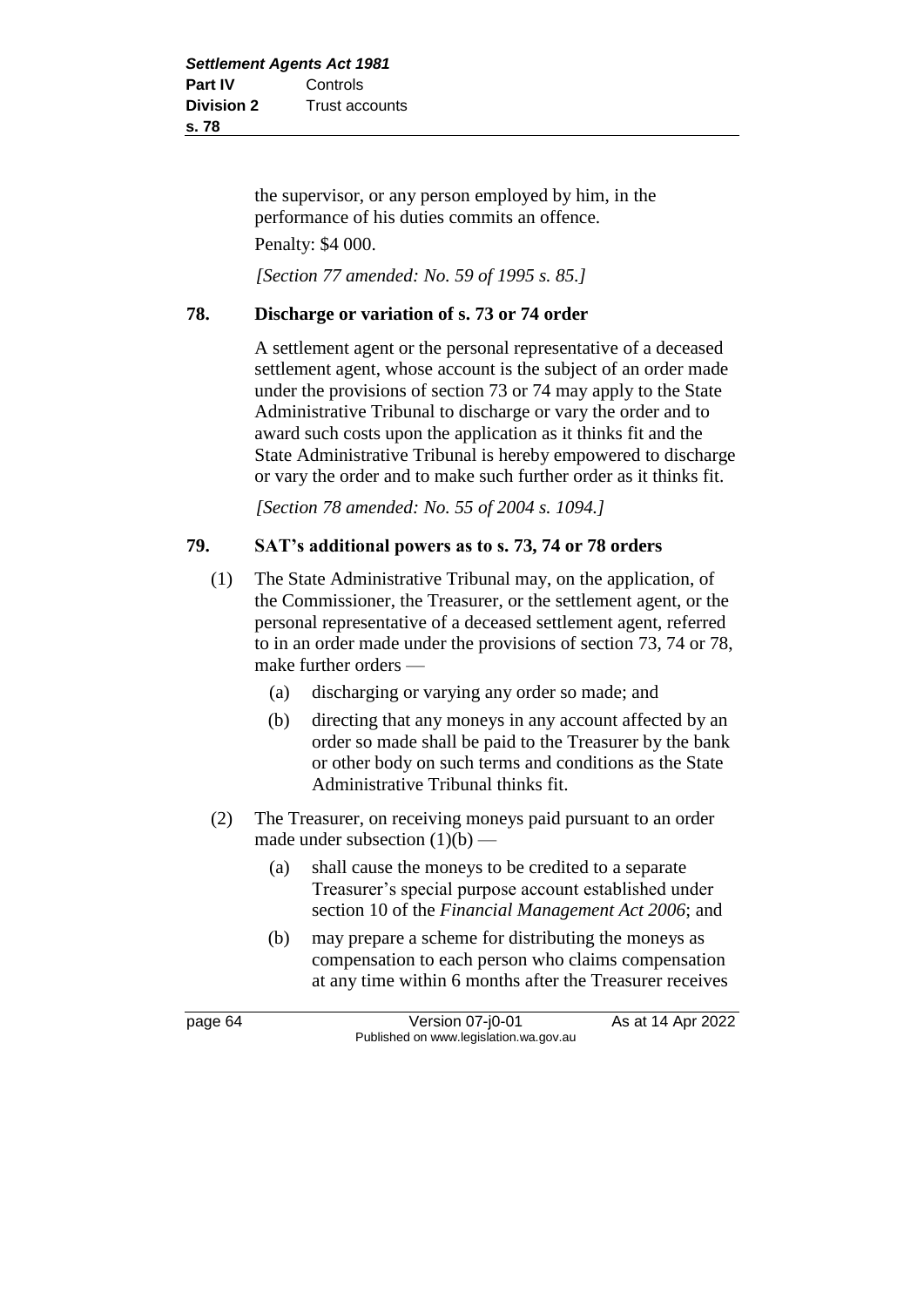the money, and proves to the satisfaction of the Treasurer that the person has, in respect of any transaction or prospective transaction, sustained loss through any act or omission of the settlement agent, or deceased settlement agent or his personal representative, in respect of whose accounts the order was made; and

- (c) may, if the moneys are not sufficient to pay all proved claims, apportion the moneys among claimants in proportion to their proved claims and show in the scheme for distribution how the moneys are so apportioned.
- (3) Where the Treasurer prepares a scheme for distribution he shall apply to the State Administrative Tribunal for approval of the scheme and for directions in respect thereof.
- (4) The State Administrative Tribunal may give such directions in respect of the separate Treasurer's special purpose account, the moneys standing to the credit of the account, the persons to whom and in what amounts the whole or any portion of the moneys standing to the credit of the account shall be paid by the Treasurer, and as to the payment of the balance of the moneys then standing to the credit of the account, if any, as it thinks fit.

*[Section 79 amended: No. 59 of 1995 s. 84 and 86; No. 26 of 1999 s. 102(8); No. 55 of 2004 s. 1094; No. 77 of 2006 Sch. 1 cl. 156(6) and (7); No. 58 of 2010 s. 176.]*

## **80. Service of s. 73, 74, 78 and 79 orders; penalty for breach of**

- (1) The Commissioner shall, as soon as practicable after any order is, on the application of the Commissioner, made under the provisions of section 73, 74 or 79 serve or cause to be served a copy of the order —
	- (a) on the manager or other officer for the time being in charge of the office of the bank or other body in which any account referred to in the order is kept; and

As at 14 Apr 2022 Version 07-j0-01 page 65 Published on www.legislation.wa.gov.au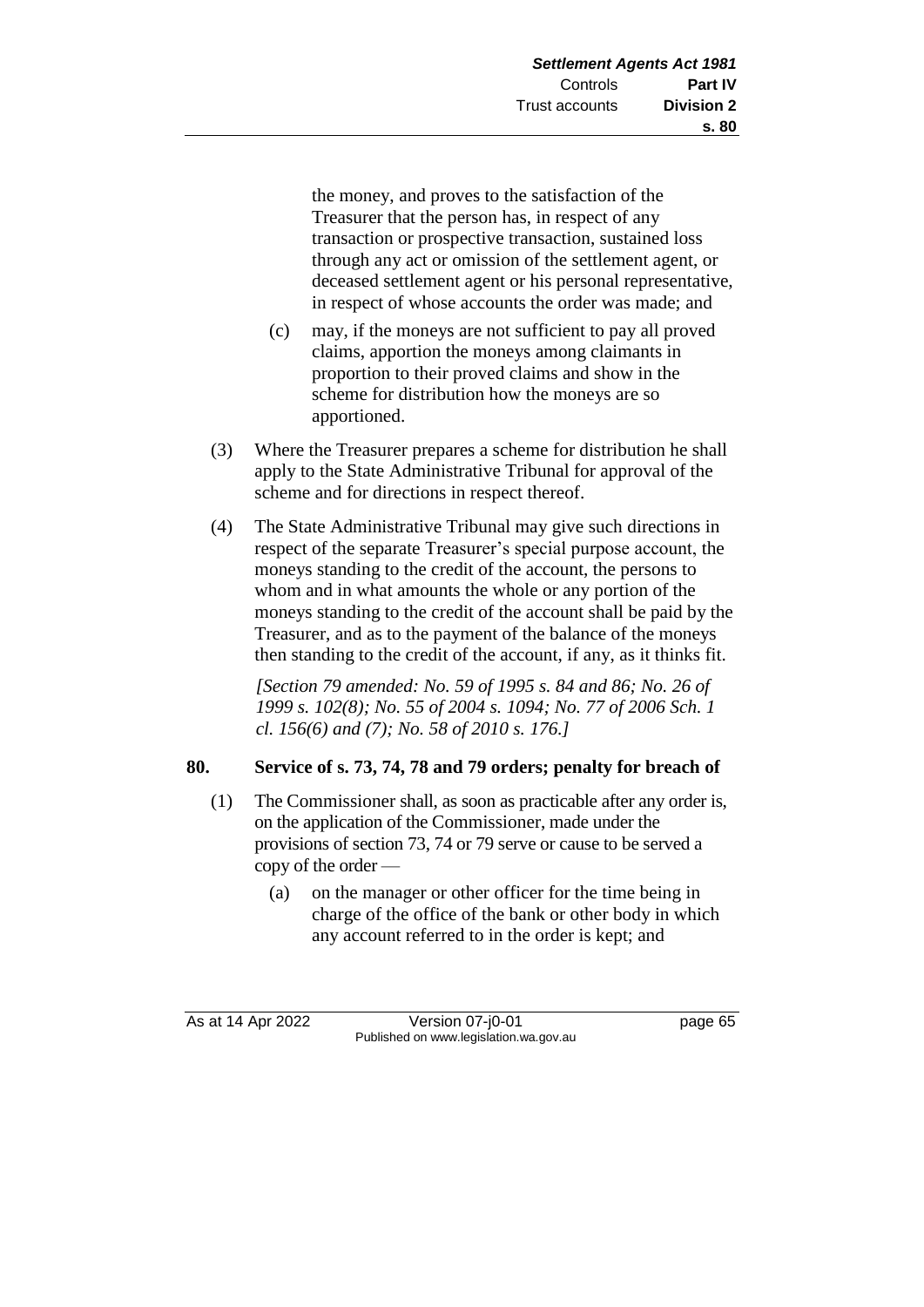- (b) on the settlement agent or the personal representative of a deceased settlement agent in whose name the account is kept; and
- (c) where it is an order under section  $79(1)(b)$ , on the Treasurer.
- (2) A settlement agent, or the personal representative of a deceased settlement agent, shall, as soon as practicable after any order is, on his application, made under the provisions of section 78 or 79, serve or cause to be served a copy of the order -
	- (a) on the manager or other officer for the time being in charge of the office of the bank or other body in which any account referred to in the order is kept; and
	- (b) on the Commissioner; and
	- (c) where it is an order under section  $79(1)(b)$ , on the Treasurer.
- (3) The Treasurer shall, as soon as practicable after any order is, on his application, made under the provisions of section 79, serve or cause to be served a copy of the order —
	- (a) on the manager or other officer for the time being in charge of the office of the bank or other body in which any account referred to in the order is kept; and
	- (b) on the settlement agent, or the personal representative of a deceased settlement agent, in whose name the account is kept; and
	- (c) on the Commissioner.
- (4) Every person on whom an order is served shall comply with the order and shall permit others affected thereby to do so.
- (5) A person, in addition to any other penalty or liability he may incur in failing to comply with the order or failing to permit others affected thereby to do so, who omits to do that which he is required under the order to do, or does that which he is prohibited under the order from doing, commits an offence against this Act.

Penalty: \$4 000.

page 66 **Version 07-j0-01** As at 14 Apr 2022 Published on www.legislation.wa.gov.au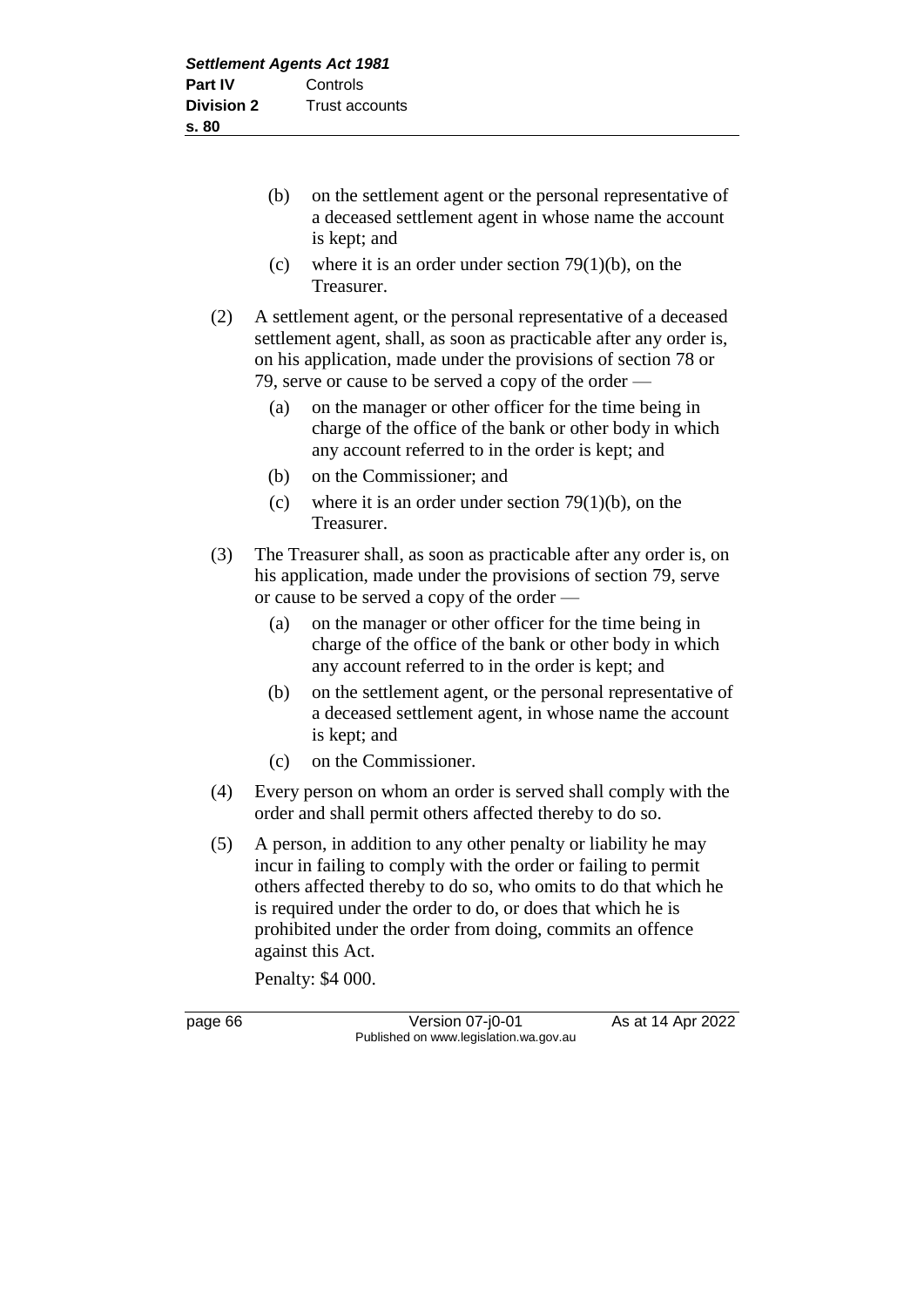(6) This section is sufficient authority and indemnity for complying with an order so made and served.

*[Section 80 amended: No. 59 of 1995 s. 84 and 85; No. 26 of 1999 s. 102(9)-(11); No. 58 of 2010 s. 176.]*

## **81. Banks etc., duty to disclose certain accounts etc. if required to by authorised person**

Where a person duly authorised under the *Fair Trading Act 2010* to make an investigation or inquiry for the purposes of that Act, or this Act, has reasonable cause to believe that a settlement agent has deposited any money with a bank or other financial institution, whether in an account in the name of the settlement agent or in some other account, he or she may by notice in writing addressed to the manager or other officer for the time being in charge of the bank or other institution concerned and nominating the accounts to be examined, require that those accounts be disclosed to him or her, and the manager or other officer for the time being in charge of the bank or other institution named in the requisition shall without requiring any warrant other than the production of the credentials under the *Fair Trading Act 2010* of that authorised person, whether or not the person in whose name the account is held consents, and notwithstanding any law, or rule of law, or contractual obligation to the contrary, permit the authorised person to inspect, and make and take away with him or her a copy or extract of, the nominated accounts and any book, document, or other record that relates to the accounts and is in the possession or control of that bank or other institution.

*[Section 81 inserted: No. 58 of 2010 s. 150.]*

## **81A. Information about trust accounts, Commissioner's power to obtain**

- (1) The Commissioner may require
	- (a) a settlement agent to give the Commissioner such information as the Commissioner requires in relation to

As at 14 Apr 2022 Version 07-j0-01 page 67 Published on www.legislation.wa.gov.au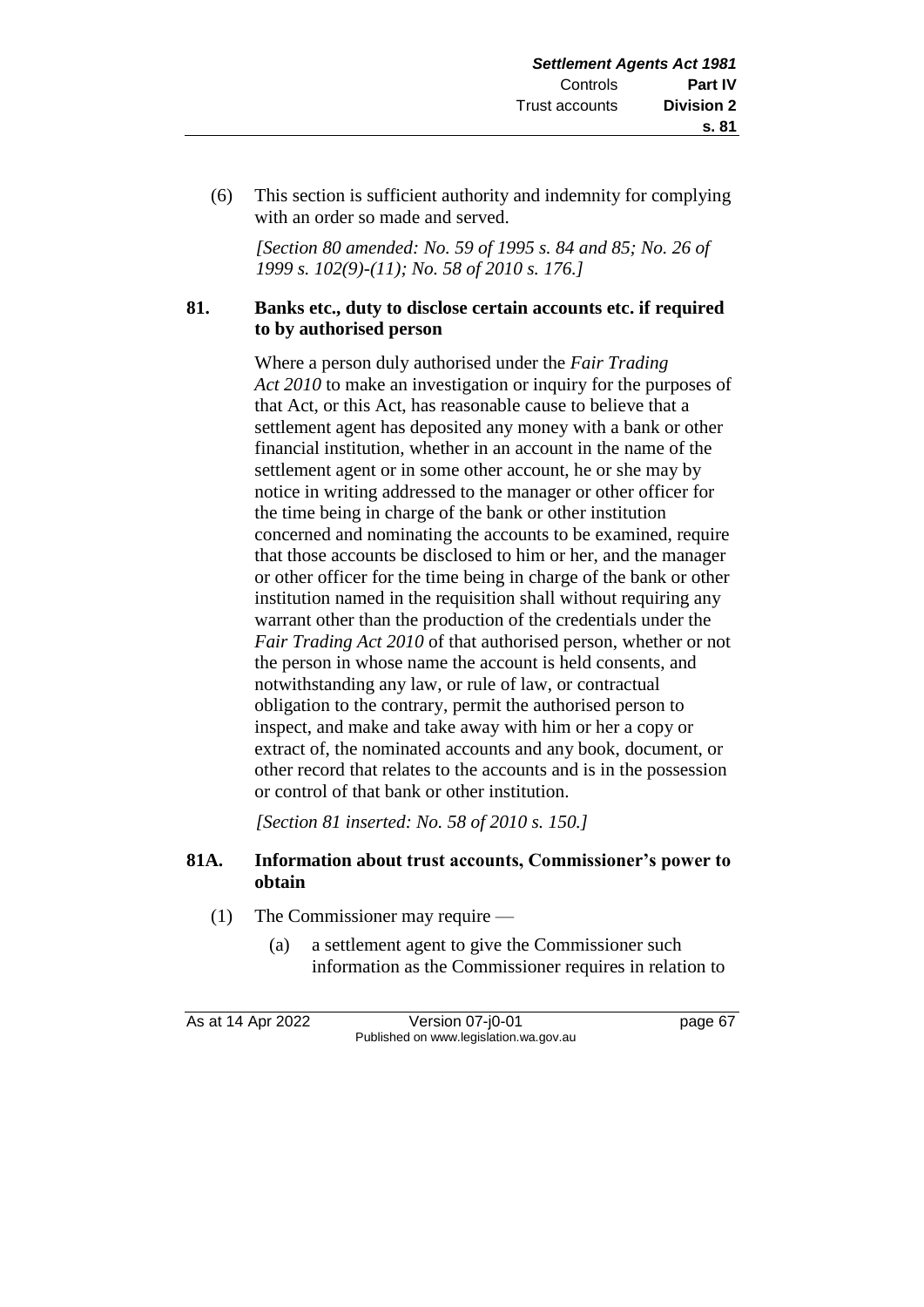trust accounts maintained or formerly maintained by that agent; or

(b) the manager or other officer for the time being in charge of an authorised financial institution to give the Commissioner such information as the Commissioner requires in relation to trust accounts maintained or formerly maintained with that institution,

including, without limiting this subsection, information as to the balances of and amounts of interest paid on such accounts.

- (2) A requirement under subsection (1)
	- (a) shall be given by notice in writing to the person required to give the information; and
	- (b) shall specify the time at or within which the information is to be given; and
	- (c) may, by its terms, require that the information be
		- (i) given in writing; and
		- (ii) certified as correct by a person who is registered as an auditor, or taken to be registered as an auditor, under Part 9.2 of the *Corporations Act 2001* of the Commonwealth and is specified in the requirement; and
		- (iii) given at or sent or delivered to any place specified in the requirement; and
		- (iv) sent or delivered by any means specified in the requirement; and
		- (v) given on oath or affirmation or by statutory declaration;

and

- (d) shall state that the person to whom the notice is given is required under this Act to give the information.
- (3) A person shall not, without reasonable excuse, refuse or fail to comply with a requirement under subsection (1).

Penalty: \$3 000.

page 68 Version 07-j0-01 As at 14 Apr 2022 Published on www.legislation.wa.gov.au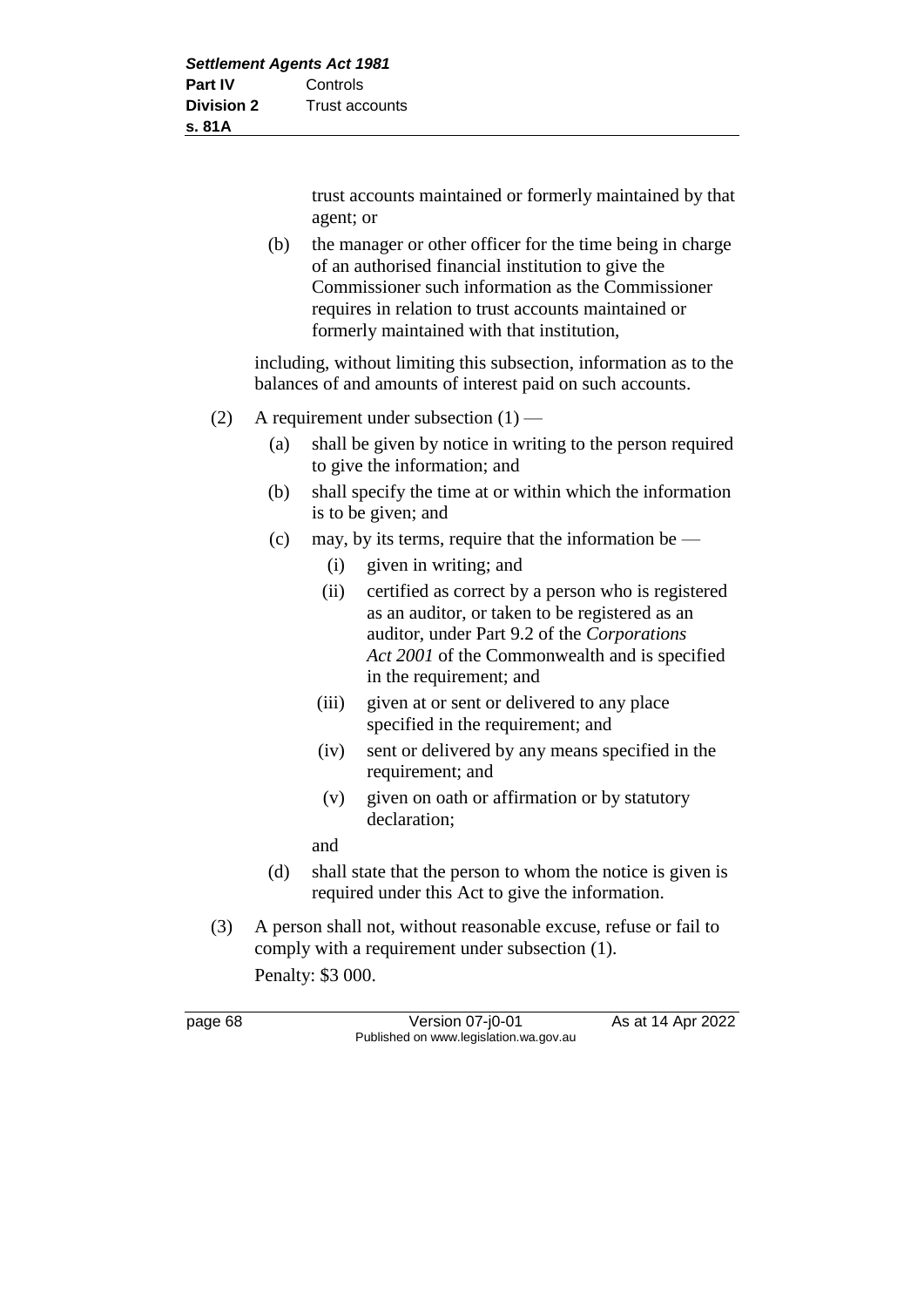- *[(4) deleted]*
- (5) It is a defence in proceedings for an offence against subsection  $(3)$  for the person to show that —
	- (a) the notice under subsection  $(2)(a)$  did not state that the person was required under this Act to give the information; or
	- (b) the time specified in the requirement did not give the person sufficient notice to enable compliance with the requirement.
- (6) Where a person is required to give information under subsection (1), the person shall not refuse to comply with that requirement on the ground that the information may tend to incriminate the person or render the person liable to any penalty.
- (7) Despite subsection (6), information given under this section is not admissible in evidence in any proceedings against the person other than proceedings in respect of an offence against section 111A.
- (8) The power conferred by subsection (1) is in addition to any other powers of the Commissioner under this Act.

*[Section 81A inserted: No. 59 of 1995 s. 73; amended: No. 10 of 2001 s. 220; No. 58 of 2010 s. 176; No. 25 of 2019 s. 84.]*

## **Division 3 — Discipline**

#### **82. Code of conduct for settlement agents**

The Commissioner may, with the approval of the Minister, make rules prescribing a code of conduct for settlement agents.

*[Section 82 amended: No. 58 of 2010 s. 176.]*

## **83. Disciplinary action by SAT, alleging cause for**

(1) The Commissioner may allege to the State Administrative Tribunal that there is proper cause for disciplinary action, as mentioned in section 84(2).

As at 14 Apr 2022 Version 07-j0-01 page 69 Published on www.legislation.wa.gov.au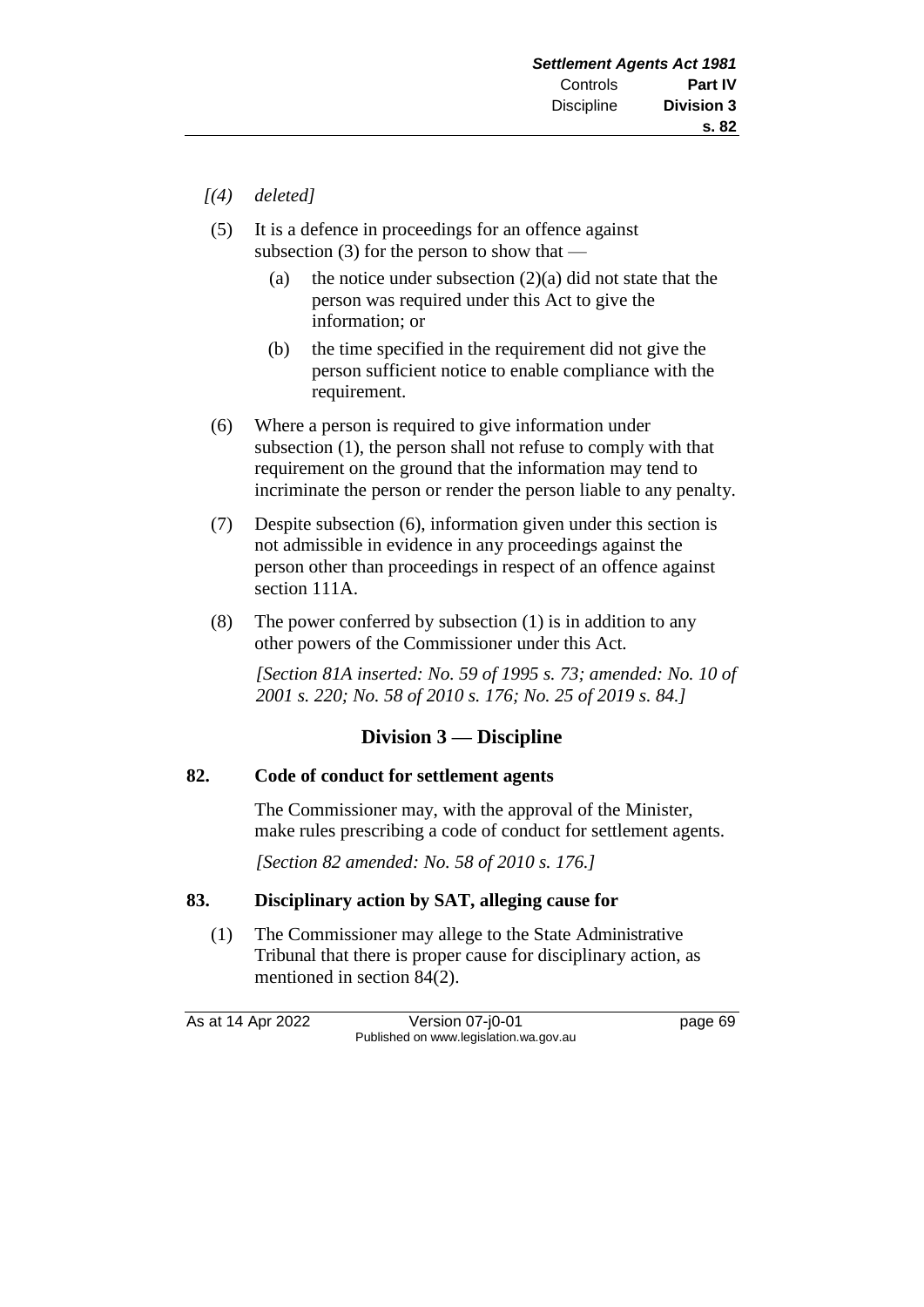- (2) Despite the surrender by a person of a licence or triennial certificate or a licensee ceasing to be licensed or to hold a triennial certificate —
	- (a) an allegation under subsection (1) in respect of a person may be made to the State Administrative Tribunal not later than 12 months after the day on which the licence or certificate was surrendered or the licensee ceased to be licensed or ceased holding the certificate; and
	- (b) the State Administrative Tribunal may exercise the powers conferred by section 84, other than the power to suspend or cancel the person's licence or certificate.

*[Section 83 inserted: No. 55 of 2004 s. 1089; amended: No. 58 of 2010 s. 176; No. 25 of 2019 s. 85.]*

## **84. Disciplinary action, SAT's powers as to**

- (1) If, in a proceeding commenced by an allegation under section 83 the State Administrative Tribunal is satisfied that proper cause exists for disciplinary action, the State Administrative Tribunal may do any one or more of the following things —
	- (a) reprimand or caution the settlement agent;
	- (b) impose a fine not exceeding \$10 000 on him;
	- (c) suspend or cancel his licence and any triennial certificate in respect thereof and, in addition, disqualify him either temporarily or permanently, or until the fulfilment of any condition which may be imposed by the State Administrative Tribunal or until the further order of the State Administrative Tribunal, from holding a licence or triennial certificate, or both.
- (2) There shall be proper cause for disciplinary action if
	- (a) the State Administrative Tribunal is satisfied that the settlement agent improperly obtained a licence or triennial certificate; or

page 70 **Version 07-j0-01** As at 14 Apr 2022 Published on www.legislation.wa.gov.au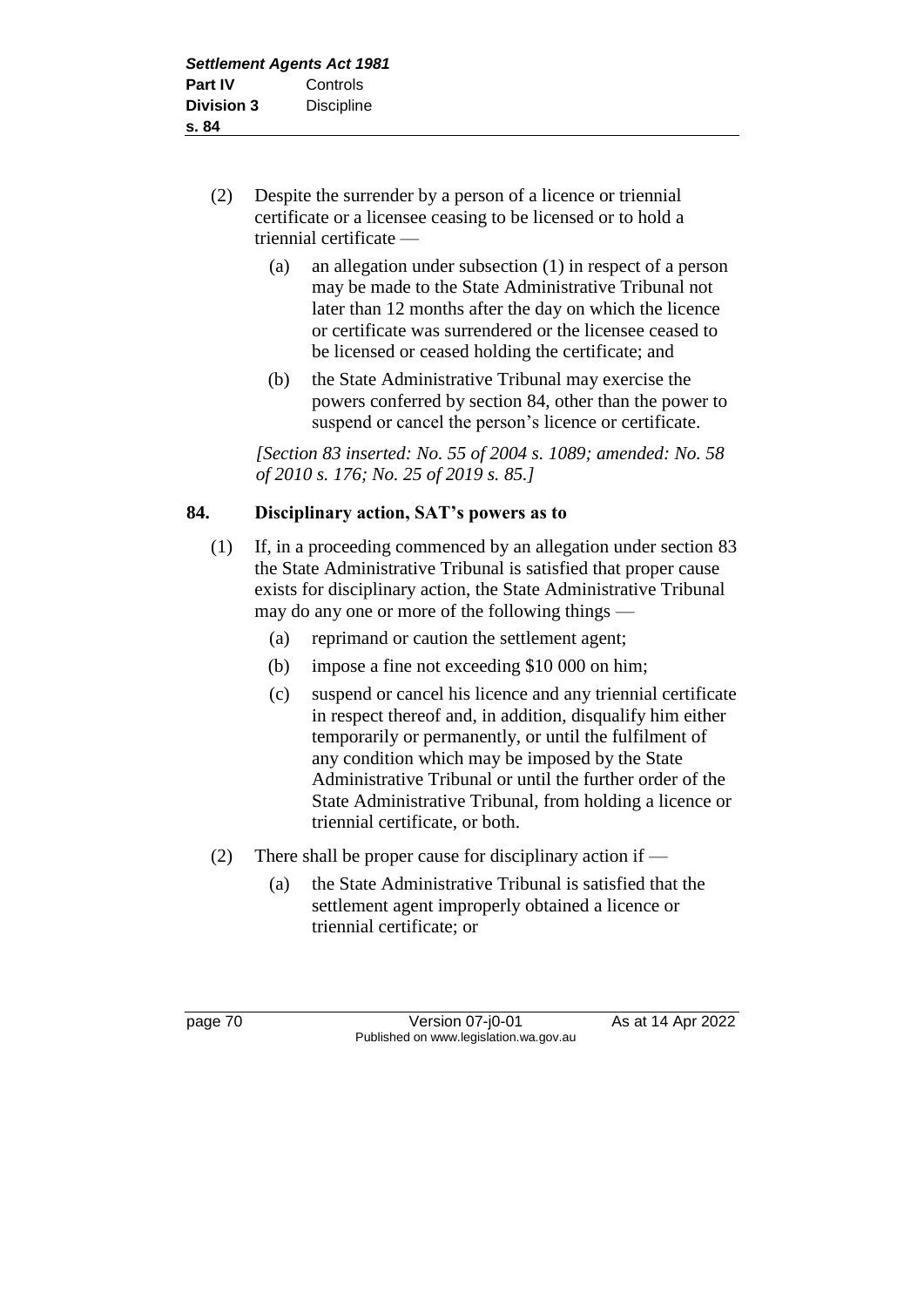- (b) the settlement agent, or any person acting with the authority or upon the instructions of the settlement agent has, in the course of any dealings with a party, or a prospective party, to a transaction, been guilty of conduct that constitutes a breach of any law other than this Act and that prejudices or may prejudice any rights or interests of the party, or prospective party, to the transaction; or
- (c) the settlement agent is acting or has acted in breach  $of -$ 
	- (i) a special condition of his licence or triennial certificate; or
	- (ii) the requirements of this Act; or
	- (iii) the settlement agents' code of conduct; or
- (d) any other cause exists that, in the opinion of the State Administrative Tribunal renders the settlement agent unfit to hold a licence.
- (3) Where the State Administrative Tribunal suspends or cancels a licence or triennial certificate, or both —
	- *[(a) deleted]*
	- (b) the licence or triennial certificate as the case requires shall be immediately delivered to the Commissioner by the settlement agent.
- (4) No penalty provided for elsewhere in this Act in relation to the conduct of a settlement agent is to be taken to limit the powers exercisable by the State Administrative Tribunal under subsection (1).

*[Section 84 amended: No. 59 of 1995 s. 74 and 85; No. 55 of 2004 s. 1090; No. 58 of 2010 s. 176.]*

As at 14 Apr 2022 Version 07-j0-01 page 71 Published on www.legislation.wa.gov.au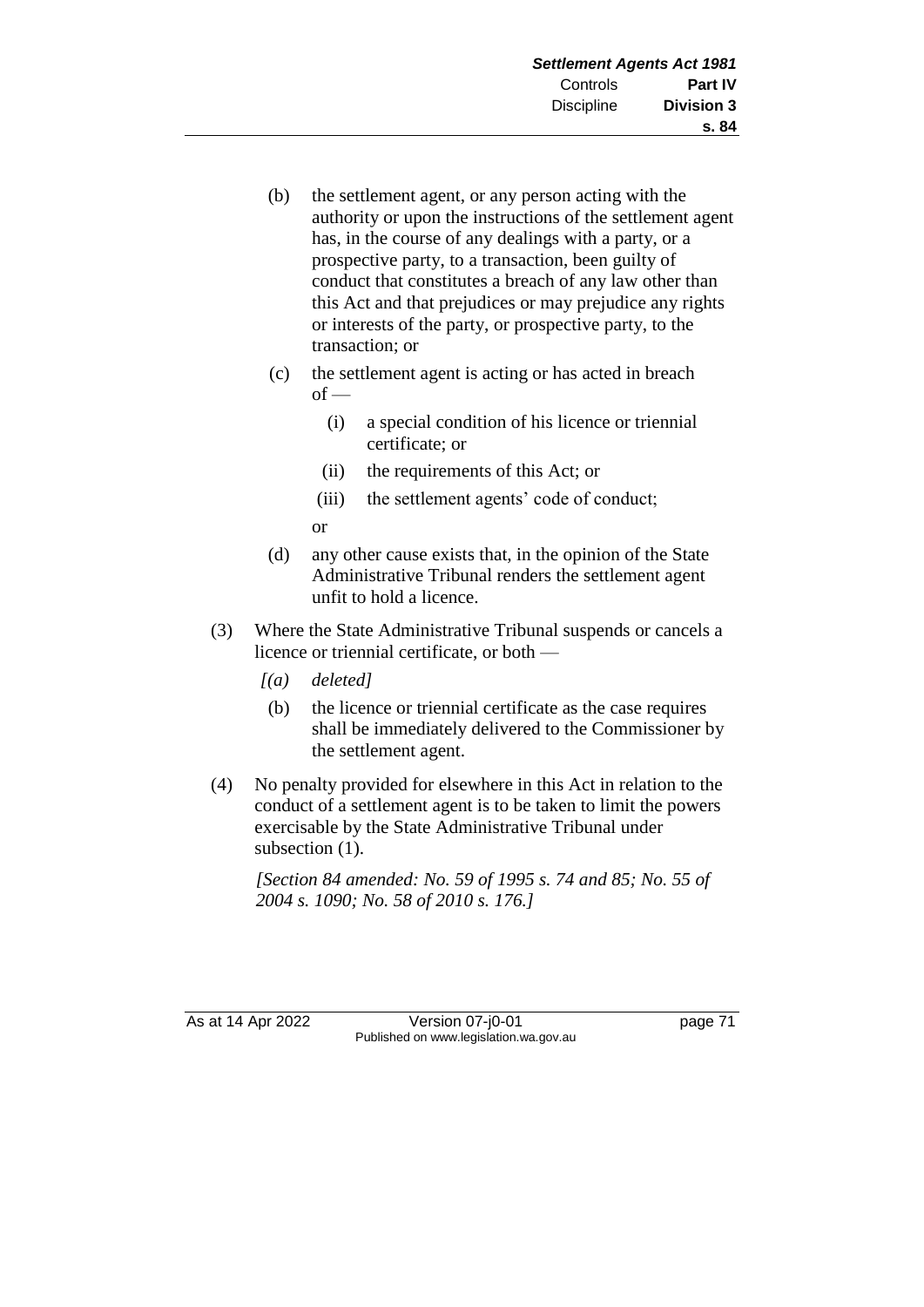## **85. Offences that cause licence and triennial certificate to be cancelled**

If a licensee is convicted of an offence involving —

- (a) defalcation by the licensee; or
- (b) the fraudulent rendering of an account, knowing it to be false in any material particular, in respect of money or other property entrusted to him by or on behalf of another person in the course of the licensee's business; or
- (c) a breach of any one or more of the provisions of Division 2 of Part IV relating to the proper payment in and out of the trust account of the licensee of money entrusted to him by or on behalf of another person in the course of the licensee's business,

his licence and any triennial certificate in respect thereof is thereby cancelled, and the registrar of the court convicting him shall forthwith notify the Commissioner accordingly.

*[Section 85 amended: No. 59 of 2004 s. 141; No. 58 of 2010 s. 176.]*

## **86. Persons with cancelled licences etc., offences by and in respect of**

- $(1)$  A person who
	- (a) has had his licence cancelled under this Act; or
	- (b) has been convicted of an offence against this Act on at least 2 occasions,

commits an offence against this Act, if, without the written permission of the Commissioner, he becomes or remains a director of any body corporate that is a licensee, or he is the employer, employee, or partner of a licensee, as such. Penalty: \$10 000.

page 72 Version 07-j0-01 As at 14 Apr 2022 Published on www.legislation.wa.gov.au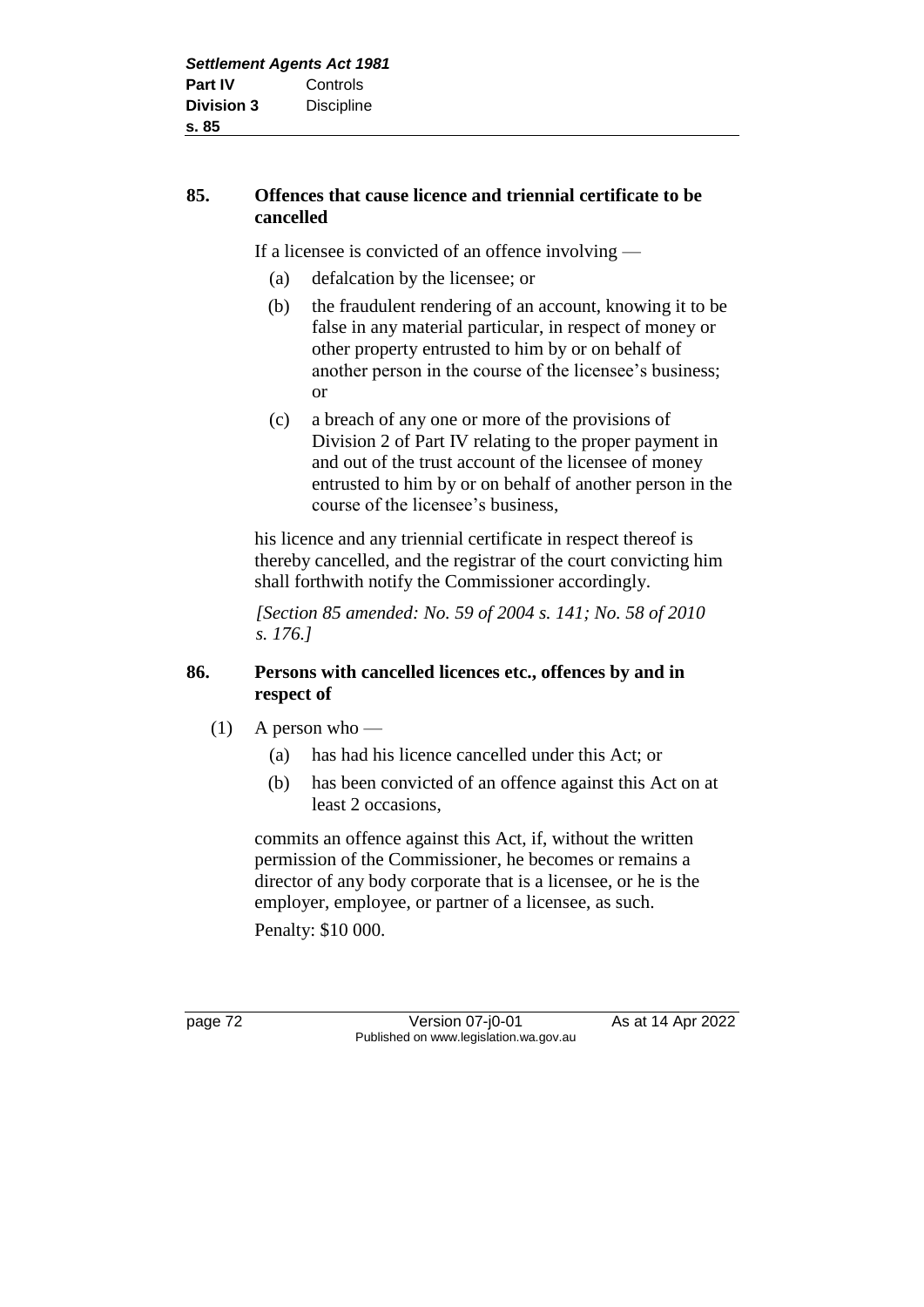- (2) If a licensee in his business as such knowingly has, without the written permission of the Commissioner as an employee or a partner, or being a body corporate has as a director, a person who —
	- (a) has had his licence cancelled under this Act; or
	- (b) has been convicted of an offence against this Act on at least 2 occasions,

the licensee commits an offence against this Act. Penalty: \$5 000.

(3) For the purposes of this section, a person is deemed to be an employee of another person if he receives remuneration from the other person by way of salary, wages, commission, a share of profits, or otherwise.

*[Section 86 amended: No. 59 of 1995 s. 85; No. 58 of 2010 s. 176.]*

As at 14 Apr 2022 Version 07-j0-01 page 73 Published on www.legislation.wa.gov.au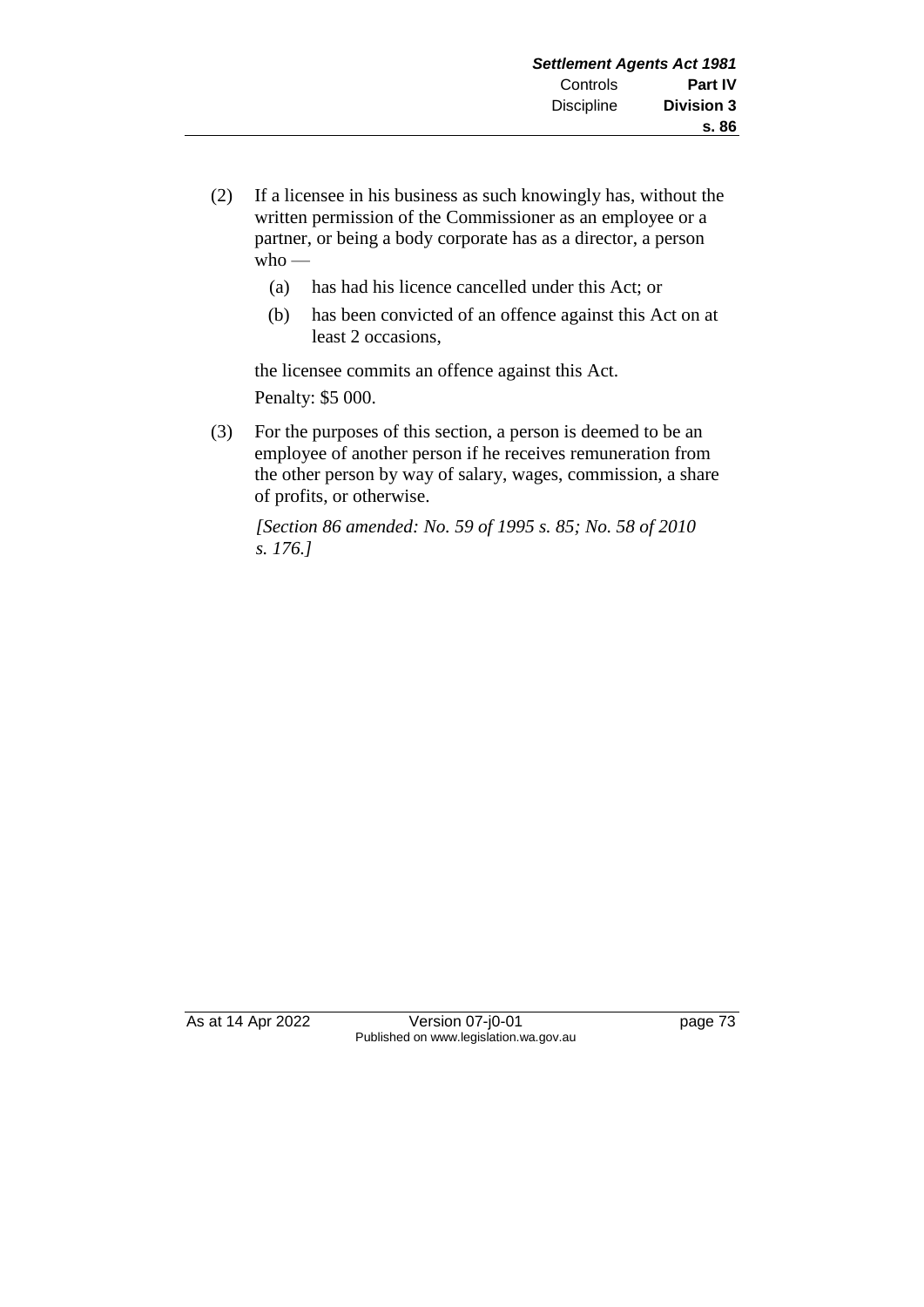# **Part V — Fidelity Guarantee Account**

*[Heading amended: No. 77 of 2006 Sch. 1 cl. 156(8).]*

#### **87. Account established; administration of Account**

An account called the Settlement Agents Fidelity Guarantee Account is to be established —

- (a) as an agency special purpose account under section 16 of the *Financial Management Act 2006*; or
- (b) with the approval of the Treasurer, at a bank as defined in section 3 of that Act,

which is to be administered by the chief executive officer.

*[Section 87 inserted: No. 77 of 2006 Sch. 1 cl. 156(9); amended: No. 58 of 2010 s. 151.]*

#### **88. Moneys to be credited to Account**

The Fidelity Guarantee Account shall consist of and there shall be credited to the Account —

- (a) all sums paid to the credit of the Account by settlement agents by way of contribution or levy pursuant to this Act; and
- (b) income derived from the investment, under section 89, of moneys standing to the credit of the Fidelity Guarantee Account; and
- (c) all moneys transferred to the Fidelity Guarantee Account under section 105(b); and
- (d) all money recovered by or on behalf of the State in the exercise of any right of action conferred by this Act or the *Fair Trading Act 2010*; and
- (e) any other money that may be lawfully credited to the Fidelity Guarantee Account.

*[Section 88 amended: No. 59 of 1995 s. 76 and 86; No. 77 of 2006 Sch. 1 cl. 156(2); No. 58 of 2010 s. 152.]*

page 74 Version 07-j0-01 As at 14 Apr 2022 Published on www.legislation.wa.gov.au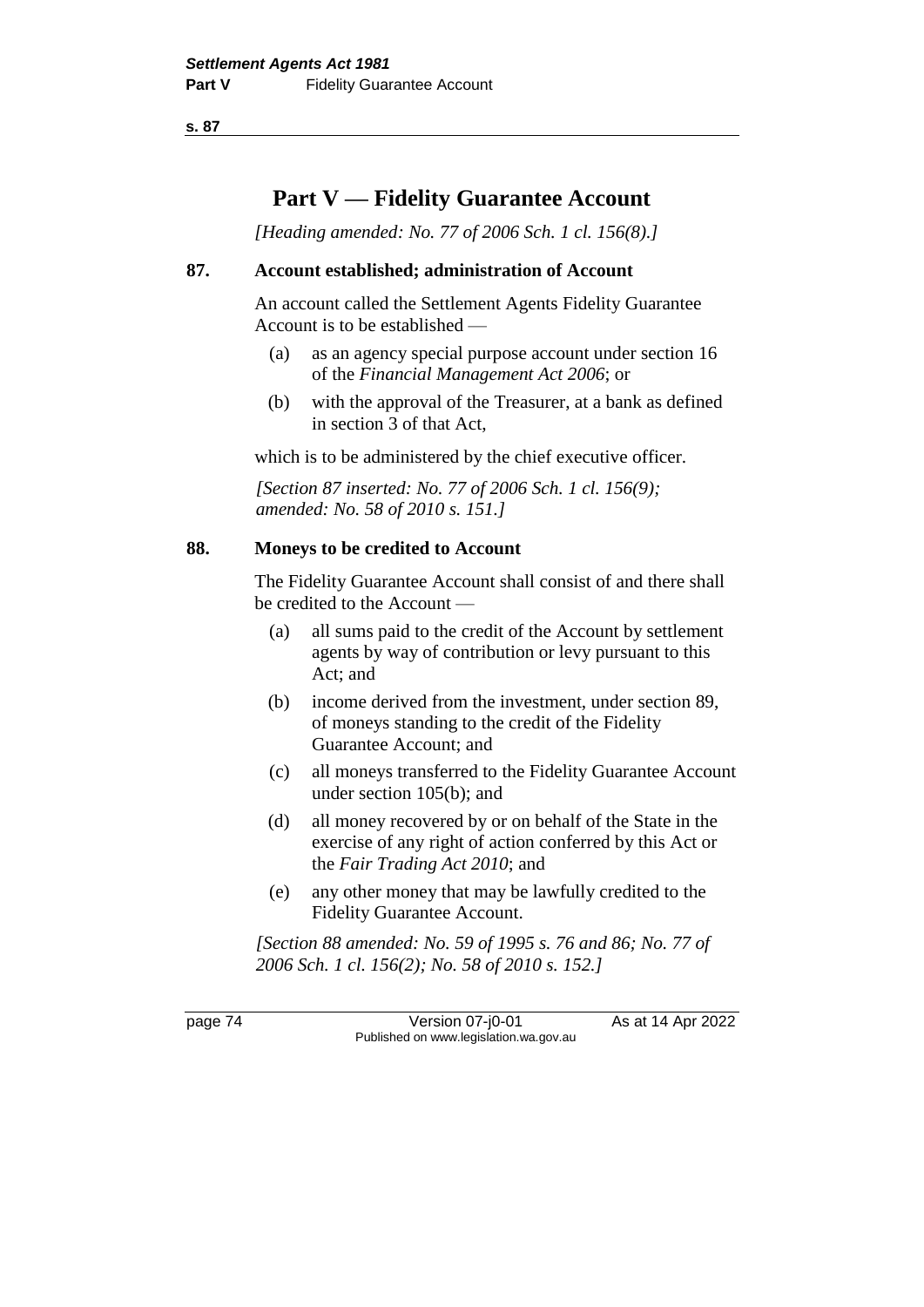#### **89. Investment of moneys in Account**

- (1) Moneys standing to the credit of the Fidelity Guarantee Account may, until required for the purposes of section 90, be invested in the same manner as trust funds may be invested in accordance with Part III of the *Trustees Act 1962*.
- (2) Income derived from any such investment is to be credited to the Fidelity Guarantee Account.

*[Section 89 inserted: No. 59 of 1995 s. 77; amended: No. 77 of 2006 Sch. 1 cl. 156(2) and (10).]*

#### **90. Expenditure from Account**

There shall from time to time be charged to the Account, as required —

- (a) the amount of all claims, including costs, allowed or established against the Account; and
- (b) all legal expenses incurred in defending claims made against the Account, or otherwise incurred in relation to the Account; and
- (c) all premiums payable in respect of contracts of insurance entered into by the chief executive officer, on behalf of the State, under section 99; and
- (d) the expenses involved in the administration of the Account; and
- (e) the cost of any audit that may be charged to the Account pursuant to Division 2 of Part IV; and
- *[(f) deleted]*
- (g) any other money chargeable to the Account in accordance with this Act.

*[Section 90 amended: No. 59 of 1995 s. 78 and 86; No. 77 of 2006 Sch. 1 cl. 156(2); No. 58 of 2010 s. 153.]*

*[91. Deleted: No. 98 of 1985 s. 3.]*

As at 14 Apr 2022 Version 07-j0-01 Page 75 Published on www.legislation.wa.gov.au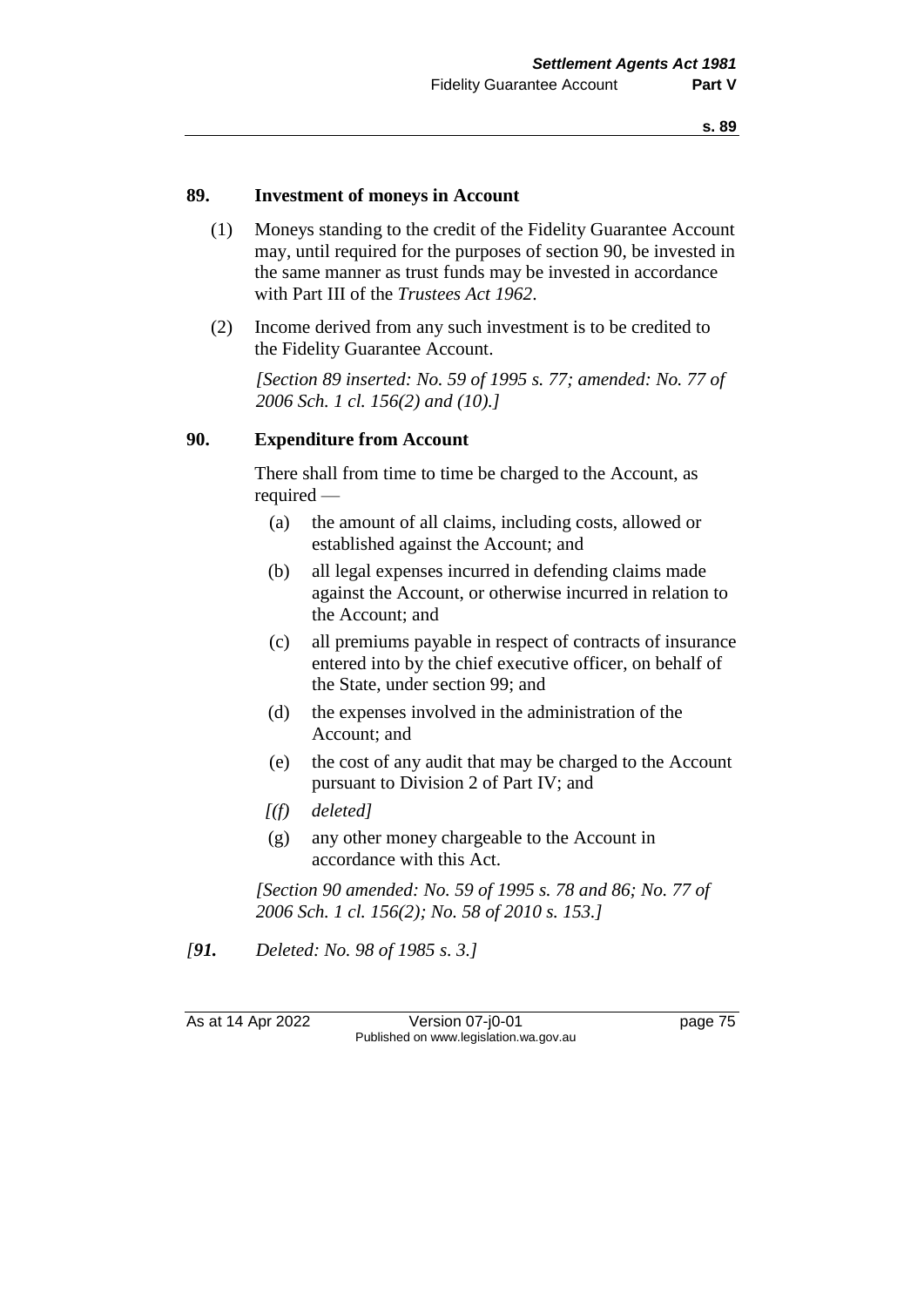## **92. Payments to Account by applicants for licences etc.**

- (1) Each person who makes application in any year for a licence or the renewal of a triennial certificate shall, in addition to all other fees payable in respect thereof, pay to the chief executive officer a sum of \$150 or such other sum as the chief executive officer approves, and no such licence or renewal of a triennial certificate shall be issued until the appropriate payment has been made to the chief executive officer.
- (2) The amounts paid to the chief executive officer under this section shall forthwith be credited by the chief executive officer to the Account.
- (3) Where a person makes a payment under this section and the licence or renewal of a triennial certificate is not granted, the chief executive officer shall refund the payment to him.

*[Section 92 amended: No. 59 of 1995 s. 86; No. 77 of 2006 Sch. 1 cl. 156(2); No. 58 of 2010 s. 154.]*

## **93. Purpose of Account; making claims against Account**

- (1) The Account is to be held and applied to reimburse a person for the person's pecuniary or property loss to the extent of the defalcation of —
	- (a) a licensee during any period when the licensee was the holder of a current triennial certificate; or
	- (b) a person who ceased to be the holder of a licence or triennial certificate, if —
		- (i) the defalcation occurred during the period of 6 months immediately following the day on which the person ceased to be licensed or the holder of the triennial certificate; and
		- (ii) the chief executive officer considers that it is just and reasonable in the circumstances of the claim.

*[(2A) deleted]*

page 76 **Version 07-j0-01** As at 14 Apr 2022 Published on www.legislation.wa.gov.au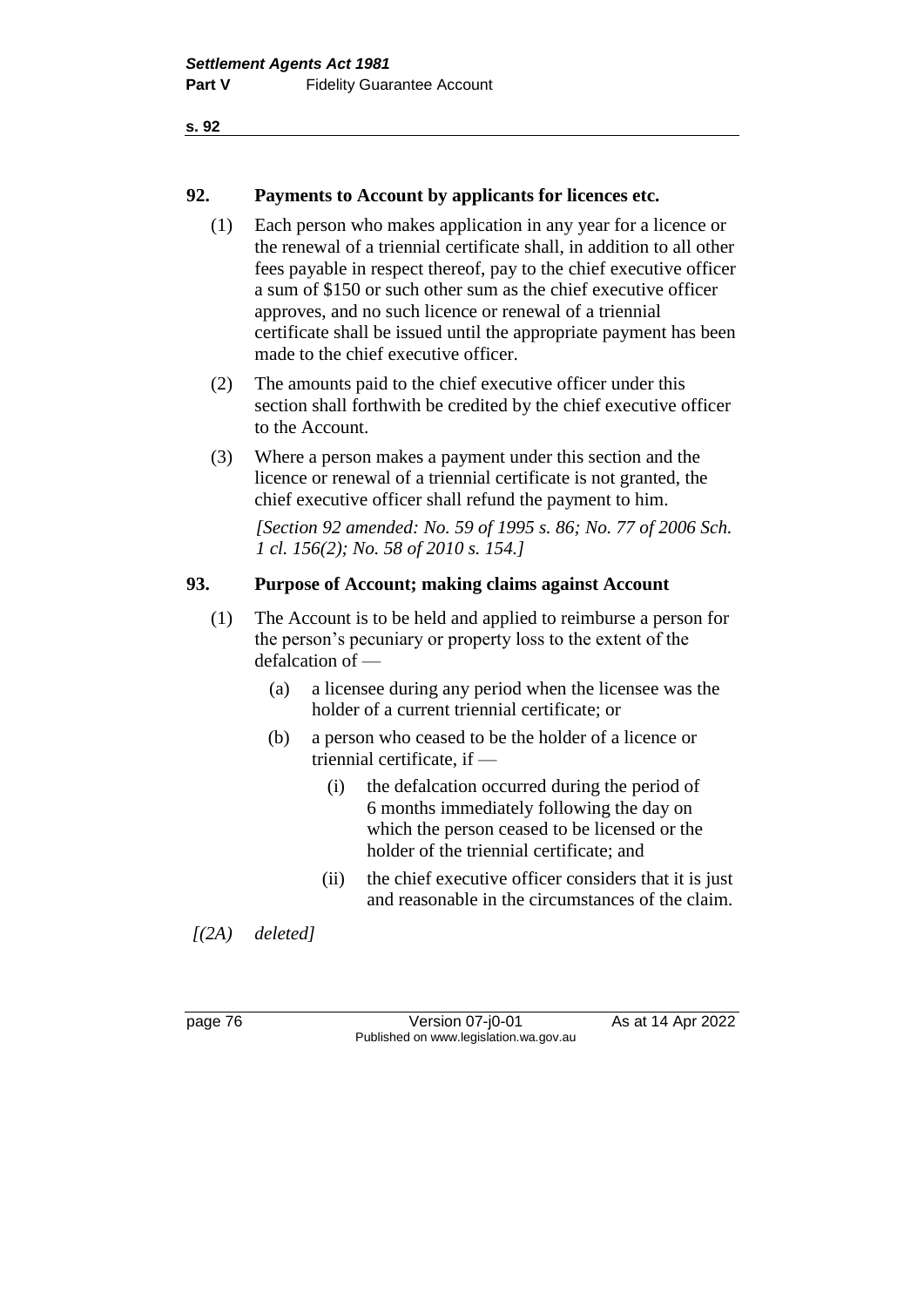- (2) The chief executive officer is to disallow a claim against the Account unless —
	- (a) notice of the claim is given in writing to the chief executive officer within 3 years after the day on which the claimant became aware of the defalcation; or
	- (b) the chief executive officer  $-$ 
		- (i) has been given notice in writing of the claim within 6 years after the day on which the claimant became aware of the defalcation; and
		- (ii) considers that it is just and reasonable in the circumstances to deal with the claim even though notice was not given within the time referred to in paragraph (a).

*[Section 93 amended: No. 3 of 2000 s. 7(1)* <sup>2</sup> *; No. 77 of 2006 Sch. 1 cl. 156(2); No. 58 of 2010 s. 155; No. 23 of 2014 s. 105; No. 25 of 2019 s. 86.]*

### **94. Levies for Account against certificate holders**

- (1) If at any time moneys standing to the credit of the Account are in the opinion of the chief executive officer not sufficient to satisfy the liabilities of the chief executive officer in relation thereto, the chief executive officer may impose on each holder of a current triennial certificate for payment to the credit of the Account, a levy of such amount as it thinks fit not exceeding the sum of \$20 in any one year.
- (2) The amount of the levy shall become payable on a date and in a manner to be fixed by the chief executive officer, and notice thereof shall be sent by the chief executive officer to each holder of a current triennial certificate.
- (3) A person who fails to comply with any notice sent to him under subsection (2) is guilty of an offence against this Act.

*[Section 94 amended: No. 59 of 1995 s. 86; No. 77 of 2006 Sch. 1 cl. 156(2); No. 58 of 2010 s. 156.]*

As at 14 Apr 2022 Version 07-j0-01 page 77 Published on www.legislation.wa.gov.au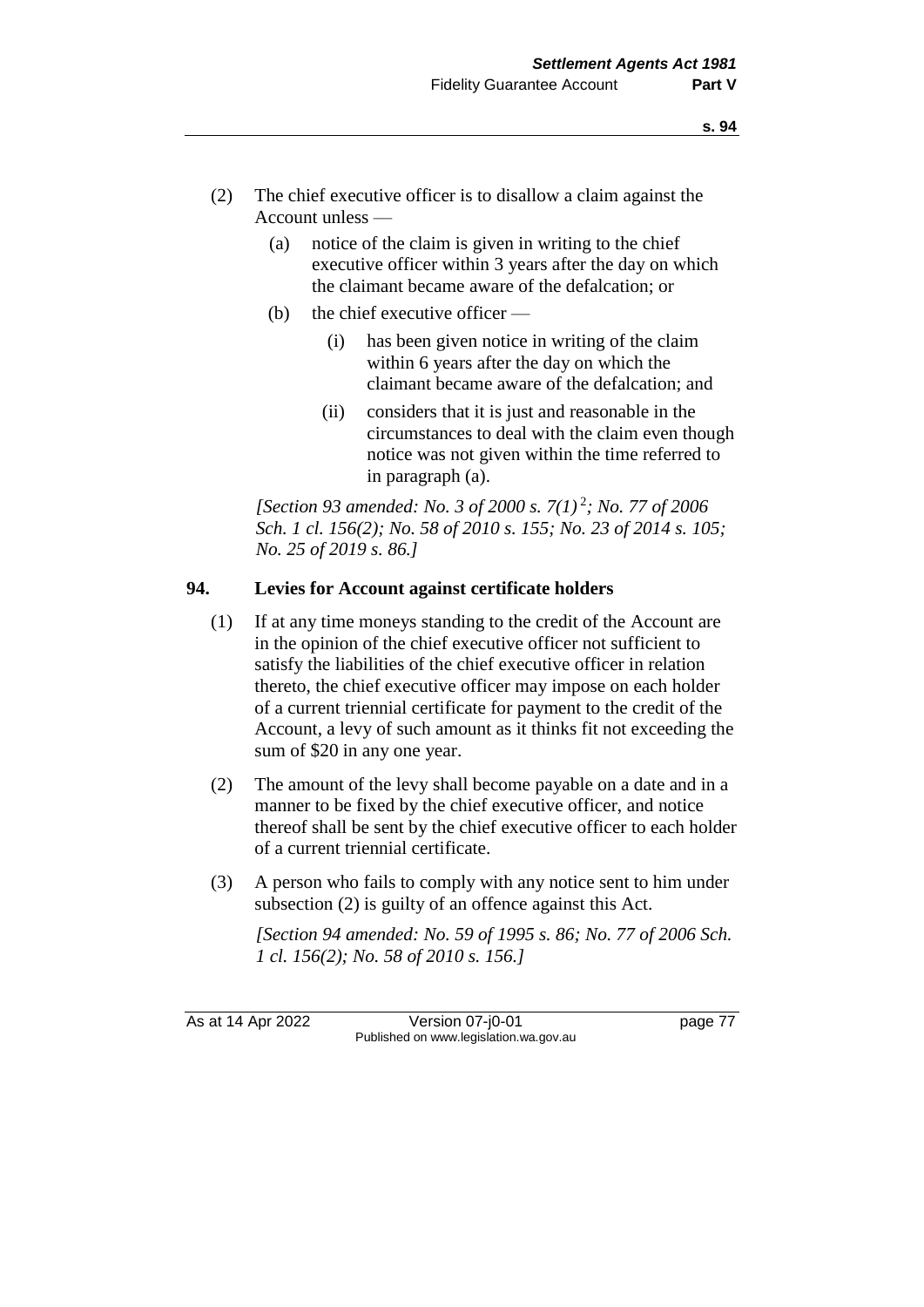#### **95. Claims against Account; recovery from Account**

- (1) The chief executive officer may receive and, subject to section 93(2), settle any claim against the Account at any time after the defalcation in respect of which the claim arose has occurred, but no person is entitled, without the leave of the chief executive officer, to commence any action in relation to the Account, unless the chief executive officer has disallowed his claim and unless and until the claimant has exhausted all relevant rights of action and other legal remedies available against the defaulting licensee or any other person in respect of the loss suffered by the claimant.
- (2) A person is not entitled to recover from the Account an amount greater than the balance of the actual loss suffered by him after deducting from the total amount of his loss, the amount or value of all money or other benefits received or receivable by him from any source other than the Account in reduction of his loss, including any benefits received by reason of services rendered or payments made by the defaulting licensee.
- (3) No amount shall be charged or be chargeable to the Account as interest on the amount of any judgment obtained or of any claim admitted against the Account.
- (4) No right of action lies in relation to the Account in respect of any loss suffered by any person by reason of any defalcation by a licensee at any time after the claimant has received a notice in writing from the chief executive officer warning him against the employment or continued employment of that licensee which notice the chief executive officer is hereby empowered to send.

page 78 Version 07-j0-01 As at 14 Apr 2022 Published on www.legislation.wa.gov.au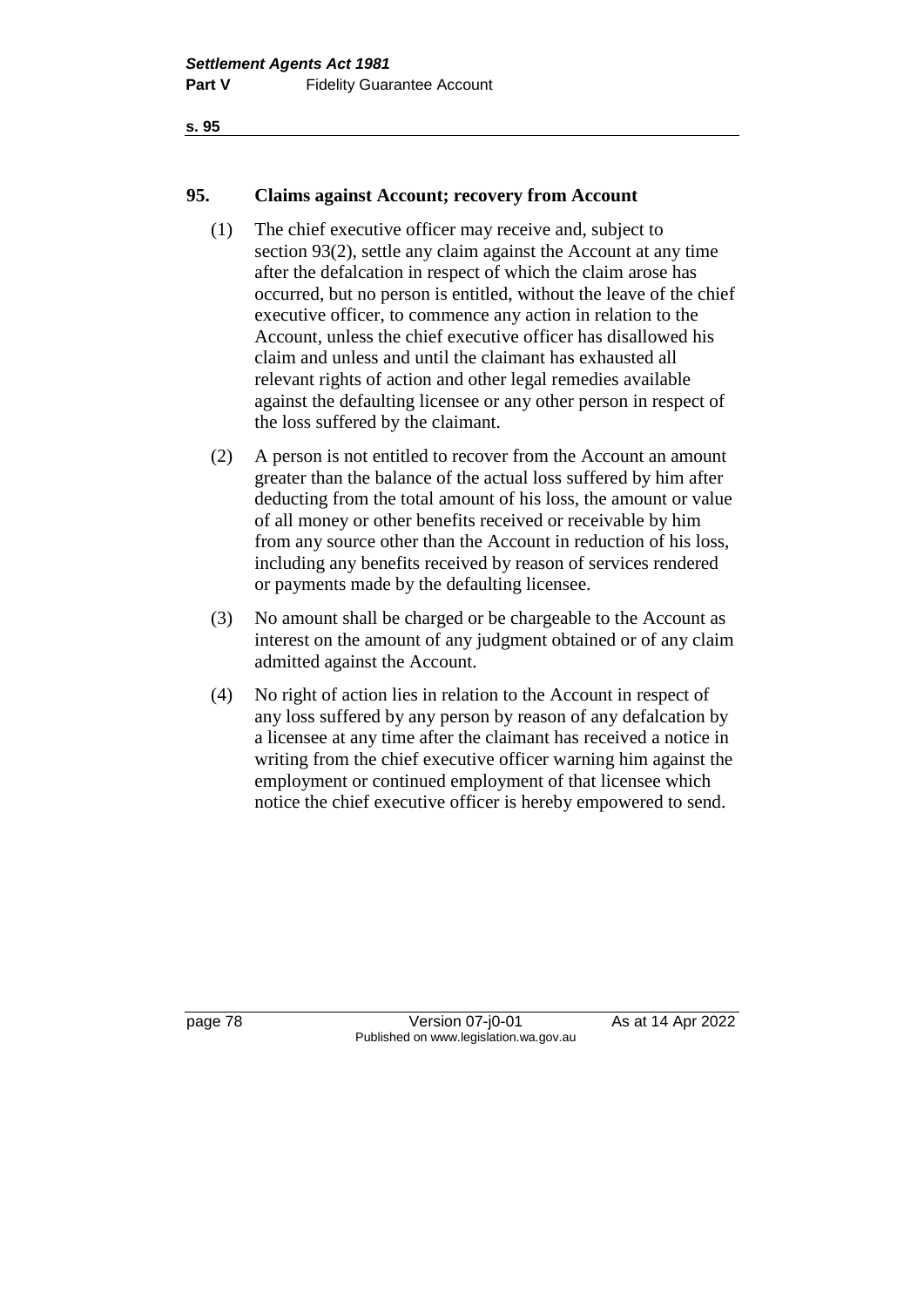(5) No right of action lies in relation to the Account in respect of any loss suffered by the spouse or de facto partner of a licensee by reason of any defalcation by that licensee, or in respect of any loss suffered by any licensee by reason or any defalcation in the course of the licensee's business by any one or more of the persons in the class of persons specified in the definition of *defalcation by a licensee* in section 3.

*[Section 95 amended: No. 59 of 1995 s. 86; No. 3 of 2000 s. 8; No. 28 of 2003 s. 182; No. 77 of 2006 Sch. 1 cl. 156(2); No. 58 of 2010 s. 157.]*

#### **96. Defences to claims against Account**

In any action brought against the State in relation to the Account, all defences that would have been available to the defaulting licensee are available to the State.

*[Section 96 amended: No. 77 of 2006 Sch. 1 cl. 156(2); No. 58 of 2010 s. 158.]*

## **97. Subrogation of rights of claimant against Account**

On payment out of moneys standing to credit of the Account of any money in settlement in whole or in part of any claims under this Act, the State shall be deemed to be subrogated, to the extent of that payment, to all rights and remedies of the claimant against the licensee in relation to whom the claim arose or in the event of the death or insolvency or other disability of the licensee, against his personal representatives or other persons having authority to administer his estate, and to all other rights and remedies of the claimant in respect of the defalcation to which the claim relates.

*[Section 97 amended: No. 59 of 1995 s. 86; No. 77 of 2006 Sch. 1 cl. 156(2); No. 58 of 2010 s. 159.]*

As at 14 Apr 2022 Version 07-j0-01 page 79 Published on www.legislation.wa.gov.au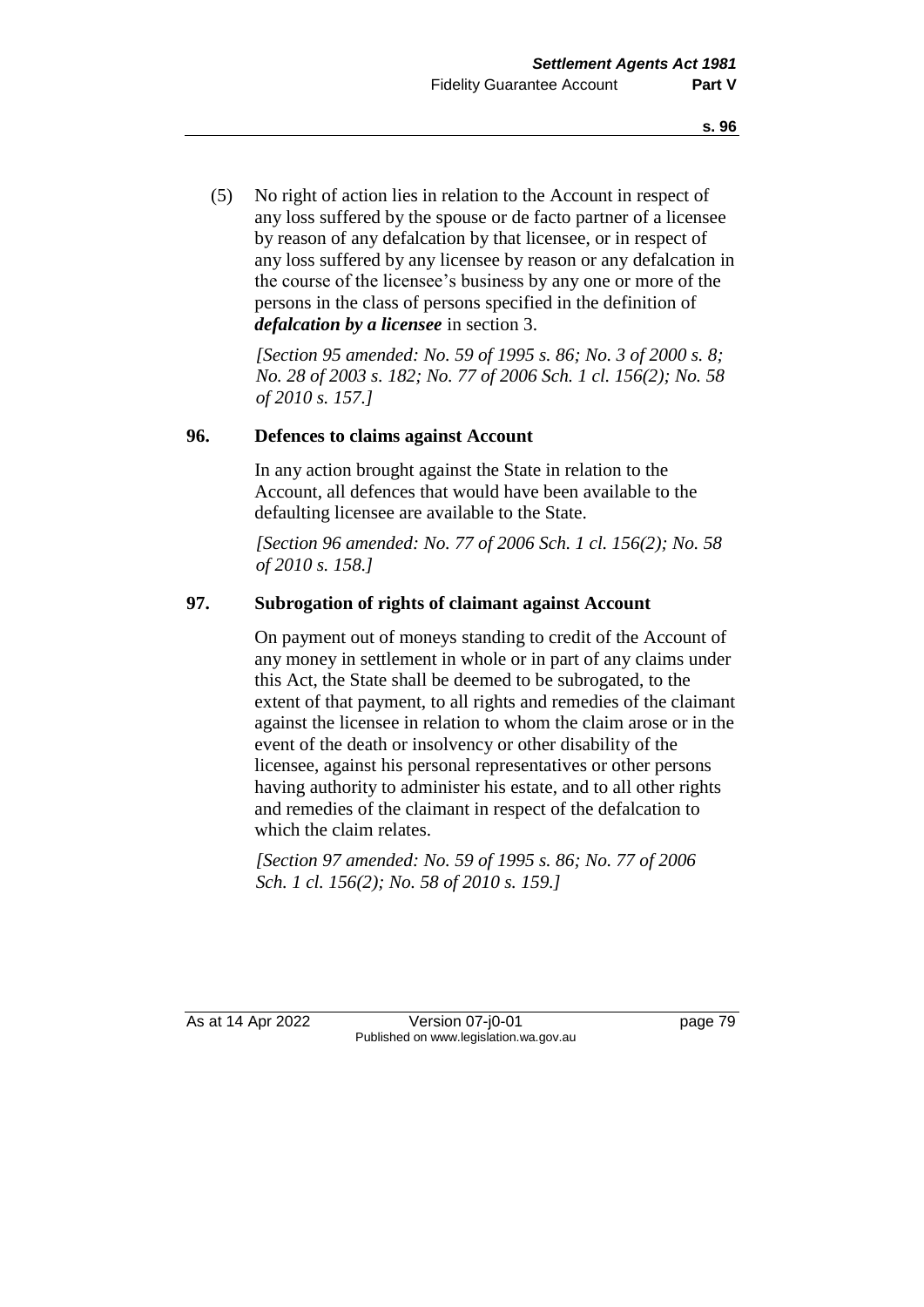#### **98. Insufficiency in Account**

- (1) Subject to section 99, the moneys standing to the credit of the Account are the only property of the chief executive officer available for the satisfaction of any judgment obtained against the State in relation to the Account, or for the payment of any claim allowed by the chief executive officer, but if at any time the moneys standing to the credit of the Account are not sufficient to provide for the satisfaction of all such judgments and claims they shall, to the extent to which they are not so satisfied, be charged against the future accumulations of the Account.
- (2) The chief executive officer may determine the order in which the judgments and claims charged against the Account as provided in subsection (1) shall be satisfied, and may, if the amount accumulated is not sufficient to wholly satisfy all those judgments and claims, satisfy any of those judgments or claims in whole or in part.
- (3) Without limiting the discretion of the chief executive officer, the chief executive officer shall in applying the Account towards the settlement of any of the judgments and claims referred to in subsection (2), have regard to the following rules —
	- (a) the chief executive officer shall take into consideration the relative degrees of hardship suffered or likely to be suffered by the several claimants in the event of their claims against the Account not being satisfied in whole or in part;
	- (b) claims for amounts not exceeding \$2 500 shall, except in special circumstances, be satisfied in full before claims for amounts exceeding \$2 500 are satisfied to a greater extent than \$2 500;
	- (c) where all other considerations are equal, claimants shall have priority as between themselves, according to the dates of the judgments or the dates when the claims were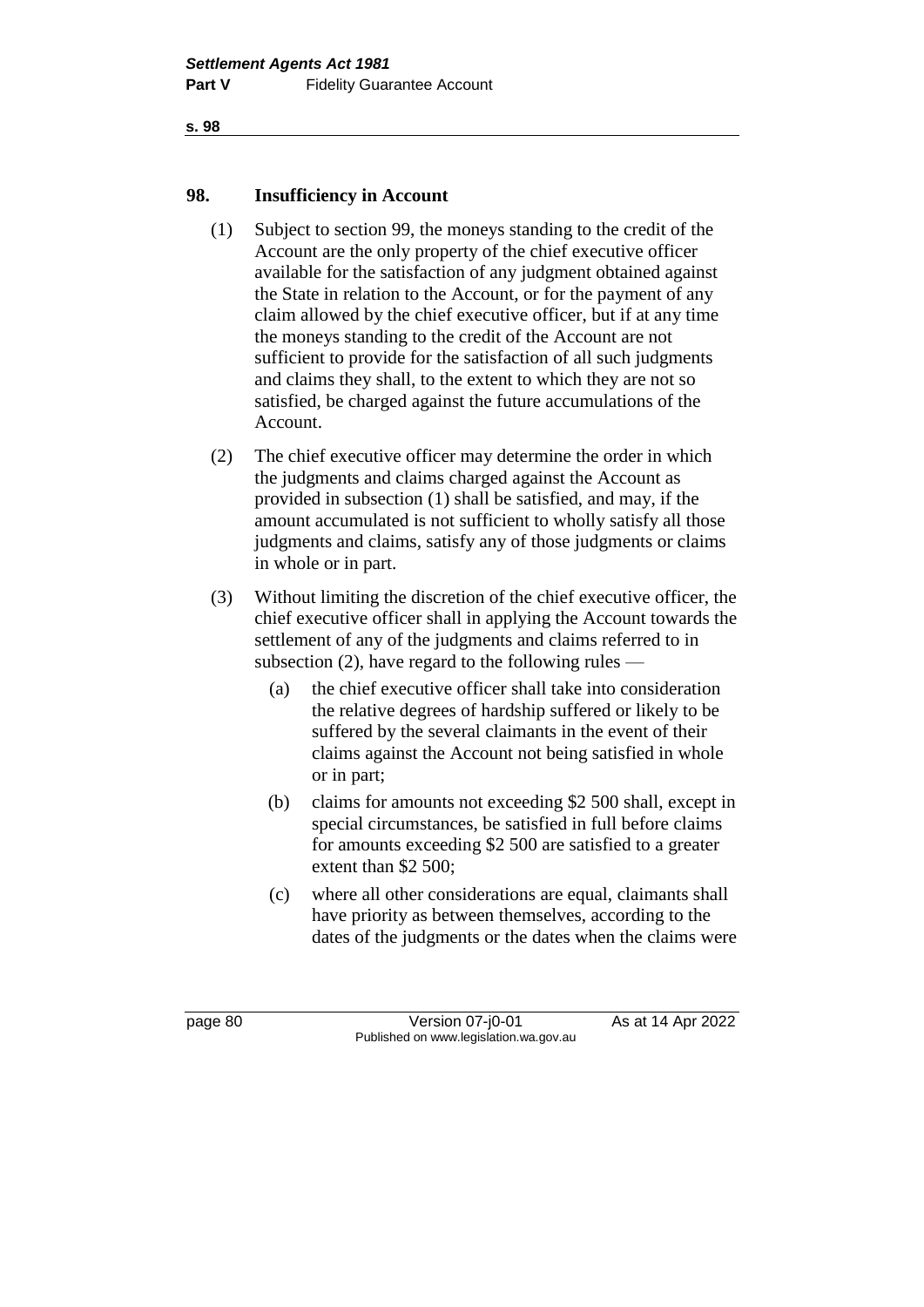admitted by the chief executive officer, as the case may be.

*[Section 98 amended: No. 59 of 1995 s. 79 and 86; No. 77 of 2006 Sch. 1 cl. 156(2); No. 58 of 2010 s. 160.]*

### **99. State may insure against claims**

- (1) Notwithstanding anything to the contrary in this Act, the chief executive officer may, on behalf of the State, enter into any contract of insurance with any person carrying on fidelity insurance business in the State, by which the State will be indemnified to the extent and in the manner provided by the contract against liability to pay claims under this Act.
- (2) Any such contract may be entered into in relation to licensees generally who are holders of current triennial certificates, or in relation to any licensees named therein who are holders of current triennial certificates, or in relation to licensees generally who are holders of current triennial certificates excluding particular licensees named therein.
- (3) The chief executive officer may publish the fact that a policy has been effected under this section and of the details of the policy.
- (4) An action does not lie against the State, the Commissioner, the chief executive officer or an officer of the department for damage alleged to have been suffered by a licensee by reason of the publication in good faith of a statement that a contract entered into under this section does or does not apply with respect to him.

*[Section 99 amended: No. 51 of 1986 s. 46(2); No. 58 of 2010 s. 161.]*

#### **100. Application of insurance money**

A claimant against the Account has no right of action against any person with whom a contract of insurance is made under section 99 in respect of that contract and has no right to claim

As at 14 Apr 2022 Version 07-j0-01 page 81 Published on www.legislation.wa.gov.au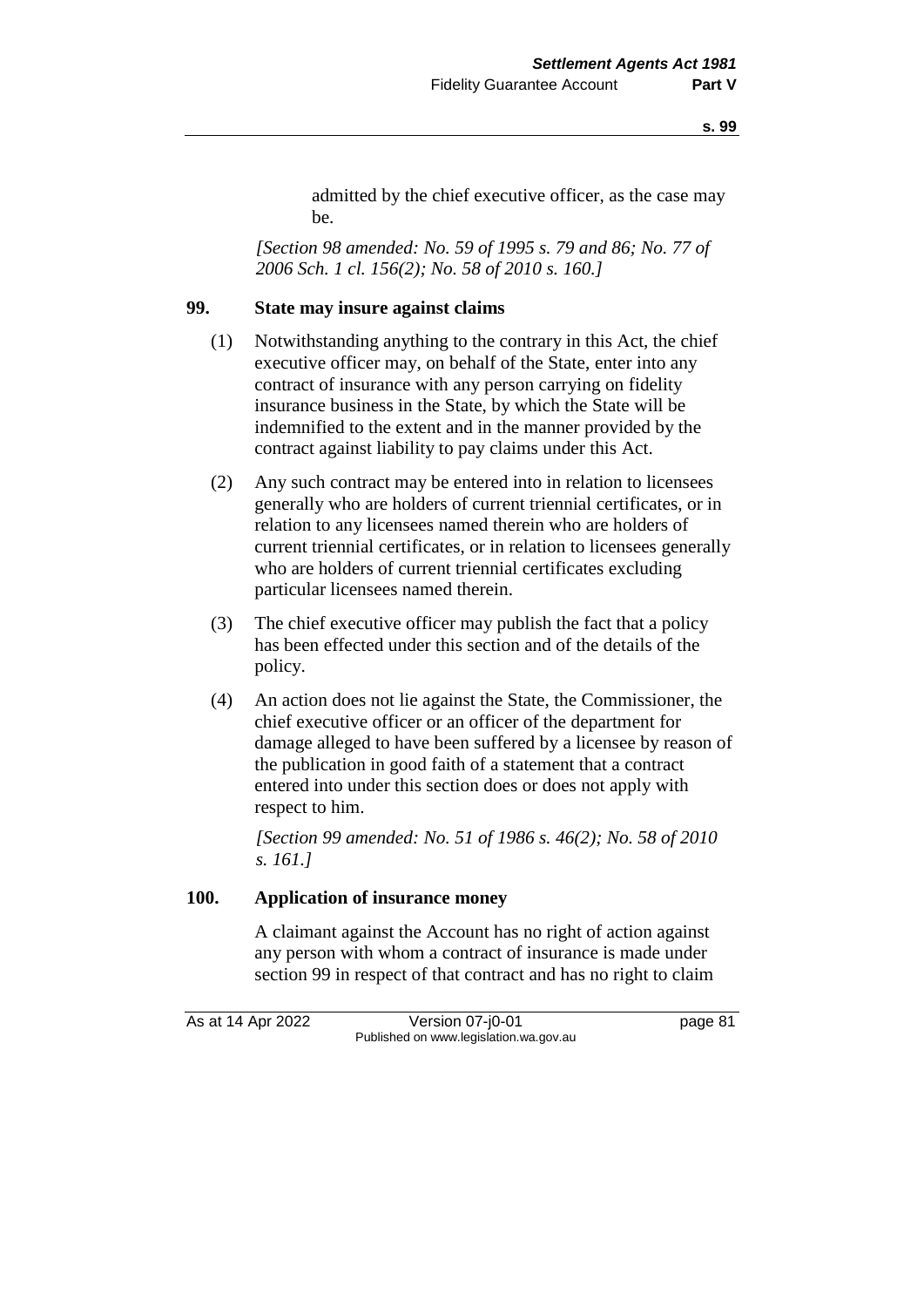any money paid by the insurer in accordance with any such contract; but all such moneys shall be credited to the Account and shall be applied in or towards the settlement of relevant claims.

*[Section 100 amended: No. 59 of 1995 s. 86; No. 77 of 2006 Sch. 1 cl. 156(2).]*

### **101. Advertising for claims in relation to defaulting licensee**

- (1) The chief executive officer may cause to be published a notice in a newspaper circulating in the district in which the defaulting licensee is or was carrying on business as a settlement agent, and the notice shall fix a date not being earlier than 3 months after the publication of the notice, within which claims shall be made.
- (2) Any claim not made in writing to the chief executive officer on or before the date so fixed is barred unless the chief executive officer otherwise determines.
- (3) After the date so fixed the chief executive officer is at liberty to distribute in accordance with this Act, the sum from time to time available to be applied in reimbursement under sections 93 and 95, having regard only to judgments and claims allowed against the Account.

*[Section 101 amended: No. 77 of 2006 Sch. 1 cl. 156(2); No. 58 of 2010 s. 162.]*

### **102. Documents etc. to support claims, CEO may require**

The chief executive officer may at any time and from time to time require production and delivery to the chief executive officer of securities and documents necessary to support any claim made, or available for that purpose, or for the purpose of exercising the State's rights against any defaulting licensee and may on default of delivery of those securities or documents reject the claim.

*[Section 102 amended: No. 58 of 2010 s. 163.]*

page 82 Version 07-j0-01 As at 14 Apr 2022 Published on www.legislation.wa.gov.au

**s. 101**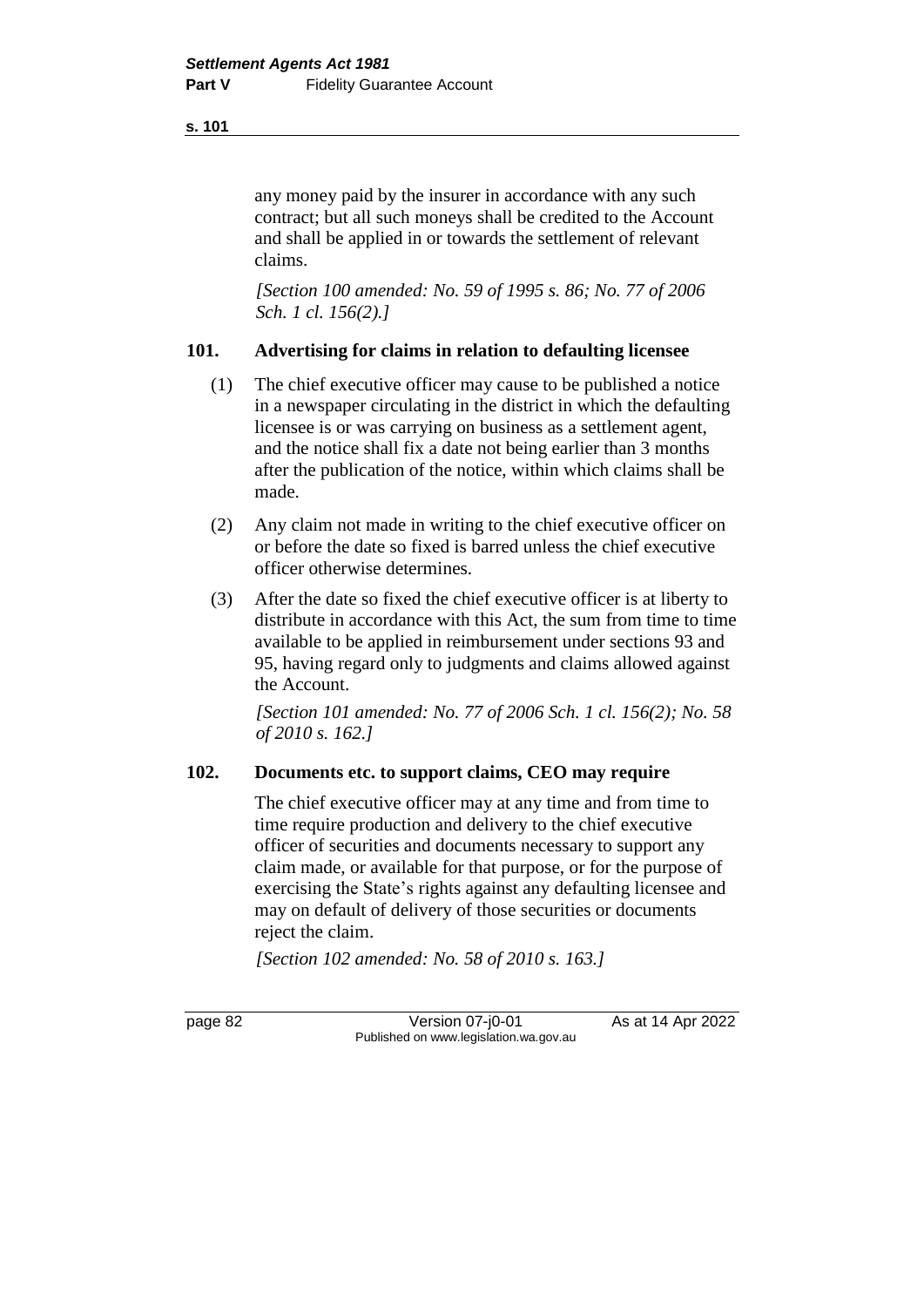## **102AA. Commissioner may investigate claims against Fidelity Account**

- (1) Without limiting section 22, the Commissioner may, at and in accordance with the request of the chief executive officer, make an investigation or inquiry under the *Fair Trading Act 2010* Part 6 in relation to a claim against the Fidelity Account.
- (2) For the purposes of the investigation or inquiry, the administration of the Fidelity Account is taken to be a function of the Commissioner.
- (3) The Commissioner must, as soon as practicable after completing the investigation or inquiry, prepare a report on the findings of the investigation or inquiry and give it to the chief executive officer.

*[Section 102AA inserted: No. 23 of 2014 s. 106.]*

As at 14 Apr 2022 Version 07-j0-01 page 83 Published on www.legislation.wa.gov.au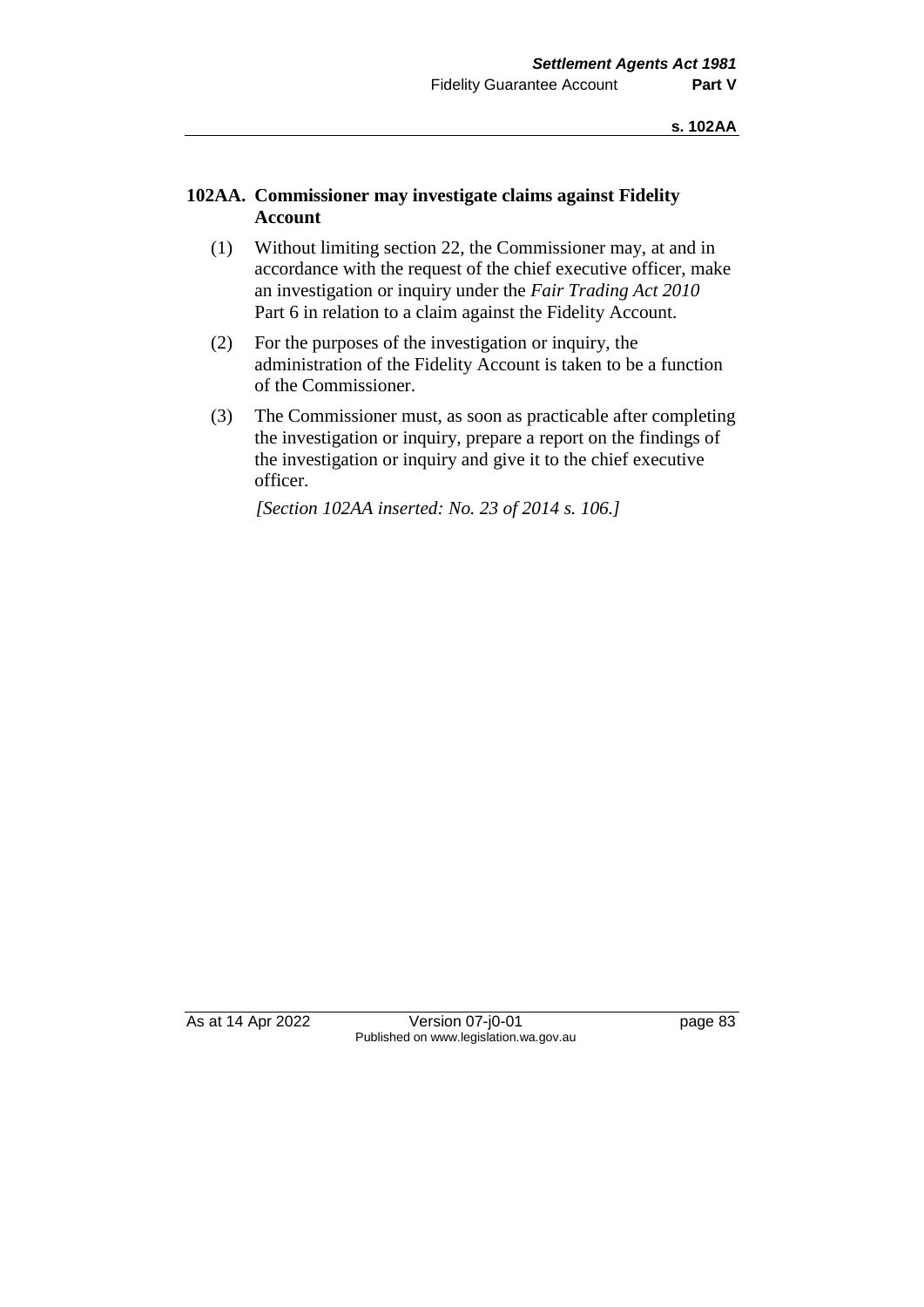**s. 102A**

## **Part VA — Education and General Purpose Account**

*[Heading inserted: No. 59 of 1995 s. 80; amended: No. 77 of 2006 Sch. 1 cl. 156(11).]*

### **102A. Account established; administration of account**

- (1) An account called the Education and General Purpose Account is to be established —
	- (a) as an agency special purpose account under section 16 of the *Financial Management Act 2006*; or
	- (b) with the approval of the Treasurer, at a bank as defined in section 3 of that Act.
- (2) The General Purpose Account is to be administered by the chief executive officer.

*[Section 102A inserted: No. 59 of 1995 s. 80; amended: No. 77 of 2006 Sch. 1 cl. 156(2) and (12); No. 58 of 2010 s. 164.]*

## **102B. Moneys to be credited to account**

There are to be credited to the General Purpose Account —

- (a) income derived from the investment, under section 102D, of moneys standing to the credit of the General Purpose Account; and
- (b) all moneys transferred to the General Purpose Account under section 105(b); and
- (c) fees, costs and other moneys lawfully received by or payable to the chief executive officer; and
- *[(d) deleted]*
	- (e) fines, other than those imposed by the State Administrative Tribunal, that are imposed for offences under this Act; and

page 84 Version 07-j0-01 As at 14 Apr 2022 Published on www.legislation.wa.gov.au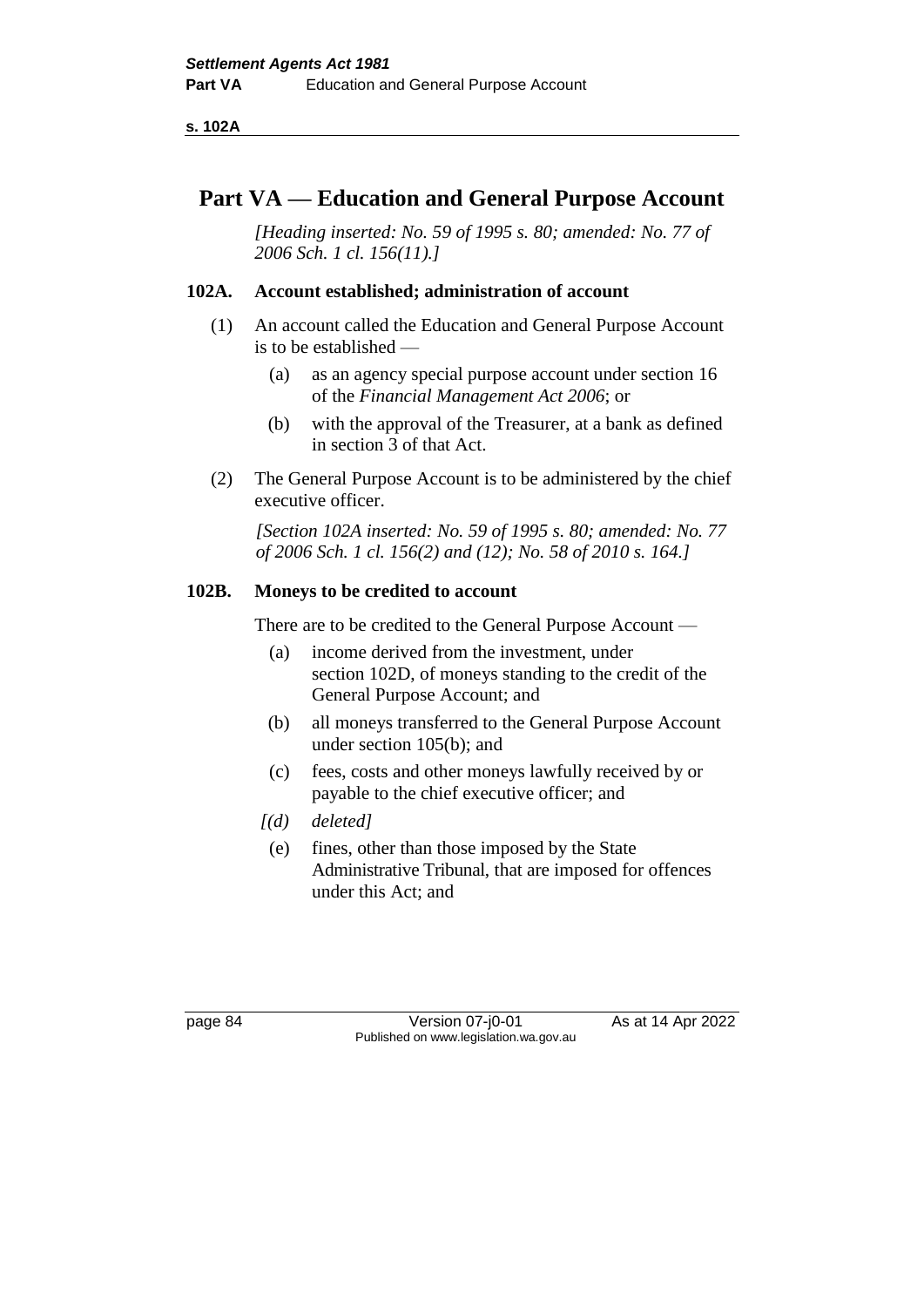(f) any moneys, other than moneys referred to in paragraphs (a), (b), (c) and (e), that may lawfully be credited to the General Purpose Account.

*[Section 102B inserted: No. 59 of 1995 s. 80; amended: No. 55 of 2004 s. 1091; No. 77 of 2006 Sch. 1 cl. 156(2); No. 58 of 2010 s. 165.]*

## **102C. Expenditure from account**

There are to be charged to the General Purpose Account —

- (a) the costs incurred in the administration of the General Purpose Account; and
- *[(b) deleted]*
- (c) the costs associated with the provision of secretarial, clerical or other administrative support to the Commissioner in the performance of his or her functions under this Act; and
- (d) the costs incurred in, or in connection with, the administration and enforcement of this Act except such costs, if any, as are excluded by the regulations; and
- (e) all other expenditure lawfully incurred by the Commissioner in the performance of the Commissioner's functions under this Act or the Commissioner's functions under the *Fair Trading Act 2010* section 57A that are performed for the purposes of this Act.

*[Section 102C inserted: No. 59 of 1995 s. 80; amended: No. 77 of 2006 Sch. 1 cl. 156(2); No. 58 of 2010 s. 166; No. 23 of 2014 s. 107.]*

## **102D. Investment of moneys in account**

(1) Moneys standing to the credit of the General Purpose Account may, until required for the purposes of section 102C, be invested in the same manner as trust funds may be invested in accordance with Part III of the *Trustees Act 1962*.

As at 14 Apr 2022 Version 07-j0-01 page 85 Published on www.legislation.wa.gov.au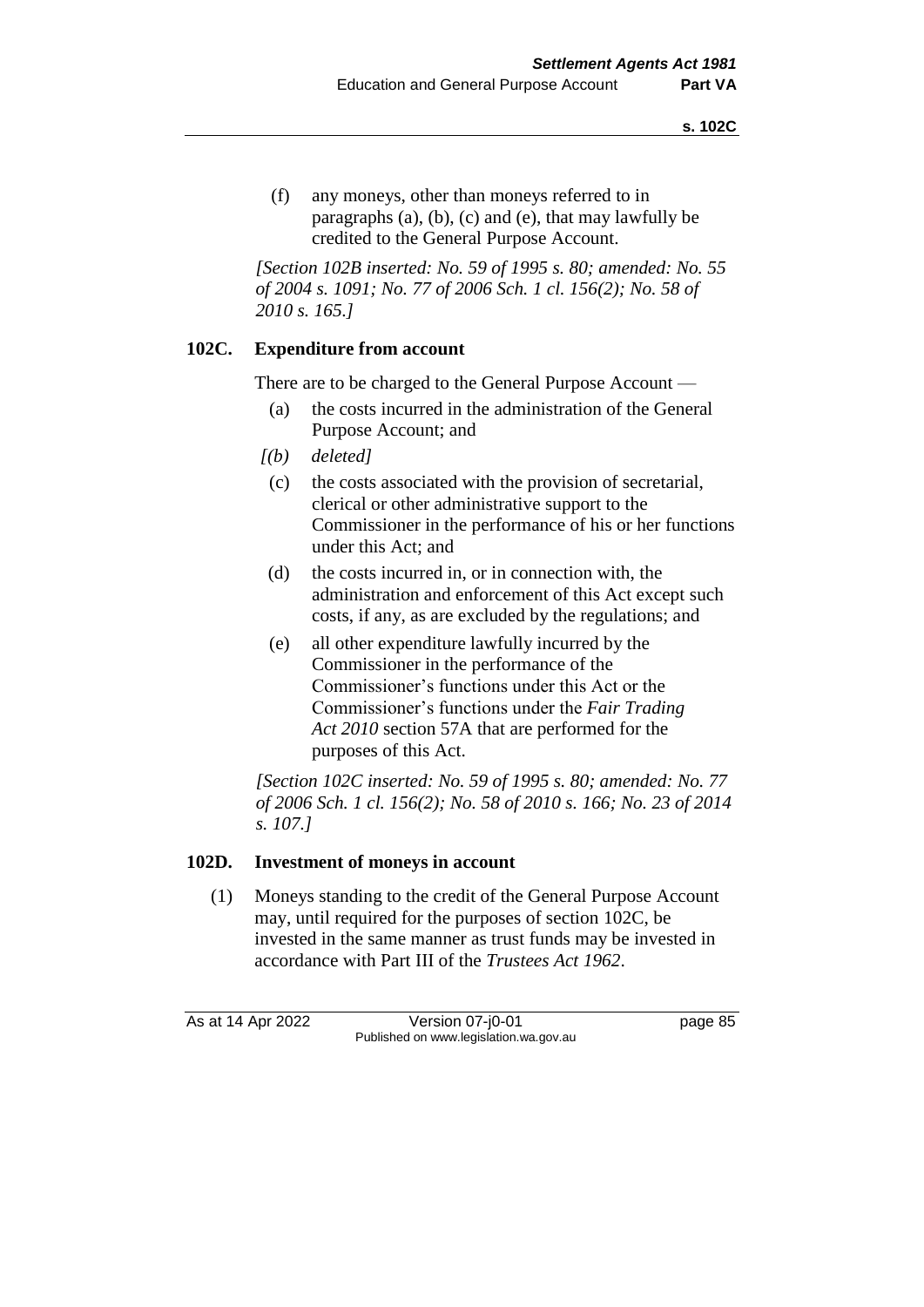#### **s. 102D**

(2) Income derived from any such investment is to be credited to the General Purpose Account.

*[Section 102D inserted: No. 59 of 1995 s. 80; amended: No. 77 of 2006 Sch. 1 cl. 156(2) and (13).]*

page 86 Version 07-j0-01 As at 14 Apr 2022 Published on www.legislation.wa.gov.au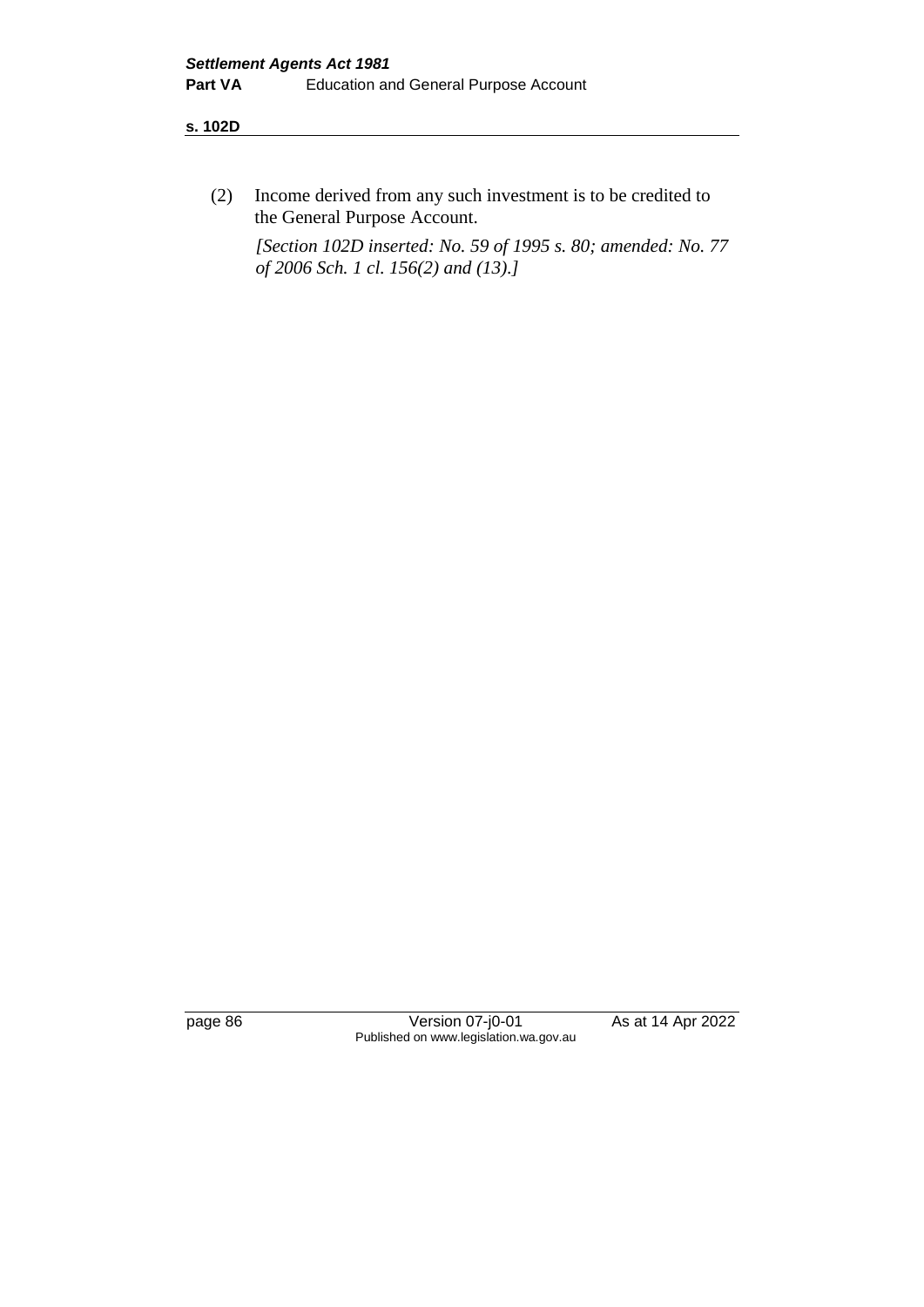# **Part VI — Settlement Agents Interest Account**

*[Heading inserted: No. 59 of 1995 s. 81; amended: No. 58 of 2010 s. 167.]*

#### **103. Account established; administration of account**

- (1) An account called the Settlement Agents Interest Account is to be established —
	- (a) as an agency special purpose account under section 16 of the *Financial Management Act 2006*; or
	- (b) with the approval of the Treasurer, at a bank as defined in section 3 of that Act.
- (2) The Interest Account is to be administered by the chief executive officer.

*[Section 103 inserted: No. 59 of 1995 s. 81; amended: No. 77 of 2006 Sch. 1 cl. 156(14); No. 46 of 2009 s. 15(3); No. 58 of 2010 s. 168.]*

#### **104. Moneys to be credited to account**

There are to be credited to the Interest Account —

- (a) all moneys paid to the credit of the Interest Account under section 49B; and
- (b) income derived from the investment, under section 106, of moneys standing to the credit of the Interest Account; and
- (c) any moneys, other than moneys referred to in paragraphs (a) and (b), that may lawfully be credited to the Interest Account.

*[Section 104 inserted: No. 59 of 1995 s. 81; amended: No. 46 of 2009 s. 15(3).]*

As at 14 Apr 2022 Version 07-j0-01 Page 87 Published on www.legislation.wa.gov.au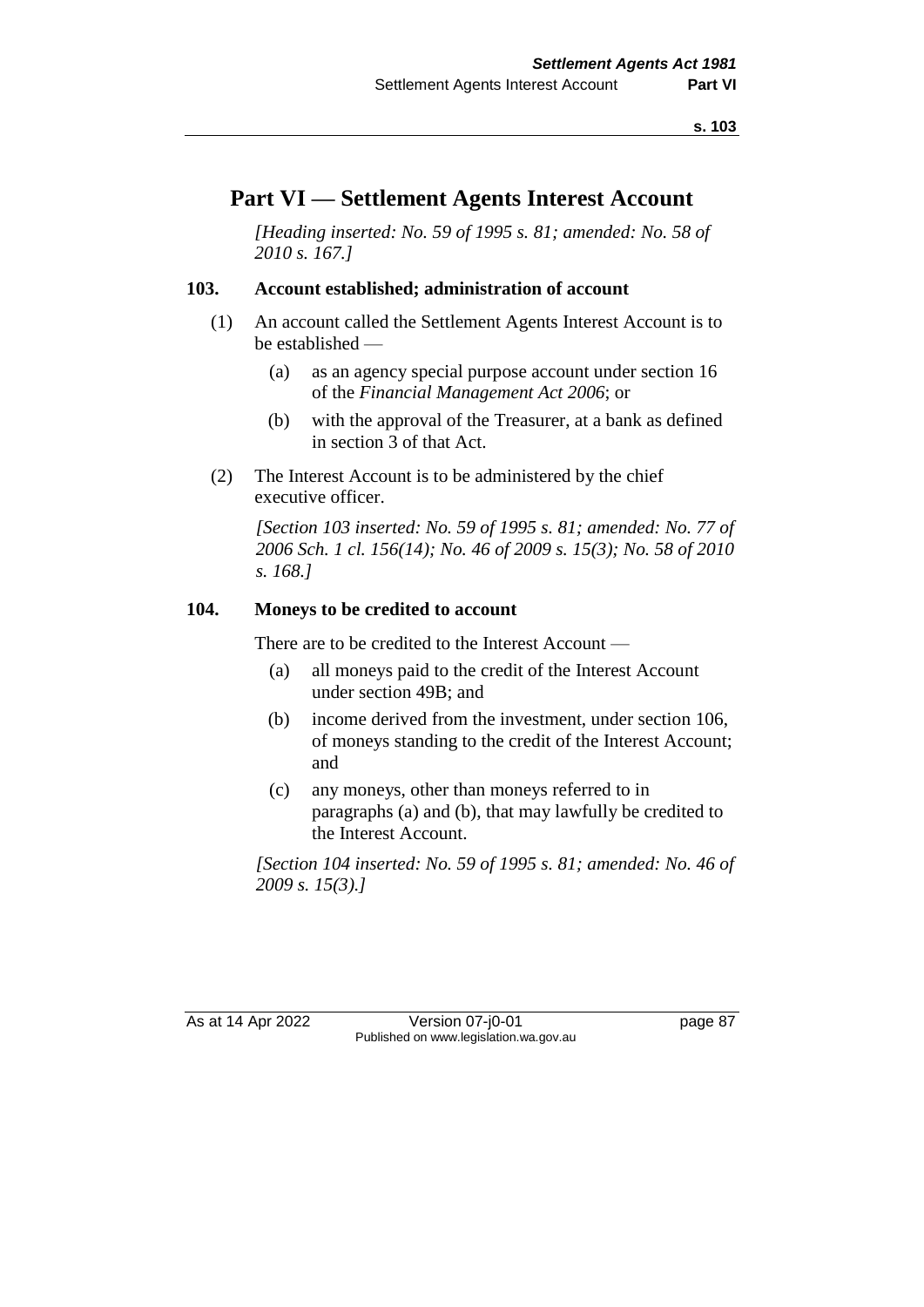#### **105. Expenditure from account**

Moneys standing to the credit of the Interest Account are to be applied at such times as are prescribed —

- (a) first, in payment of the costs involved in administering the Interest Account; and
- (b) as to the balance remaining after payment under paragraph (a), by transfer in equal shares or such other proportions as are prescribed to the credit of —
	- (i) the Fidelity Guarantee Account; and
	- (ii) the General Purpose Account.

*[Section 105 inserted: No. 59 of 1995 s. 81; amended: No. 77 of 2006 Sch. 1 cl. 156(2); No. 46 of 2009 s. 15(3).]*

#### **106. Investment of moneys in account**

- (1) Moneys standing to the credit of the Interest Account may, until required for the purposes of section 105, be invested in the same manner as money standing to the credit of the Public Bank Account may be invested under section 37 of the *Financial Management Act 2006*.
- (2) Income derived from any such investment is to be credited to the Interest Account.

*[Section 106 inserted: No. 59 of 1995 s. 81; amended: No. 77 of 2006 Sch. 1 cl. 156(15); No. 46 of 2009 s. 15(3).]*

- *[107, 108. Deleted: No. 59 of 1995 s. 81.]*
- *[109. Deleted: No. 98 of 1985 s. 3.]*

page 88 Version 07-j0-01 As at 14 Apr 2022 Published on www.legislation.wa.gov.au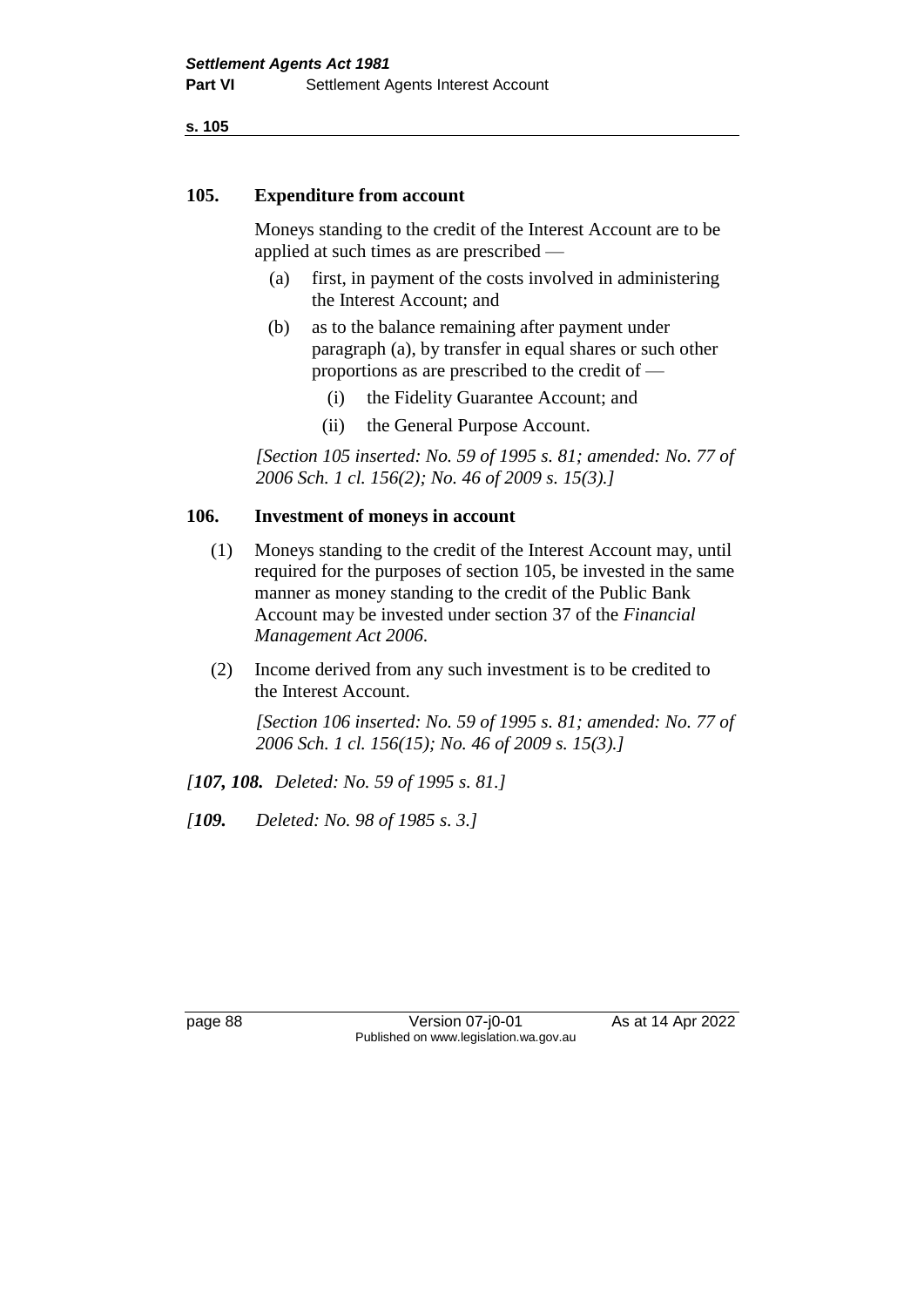# **Part VII — Miscellaneous**

## **110. Registers of licensees etc., Commissioner to keep etc.**

- (1) The Commissioner shall keep the following registers
	- (a) a register of licensees; and
	- (b) a register of holders of current triennial certificates.
- (2) The Commissioner shall record in the registers any prescribed particulars.
- (3) The Commissioner shall cause to be removed from the registers the name of every licensee or holder of a current triennial certificate who dies or ceases for any reason to be licensed or to hold a current triennial certificate.
- (4) The Commissioner shall, upon receipt of the prescribed fee from a person desiring to inspect the registers, make them available for the inspection of that person.

*[Section 110 amended: No. 58 of 2010 s. 176.]*

## **111A. Offence to give false or misleading information**

(1) A person who gives false or misleading information to the Commissioner or the chief executive officer under this Act commits an offence.

Penalty for this subsection: a fine of \$20 000.

- (2) For the purposes of subsection (1), a person gives false or misleading information to the Commissioner or the chief executive officer if the person does one or more of the following —
	- (a) states anything that the person knows is false or misleading in a material particular;
	- (b) omits anything from a statement without which the statement is, to the person's knowledge, misleading in a material particular;

As at 14 Apr 2022 Version 07-j0-01 page 89 Published on www.legislation.wa.gov.au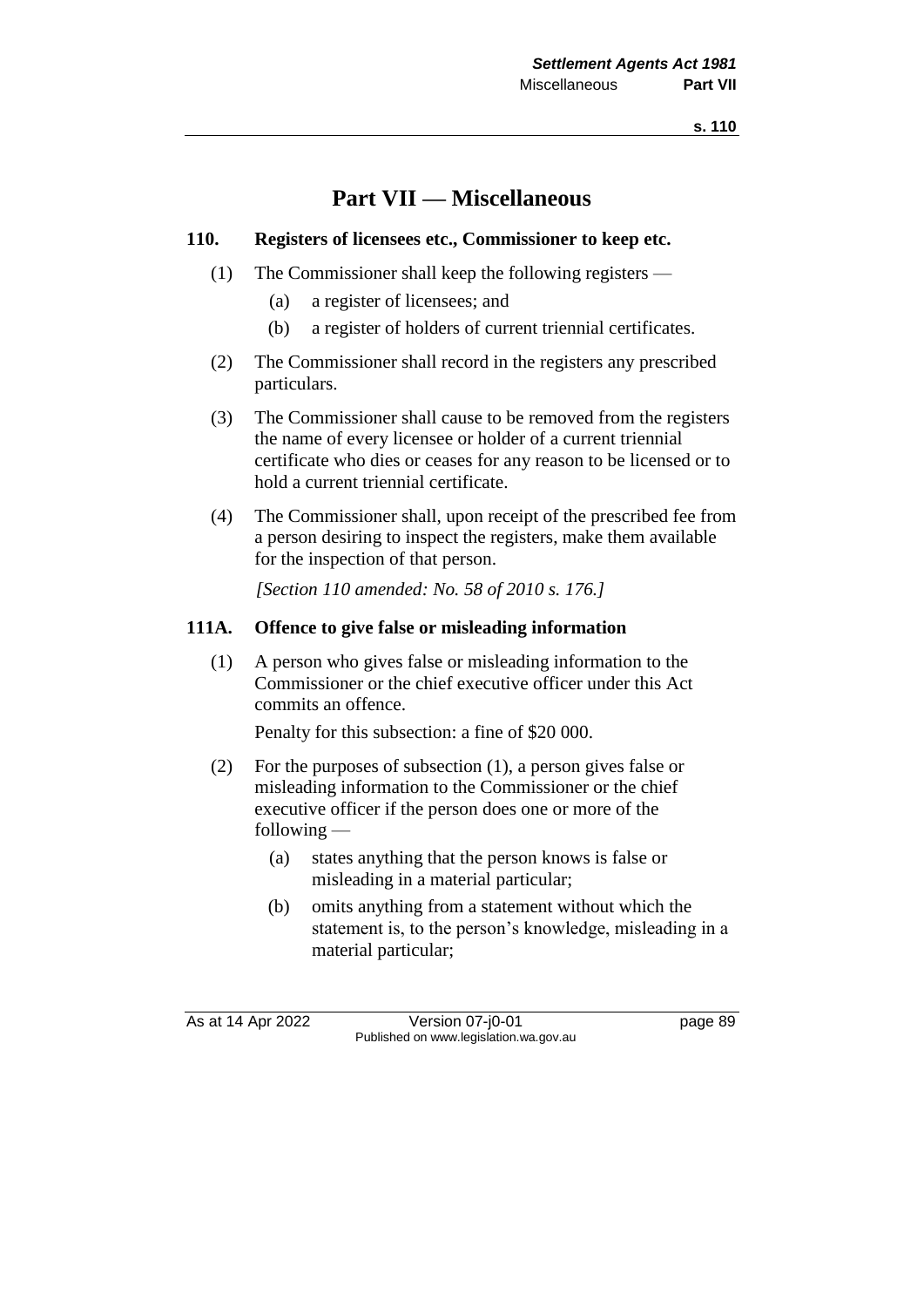- (c) gives or produces any information that
	- (i) the person knows is false or misleading in a material particular; or
	- (ii) omits anything without which the information is, to the person's knowledge, misleading in a material particular.

*[Section 111A inserted: No. 44 of 2016 s. 41; amended: No. 25 of 2019 s. 87.]*

## **111. Commissioner's certificate**

*[(1), (2) deleted]*

- (3) A certificate under the hand of the Commissioner that any person is or is not, or was or was not, licensed or the holder of a current triennial certificate on the date of, or a date referred to in, the certificate, or as to any other matter contained in a register, shall, in the absence of proof to the contrary, be taken as proof of the matter so certified.
- (4) The Commissioner shall, upon receipt of a request in writing by any person, and payment of the prescribed fee, issue a certificate as to any of the contents of the register.

*[Section 111 amended: No. 58 of 2010 s. 176; No. 23 of 2014 s. 108.]*

#### **112. Annual report by department**

- *[(1) deleted]*
- (2) The department's annual report is to include details of
	- (a) the number, nature, and outcome, of  $-$ 
		- (i) investigations and inquiries undertaken by, or at the direction of, the Commissioner; and
		- (ii) matters that have been brought before the State Administrative Tribunal under this Act;

and

page 90 Version 07-j0-01 As at 14 Apr 2022 Published on www.legislation.wa.gov.au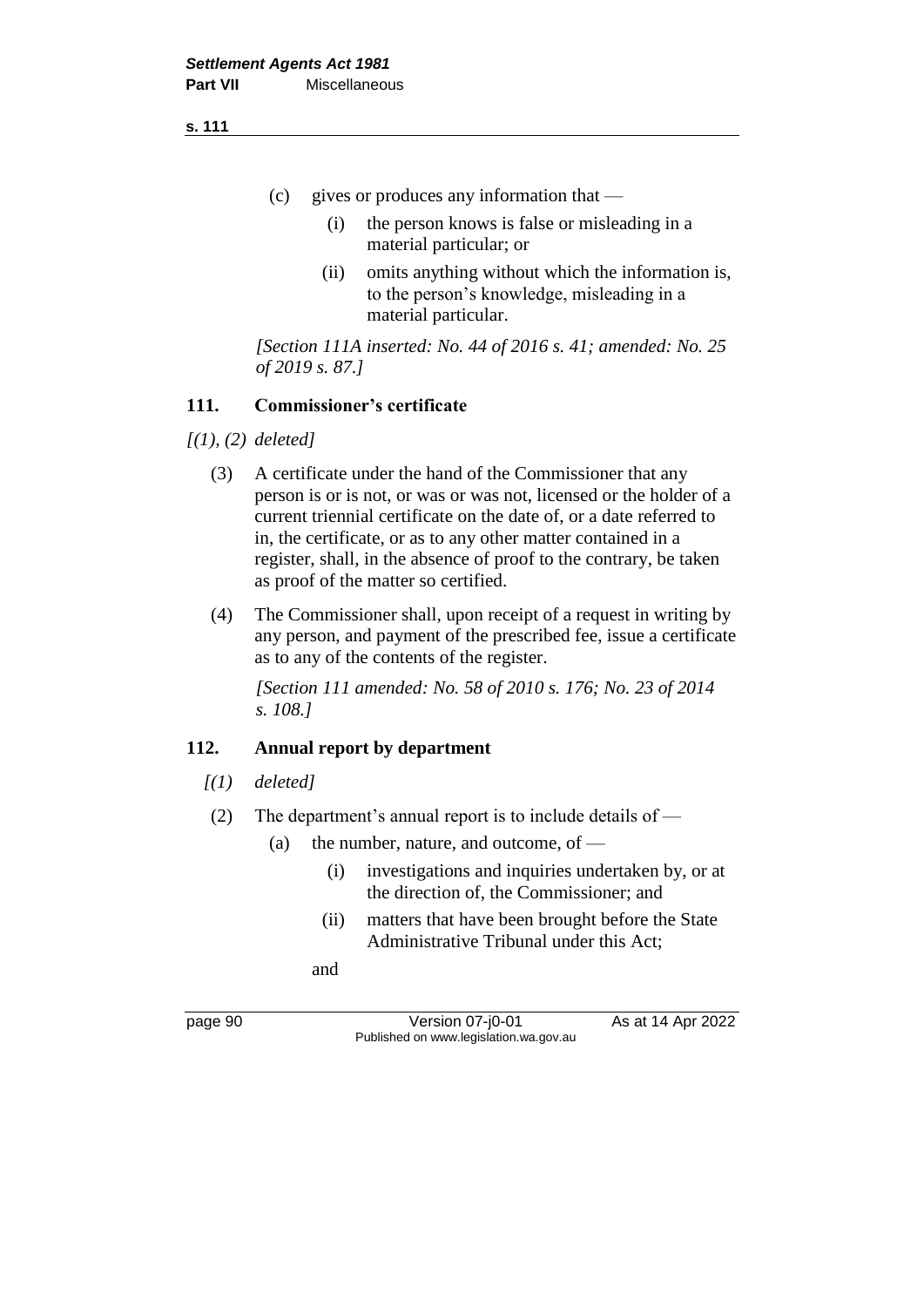- (b) the number and nature of matters referred to in paragraph (a) that are outstanding; and
- (c) any trends or special problems that may have emerged; and
- (d) forecasts of the workload of the Commissioner in the year after the year to which the report relates; and
- (e) any proposals for improving the operation of the Commissioner.

*[Section 112 inserted: No. 98 of 1985 s. 3; amended: No. 59 of 1995 s. 82; No. 55 of 2004 s. 1092; No. 77 of 2006 Sch. 1 cl. 156(16); No. 58 of 2010 s. 169.]*

## **113. Reports by Commissioner to Minister**

The Commissioner shall, from time to time, submit a report to the Minister as to the opinion of the Commissioner on —

- (a) the effectiveness or otherwise of current provisions for the purpose of providing protection to the public against any defalcations by a licensee; and
- (b) the desirability or otherwise of having further or alternative measures for that purpose,

and where, in the opinion of the Commissioner it is desirable to have such further or alternative measures, the Commissioner shall include in the report details of a scheme to implement those measures.

*[Section 113 amended: No. 58 of 2010 s. 176.]*

#### **114. Refunds of fees, Commissioner's powers as to**

The Commissioner may in special circumstances refund the whole or part of any fee paid for a licence or triennial certificate or any sum paid by way of contribution or levy to the Account.

*[Section 114 amended: No. 77 of 2006 Sch. 1 cl. 156(2); No. 58 of 2010 s. 170 and 176.]*

As at 14 Apr 2022 Version 07-j0-01 page 91 Published on www.legislation.wa.gov.au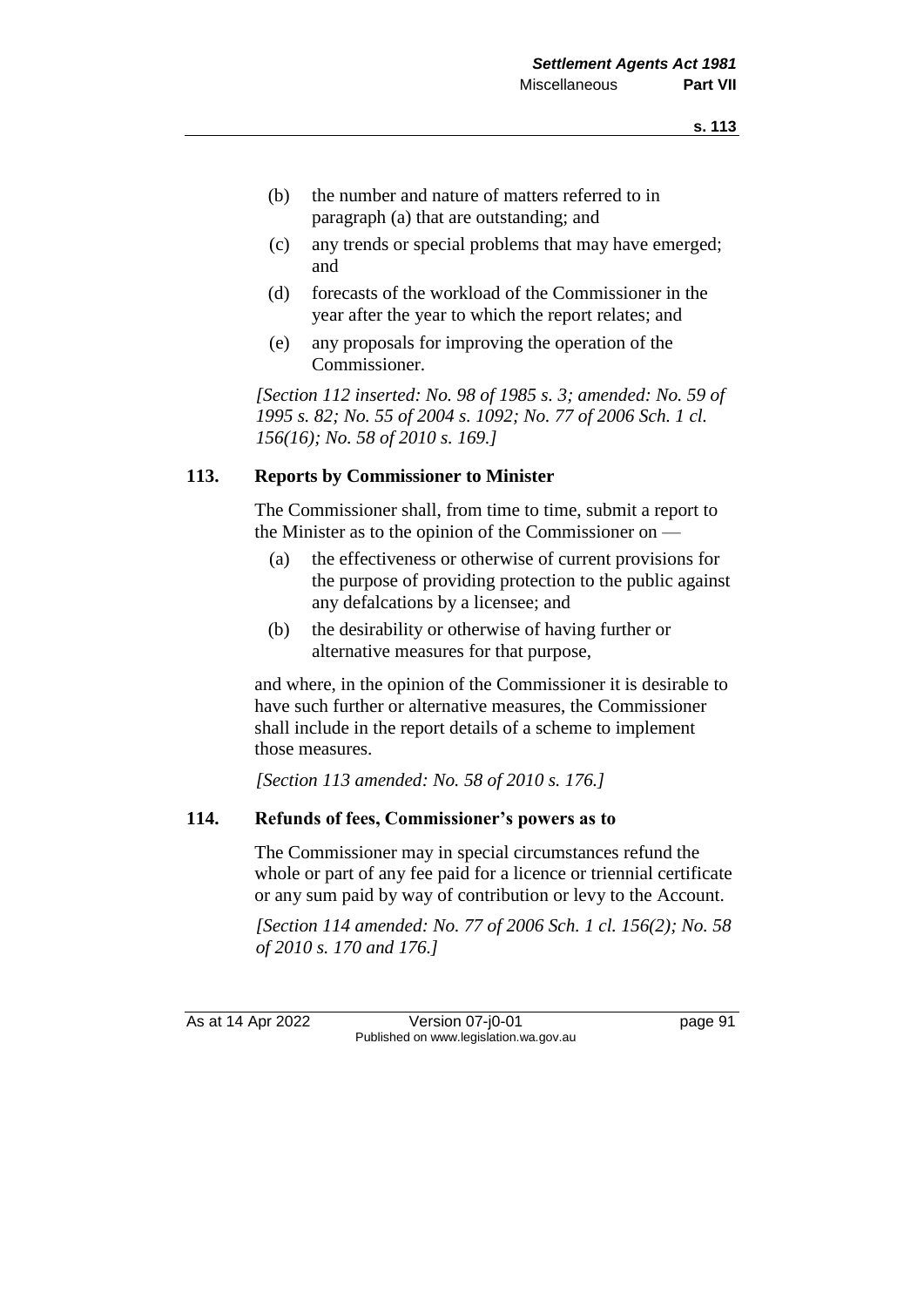## **115. Protection from personal liability**

A person does not incur any liability in tort for anything that the person does, in good faith, in the performance or purported performance of a function under this Act.

*[Section 115 inserted: No. 58 of 2010 s. 171.]*

## **116. Confidentiality of information officially obtained**

The *Fair Trading Act 2010* section 112 applies to information obtained for the purposes of this Act.

*[Section 116 inserted: No. 58 of 2010 s. 172.]*

## **117. Liability of directors of body corporate for defalcations**

Where a licensee is a firm and a body corporate is a partner in the firm or where the licensee is a body corporate, all persons who are directors of the body corporate at the time of any defalcation by the licensee are jointly and severally liable in respect of that defalcation.

#### **118. Other rights and remedies not affected by this Act**

Except as is expressly provided in this Act, nothing in this Act shall have the effect of limiting, restricting, or otherwise affecting any right or remedy a person would have had if this Act had not been enacted.

#### **119. Rights conferred by Act cannot be waived**

A person is not competent to waive any rights conferred on him by this Act.

#### **120. General penalty for offences**

(1) A person who contravenes or fails to comply with any provision of this Act commits an offence against this Act.

page 92 Version 07-j0-01 As at 14 Apr 2022 Published on www.legislation.wa.gov.au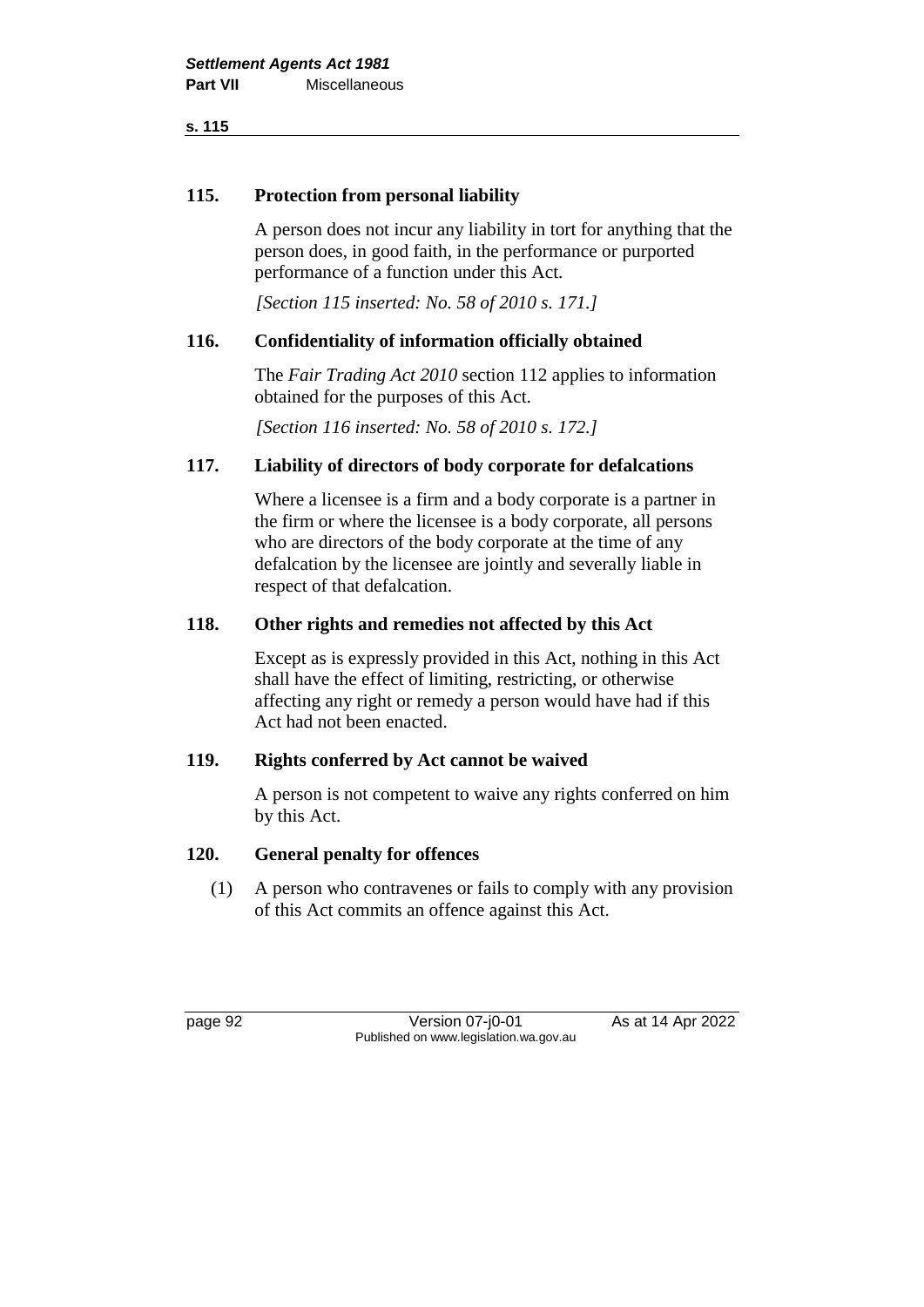(2) A person who commits an offence against this Act for which no other penalty is expressly provided in this Act is liable to a penalty of \$2 000.

*[Section 120 amended: No. 59 of 1995 s. 85.]*

## **121. Proceedings for offences**

- (1) Proceedings for an offence against this Act may be taken by the Commissioner.
- (2) Notwithstanding the provisions of any other Act, proceedings for an offence against this Act may be brought within the period of 3 years after the commission of the alleged offence or, with the consent of the Minister, at any later time.
- (3) An allegation in a charge of an offence against this Act that a person named therein was or was not licensed or the holder of a current triennial certificate at the time specified therein shall, in the absence of proof to the contrary, be taken as proved.

*[Section 121 amended: No. 59 of 2004 s. 141; No. 84 of 2004 s. 80; No. 58 of 2010 s. 176.]*

## **122. Forms**

In addition to the forms for purposes expressly mentioned elsewhere in this Act, the Commissioner may determine the forms to be used for other purposes under this Act and the information to be contained therein and may require that such information be verified by statutory declaration.

*[Section 122 amended: No. 58 of 2010 s. 176.]*

## **123. Regulations**

(1) The Governor may make such regulations as are contemplated by this Act or as he considers necessary or expedient for the purposes of this Act.

As at 14 Apr 2022 Version 07-j0-01 page 93 Published on www.legislation.wa.gov.au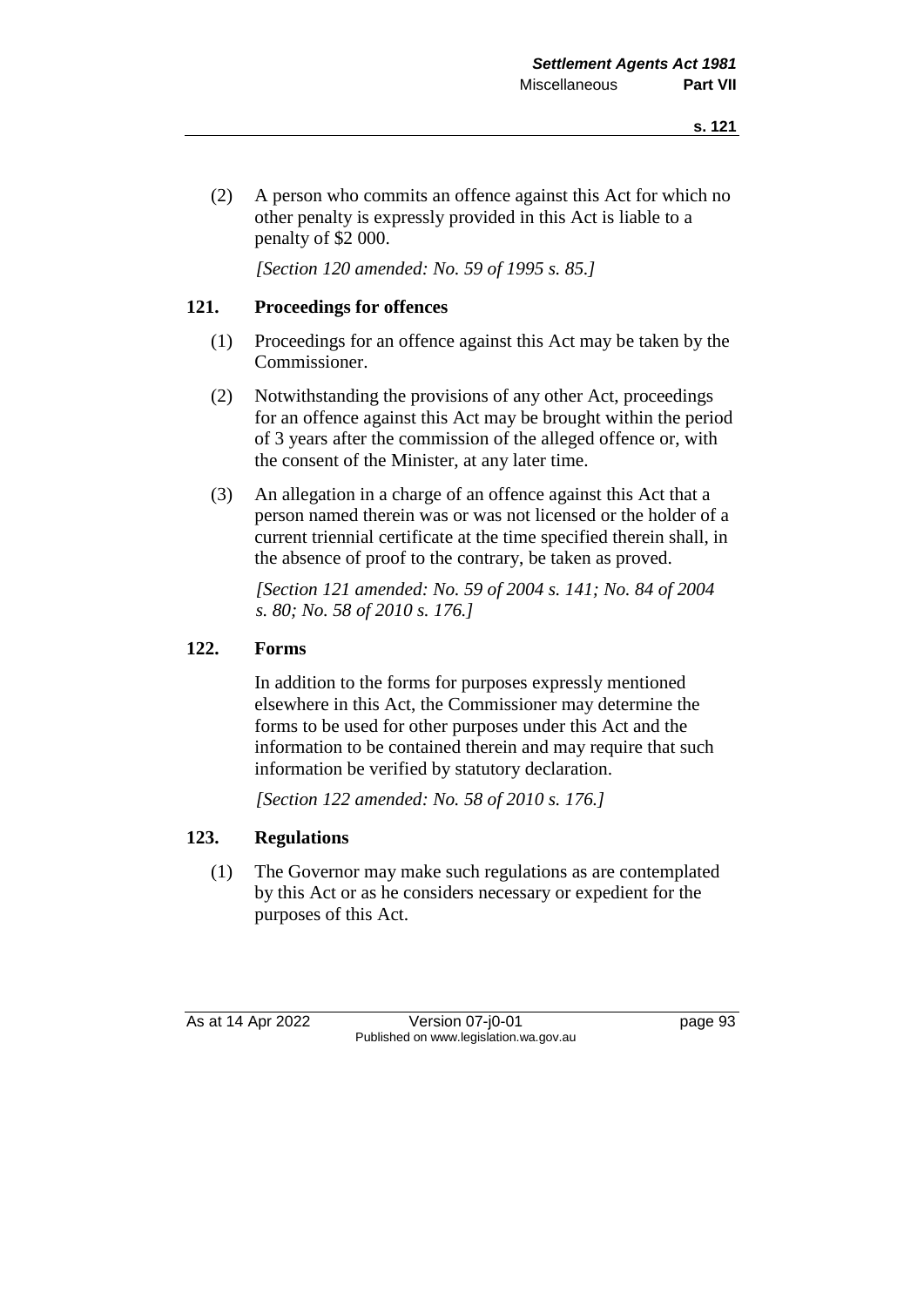- (2) Without limiting the generality of subsection (1) the regulations  $may$ —
	- (a) prescribe the procedure of the Commissioner;
	- *[(b) deleted]*
		- (c) provide for the advertising of notices of applications for licences;
		- (d) provide for all matters relating to the effecting of a Master Insurance Policy pursuant to section 35;
		- (e) provide for the conduct of the business of a settlement agent during any period in which that business temporarily is not under his supervision and control and provide that the person temporarily conducting the business in accordance with the regulations so made does not commit an offence under section 26;
		- (f) prescribe, and provide for the recovery of any fee for the purposes of this Act, but not in connection with the initiation of a proceeding before the State Administrative Tribunal;
		- (g) prescribe the particulars to be recorded in the registers required to be kept under this Act;
		- (h) prescribe a body or class of bodies for the purposes of the definition of *authorised financial institution* in section 48;
		- (i) prescribe a rate of interest and the times at which such interest is to be paid for the purposes of section 49B(1);
	- (ia) prescribe the information to be contained in a receipt for the purposes of section  $50(1)(a)$ ;
	- (ib) prescribe the manner in which a record is to be kept, and the information to be contained in a record, for the purposes of section 50(2);
	- (ic) prescribe the times at which and the proportions in which moneys are to be paid or transferred under section 105;

page 94 Version 07-j0-01 As at 14 Apr 2022 Published on www.legislation.wa.gov.au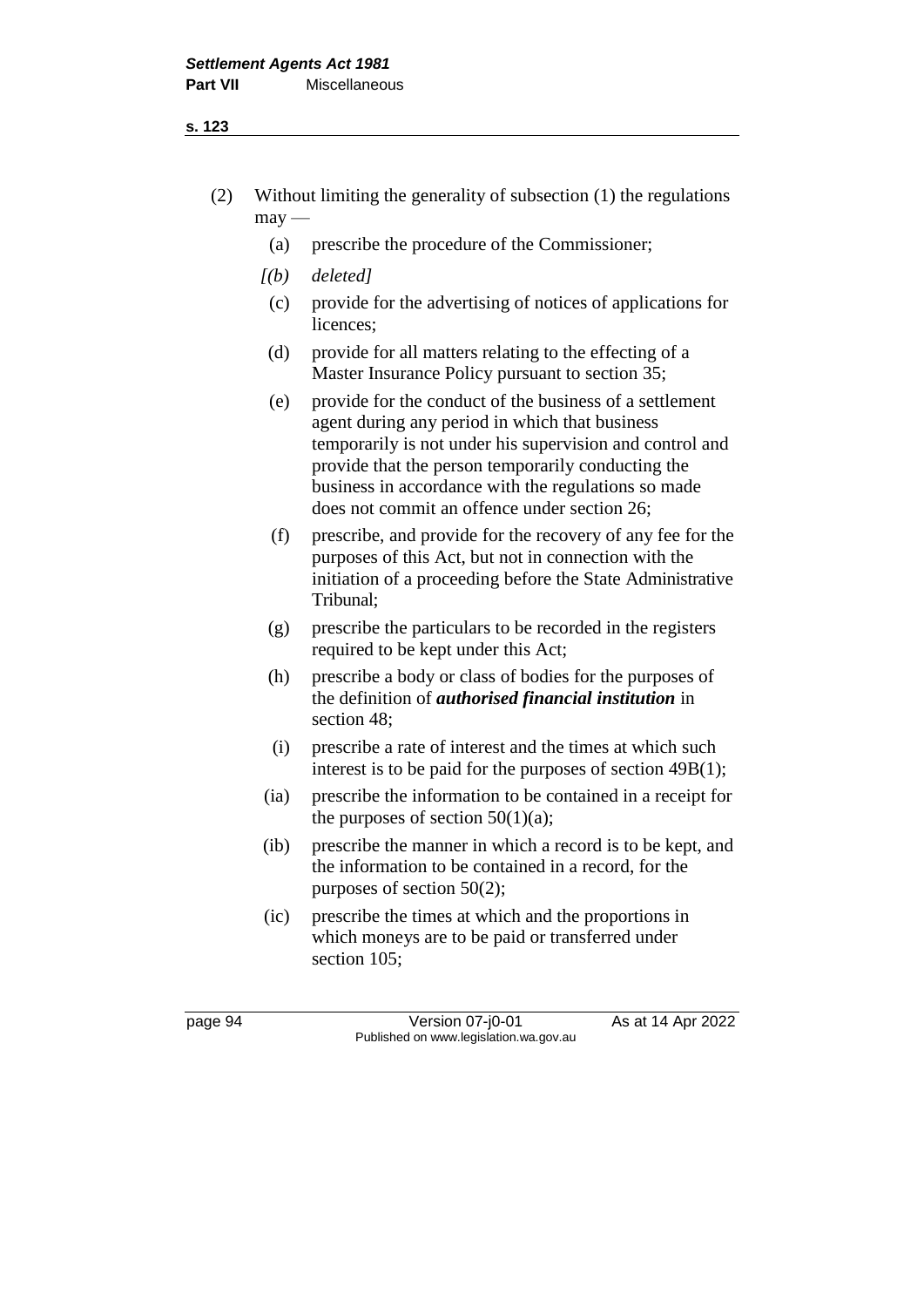- (j) prescribe the manner of making claims against the Fidelity Guarantee Account and the manner of verifying any claim including a condition that the claim be verified by statutory declaration;
- *[(k) deleted]*
	- (l) prescribe penalties not exceeding \$1 000 for any breach of the regulations.

*[Section 123 amended: No. 65 of 1987 s. 43; No. 59 of 1995 s. 83 and 85; No. 55 of 2004 s. 1093; No. 77 of 2006 Sch. 1 cl. 156(2); No. 58 of 2010 s. 173 and 176.]*

As at 14 Apr 2022 Version 07-j0-01 page 95 Published on www.legislation.wa.gov.au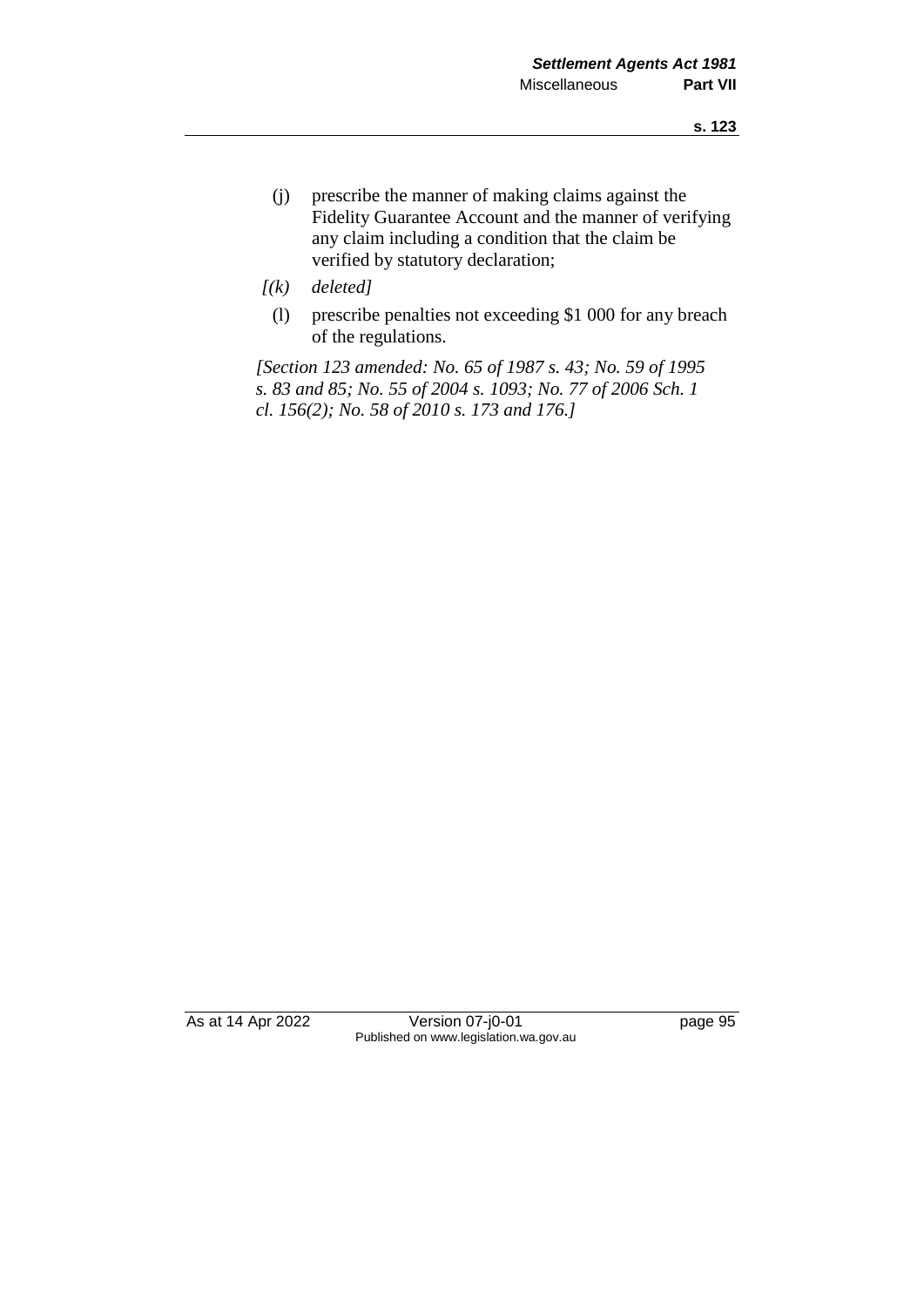# **Part VIII — Savings and transitional**

*[Heading inserted: No. 58 of 2010 s. 174.]*

#### **124. Terms used**

In this Part —

*commencement day* means the day on which the *Acts Amendment (Fair Trading) Act 2010* Part 7 comes into operation;

*former Board* means the Settlement Agents Supervisory Board established by section 5 of this Act immediately prior to the commencement day;

*former Registrar* means a Registrar appointed under section 12 of this Act prior to the commencement day;

*liability* means any liability, duty or obligation whether actual, contingent or prospective, liquidated or unliquidated, or whether owed alone or jointly or jointly and severally with any other person;

*right* means any right, power, privilege or immunity whether actual, contingent or prospective.

*[Section 124 inserted: No. 58 of 2010 s. 174.]*

#### **125. Former Board abolished**

Subject to sections 132 and 133, at the beginning of the commencement day, the former Board is abolished and its members go out of office.

*[Section 125 inserted: No. 58 of 2010 s. 174.]*

## **126. References to former Board**

If in a written law or other document or instrument there is a reference to the former Board, that reference may, where the context so requires, be read as if it had been amended to be a reference to the Commissioner.

*[Section 126 inserted: No. 58 of 2010 s. 174.]*

page 96 Version 07-j0-01 As at 14 Apr 2022 Published on www.legislation.wa.gov.au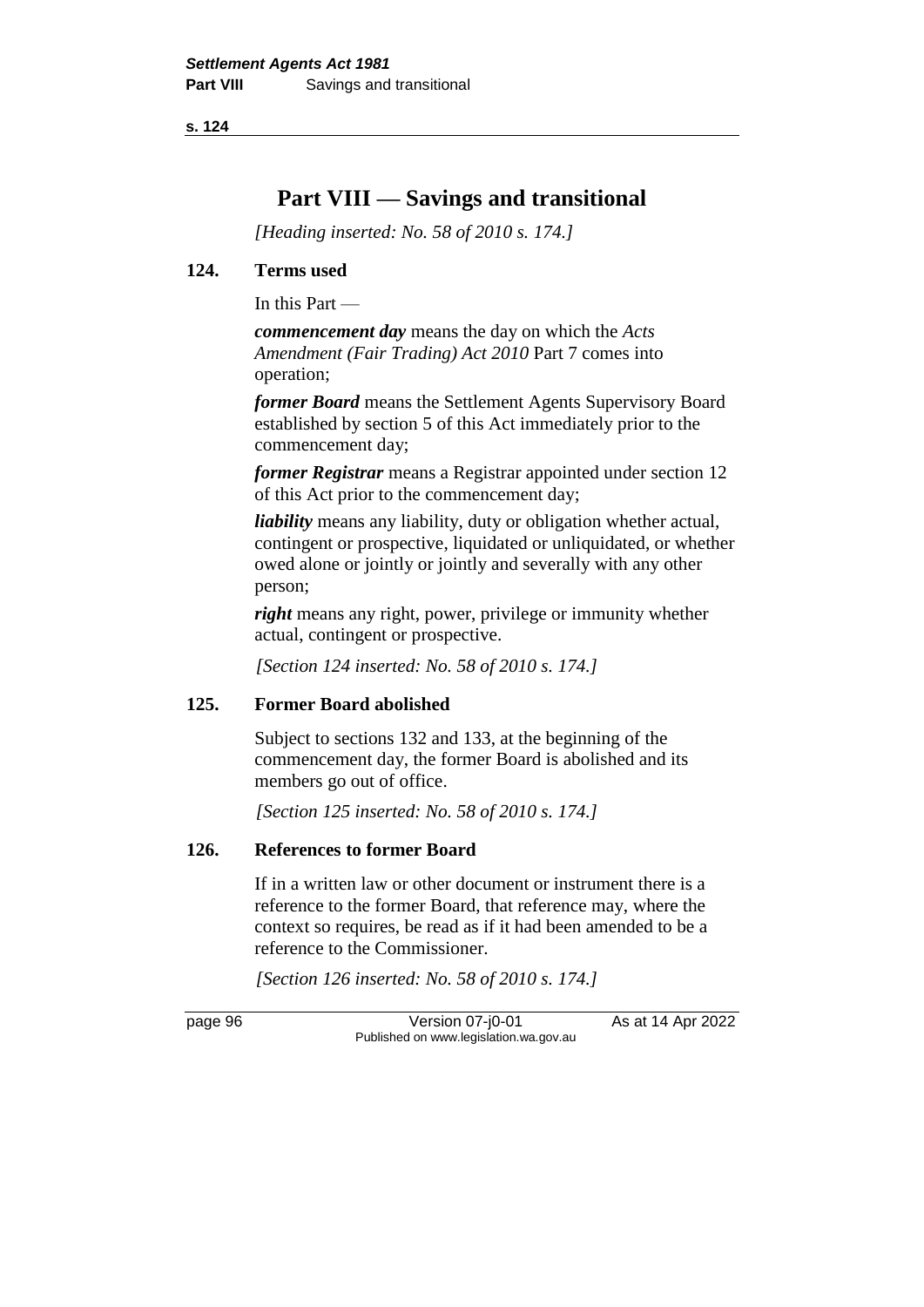## **127. Immunity continues**

Despite the abolition of the former Board, if the former Board had the benefit of any immunity in respect of an act, matter or thing done or omitted before the commencement day, that immunity continues in that respect for the benefit of the Commissioner.

*[Section 127 inserted: No. 58 of 2010 s. 174.]*

### **128. Notices and rules made by former Board**

- (1) If the former Board has fixed by notice the maximum amount of remuneration of a licensee under section 44 of the Act immediately prior to the commencement day, that notice is to be taken to have been given by the Commissioner and continues in force until amended or revoked by the Commissioner.
- (2) If the former Board has made rules prescribing a code of conduct under section 82 of the Act as it was immediately prior to the commencement day, those rules and that code of conduct are taken to be made by the Commissioner for the purposes of that section and continue in force until amended or revoked by the Commissioner.

*[Section 128 inserted: No. 58 of 2010 s. 174.]*

#### **129. References to former Registrar**

- (1) If in a written law or other document or instrument there is a reference to the former Registrar, that reference may, where the context so requires, be read as if it had been amended to be a reference to the Commissioner.
- (2) If a certificate has been given by a former Registrar under section 111(3) of the Act as it was immediately prior to the commencement day, that certificate is to be treated as if it were given by the Commissioner for the purposes of that subsection.

*[Section 129 inserted: No. 58 of 2010 s. 174.]*

As at 14 Apr 2022 Version 07-j0-01 page 97 Published on www.legislation.wa.gov.au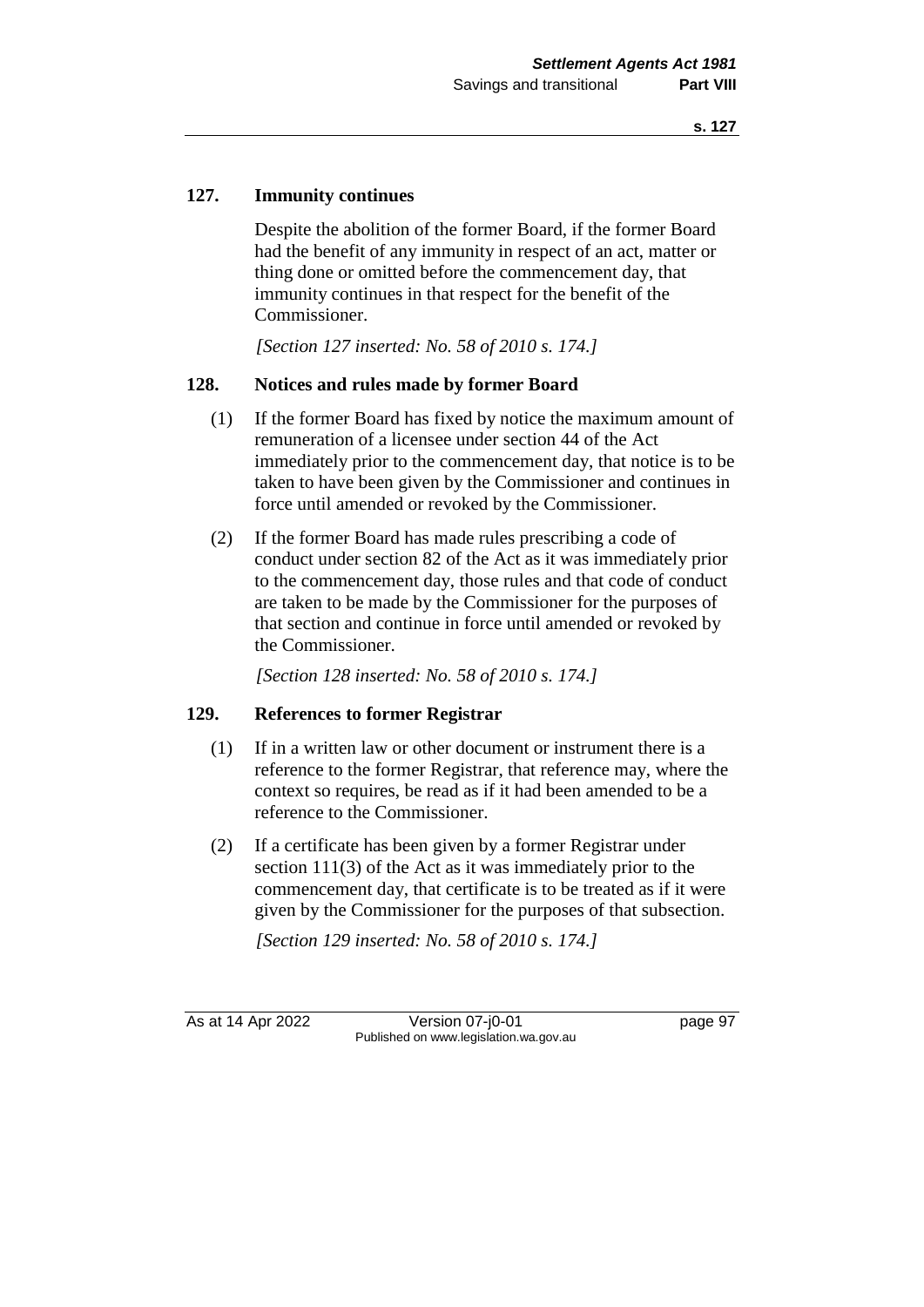#### **130. Unfinished investigations by former Board**

Investigations being carried out by the former Board under the Act as it was prior to the commencement day that are not complete by the commencement day —

- (a) are taken to have been commenced by the Commissioner for the purposes of the Act; and
- (b) are to continue under the direction and control of the Commissioner.

*[Section 130 inserted: No. 58 of 2010 s. 174.]*

#### **131. Unfinished proceedings by former Board**

- (1) Proceedings before the former Board that are not complete by the commencement day —
	- (a) are taken to have been commenced by the Commissioner for the purposes of the Act; and
	- (b) are to continue under the direction and control of the Commissioner.
- (2) Proceedings before the State Administrative Tribunal or another court commenced by allegation against a licensed settlement agent brought by the former Board that are not complete by the commencement day —
	- (a) are taken to have been commenced by an allegation by the Commissioner for the purposes of the Act; and
	- (b) are to continue under the direction and control of the Commissioner.

*[Section 131 inserted: No. 58 of 2010 s. 174.]*

#### **132. Winding-up former Board**

On and after the commencement day —

(a) the Commissioner is to take control of all registers, documents, books and other records (however compiled, recorded or stored) relating to the former Board and the

page 98 Version 07-j0-01 As at 14 Apr 2022 Published on www.legislation.wa.gov.au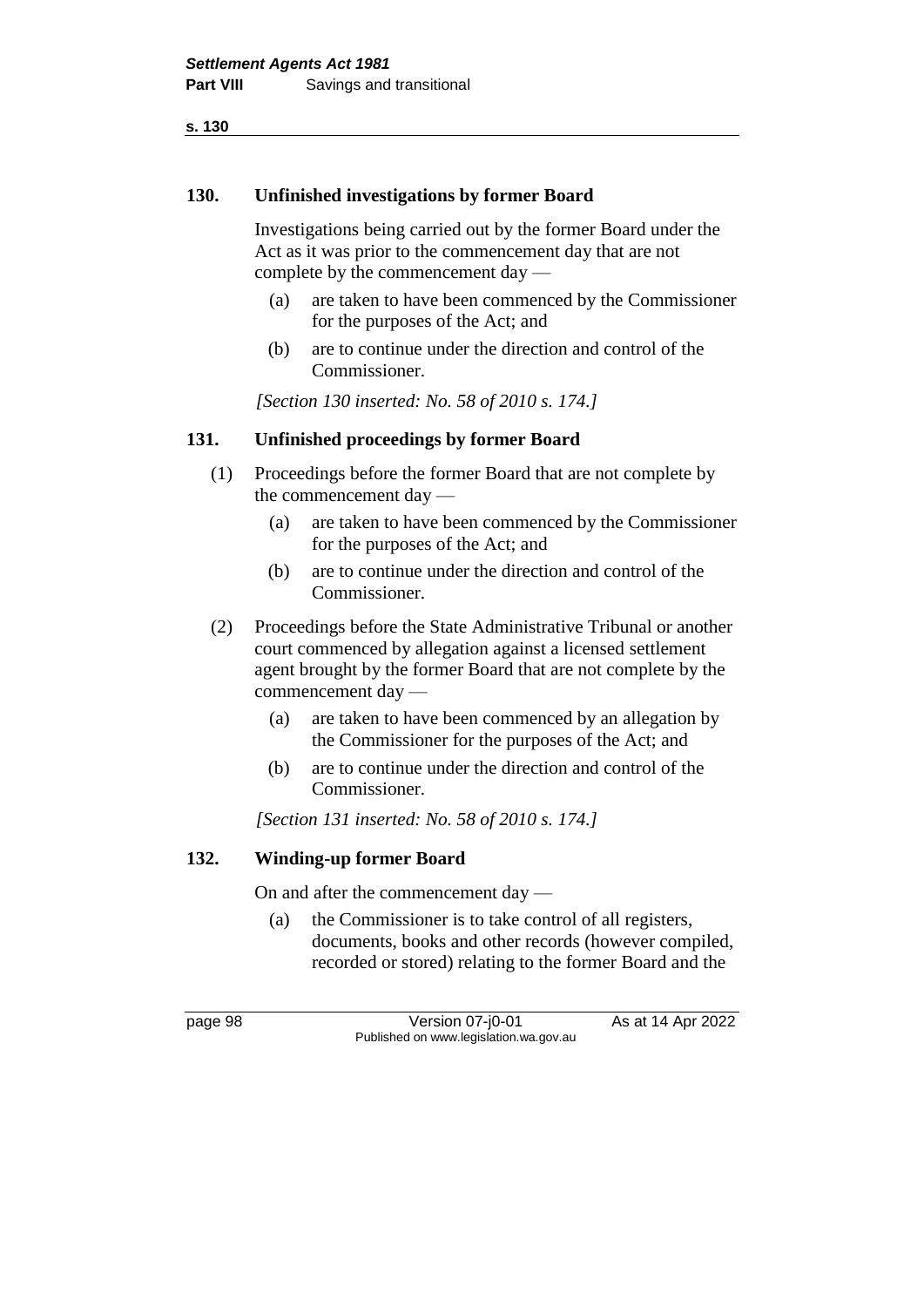exercise of its functions, and of any tape, disk or other device or medium relating to such records; and

- (b) all assets of the former Board are to be transferred to the State to be administered in the department, or the residual assets may be realised and the proceeds, together with any moneys in hand, are to be credited to the Consolidated Account; and
- (c) all rights, liabilities and obligations of the former Board that existed immediately before the commencement day devolve on the Commissioner acting on behalf of, and in the name of, the State; and
- (d) all contracts, agreements and undertakings made by and with the former Board and having effect immediately before the commencement day have effect as contracts, agreements and undertakings made with the Commissioner acting on behalf of, and in the name of, the State and may be enforced by or against the State accordingly; and
- (e) any legal or other proceedings or any remedies that might, but for the operation of the *Acts Amendment (Fair Trading) Act 2010* Part 7, have been commenced or continued by or against or have been available to the former Board may be commenced or continued by or against or are available to the Commissioner acting on behalf of, and in the name of, the State, as the case requires; and
- (f) any fees, charges or other moneys payable to the Board under this Act and outstanding at the commencement day become payable to the chief executive officer at the time, and in the manner, in which those moneys would have been payable to the former Board under this Act.

*[Section 132 inserted: No. 58 of 2010 s. 174.]*

As at 14 Apr 2022 Version 07-j0-01 page 99 Published on www.legislation.wa.gov.au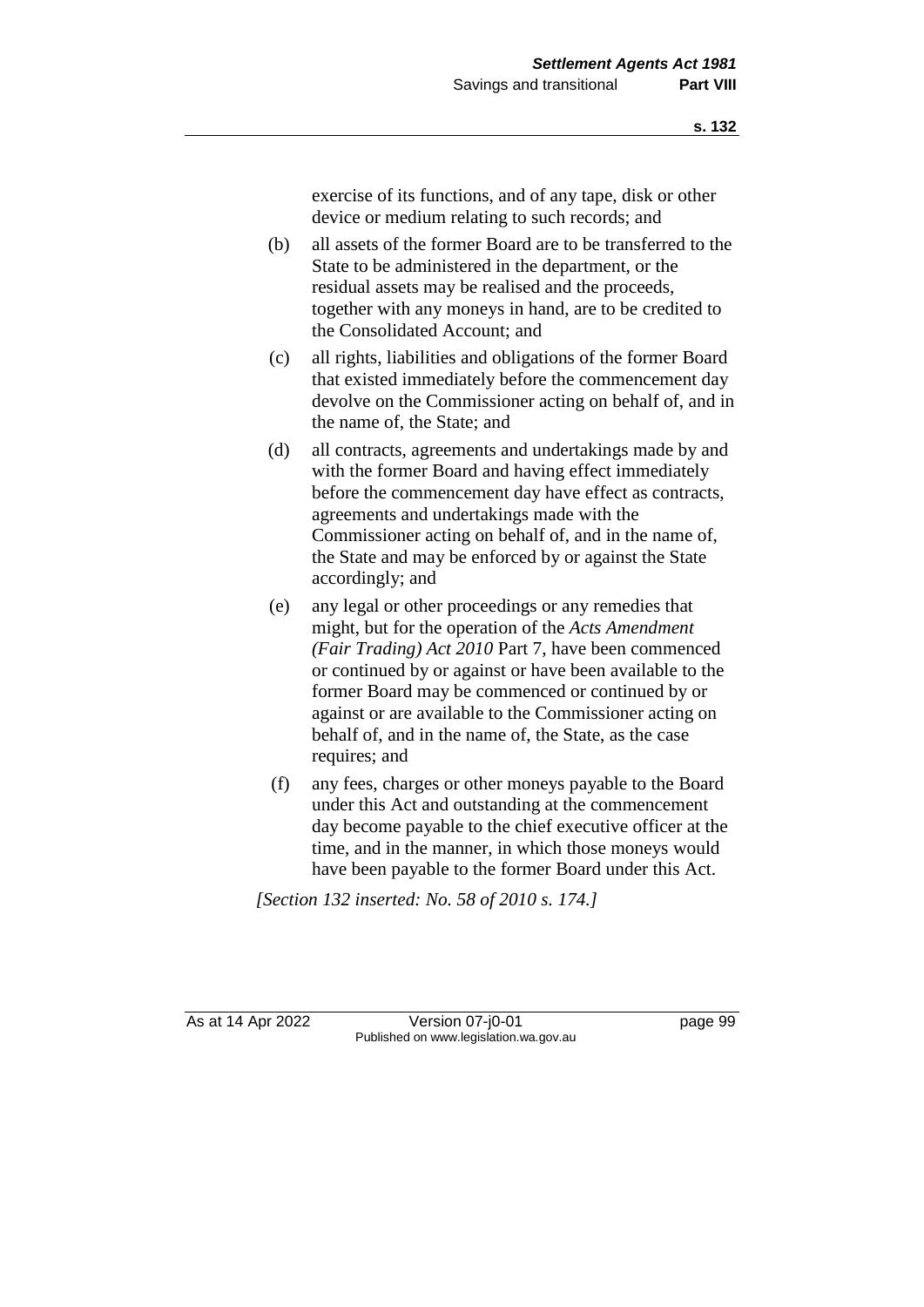**s. 133**

# **133. Final report by former Board**

- (1) The provisions of the *Financial Management Act 2006* Part 5 Division 3 apply to the former Board.
- (2) The chief executive officer is to include the final report submitted under subsection (1) in the department's annual report for that financial year.

*[Section 133 inserted: No. 58 of 2010 s. 174.]*

# **134. Staff of former Board**

- (1) The officers of the former Board and the former Registrar who held office immediately before the commencement day continue to be employed, under and subject to the *Public Sector Management Act 1994* Part 3, as officers of the department.
- (2) A person mentioned in subsection (1) is to be regarded as having been engaged or employed, as is relevant, by the chief executive officer.
- (3) Except as otherwise agreed by a person mentioned in subsection (1), the remuneration, existing or accrued rights, rights under a superannuation scheme or continuity of service of the person are not affected, prejudiced or interrupted by the operation of subsection (1).

*[Section 134 inserted: No. 58 of 2010 s. 174.]*

# **135. Transitional regulations**

- (1) If there is not sufficient provision in this Part for dealing with a transitional matter, the Governor may make regulations prescribing all matters that are required, necessary or convenient to be prescribed in relation to that matter.
- (2) In subsection  $(1)$  —

*transitional matter* means a matter that needs to be dealt with for the purpose of effecting the transition from this Act as enacted immediately before the commencement day to this Act

page 100 Version 07-j0-01 As at 14 Apr 2022 Published on www.legislation.wa.gov.au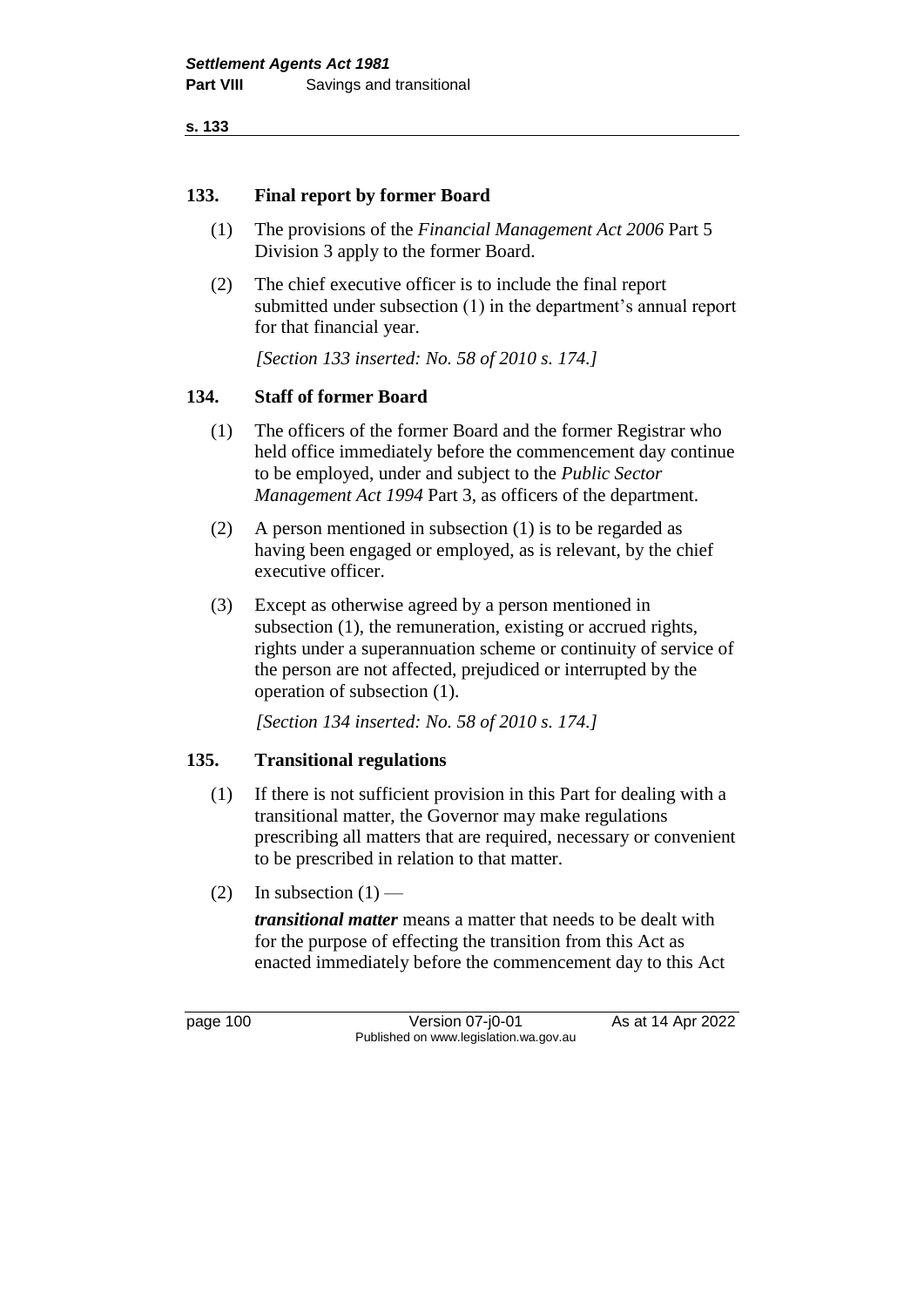as amended by the *Acts Amendment (Fair Trading) Act 2010*  Part 7.

- (3) Regulations made under subsection (1) may provide that specific provisions of a written law —
	- (a) do not apply; or
	- (b) apply with specific modifications,

to or in relation to any matter.

- (4) Regulations made under subsection (1) must be made within 12 months after the commencement day.
- (5) If regulations made under subsection (1) provide that a specified state of affairs is to be taken to have existed, or not to have existed, on and from a day that is earlier than the day on which the regulations are published in the *Gazette* but not earlier than the commencement day, the regulations have effect according to their terms.
- (6) In subsection  $(5)$  —

*specified* means specified or described in the regulations.

- (7) If regulations contain a provision referred to in subsection (5), the provision does not operate so as —
	- (a) to affect, in a manner prejudicial to any person (other than the State), the right of that person existing before the day of publication of those regulations; or
	- (b) to impose liabilities on any person (other than the State or an authority of the State) in respect of anything done or omitted to be done before the day of publication of those regulations.

*[Section 135 inserted: No. 58 of 2010 s. 174.]*

As at 14 Apr 2022 Version 07-j0-01 page 101 Published on www.legislation.wa.gov.au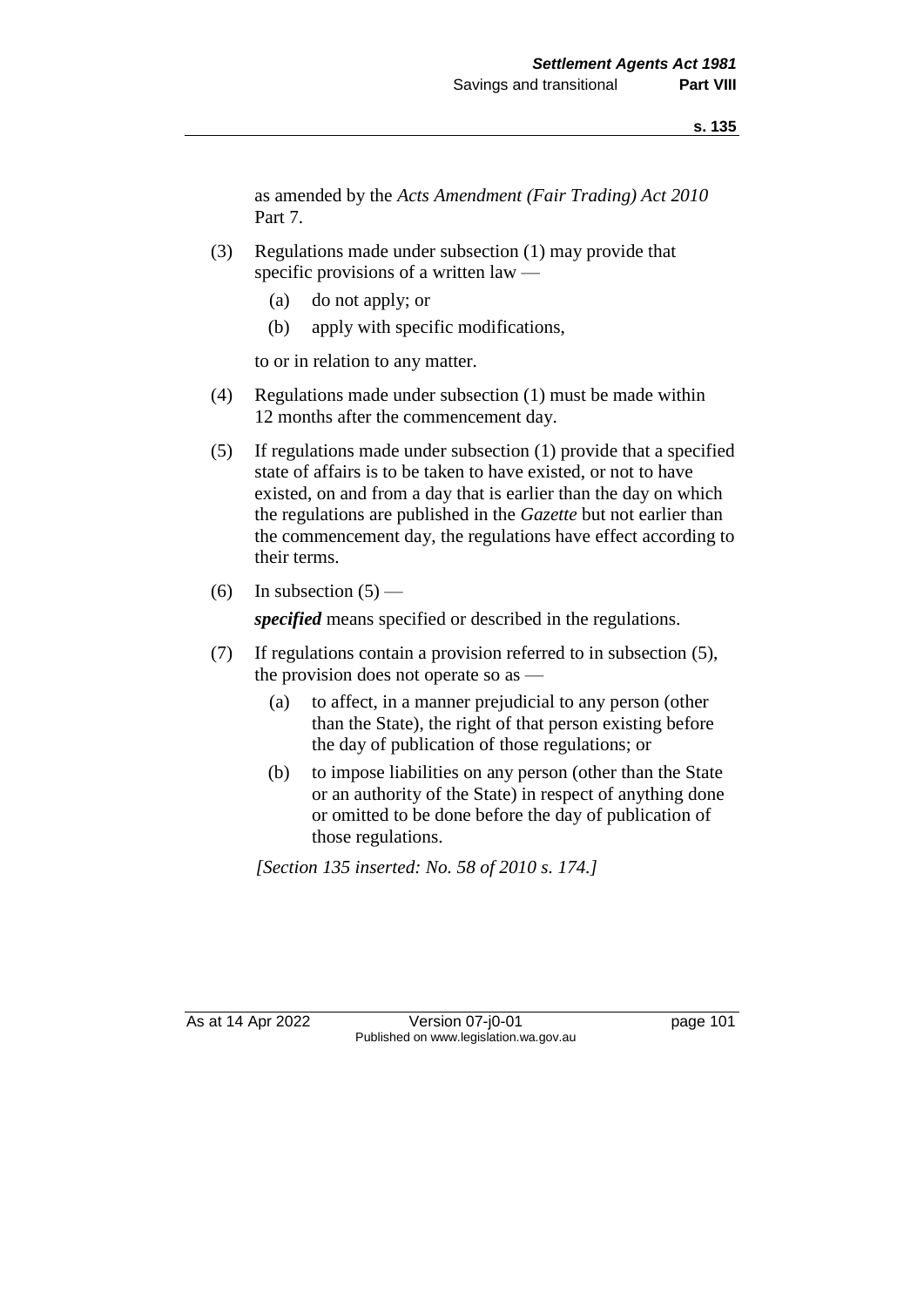# **Schedule 1 — Grant of licence**

[s. 27, 28 and 29]

*[Heading inserted: No. 19 of 2010 s. 35(2).]*

# **Division 1** — **Qualifications**

*[Heading inserted: No. 19 of 2010 s. 35(2).]*

#### **1. Real estate settlement agent**

- $(1)$  A person
	- (a) who has passed, subject to approved exemptions, the prescribed examinations relating to the carrying on and conduct of the business of a real estate settlement agent and the duties and liabilities of a real estate settlement agent and who satisfies the Commissioner that he has had during a period of 2 years immediately preceding his application for a licence, sufficient practical experience (whether as a principal or as an employee) in arranging and effecting settlements of real estate transactions to enable him to carry on the business of a real estate settlement agent satisfactorily; or
	- (b) who is a legal practitioner; or
	- (ba) who, at the time of applying under section 27 for the grant of a real estate settlement agent's licence, is the holder of a current exemption under section 26A; or
	- (c) who is an executor, administrator, or trustee of a deceased licensee and his application is for the purpose of performing functions, exercising powers, or carrying out duties as such; or
	- (d) who is a spouse or child of a deceased or incapacitated licensee, or a de facto partner of such a licensee (and has been for not less than 2 years immediately before the death or incapacity of the licensee), and is seeking a licence to conduct the business of that licensee until other arrangements can be made for the lawful conduct thereof but not for any period exceeding 3 years,

is, subject to this Act, qualified for the grant of a real estate settlement agent's licence.

page 102 Version 07-j0-01 As at 14 Apr 2022 Published on www.legislation.wa.gov.au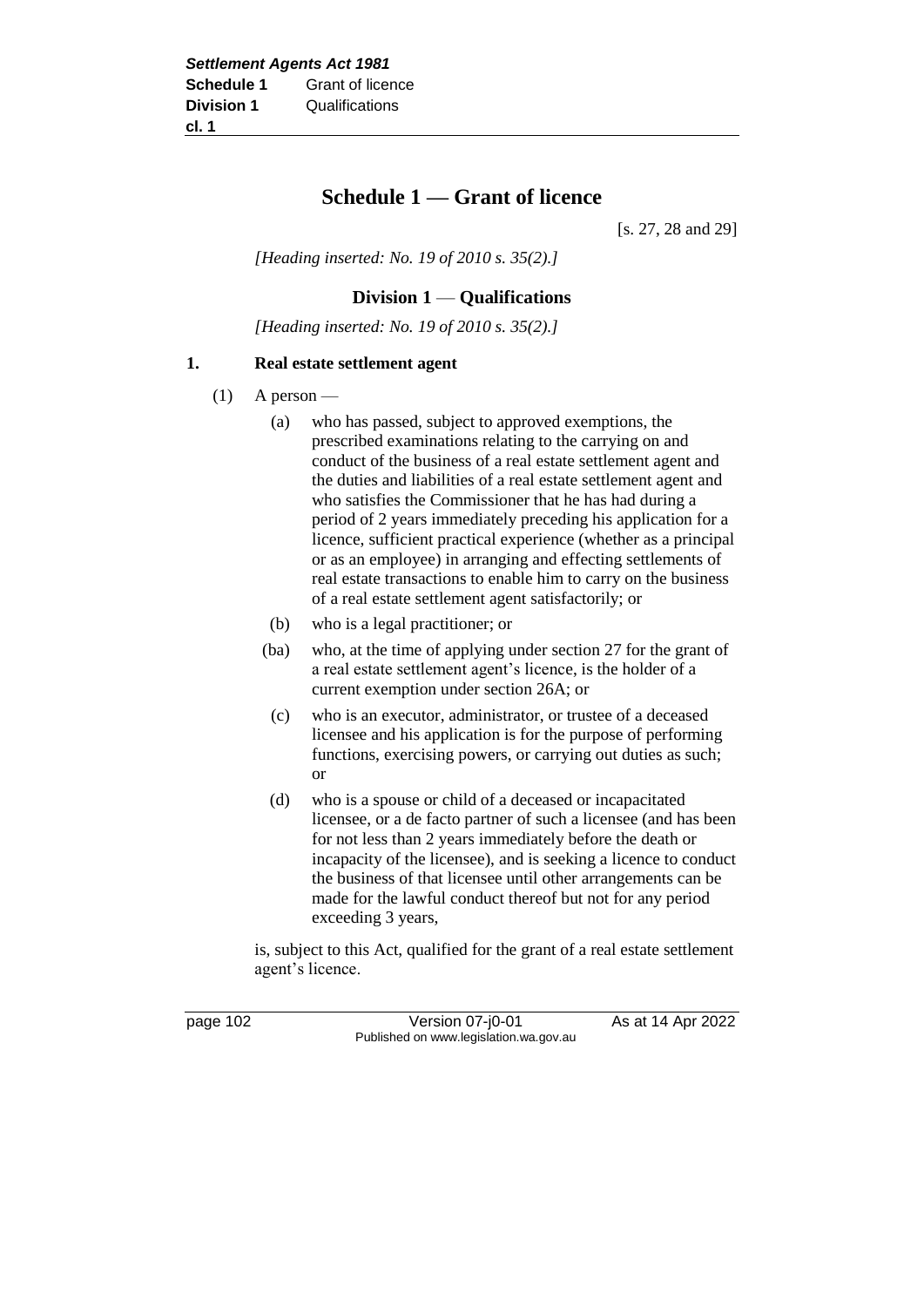### *[(2) deleted]*

*[Clause 1 amended: No. 64 of 1982 s. 5(a); No. 28 of 2003 s. 183(1); No. 58 of 2010 s. 175 and 176.]*

#### **2. Business settlement agent**

- $(1)$  A person
	- (a) who has passed, subject to approved exemptions, the prescribed examinations relating to the carrying on and conduct of the business of a business settlement agent and the duties and liabilities of a business settlement agent and who has satisfied the Commissioner that he has had during a period of 2 years immediately preceding his application for a licence, sufficient practical experience (whether as a principal or as an employee) in arranging and effecting settlements of business transactions to enable him to carry on the business of a business settlement agent satisfactorily; or
	- (b) who is a legal practitioner; or
	- (ba) who, at the time of applying under section 27 for the grant of a business settlement agent's licence, is the holder of a current exemption under section 26B; or
	- (c) who is an executor, administrator, or trustee of a deceased licensee and his application is for the purpose of performing functions, exercising powers, or carrying out duties as such; or
	- (d) who is a spouse or child of a deceased or incapacitated licensee, or a de facto partner of such a licensee (and has been for not less than 2 years immediately before the death or incapacity of the licensee), and is seeking a licence to conduct the business of that licensee until other arrangements can be made for the lawful conduct thereof but not for any period exceeding 3 years,

is, subject to this Act, qualified for the grant of a business settlement agent's licence.

*[(2) deleted]*

*[Clause 2 amended: No. 64 of 1982 s. 5(b); No. 28 of 2003 s. 183(2); No. 58 of 2010 s. 175 and 176.]*

As at 14 Apr 2022 Version 07-j0-01 page 103 Published on www.legislation.wa.gov.au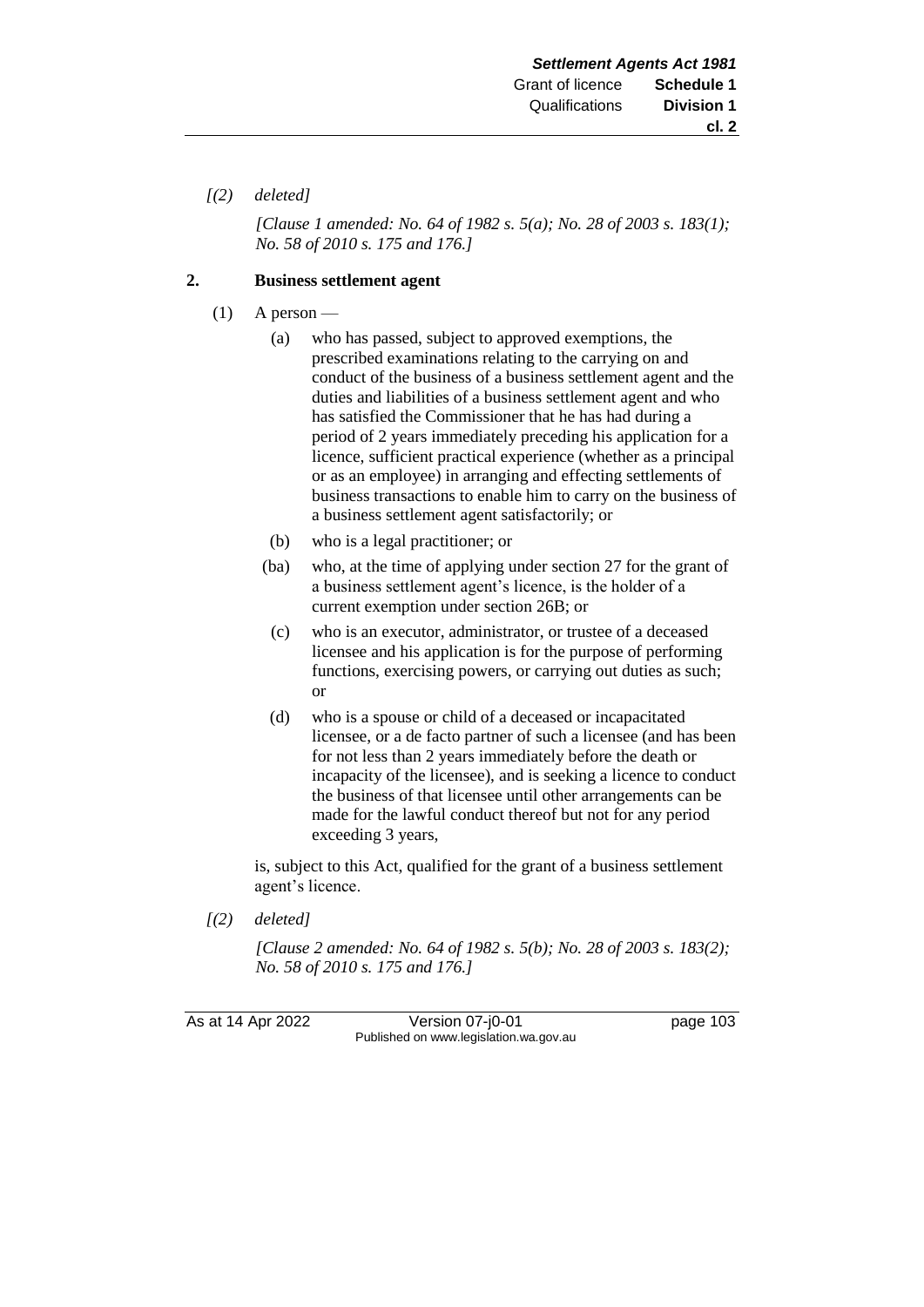## **3. Licence by reason of qualification under cl. 1(1)(c) and 2(1)(c)**

Such a licence shall not be effective any longer than is necessary for the licensee to perform his functions, exercise his powers, and carry out his duties as executor, administrator, or trustee of the deceased licensee.

# **4. Licence by reason of qualification under cl. 1(1)(d) and 2(1)(d)**

Such a licence is to be granted at the discretion of the Commissioner and shall be effective only for such period not exceeding 3 years as is determined by the Commissioner and no further such licence shall be granted to the same person in respect of the same circumstances.

*[Clause 4 amended: No. 28 of 2003 s. 183(3); No. 58 of 2010 s. 176.]*

# **5. Dead or incapacitated licensee, conduct of business of**

- (1) A person who is not
	- (a) an executor, administrator, trustee or child of a deceased licensee, or who was not the spouse or de facto partner, within the meaning of clause  $1(1)(d)$  or  $2(1)(d)$  as is relevant, of a deceased licensee immediately before the licensee's death; or
	- (b) in respect of an incapacitated licensee, the spouse or de facto partner of the licensee, within the meaning of clause  $1(1)(d)$ or  $2(1)(d)$  as is relevant, of the licensee,

may, with the written permission of the Commissioner, conduct the business of that licensee for such period not exceeding 3 months as is specified in the written permission notwithstanding that he is not otherwise qualified to hold a licence.

- (2) The Commissioner shall not give his written permission for the purposes of subclause (1) unless —
	- (a) the Commissioner receives an application in writing signed by the person seeking to carry on the business; and
	- (b) the Commissioner is satisfied that the person is of good character and repute and fit to be concerned temporarily in the management and control of the deceased or incapacitated licensee's business and that it is in the interests of that business that the person should be so concerned.

page 104 Version 07-j0-01 As at 14 Apr 2022 Published on www.legislation.wa.gov.au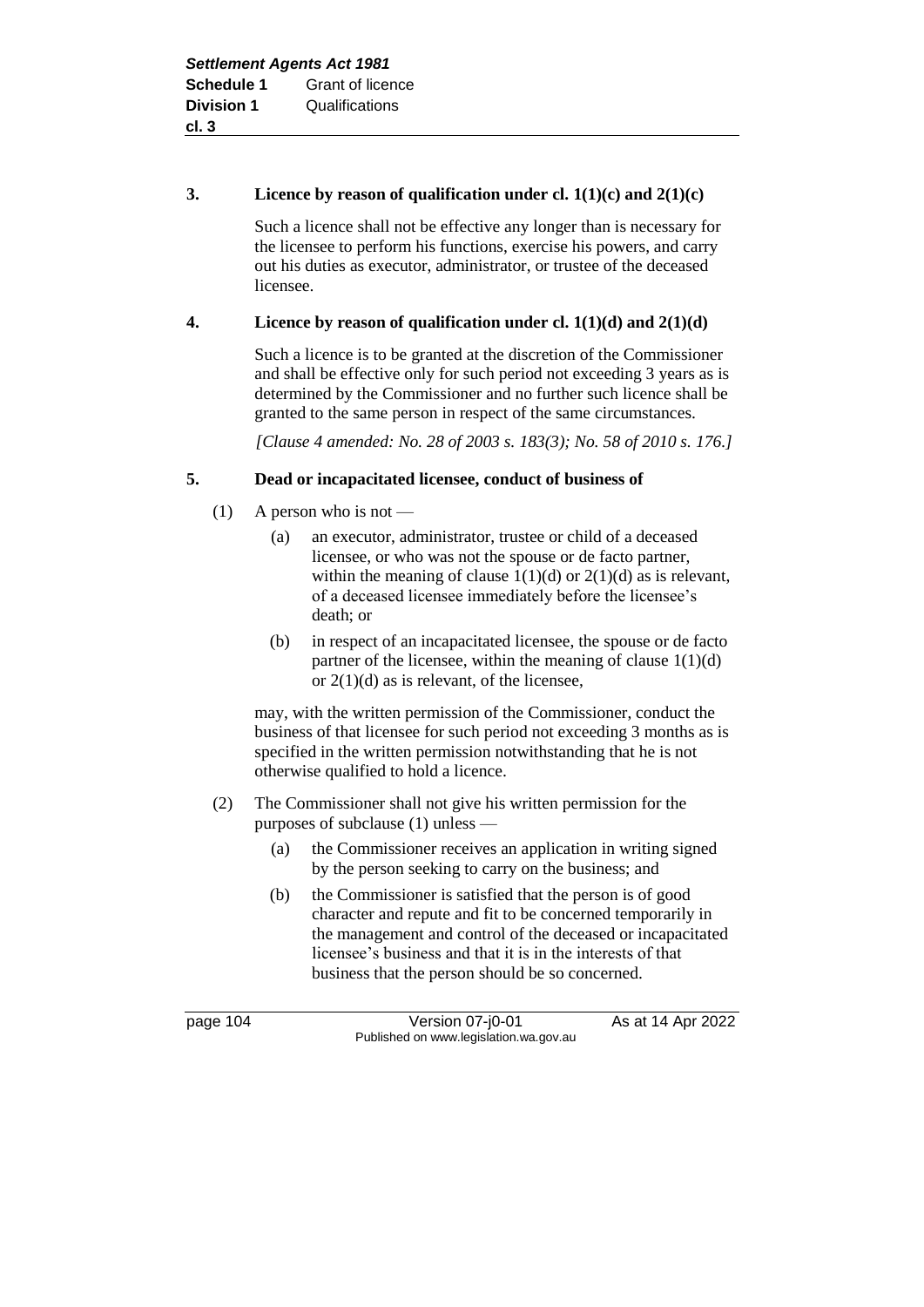(3) While a person carries on the business of a deceased or incapacitated licensee pursuant to this clause he is deemed to be a licensee and the holder of a current triennial certificate and the business is deemed to have carried on without interruption by reason of the death or incapacity.

*[Clause 5 amended: No. 28 of 2003 s. 183(4); No. 58 of 2010 s. 176.]*

# **Division 2** — **Disqualification**

*[Heading inserted: No. 19 of 2010 s. 35(3).]*

#### **6. Term used: business licence**

In clauses 7, 8, and 9 *business licence* means the licence of a finance broker under the *Finance Brokers Control Act 1975*, the licence of a real estate agent or a business agent under the *Real Estate and Business Agents Act 1978*, the permit of a business agent under that Act, the licence of a land agent under the *Land Agents Act 1921* <sup>3</sup> , or a similar licence or authority held under a law of another State, of a Territory or of the Commonwealth regulating the business of finance brokers, real estate agents or business agents.

*[Clause 6 amended: No. 14 of 2010 s. 79.]*

# **7. Natural persons, disqualification of**

The Commissioner shall not grant a licence on the application of a person if within the period of 5 years immediately preceding the date of the application —

- (a) a business licence held by the applicant has been suspended or cancelled by reason of any offence or misconduct connected with the operation of the business carried on pursuant to the licence; or
- (b) a business licence held by a body corporate or a firm has been suspended or cancelled by reason of any offence or misconduct connected with the operation of the business carried on pursuant to the licence and at the time of the occurrence of any of the acts leading to the suspension or cancellation the applicant was a director of the body corporate, or a member of the firm, or was otherwise personally involved in those acts; or

As at 14 Apr 2022 Version 07-j0-01 page 105 Published on www.legislation.wa.gov.au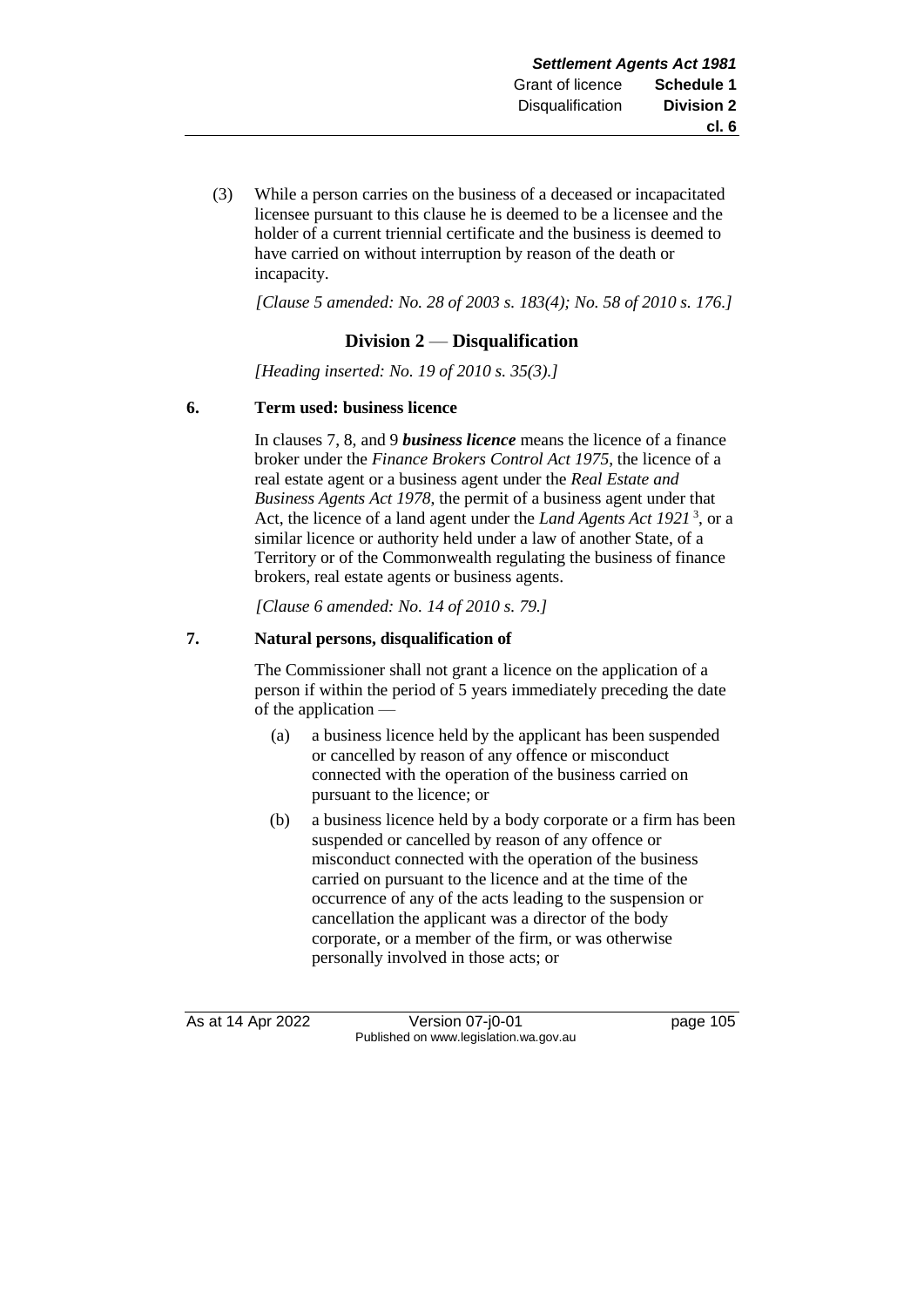(c) the applicant has been struck off the roll of legal practitioners in this State or elsewhere in the Commonwealth.

*[Clause 7 amended: No. 58 of 2010 s. 176.]*

#### **8. Bodies corporate, disqualification of**

The Commissioner shall not grant a licence on the application of a body corporate if —

- (a) any director of the body corporate would have been disqualified under clause 7 from obtaining a licence in his own right if the application had been made by him; or
- (b) within the period of 5 years immediately preceding the date of the application a business licence held by the applicant has been suspended or cancelled by reason of any offence or misconduct connected with the operation of the business carried on pursuant to the licence; or
- (c) within the period of 5 years immediately preceding the date of the application a business licence held by a body corporate or a firm has been suspended or cancelled by reason of any offence or misconduct connected with the operation of the business carried on pursuant to the licence and at the time of the occurrence of any of the acts leading to the suspension or cancellation the applicant was a director of the body corporate or a member of the firm.

*[Clause 8 amended: No. 58 of 2010 s. 176.]*

# **9. Firms, disqualification of**

The Commissioner shall not grant a licence on the application of a firm if —

- (a) any member of the firm would have been disqualified under clause 7 or 8 from obtaining a licence in his or its own right if the application had been made by him or it; or
- (b) within the period of 5 years immediately preceding the date of the application a business licence held by the applicant, or by a firm that was in the opinion of the Commissioner substantially the same as the applicant, has been suspended or cancelled by reason of any offence or misconduct connected with the operation of the business carried on pursuant to the licence.

page 106 Version 07-j0-01 As at 14 Apr 2022 Published on www.legislation.wa.gov.au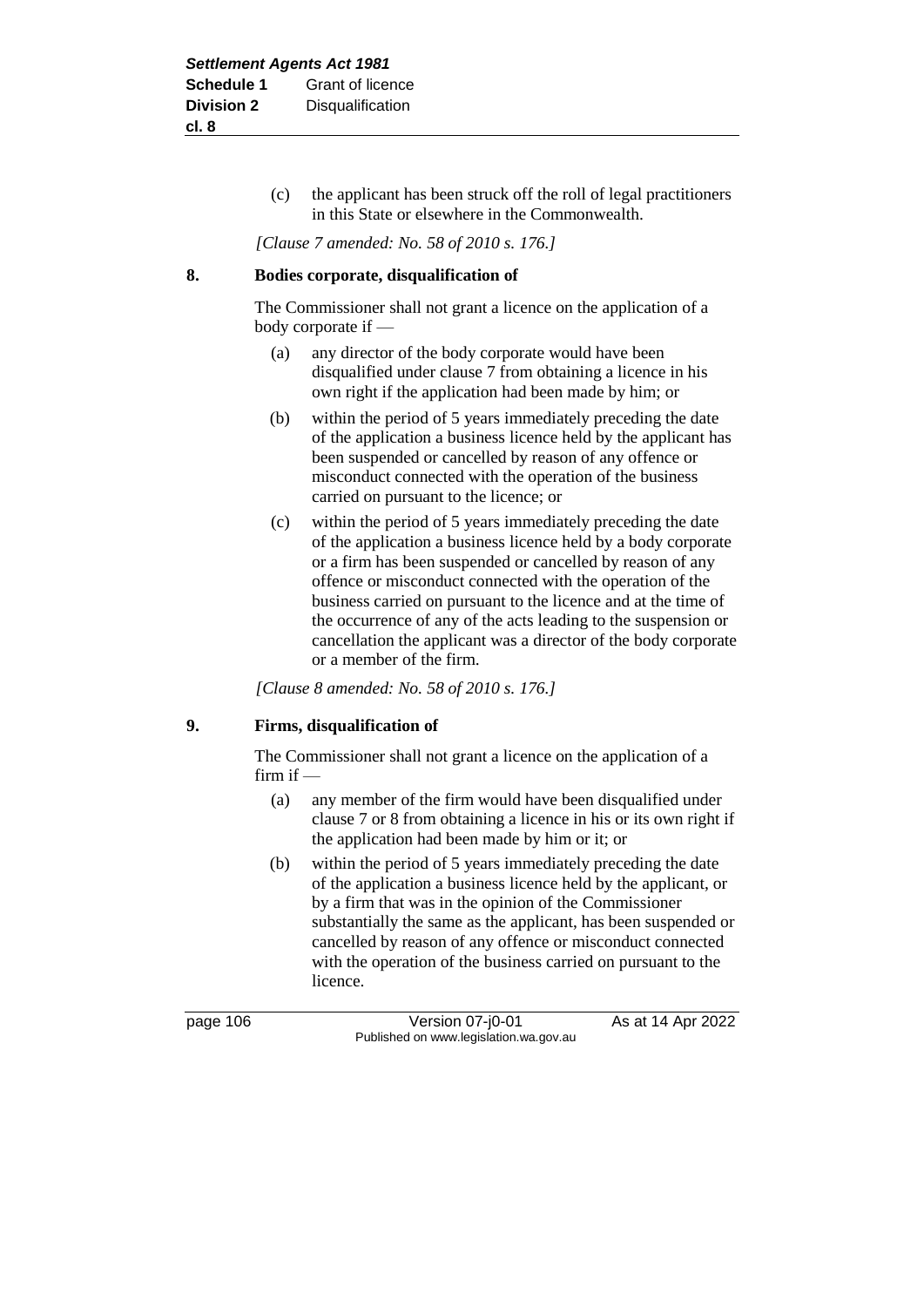*[Clause 9 amended: No. 58 of 2010 s. 176.]*

# **Division 3 — Temporary arrangements**

*[Heading inserted: No. 19 of 2010 s. 35(4).]*

#### **10. Death or withdrawal of partner in firm or director of body corporate, Commissioner to be notified etc.**

- (1) Where a firm or body corporate is licensed and the holder of a current triennial certificate but subsequently by reason of a death or withdrawal it ceases to be qualified in terms of section 28(1)(c) and (d) or section  $29(1)(c)$  and (d) the firm or body corporate shall immediately give to the Commissioner written notice to that effect, and the firm or body corporate may, on such terms as the Commissioner may notify to the firm or body corporate, carry on the business for a period of 3 months after the death or withdrawal or until other arrangements are made to comply with the Act, whichever is the sooner.
- (2) Where a firm or body corporate carries on business pursuant to this clause the business is deemed to have been carried on by a licensee and the holder of a current triennial certificate without interruption by reason of the death or withdrawal.

*[Clause 10 amended: No. 58 of 2010 s. 176.]*

As at 14 Apr 2022 Version 07-j0-01 page 107 Published on www.legislation.wa.gov.au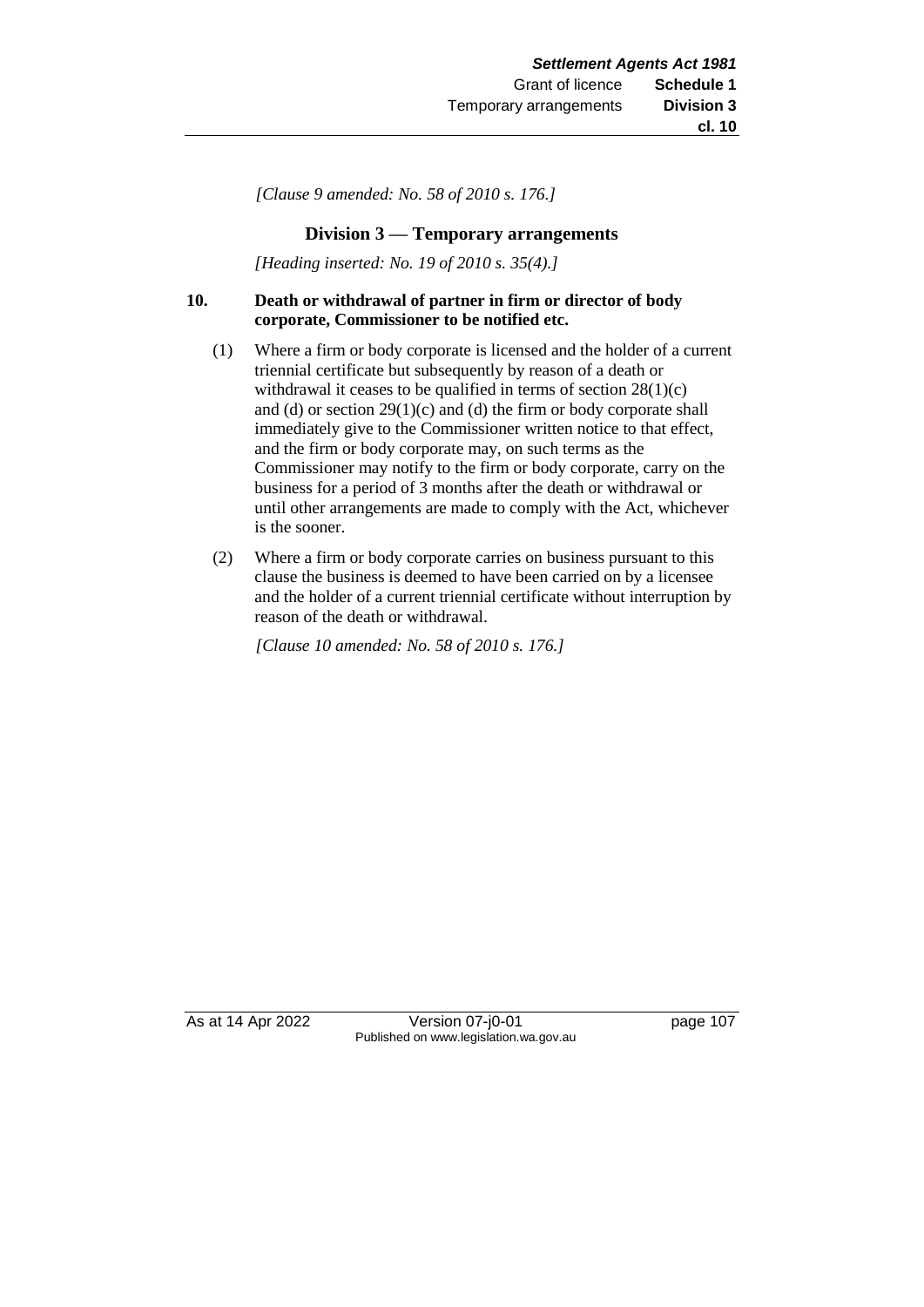**cl. 1**

# **Schedule 2 — Functions of a settlement agent**

[s. 46 and 47]

*[Heading amended: No. 19 of 2010 s. 35(5).]*

# **1. Real estate settlement agent**

- (1A) A word or expression that is defined in the *Electronic Conveyancing Act 2014* section 3 has the same meaning in subclause (2A) as it has in that section.
	- (1) A licensee who holds a real estate settlement agent's licence and a current triennial certificate may perform the following functions —
		- (a) searching land titles and dealings in the records of the Western Australian Land Information Authority established by the *Land Information Authority Act 2006* section 5 (the *Authority*) and searching for caveats against any of those dealings;
		- (b) searching and inquiring at other Government offices and at the offices of statutory authorities and local governments, and obtaining certificates therefrom, in respect of records, plans and policies and making inquiries with respect to adjustment of rates, taxes and other outgoings of a periodical nature in respect of the real estate the subject of the transaction involved in a settlement;
		- (c) preparing a settlement statement and an authority for the payment or receipt of moneys in respect of the transaction involved in a settlement;
		- (d) arranging the payment of duty imposed under the *Duties Act 2008*, and any other imposts or fees on documents in respect of the real estate transaction;
		- (e) arranging and attending on settlement, including exchanging documents and receiving and disbursing moneys to effect the settlement;
		- (f) lodging documents in respect of the real estate transaction with the Authority or other Government offices or the offices of statutory authorities for registration;
		- (ga) providing certifications required in respect of the lodging of documents to which paragraph (f) applies;

page 108 Version 07-j0-01 As at 14 Apr 2022 Published on www.legislation.wa.gov.au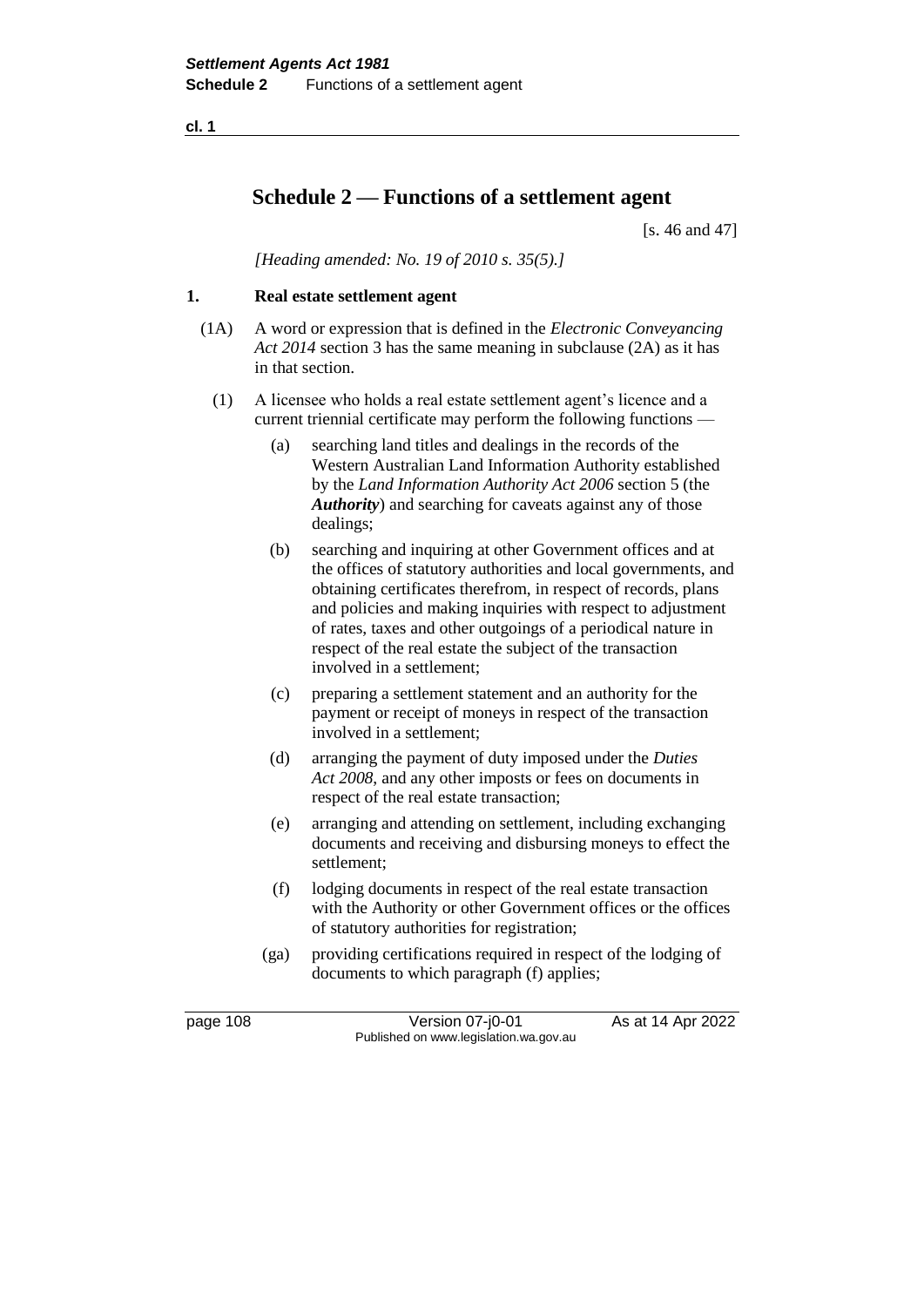- (g) uplifting such documents from the Authority or other Government offices or the offices of statutory authorities;
- (h) completing powers of attorney in such form and subject to such conditions as are prescribed;
- (i) subject to any conditions imposed by the code of conduct, drawing or preparing and arranging the execution of the documents set forth in subclause (2);
- (j) reporting on the progress of the settlement to the party to the transaction by whom the licensee was appointed to arrange or effect the settlement.
- (2A) A licensee who holds a real estate settlement agent's licence and a current triennial certificate may perform any function necessary to enable a conveyancing transaction to be completed by means of an ELN, including (without limitation) the following functions —
	- (a) entering into a client authorisation to act as a subscriber;
	- (b) with respect to registry instruments and other documents that a licensee is authorised by this Act to prepare —
		- (i) preparing them in electronic form for lodging by means of an ELN;
		- (ii) digitally signing them;
		- (iii) lodging them in electronic form with the Authority or other Government offices or the offices of statutory authorities by means of an ELN;
		- (iv) providing certifications required in respect of, or in connection with, the lodging of those registry instruments or other documents by means of an ELN;
	- (c) doing anything necessary to enable the completion of an associated financial transaction.
	- (2) A licensee who holds a real estate settlement agent's licence and a current triennial certificate may draw or prepare the following documents —
		- (a) an offer and acceptance form in such form and subject to such conditions as are prescribed;
		- (b) requisitions on title in such form and subject to such conditions as are prescribed;

As at 14 Apr 2022 Version 07-j0-01 page 109 Published on www.legislation.wa.gov.au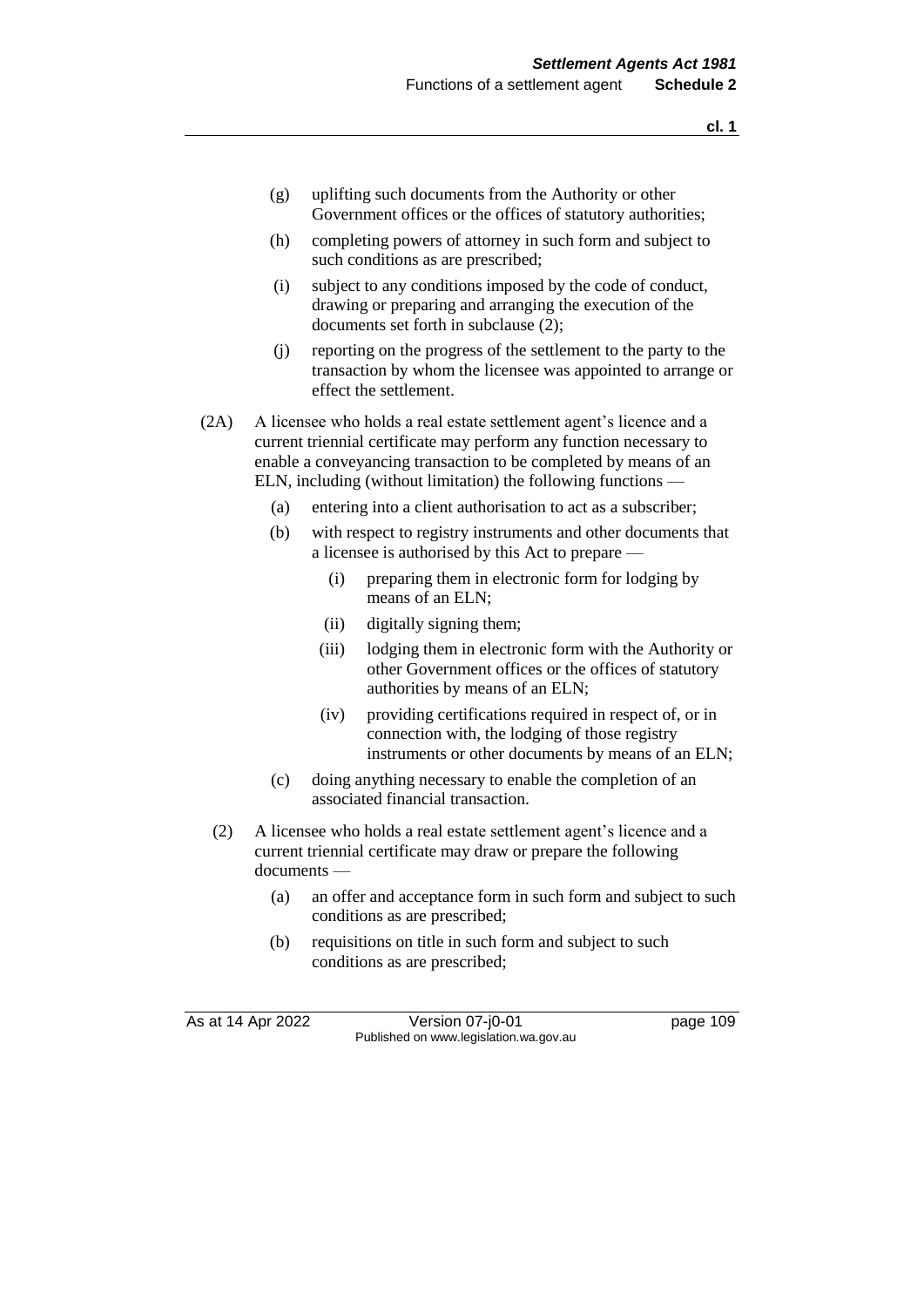- (c) such documents that are to be registered or lodged under or for the purposes of the —
	- (i) *Land Act 1933* <sup>4</sup> ; or
	- (ii) *Registration of Deeds Act 1856*; or
	- (iia) the *Community Titles Act 2018*; or
	- (iii) *Strata Titles Act 1985*; or
	- (iv) *Transfer of Land Act 1893*,

as are prescribed and subject to such conditions as are prescribed;

- (d) a statutory declaration to support any of the documents that are referred to in paragraphs (a) and (b) or that are prescribed under paragraph (c);
- (e) a declaration to confirm that a power of attorney remains unrevoked.

*[Clause 1 amended: No. 58 of 1995 s. 98; No. 14 of 1996 s. 4; No. 62 of 1996 s. 5(1); No. 81 of 1996 s. 153(1); No. 60 of 2006 s. 158; No. 12 of 2008 Sch. 1 cl. 34; No. 2 of 2014 s. 58; No. 32 of 2018 s. 249.]*

#### **2. Business settlement agent**

A licensee who holds a business settlement agent's licence and a current triennial certificate may perform the following functions —

- (a) searching and inquiring at Government offices and at the offices of statutory authorities and local governments, in respect of records, registers, plans and policies relating to the business the subject of the transaction involved in a settlement;
- (b) making inquiries in respect of adjustments for long service leave or holiday pay, rent, leased or hired plant or equipment, rates, taxes and other outgoings of a periodical nature;
- (c) arranging the employment of a stocktaker;
- (d) arranging the transfer of facilities and services provided to the business the subject of the transaction involved in a settlement;

page 110 Version 07-j0-01 As at 14 Apr 2022 Published on www.legislation.wa.gov.au

**cl. 2**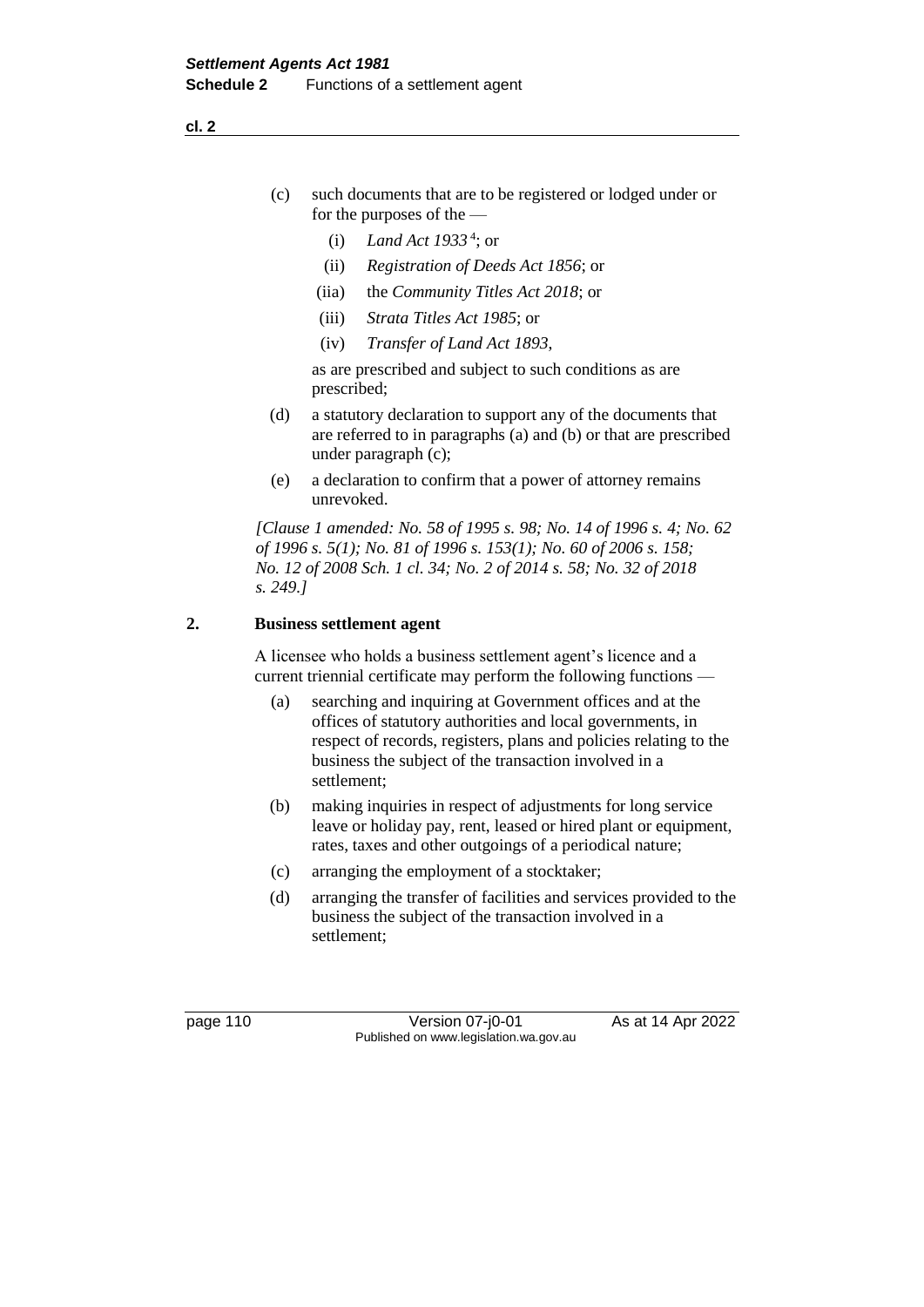- (e) arranging the payment of duty imposed under the *Duties Act 2008*, and any other imposts or fees on documents in respect of the business transaction;
- (f) arranging and attending on settlement, including exchanging documents and receiving and disbursing moneys to effect the settlement;
- (g) lodging documents in respect of the business transaction at Government offices or the offices of statutory authorities for registration;
- (h) subject to such conditions as are imposed by the code of conduct, preparing and arranging the execution of any applications necessary under the *Business Names Registration Act 2011* (Commonwealth) to effect the transfer of a business name under that Act;
- (i) reporting on the progress of the settlement to the party to the transaction by whom the licensee was appointed to arrange or effect the settlement.

*[Clause 2 amended: No. 14 of 1996 s. 4; No. 62 of 1996 s. 5(2); No. 81 of 1996 s. 153(2); No. 12 of 2008 Sch. 1 cl. 34; No. 42 of 2011 s. 59; No. 6 of 2012 s. 43.]*

As at 14 Apr 2022 Version 07-j0-01 page 111 Published on www.legislation.wa.gov.au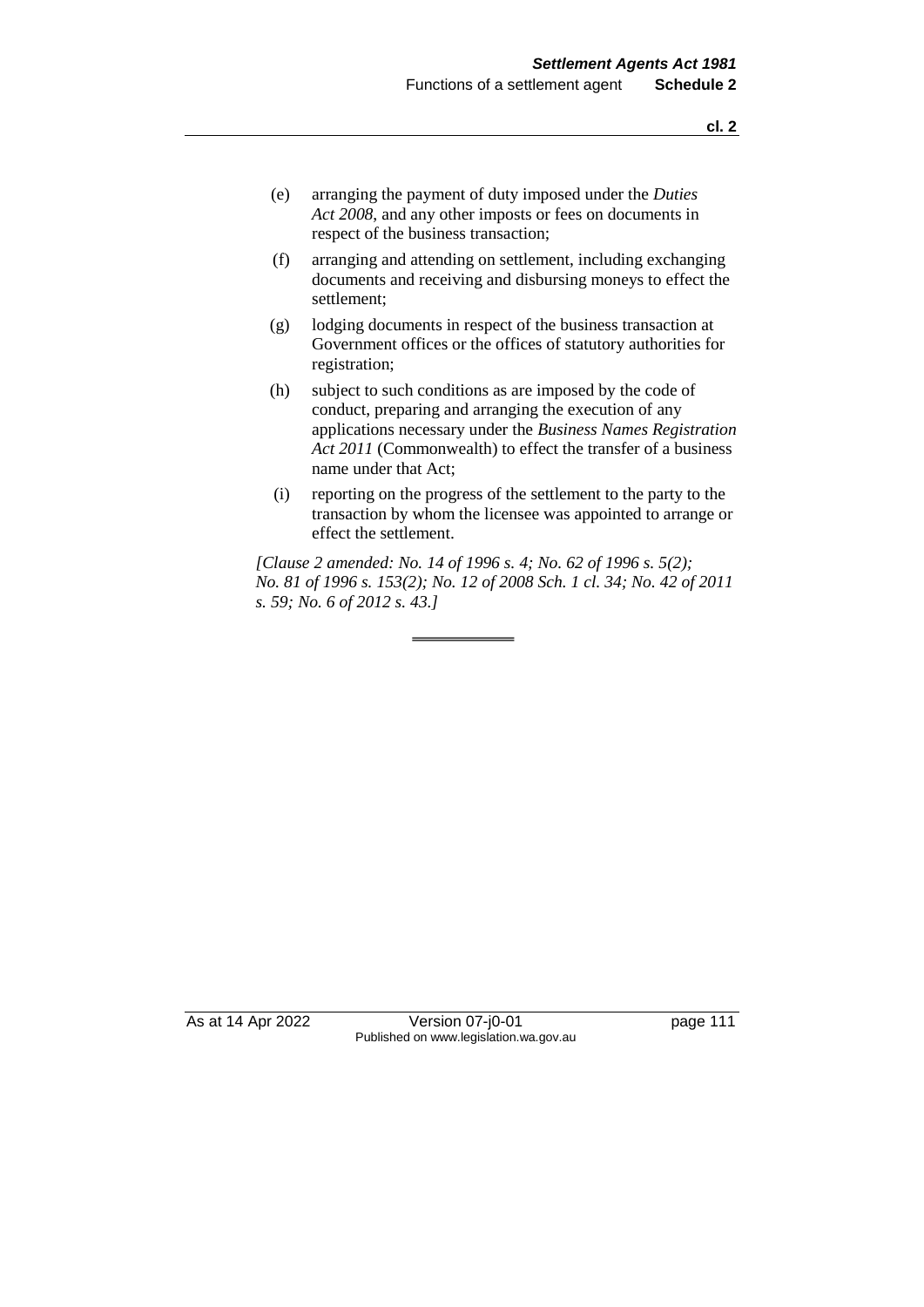# **Notes**

This is a compilation of the *Settlement Agents Act 1981* and includes amendments made by other written laws. For provisions that have come into operation, and for information about any reprints, see the compilation table. For provisions that have not yet come into operation see the uncommenced provisions table.

# **Compilation table**

| <b>Short title</b>                                                                        | <b>Number</b><br>and year | <b>Assent</b> | Commencement                                                            |
|-------------------------------------------------------------------------------------------|---------------------------|---------------|-------------------------------------------------------------------------|
| <b>Settlement Agents</b><br>Act 1981                                                      | 33 of 1981                |               | 26 May 1981 1 Jul 1981 (see s. 2 and Gazette<br>26 Jun 1981 p. 2285)    |
| Companies<br>(Consequential<br>Amendments) Act 1982<br>s. 28                              | 10 of 1982                |               | 14 May 1982 1 Jul 1982 (see s. 2(1) and<br>Gazette 25 Jun 1982 p. 2079) |
| <b>Settlement Agents</b><br>Amendment Act 1982                                            | 64 of 1982                | 19 Oct 1982   | 19 Oct 1982                                                             |
| <b>Acts Amendment</b><br>(Financial Administration<br>and Audit) Act 1985 s. 3            | 98 of 1985                | 4 Dec 1985    | 1 Jul 1986 (see s. 2 and <i>Gazette</i><br>30 Jun 1986 p. 2255)         |
| <b>State Government</b><br><i><b>Insurance Commission</b></i><br>Act 1986 s. $46(2)$      | 51 of 1986                | 5 Aug 1986    | 1 Jan 1987 (see s. 2 and Gazette<br>19 Dec 1986 p. 4859)                |
| <b>Acts Amendment (Legal</b><br>Practitioners, Costs and<br>Taxation) Act 1987<br>Pt. XVI | 65 of 1987                | 1 Dec 1987    | 12 Feb 1988 (see s. 2(2) and<br>Gazette 12 Feb 1988 p. 397)             |
| R & I Bank Act 1990<br>s. $45(1)$                                                         | 73 of 1990                | 20 Dec 1990   | 1 Jan 1991 (see s. 2(2) and<br>Gazette 28 Dec 1990 p. 6369)             |
| <b>Acts Amendment (Public</b><br>Sector Management)<br>Act 1994 s. 3(2)                   | 32 of 1994                | 29 Jun 1994   | 1 Oct 1994 (see s. 2 and<br>Gazette 30 Sep 1994 p. 4948)                |
| Statutes (Repeals and<br>Minor Amendments)<br>Act 1994 s. 4                               | 73 of 1994                | 9 Dec 1994    | 9 Dec 1994 (see s. 2)                                                   |
| <b>Business Licensing</b><br>Amendment Act 1995 Pt. 9                                     | 56 of 1995                | 20 Dec 1995   | 1 Jul 1996 (see s. 2(2) and<br>Gazette 1 Jul 1996 p. 3179)              |
| Strata Titles Amendment<br>Act 1995 s. 98                                                 | 58 of 1995                | 20 Dec 1995   | 14 Apr 1996 (see s. 2 and<br>Gazette 15 Mar 1996 p. 981)                |

page 112 Version 07-j0-01 As at 14 Apr 2022 Published on www.legislation.wa.gov.au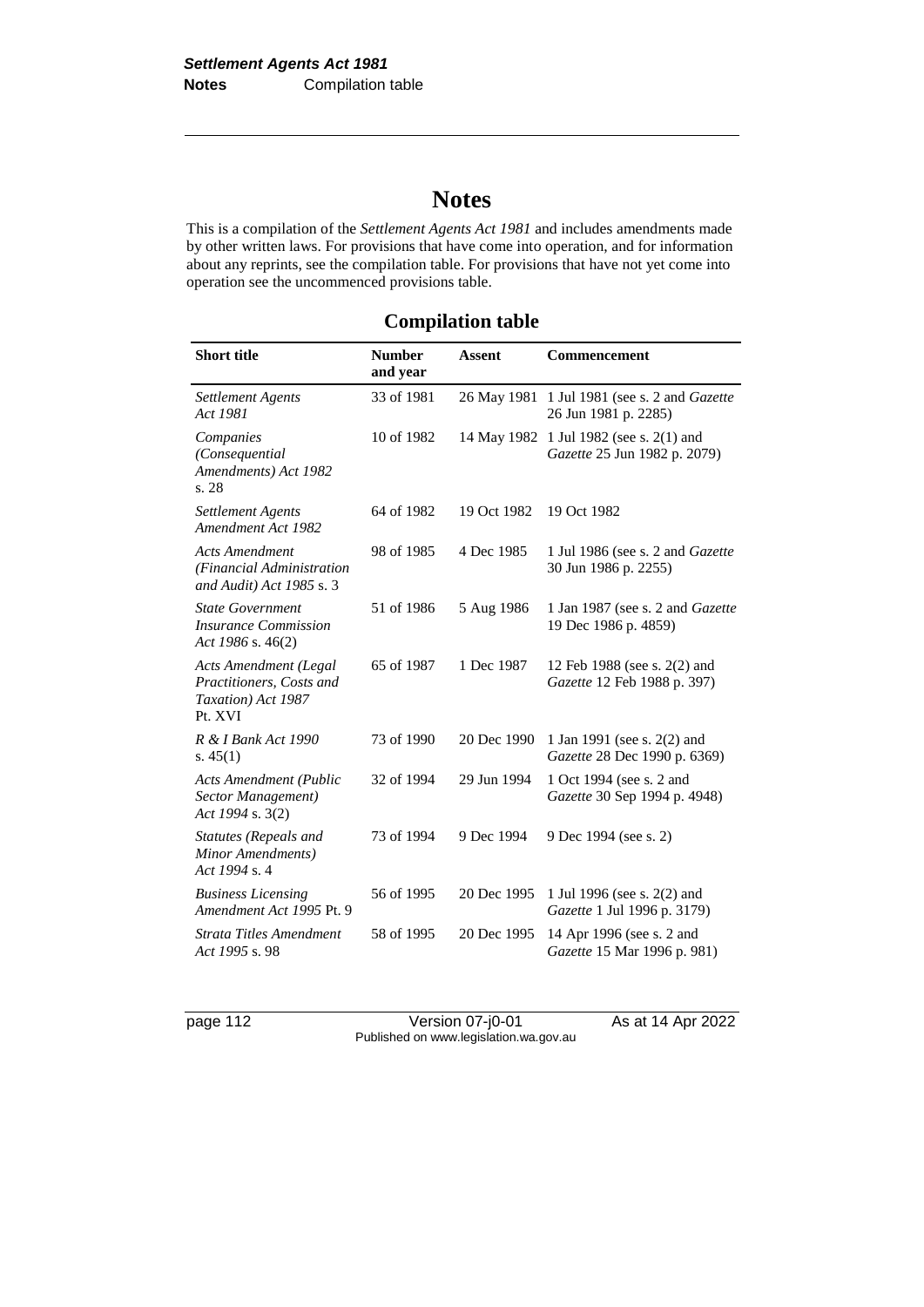| <b>Short title</b>                                                                                | <b>Number</b><br>and year | <b>Assent</b> | <b>Commencement</b>                                                                                                             |  |
|---------------------------------------------------------------------------------------------------|---------------------------|---------------|---------------------------------------------------------------------------------------------------------------------------------|--|
| Real Estate Legislation<br>Amendment Act 1995<br>Pt. $4^5$                                        | 59 of 1995                | 20 Dec 1995   | 1 Jul 1996 (see s. 2 and Gazette<br>25 Jun 1996 p. 2902)                                                                        |  |
| <b>Local Government</b><br>(Consequential<br>Amendments) Act 1996<br>s.4                          | 14 of 1996                | 28 Jun 1996   | 1 Jul 1996 (see s. 2)                                                                                                           |  |
| Reprint of the Settlement Agents Act 1981 as at 23 Sep 1996 (includes amendments<br>listed above) |                           |               |                                                                                                                                 |  |
| Settlement Agents<br>Amendment Act 1996                                                           | 62 of 1996                |               | 11 Nov 1996 s. 1 and 2: 11 Nov 1996;<br>Act other than s. 1 and 2:<br>24 May 1997 (see s. 2 and<br>Gazette 23 May 1997 p. 2417) |  |
| Transfer of Land<br>Amendment Act 1996<br>s. $153(1)$ and $(2)$                                   | 81 of 1996                | 14 Nov 1996   | 14 Nov 1996 (see s. 2(1))                                                                                                       |  |
| Acts Amendment (Land<br>Administration) Act 1997<br>s. 141                                        | 31 of 1997                | 3 Oct 1997    | 30 Mar 1998 (see s. 2 and<br>Gazette 27 Mar 1998 p. 1765)                                                                       |  |
| Acts Amendment and<br>Repeal (Financial Sector<br>Reform) Act 1999 s. 102                         | 26 of 1999                | 29 Jun 1999   | 1 Jul 1999 (see s. 2(1) and<br>Gazette 30 Jun 1999 p. 2905)                                                                     |  |
| Real Estate Legislation<br>(Fidelity Guarantee<br>Funds) Amendment<br>Act 2000 Pt. $32$           | 3 of 2000                 | 12 Apr 2000   | 12 Apr 2000 (see s. 2)                                                                                                          |  |
| Reprint of the Settlement Agents Act 1981 as at 3 Nov 2000 (includes amendments listed<br>above)  |                           |               |                                                                                                                                 |  |
| Corporations<br>(Consequential<br>Amendments) Act 2001<br>s. 220 and 222                          | 10 of 2001                | 28 Jun 2001   | 15 Jul 2001 (see s. 2 and<br>Gazette 29 Jun 2001 p. 3257<br>and Cwlth Gazette 13 Jul 2001<br>No. S285)                          |  |
| Corporations<br>(Consequential<br>Amendments) Act<br>$(No. 3)$ 2003 Pt. 13 <sup>6</sup>           | 21 of 2003                | 23 Apr 2003   | 11 Mar 2002 (see s. 2 and<br>Cwlth Gazette 24 Oct 2001<br>No. GN42)                                                             |  |
| <b>Acts Amendment (Equality</b><br>of Status) Act 2003 Pt. 53                                     | 28 of 2003                | 22 May 2003   | 1 Jul 2003 (see s. 2 and <i>Gazette</i><br>30 Jun 2003 p. 2579)                                                                 |  |

As at 14 Apr 2022 Version 07-j0-01 page 113 Published on www.legislation.wa.gov.au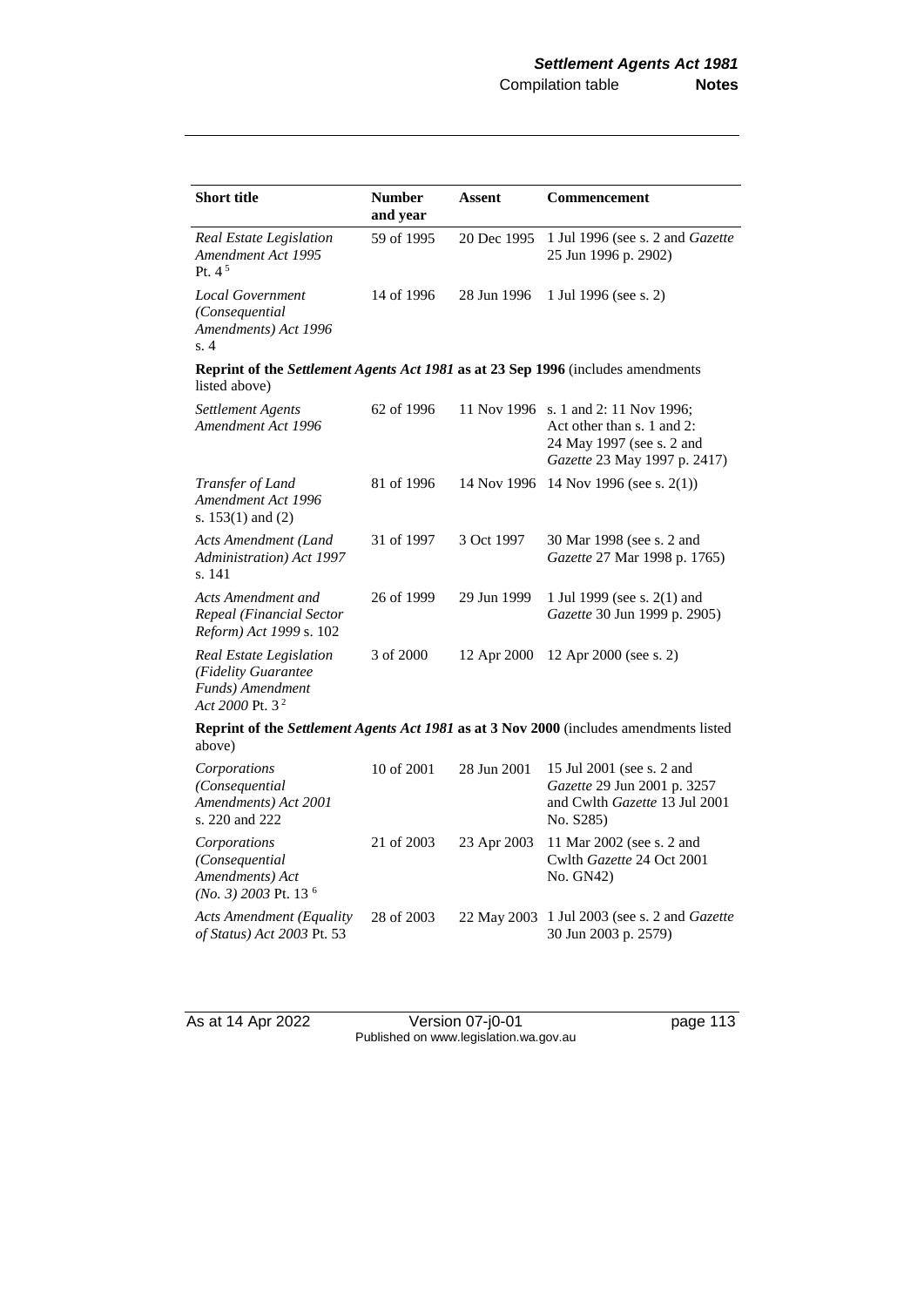| <b>Short title</b>                                                                                                  | <b>Number</b><br>and year | <b>Assent</b> | <b>Commencement</b>                                                                                     |
|---------------------------------------------------------------------------------------------------------------------|---------------------------|---------------|---------------------------------------------------------------------------------------------------------|
| Acts Amendment and<br>Repeal (Courts and Legal<br>Practice) Act 2003 s. 66                                          | 65 of 2003                | 4 Dec 2003    | 1 Jan 2004 (see s. 2 and Gazette<br>30 Dec 2003 p. 5722)                                                |
| Statutes (Repeals and<br>Minor Amendments)<br>Act 2003 s. 109                                                       | 74 of 2003                | 15 Dec 2003   | 15 Dec 2003 (see s. 2)                                                                                  |
| <b>Courts Legislation</b><br>Amendment and Repeal<br>Act 2004 s. 141                                                | 59 of 2004                | 23 Nov 2004   | 1 May 2005 (see s. 2 and<br>Gazette 31 Dec 2004 p. 7128)                                                |
| State Administrative<br>Tribunal (Conferral of<br>Jurisdiction) Amendment<br>and Repeal Act 2004<br>Pt. 2 Div. 1187 | 55 of 2004                | 24 Nov 2004   | 1 Jan 2005 (see s. 2 and Gazette<br>31 Dec 2004 p. 7130)                                                |
| Criminal Procedure and<br>Appeals (Consequential<br>and Other Provisions)<br>Act 2004 s. 80 and 82                  | 84 of 2004                | 16 Dec 2004   | 2 May 2005 (see s. 2 and<br>Gazette 31 Dec 2004 p. 7129<br>(correction in Gazette<br>7 Jan 2005 p. 53)) |
| above)                                                                                                              |                           |               | Reprint 3: The Settlement Agents Act 1981 as at 8 Jul 2005 (includes amendments listed                  |
| Oaths, Affidavits and<br><b>Statutory Declarations</b><br>(Consequential<br>Provisions) Act 2005 s. 63              | 24 of 2005                | 2 Dec 2005    | 1 Jan 2006 (see s. 2(1) and<br>Gazette 23 Dec 2005 p. 6244)                                             |
| Planning and<br>Development<br>(Consequential and<br><b>Transitional Provisions</b> )<br>Act 2005 s. 15             | 38 of 2005                | 12 Dec 2005   | 9 Apr 2006 (see s. 2 and<br>Gazette 21 Mar 2006 p. 1078)                                                |
| Land Information<br>Authority Act 2006 s. 158                                                                       | 60 of 2006                | 16 Nov 2006   | 1 Jan 2007 (see s. 2(1) and<br>Gazette 8 Dec 2006 p. 5369)                                              |
| <b>Consumer Protection</b><br><b>Legislation Amendment</b><br>and Repeal Act 2006<br>Pt. 11                         | 69 of 2006                | 13 Dec 2006   | 14 Jul 2007 (see s. 2 and<br>Gazette 13 Jul 2007 p. 3453)                                               |
| <b>Financial Legislation</b><br>Amendment and Repeal<br>Act 2006 Sch. 1 cl. 156                                     | 77 of 2006                | 21 Dec 2006   | 1 Feb 2007 (see s. 2(1) and<br>Gazette 19 Jan 2007 p. 137)                                              |

page 114 Version 07-j0-01 As at 14 Apr 2022 Published on www.legislation.wa.gov.au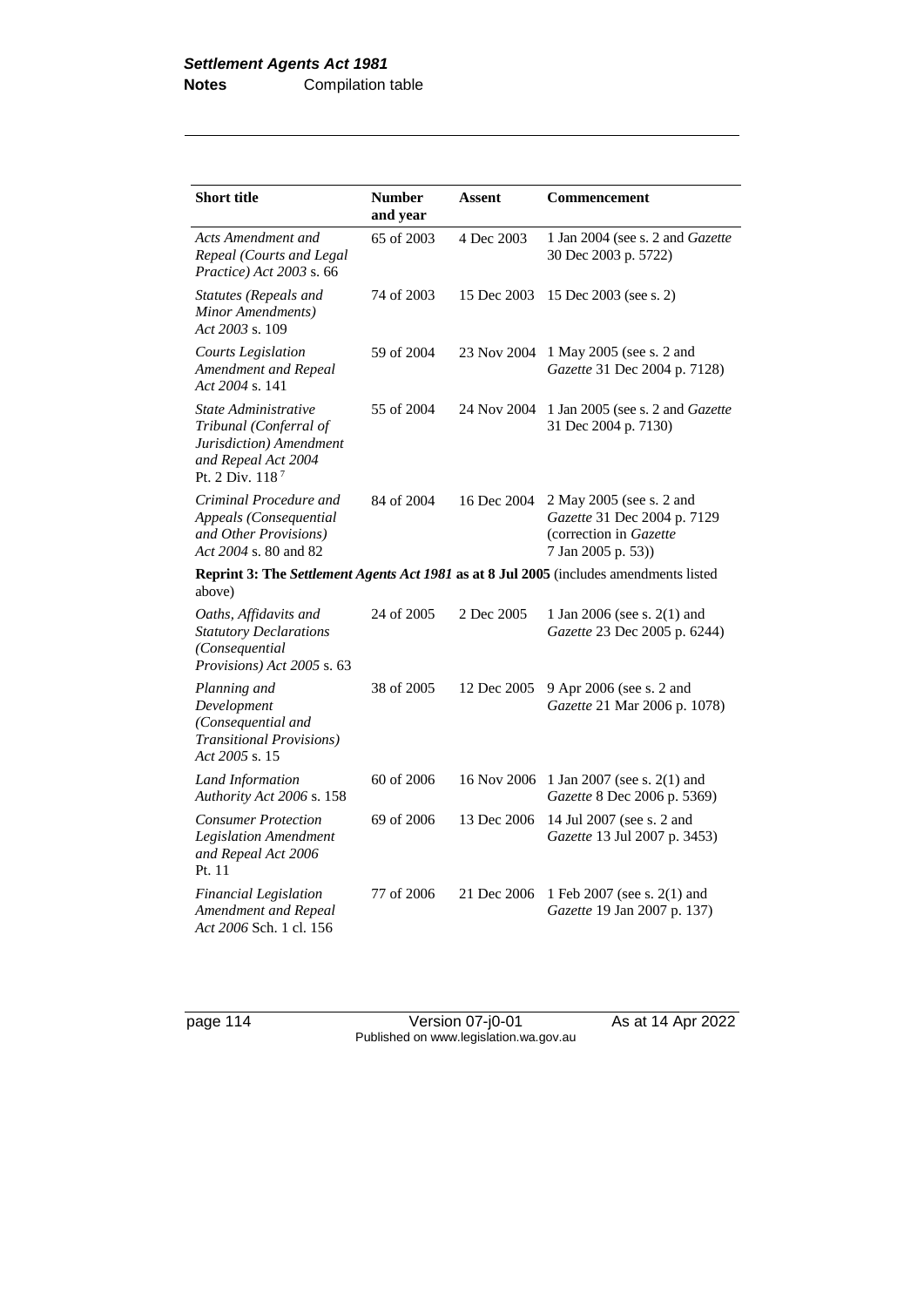| <b>Short title</b>                                                                                                                                                                                    | <b>Number</b><br>and year | Assent      | <b>Commencement</b>                                                                                              |  |
|-------------------------------------------------------------------------------------------------------------------------------------------------------------------------------------------------------|---------------------------|-------------|------------------------------------------------------------------------------------------------------------------|--|
| Reprint 4: The Settlement Agents Act 1981 as at 25 May 2007 (includes amendments listed<br>above except those in the Consumer Protection Legislation Amendment and Repeal<br>Act 2006)                |                           |             |                                                                                                                  |  |
| <b>Duties Legislation</b><br>Amendment Act 2008<br>Sch. 1 cl. 34                                                                                                                                      | 12 of 2008                | 14 Apr 2008 | 1 Jul 2008 (see s. $2(d)$ )                                                                                      |  |
| Legal Profession Act 2008<br>s. 704                                                                                                                                                                   | 21 of 2008                |             | 27 May 2008 1 Mar 2009 (see s. 2(b) and<br>Gazette 27 Feb 2009 p. 511)                                           |  |
| Statutes (Repeals and<br><b>Miscellaneous</b><br>Amendments) Act 2009<br>s. 117                                                                                                                       | 8 of 2009                 |             | 21 May 2009 22 May 2009 (see s. 2(b))                                                                            |  |
| <b>Acts Amendment</b><br>(Bankruptcy) Act 2009 s. 80                                                                                                                                                  | 18 of 2009                | 16 Sep 2009 | 17 Sep 2009 (see s. 2(b))                                                                                        |  |
| Statutes (Repeals and<br>Minor Amendments)<br>Act 2009 s. 15                                                                                                                                          | 46 of 2009                | 3 Dec 2009  | 4 Dec 2009 (see s. $2(b)$ )                                                                                      |  |
| above)                                                                                                                                                                                                |                           |             | Reprint 5: The Settlement Agents Act 1981 as at 26 Mar 2010 (includes amendments listed                          |  |
| Credit (Commonwealth<br>Powers) (Transitional and<br>Consequential Provisions)<br>Act 2010 s.79                                                                                                       | 14 of 2010                | 25 Jun 2010 | 1 Jul 2010 (see s. 2(b) and<br>Gazette 30 Jun 2010 p. 3185)                                                      |  |
| Standardisation of<br>Formatting Act 2010 s. 35<br>and 51                                                                                                                                             | 19 of 2010                | 28 Jun 2010 | 11 Sep 2010 (see s. 2(b) and<br>Gazette 10 Sep 2010 p. 4341)                                                     |  |
| Public Sector Reform<br>Act 2010 s. 89                                                                                                                                                                | 39 of 2010                | 1 Oct 2010  | 1 Dec 2010 (see s. 2(b) and<br>Gazette 5 Nov 2010 p. 5563)                                                       |  |
| <b>Acts Amendment (Fair</b><br>Trading) Act 2010 Pt. 7                                                                                                                                                | 58 of 2010                | 8 Dec 2010  | 1 Jul 2011 (see s. 2(c) and<br>Gazette 7 Jun 2011 p. 2057)                                                       |  |
| Personal Property<br>Securities (Consequential<br>Repeals and Amendments)<br>Act 2011 Pt. 4 Div. 8                                                                                                    | 42 of 2011                | 4 Oct 2011  | 30 Jan 2012 (see s. 2(c) and<br>Cwlth Legislative Instrument<br>No. F2011L02397 cl. 5<br>registered 21 Nov 2011) |  |
| Reprint 6: The Settlement Agents Act 1981 as at 11 Nov 2011 (includes amendments listed<br>above except those in the Personal Property Securities (Consequential Repeals and<br>Amendments) Act 2011) |                           |             |                                                                                                                  |  |

| Business Names               | 6 of 2012 | 10 Apr 2012 28 May 2012 (see s. 2(c) and |
|------------------------------|-----------|------------------------------------------|
| (Commonwealth Powers)        |           | Cwlth <i>Gazette</i> 19 Apr 2012         |
| <i>Act 2012 Pt.</i> 4 Div. 4 |           | ref. F2012L00891)                        |

As at 14 Apr 2022 Version 07-j0-01 page 115 Published on www.legislation.wa.gov.au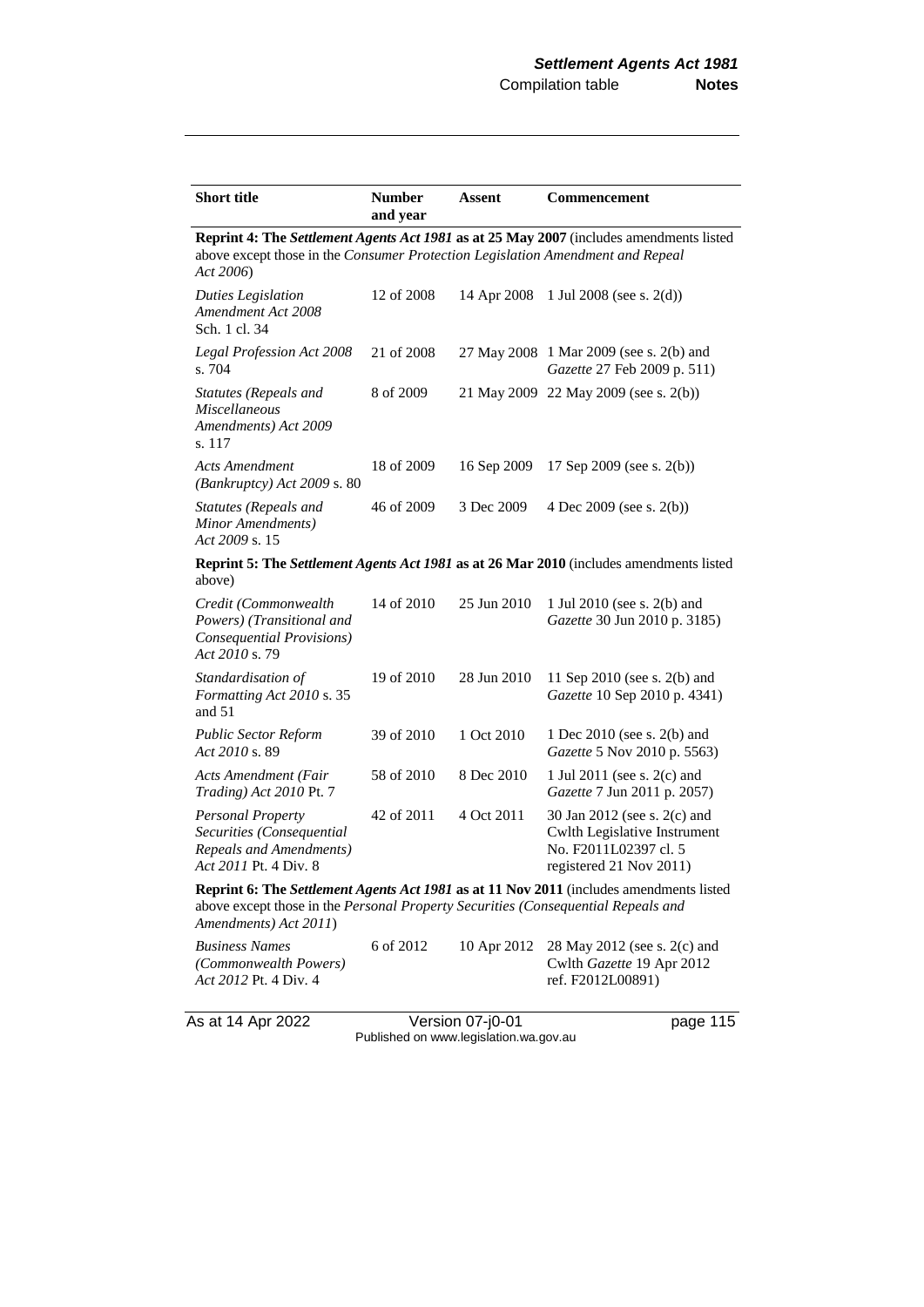| <b>Short title</b>                                                                                       | <b>Number</b><br>and year | Assent      | Commencement                                                        |
|----------------------------------------------------------------------------------------------------------|---------------------------|-------------|---------------------------------------------------------------------|
| Electronic Conveyancing<br>Act 2014 Pt. 7                                                                | 2 of 2014                 | 24 Mar 2014 | 3 Jun 2014 (see s. 2(c) and<br><i>Gazette</i> 30 May 2014 p. 1679)  |
| <b>Consumer Protection</b><br><b>Legislation Amendment</b><br>Act 2014 Pt. 14                            | 23 of 2014                | 9 Oct 2014  | 19 Nov 2014 (see s. 2(b) and<br><i>Gazette</i> 18 Nov 2014 p. 4315) |
| <b>Reprint 7: The Settlement Agents Act 1981 as at 13 Mar 2015</b> (includes amendments<br>listed above) |                           |             |                                                                     |
| <b>Licensing Provisions</b><br>Amendment Act 2016 Pt. 8                                                  | 44 of 2016                | 1 Dec 2016  | 1 Jul 2017 (see s. 2(b) and<br><i>Gazette</i> 30 Jun 2017 p. 3551)  |
| Strata Titles Amendment<br>Act 2018 Pt. 3 Div. 21                                                        | 30 of 2018                | 19 Nov 2018 | 1 May 2020 (see s. 2(b) and<br>SL 2020/39 cl. 2)                    |
| Community Titles Act 2018<br>Pt. 14 Div. 21                                                              | 32 of 2018                | 19 Nov 2018 | 30 Jun 2021 (see s. 2(b) and<br>SL 2021/69 cl. 2)                   |
| <b>Consumer Protection</b><br>Legislation Amendment<br>Act 2019 Pt. 10                                   | 25 of 2019                | 24 Oct 2019 | 1 Jan 2020 (see s. 2(b) and<br><i>Gazette</i> 24 Dec 2019 p. 4415)  |

# **Uncommenced provisions table**

To view the text of the uncommenced provisions see *Acts as passed* on the WA Legislation website.

| <b>Short title</b>                                                                      | <b>Number</b><br>and year | Assent | <b>Commencement</b>                                          |
|-----------------------------------------------------------------------------------------|---------------------------|--------|--------------------------------------------------------------|
| <b>Mutual Recognition</b><br>(Western Australia)<br>Amendment Act 2022 Pt. 3<br>Div. 12 | 7 of 2022                 |        | 29 Mar 2022 1 Jul 2022 (see s. 2(b) and<br>SL 2022/80 cl. 2) |
| Legal Profession Uniform<br>Law Application Act 2022<br>$\pm 424$                       | 9 of 2022                 |        | 14 Apr 2022 To be proclaimed (see s. $2(c)$ )                |

# **Other notes**

<sup>1</sup> The appointed day is 1 Nov 1982, see *Gazette* 29 Oct 1982 p. 4322.

<sup>2</sup> The *Real Estate Legislation (Fidelity Guarantee Funds) Amendment Act 2000* s. 7(2) and (3) read as follows:

| page 116 |  |  |  |
|----------|--|--|--|
|----------|--|--|--|

Version 07-j0-01 As at 14 Apr 2022 Published on www.legislation.wa.gov.au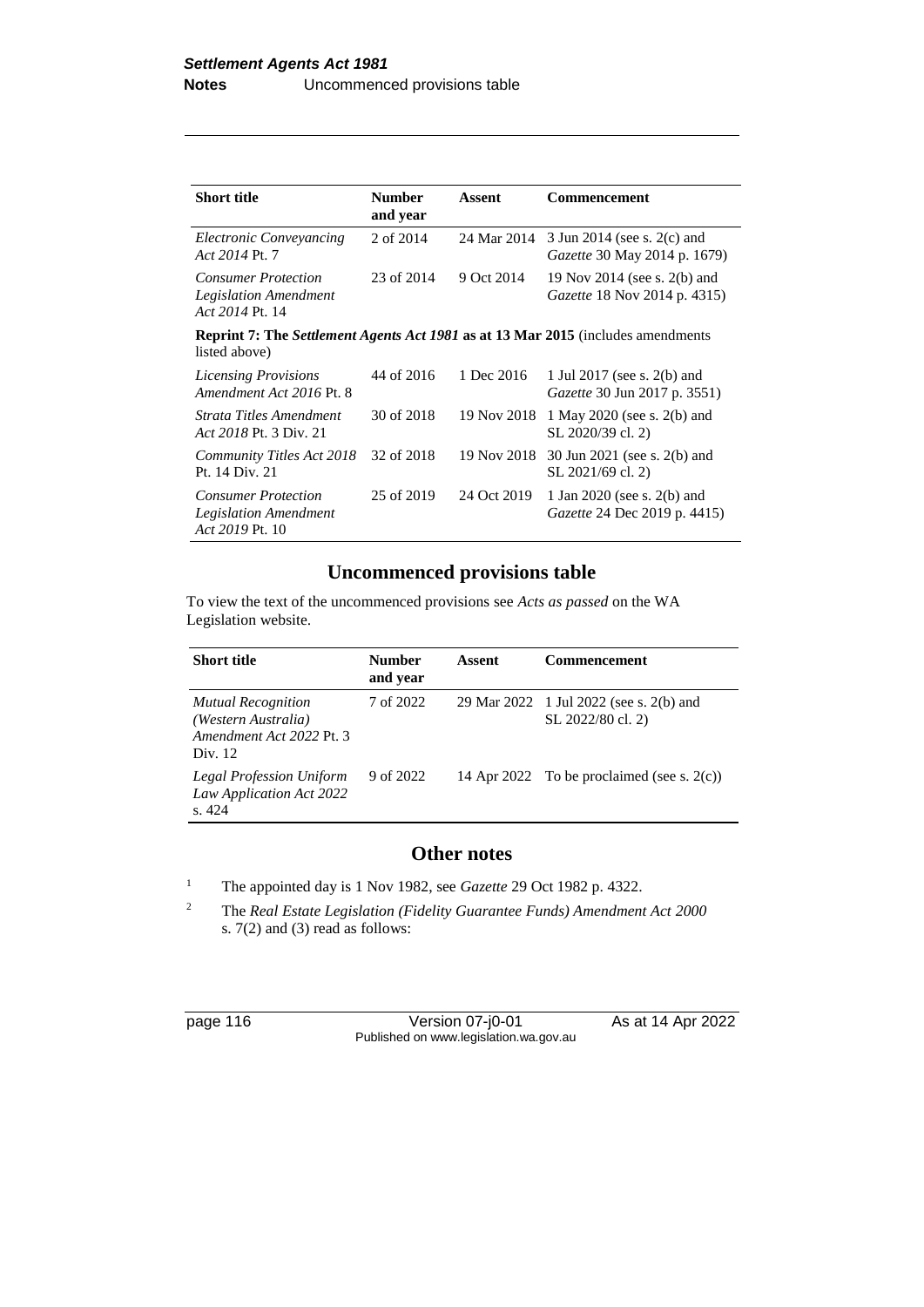- (2) A person may give notice of a claim under section 93(2) as amended by this section even if the time within which that notice was to be given under that section before that amendment had expired.
- (3) Where a person may give notice of a claim under section 93(2) as amended by this section, notice of the claim given by the person previously in writing to the Board (whether or not dealt with by the Board) is to be taken to be notice of the claim for the purposes of that section.
- <sup>3</sup> Repealed by the *Real Estate and Business Agents Act 1978* s. 5.
- <sup>4</sup> Repealed by the *Land Administration Act 1997* s. 281.
- <sup>5</sup> The *Real Estate Legislation Amendment Act 1995* s. 65(2) and 87 are saving and transitional provisions that are of no further effect.
- <sup>6</sup> The *Corporations (Consequential Amendments) Act (No. 3) 2003* s. 2-4 contain validation provisions for certain acts and omissions occurring before 23 Apr 2003.
- <sup>7</sup> The *State Administrative Tribunal (Conferral of Jurisdiction) Amendment and Repeal Act 2004* Pt. 5, the *State Administrative Tribunal Act 2004* s. 167 and 169, and the *State Administrative Tribunal Regulations 2004* r. 28 and 42 deal with certain transitional issues some of which may be relevant for this Act.

As at 14 Apr 2022 Version 07-j0-01 page 117 Published on www.legislation.wa.gov.au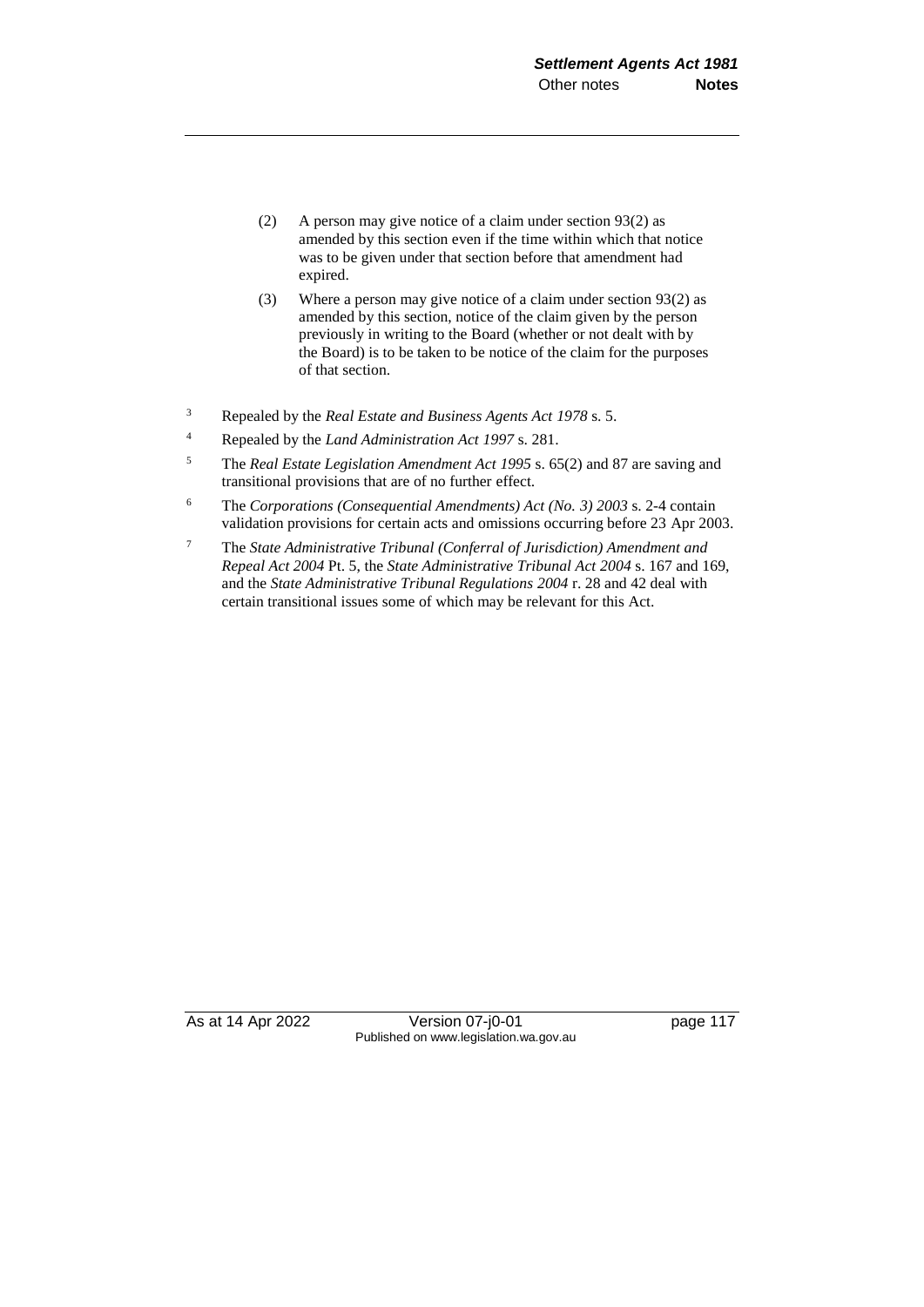#### Defined terms

# **Defined terms**

[This is a list of terms defined and the provisions where they are defined. The list is not part of the law.]

| Defined term | Provision(s) |
|--------------|--------------|
|              |              |
|              |              |
|              |              |
|              |              |
|              |              |
|              |              |
|              |              |
|              |              |
|              |              |
|              |              |
|              |              |
|              |              |
|              |              |
|              |              |
|              |              |
|              |              |
|              |              |
|              |              |
|              |              |
|              |              |
|              |              |
|              |              |
|              |              |
|              |              |
|              |              |
|              |              |
|              |              |
|              |              |
|              |              |
|              |              |
|              |              |
|              |              |
|              |              |
|              |              |
|              |              |
|              |              |
|              |              |
|              |              |
|              |              |
|              |              |

page 118

Version 07-j0-01<br>Published on www.legislation.wa.gov.au

As at 14 Apr 2022